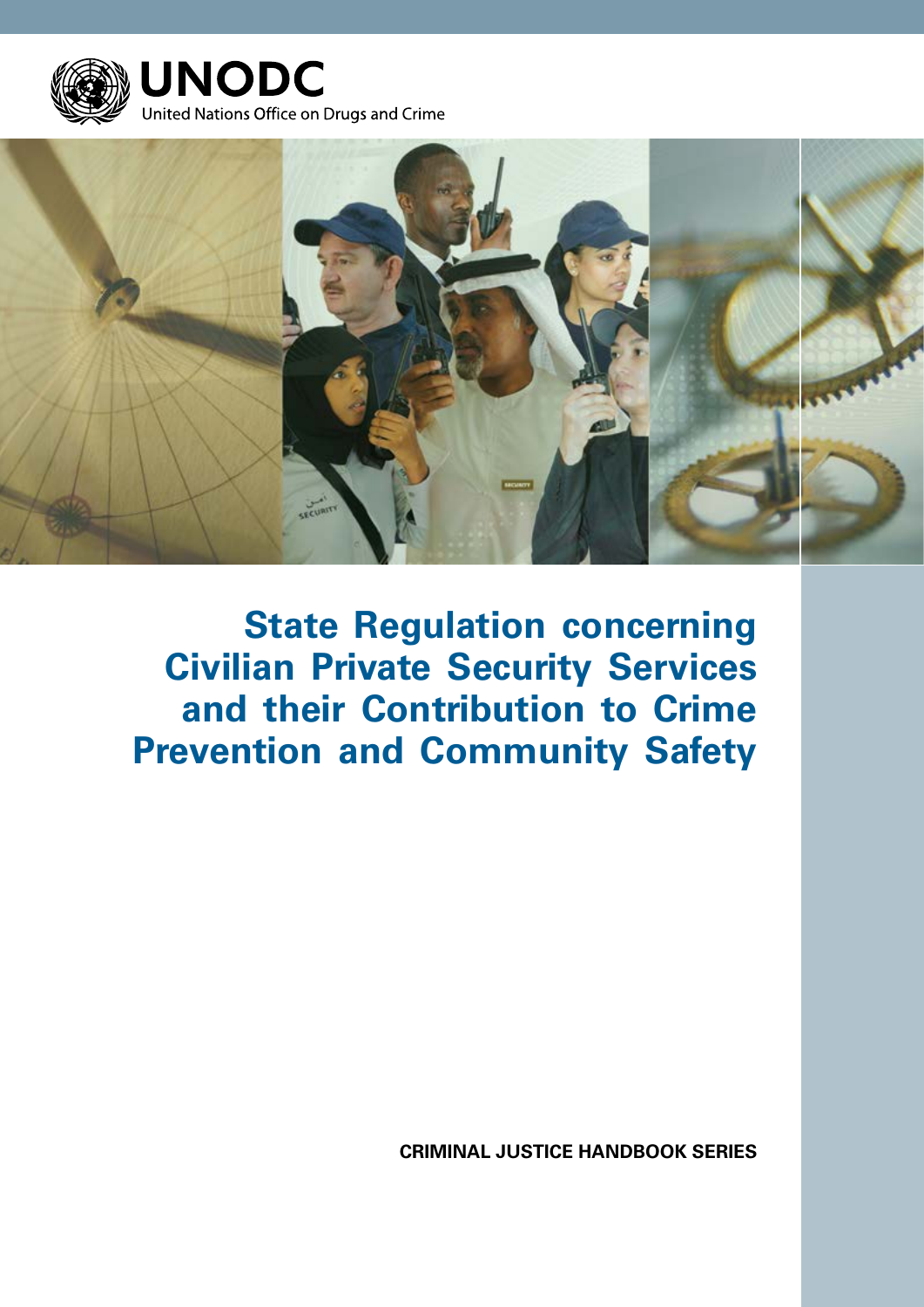Front cover photograph (centre): © UNODC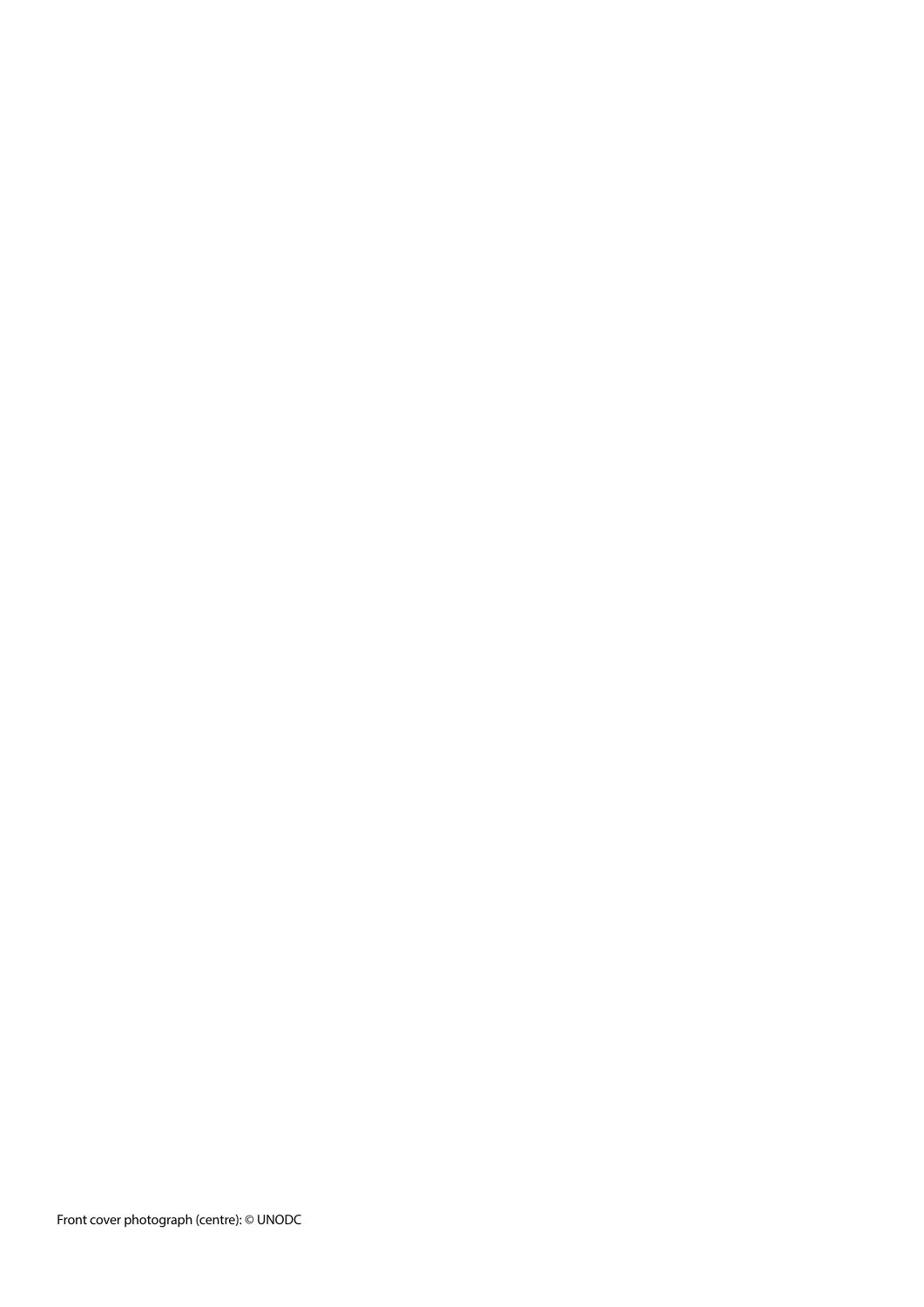UNITED NATIONS OFFICE ON DRUGS AND CRIME Vienna

# **State Regulation concerning Civilian Private Security Services and their Contribution to Crime Prevention and Community Safety**



UNITED NATIONS New York, 2014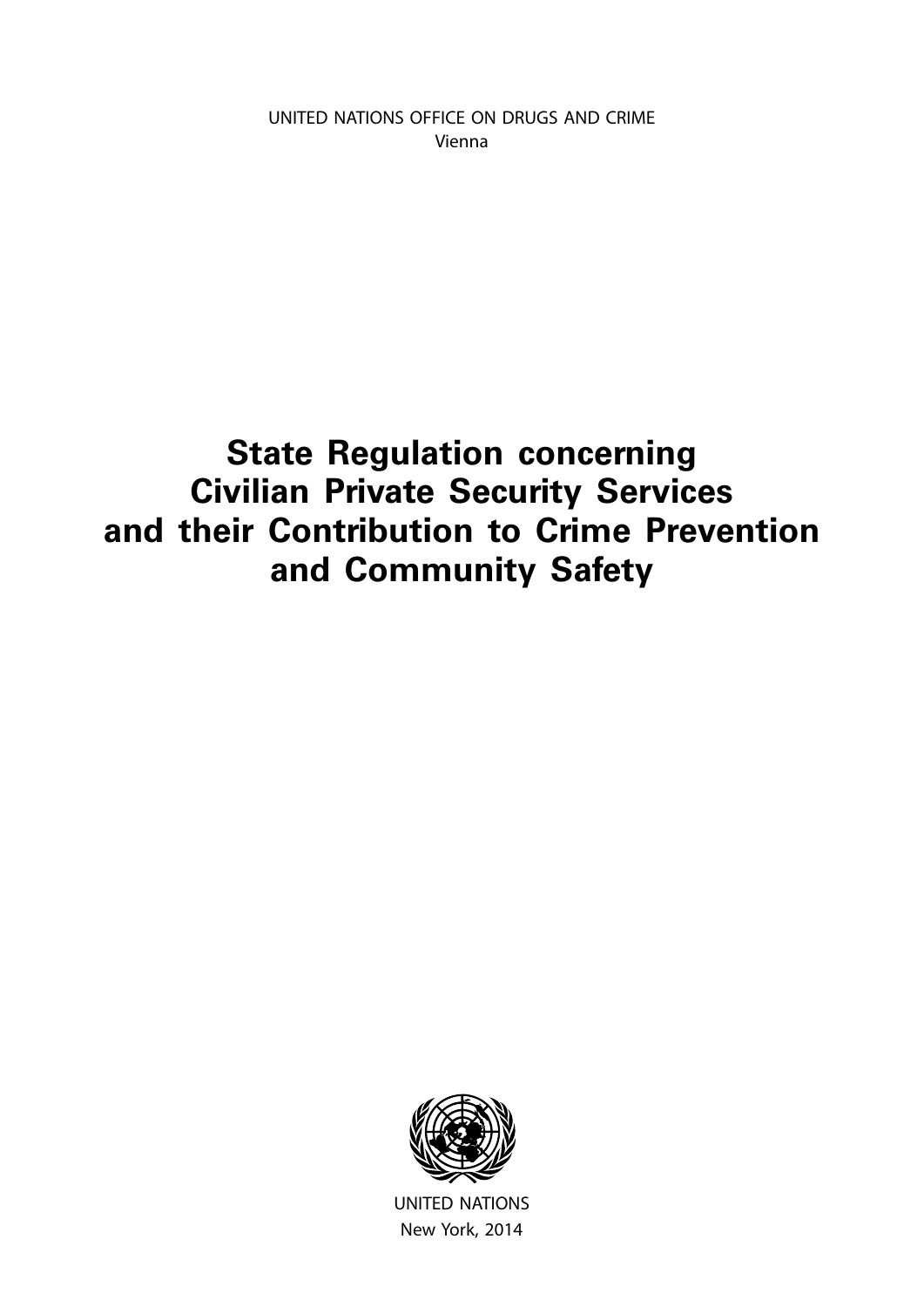© United Nations, April 2014. All rights reserved.

The designations employed and the presentation of material in this publication do not imply the expression of any opinion whatsoever on the part of the Secretariat of the United Nations concerning the legal status of any country, territory, city or area, or of its authorities, or concerning the delimitation of its frontiers or boundaries.

Publishing production: English, Publishing and Library Section, United Nations Office at Vienna.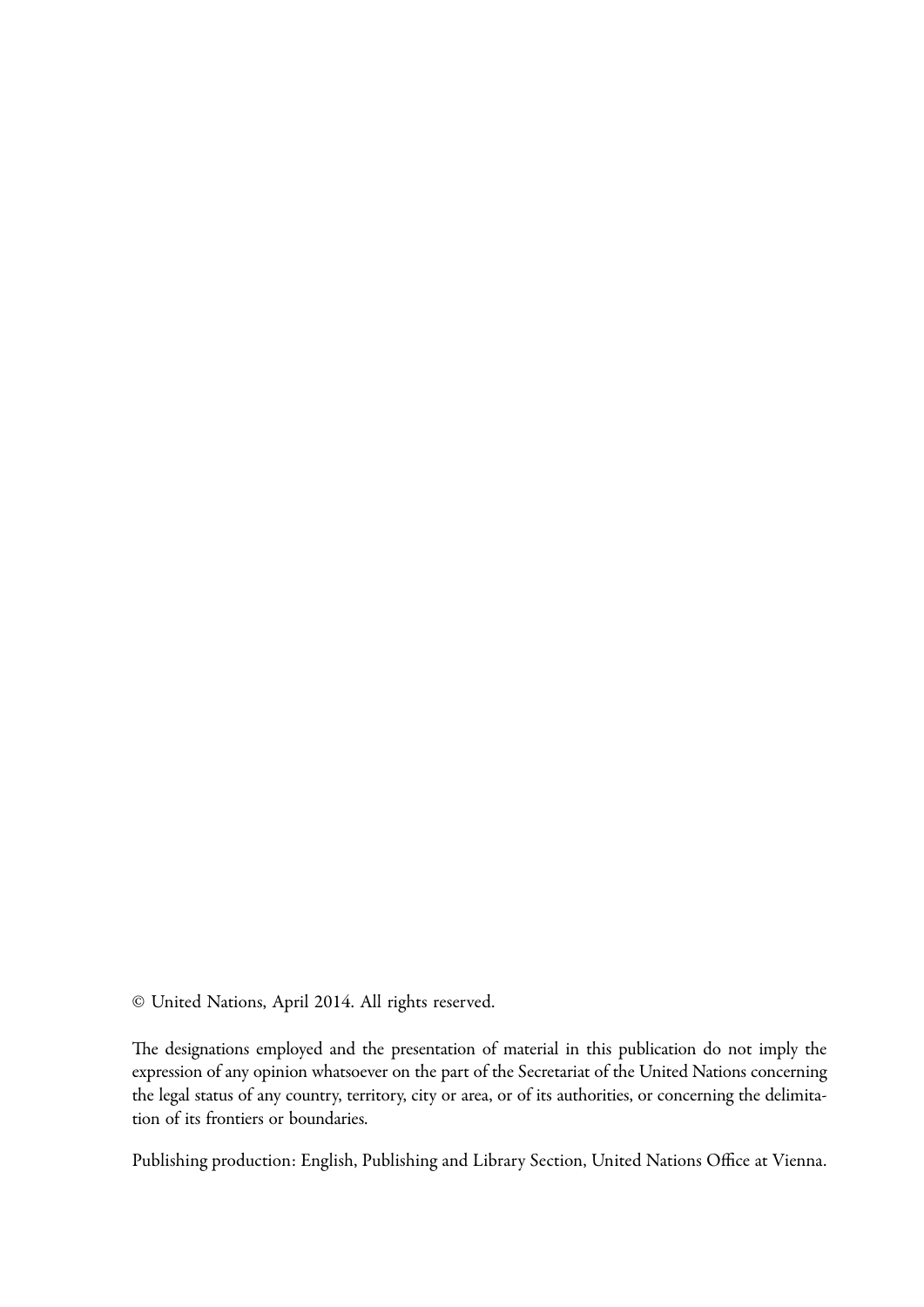# Acknowledgements

This *Introductory Handbook on State Regulation concerning Civilian Private Security Services and their Contribution to Crime Prevention and Community Safety* was prepared by Mark Button, consultant to the United Nations Office on Drugs and Crime (UNODC).

A first draft of the document was prepared by Mark Lalonde, also a consultant to UNODC, and reviewed at an expert group meeting in Vienna on 3 and 4 July 2013. UNODC wishes to acknowledge the valuable contributions received from the following experts during and after this meeting: Juan Antonio Arámbula, Benjamin Buckland, Francesca Caonero, Stuart Casey-Maslen, Daniel Cauchy, Hilde de Clerck, Angela Evans, Cheryl Frank, William Godnick, Ahmed al-Hantoubi, Abdulla al-Hashimi, Emiliano Mingorance, Hossam Eldin Mostafa Elshazly, Lisa Oldring, Anneke Osse, Abelardo Ramos Frade, Marc Siegel and Nick Smith.

UNODC would like to express its gratitude for the expert review and advice provided by Peter D'Arcy and Narayanan Srinivasan of Edith Cowan University, Australia. Also contributing throughout the preparation of the *Introductory Handbook* were the following UNODC staff members: Johannes de Haan, Estela-Maris Deon, Valerie Lebaux, Tom Piroux (intern), Miri Sharon, Taehun Shin and Andrea Vandom.

UNODC also wishes to acknowledge the generous support provided by the Government of the United Arab Emirates and, in particular, the Office of the Deputy Prime Minister and Minister of Interior, H.H. Sheikh Saif bin Zayed Al Nahyan, for the preparation of the *Introductory Handbook* and its translation into Arabic, French and Spanish.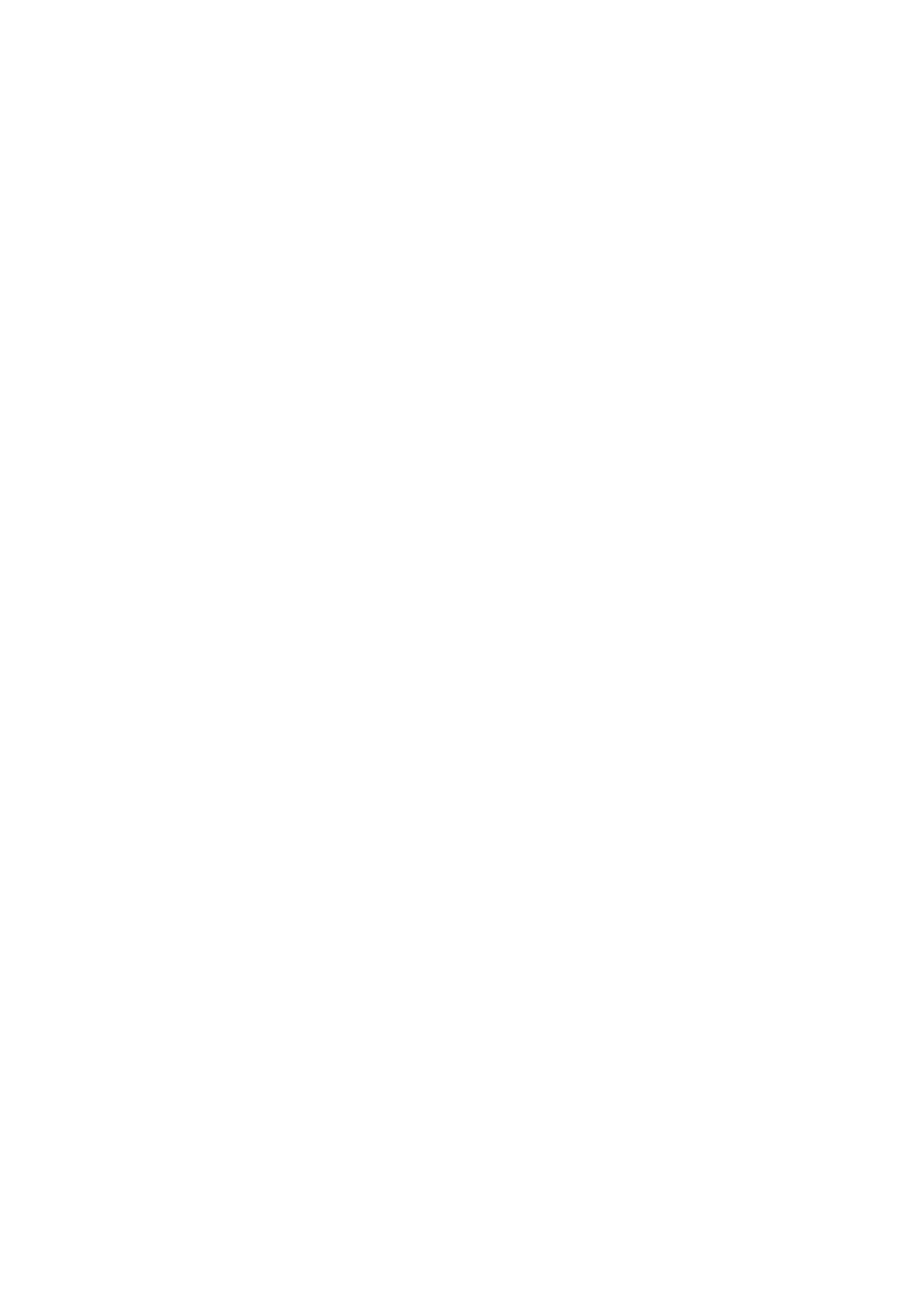# **Contents**

|      |                                                                            | Page           |
|------|----------------------------------------------------------------------------|----------------|
|      |                                                                            | vii            |
|      |                                                                            | 1              |
|      |                                                                            | $\mathbf{1}$   |
|      |                                                                            | $\overline{4}$ |
|      |                                                                            | $\overline{4}$ |
|      |                                                                            | 5              |
| I.   | Contribution of civilian private security services to crime prevention and |                |
|      |                                                                            | 7              |
|      | Ways to involve civilian private security services in crime prevention and | 7              |
|      |                                                                            | $\overline{7}$ |
|      |                                                                            | 9              |
|      | Regulating civilian private security involvement in crime prevention and   |                |
|      |                                                                            | 11             |
| II.  | The regulation of civilian private security services                       | 21             |
|      |                                                                            | 21             |
|      | Rationale for regulation of civilian private security services             | 21             |
|      |                                                                            | 23             |
|      |                                                                            | 24             |
|      |                                                                            |                |
|      |                                                                            | 27             |
|      | Authorization and limitations of civilian private security services        | 31             |
|      |                                                                            | 33             |
|      |                                                                            | 39             |
|      |                                                                            | 42             |
|      |                                                                            | 43             |
|      |                                                                            | 46             |
| III. |                                                                            | 49             |
|      |                                                                            | 49             |
|      |                                                                            | 49             |
|      |                                                                            | 51             |
|      |                                                                            | 55             |
|      |                                                                            | 56             |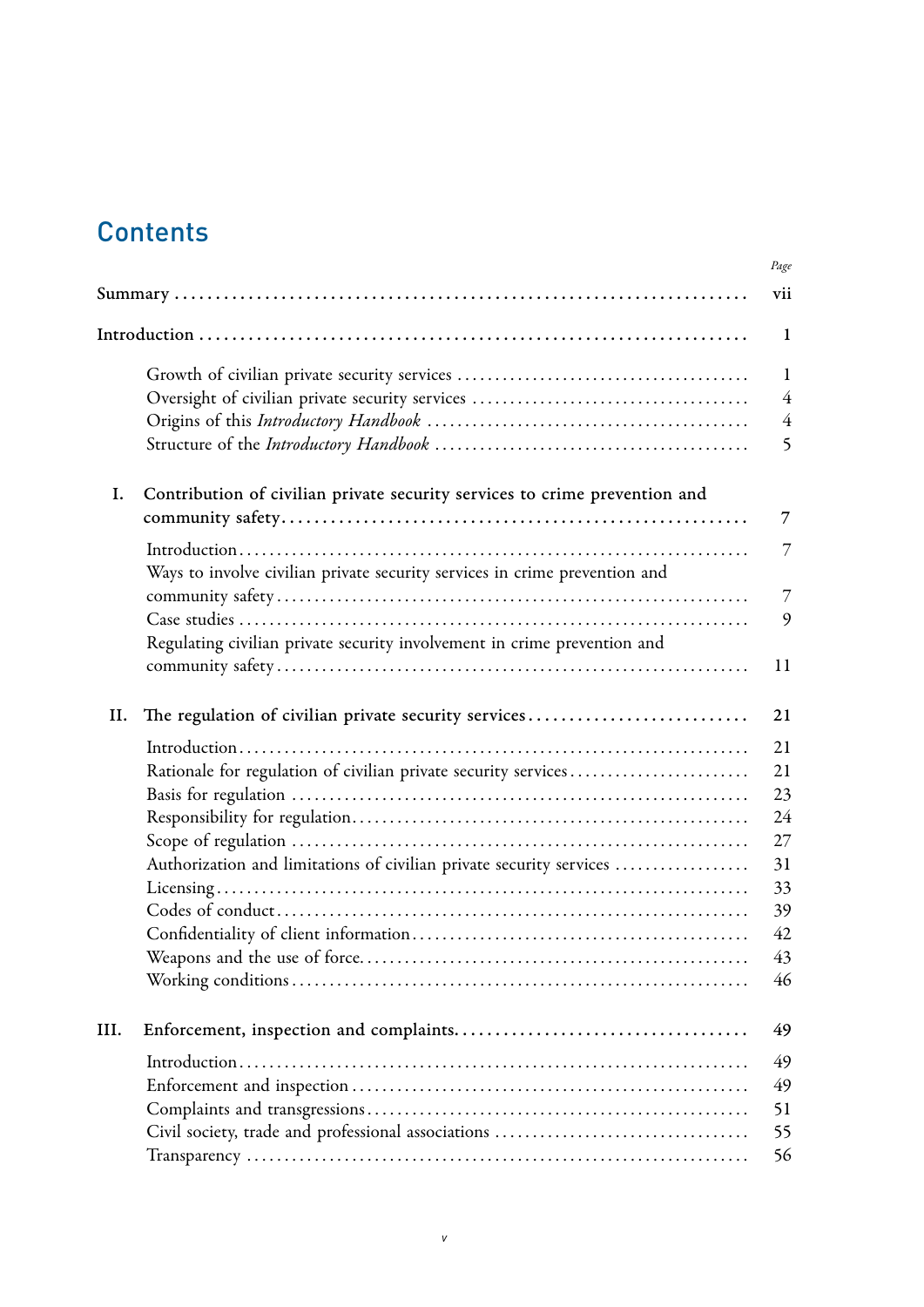| V. |                                                                             |
|----|-----------------------------------------------------------------------------|
|    |                                                                             |
|    |                                                                             |
|    |                                                                             |
|    | United Nations standards and norms on crime prevention and criminal justice |
|    |                                                                             |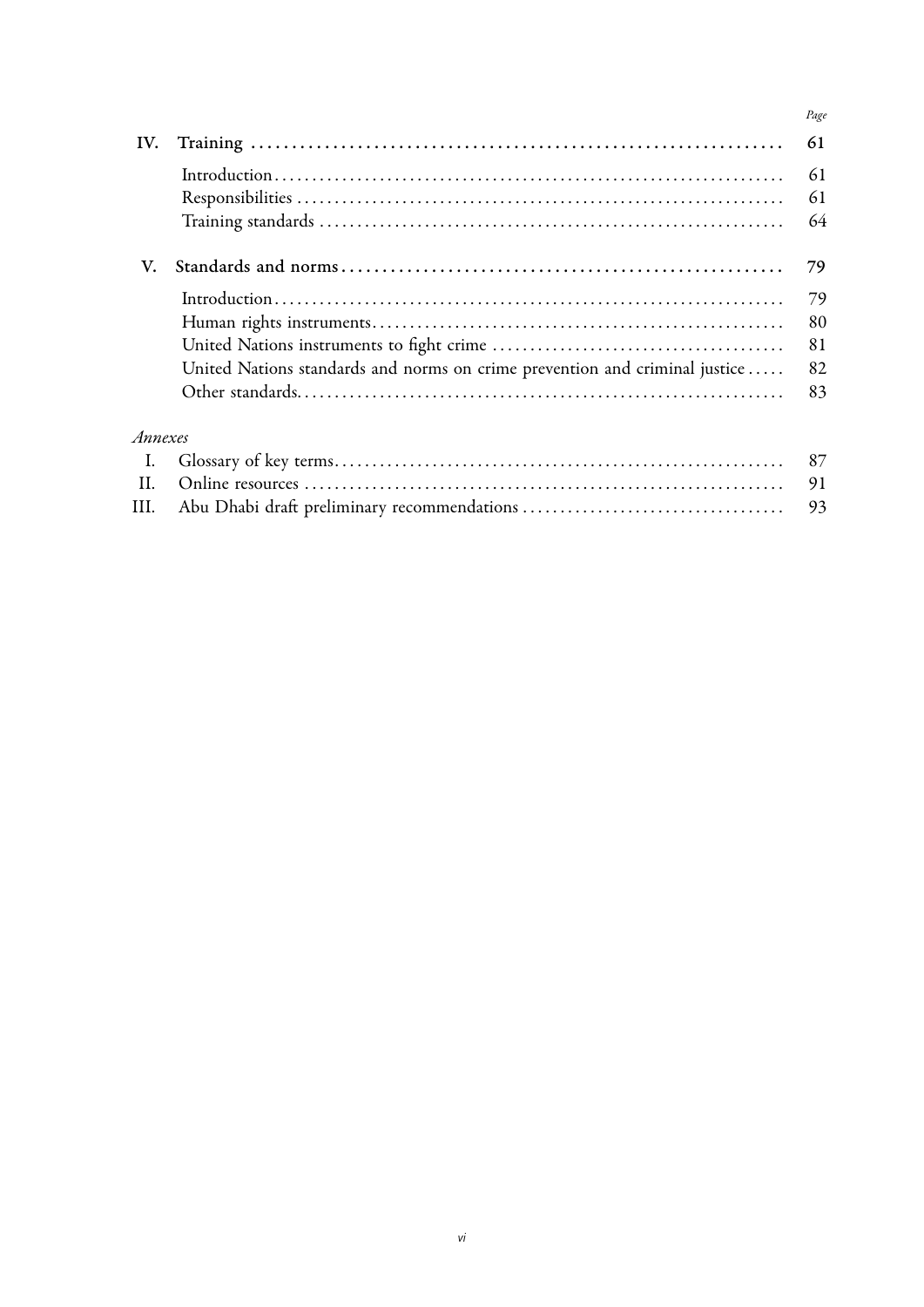# Summary

The growth of civilian private security services and the broadened scope of their activities in many countries require appropriate mechanisms for regulation and oversight to ensure compliance with national and international rules and regulations.

While there are currently no specific United Nations instruments, standards or norms addressing civilian private security services, there is a wide range of standards relevant to the security sector, for example standards relating to the State's responsibility to prevent crime, protect human rights and govern the use of force, detention and arrest, as well as those relating to the relationship between the private sector and human rights and the protection of the rights of workers. These should be consulted and adhered to when developing regulatory systems for civilian private security services.

Experience shows that civilian private security services present States with a resource, which, if properly regulated, can contribute significantly to reducing crime and enhancing community safety, in particular through partnerships and information-sharing with public police. Professional codes of conduct and legislation need to direct and control the sharing of information between public and private security actors.

The civilian private security services sector encompasses a wide range of activities, and regulation should extend to as many of these as is practicable to avoid loopholes, ensure accountability and maximize the contribution of private security to crime prevention and community safety.

The authorizations and limitations of the civilian private security sector should be set out in relevant legislation. If private security workers have special powers or the right to carry weapons, this should be made explicit and regulated as applicable. Areas where private security entities are not expected to operate should be identified in the legislation.

A licensing system for operatives and providers is the cornerstone of an effective regulatory system. Accepted best practice is for licensing to apply to both, so that standards can be raised both in companies and among individual licence holders. Operatives and providers should also be mandated to comply with an appropriate code of conduct as one of the conditions of their licence.

Companies should have documented and formalized standard operating procedures relating to the way security services are provided, including the secure storage of client information and documentation and reporting of all incidents of concern, including any instance where an employee detains somebody or uses force.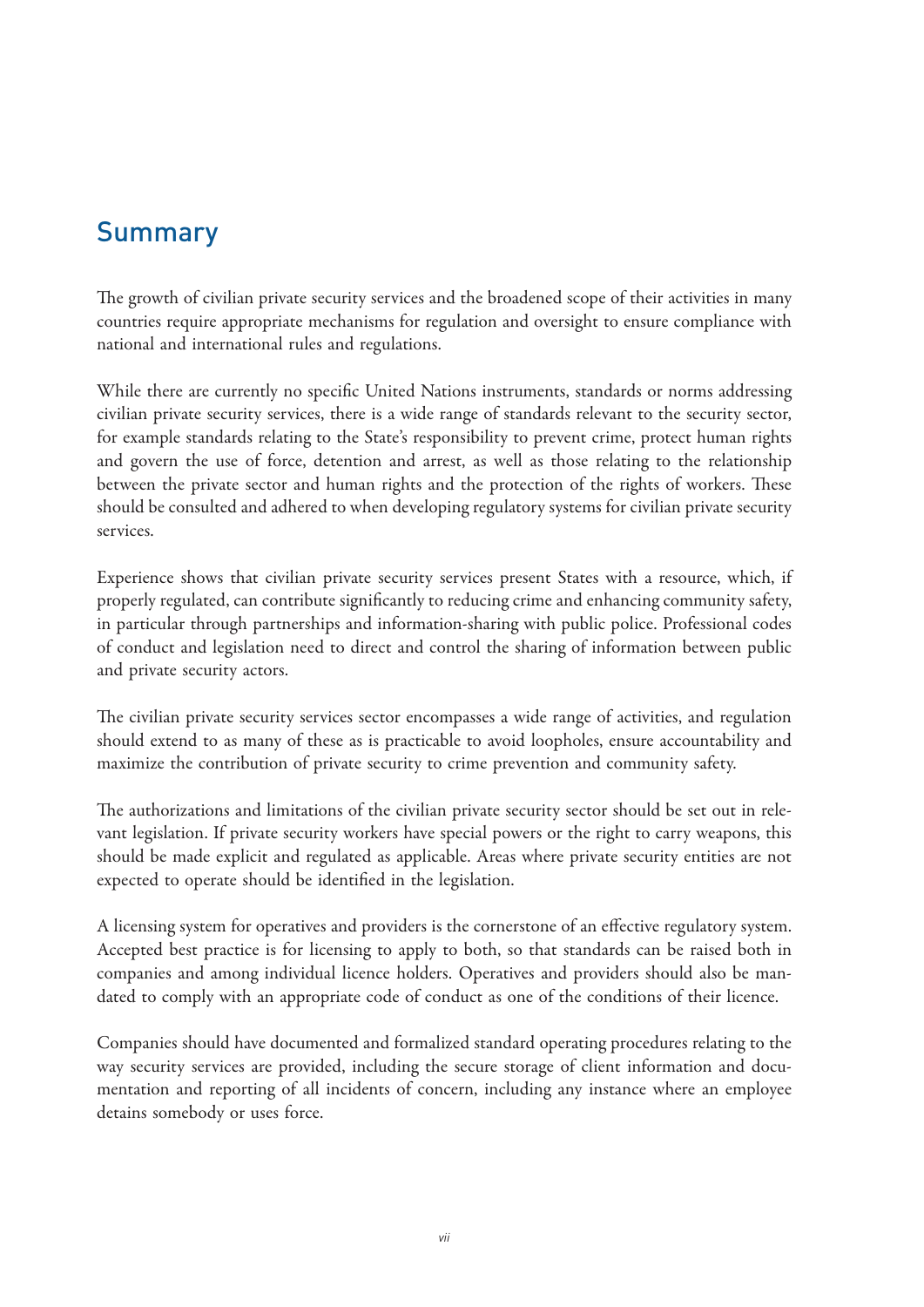The safety and working conditions of civilian private security operatives require specific attention. Even if there is general regulation protecting operatives, the unique challenges of the civilian private security sector may necessitate specialized regulations.

Any civilian private security operatives or providers who breach regulations should be held to account, and there should be appropriate mechanisms in place for the receipt and investigation of complaints by any person against civilian private security companies and staff. Complaints should be investigated impartially by appropriate bodies and, where guilt is established, the body should have powers to sanction operatives and providers.

The procedures for making complaints should be adequately publicized. It should also be made clear what complaints the regulator will deal with. The most serious complaints may need to be dealt with separately by the criminal justice system.

To minimize the risk of corruption with regard to private security services, including their contracting processes, it is vital that States put in place appropriate standards and processes in line with the United Nations Convention against Corruption.

Appropriate training for civilian private security staff is vital in order to raise the standards of the civilian private security sector. States therefore need to ensure that appropriate training standards are established for the sector and consider how these standards are developed and delivered, whether by State or non-State actors or by civilian private security bodies subject to further regulatory controls.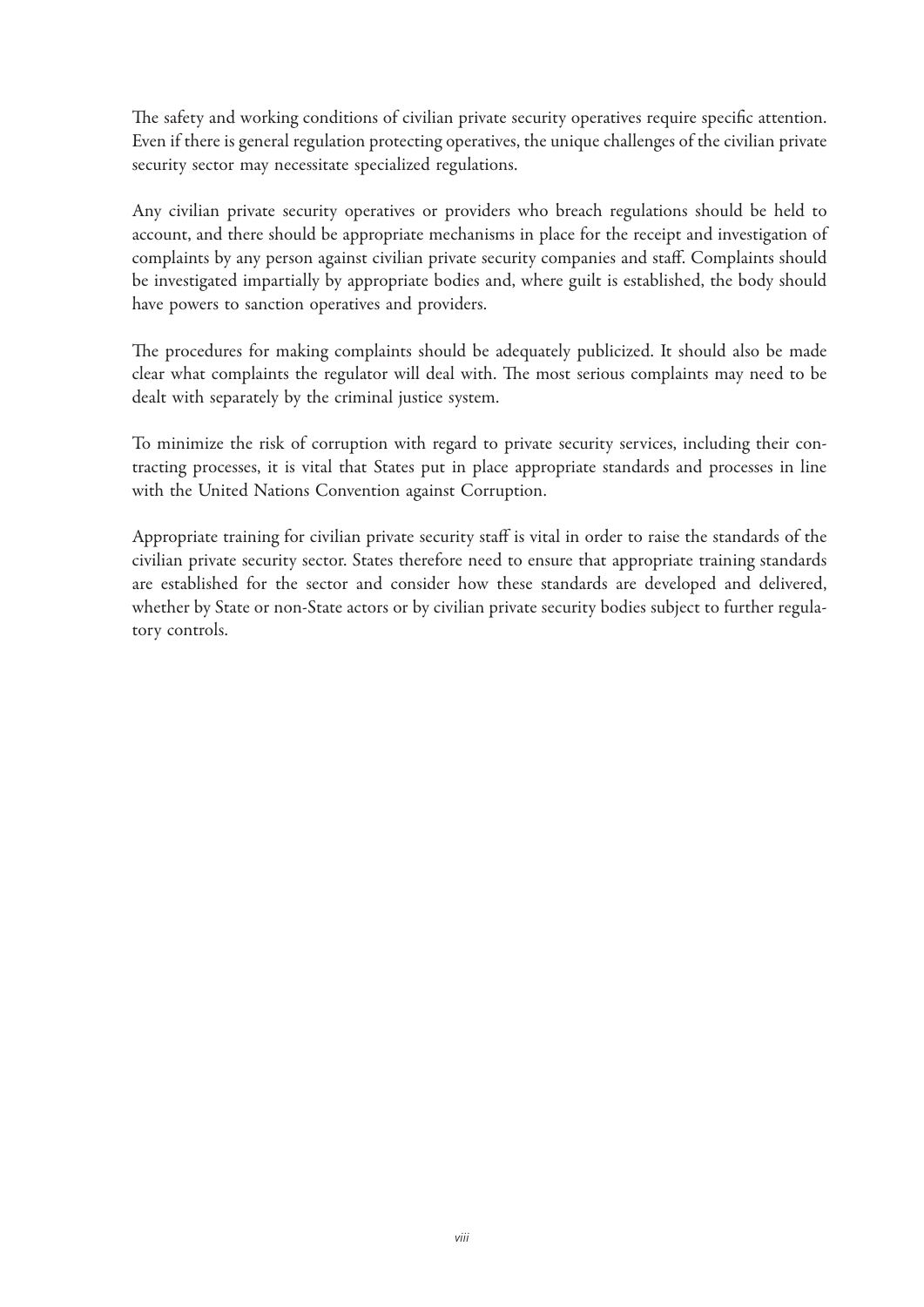# Introduction

Security from crime, fear and victimization at the State, local and personal levels is an important basis for economic and social development. As noted in the United Nations Guidelines for the Prevention of Crime,<sup>1</sup> while States play a primary role, public safety and crime prevention are not the sole responsibility of government or public law enforcement. Indeed, individuals, communities, non-governmental organizations, civil society and the private sector all play a role in enhancing security and community safety.

Recognizing the role of diverse actors and stakeholders in enhancing community safety and the prevention of crime, the Guidelines call upon States to develop national policies in the field of crime prevention. This includes cooperation and partnerships with the corporate sector and action to increase the likelihood that offenders will be apprehended.

# Growth of civilian private security services

In a growing number of States around the world, providers of civilian private security services offer a variety of services focusing on the prevention of crime. These include, inter alia, the enhancement of community safety and, in some instances, measures to increase the likelihood of offender apprehension. The security of public places of entertainment and shopping and the protection of residential areas, workplaces and critical infrastructure, are just a few examples of the growing reach of this sector. The reasons for the growth of the civilian private security industry in recent decades are complex. However, there are some factors that can, at least partially, explain the trend, including the following:

- Growth in and fear of crime, which drives individuals and organizations to enhance their security in order to protect themselves more effectively
- The inability of the public police to provide the services that people and organizations demand
- Privatization programmes that expand private-sector involvement
- The growth of mass private property, such as shopping malls, football stadiums, etc.
- The growing risk of terrorism, which means that greater protection is required at places at risk from such attacks

In many countries, such as the United Kingdom of Great Britain and Northern Ireland, the United States of America and Israel, the budgets of private security companies and the number of

<sup>&</sup>lt;sup>1</sup> Economic and Social Council resolution 2002/13, annex.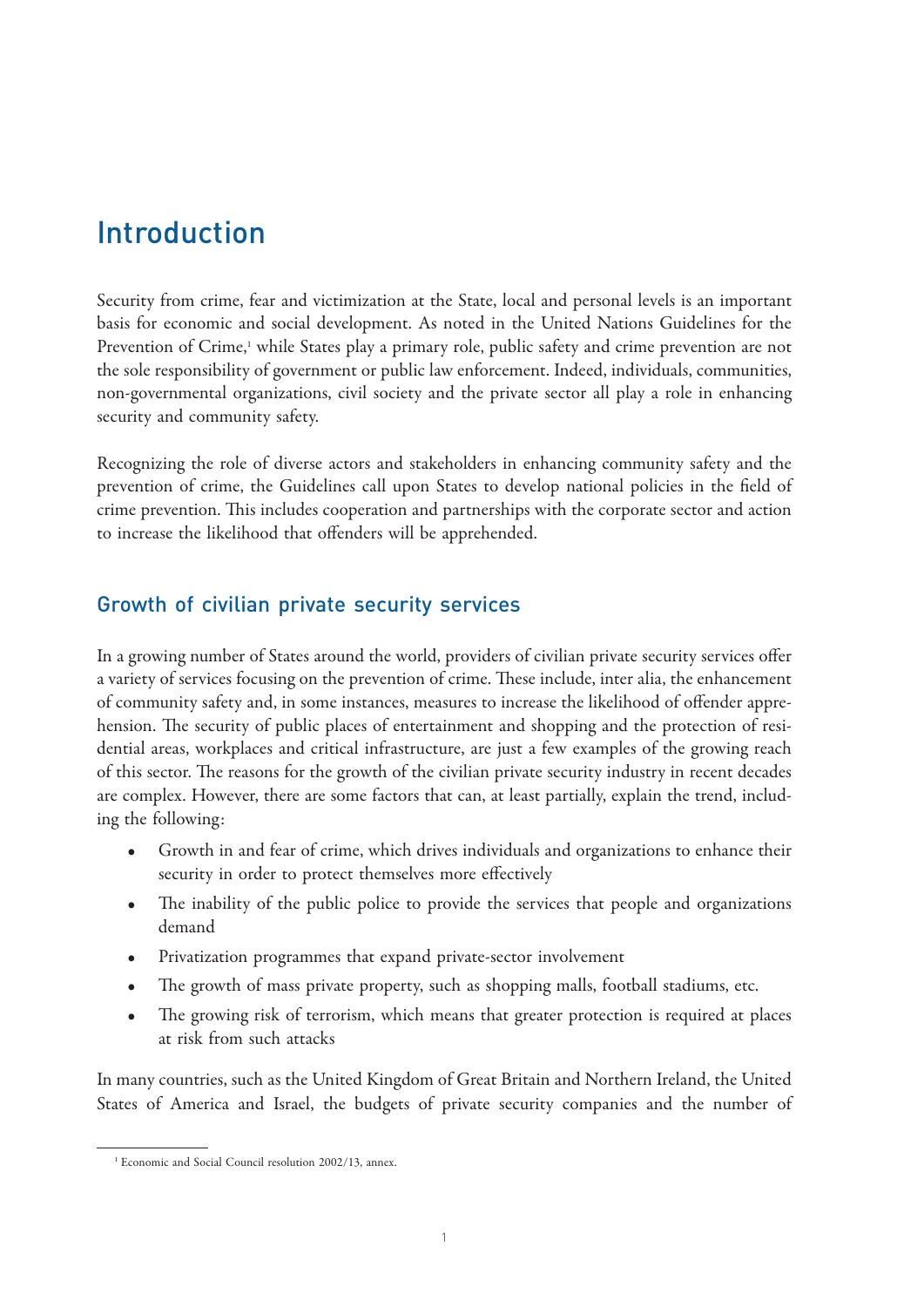personnel they employ exceeds those of the public police.<sup>2</sup> In India, the ratio of private security to police is estimated to be 4.98 to 1, with the number of private security personnel estimated at over 7 million.<sup>3</sup> Latin America is a region where private security is also frequently used. Research shows that there are 1.6 million security guards and private "watchmen" registered in this region, with an estimated 2 million unlicensed guards.<sup>4</sup> In addition to the increase in the total number of private security personnel, the size of individual private security companies has also increased drastically. For example, the largest private security company employs over 620,000 staff in over 120 countries and had a turnover of around \$12 billion in 2011.5 Worldwide, the civilian private security industry was estimated to be worth \$165 billion in 2009, and is likely to be worth \$244 billion by 2016, with annual growth in the region of 7 per cent. The fastest growing markets are likely to be in developing countries.<sup>6</sup>

The growth in size of civilian private security has been matched in many States by an expansion of its role. Indeed, many of the functions traditionally assumed by the public police are now undertaken by civilian private security companies, such as patrolling of public areas, investigation of crimes, the exercise of powers such as search and arrest and the provision of armed guard services, to name a few. The presence of uniformed security guards in mass private spaces, such as shopping malls, universities, hospitals, gated communities and entertainment zones, or at the doors of hotels and banks, is now ubiquitous in some States, as is their role in protecting government facilities such as office complexes and critical infrastructure, including transportation hubs and energy facilities. In addition, private individuals with the means to purchase personal security where public policing services may be weak or seen as ineffective have helped to grow the industry.

Growth of the industry can also be found in the type of services offered. Civilian private security companies are thought of by some as primarily providing night watchmen and guards for access control, which many firms still do. However, in various locations, civilian private security firms now provide a far wider range of services. These include cash-in-transit services as well as the movement and protection of other valuables. They also conduct various forms of confidential investigations, including undercover or covert investigations and complex fraud investigations.7 Private investigators may also engage in background investigations of individuals being considered for sensitive positions, as one measure to protect assets, infrastructure and information from theft, abuse or damage. Other services offered by private security companies include providing bodyguards and close protection, witness protection, crowd control, armed guards for nuclear energy sites, process-serving, conducting surveillance (including the use of CCTV and covert systems), collecting and disseminating intelligence, and monitoring, installing and responding to various forms of alarms. Different forms of technical security consulting are also provided, including countermeasures for industrial espionage and tracking and

<sup>2</sup> Anna Richards and Henry Smith, *Addressing the Role of Private Security Companies within Security Sector Reform Programmes* (London, Saferworld, 2007).

<sup>&</sup>lt;sup>3</sup> Nicolas Florquin, "A booming business: private security and small arms", in *Small Arms Survey 2011: States of Security* (Geneva, Small Arms Survey, 2011).

<sup>4</sup> John Bailey and Lucia Damert, "Reforma policial y participación militar en el combate a la delincuencia. Análisis y desafíos para América Latina, Revista Fuerzas Armadas y Sociedad, vol. 19, No. 1 (2005), pp. 133-152.

<sup>5</sup> G4S, "Key facts and figures". Available at www.g4s.com/en/Media%20Centre/Key%20facts%20and%20figures/.

<sup>6</sup> Rita Abrahamson and Michael C. Williams, *The Ethical Challenges of Security Privatization* (Oslo, International Peace Research Institute, 2009). See also PRWeb, "Global private security services market worth \$244 billion by 2016 says new research report at ReportsnReports.com", 1 February 2013. Available at www.prweb.com/releases/global-security-services/market-analysis-2016/prweb10387295.htm.

<sup>7</sup> Typical clients include law firms where investigators may be used to gather data and interview persons involved in civil or criminal matters, or to assist in due diligence background investigations in corporate mergers and acquisitions. Insurance companies also often hire private investigators to gather evidence and interview witnesses and parties to a claim. Other private companies, and even some individuals, may hire private investigators to enquire into thefts or missing funds or persons.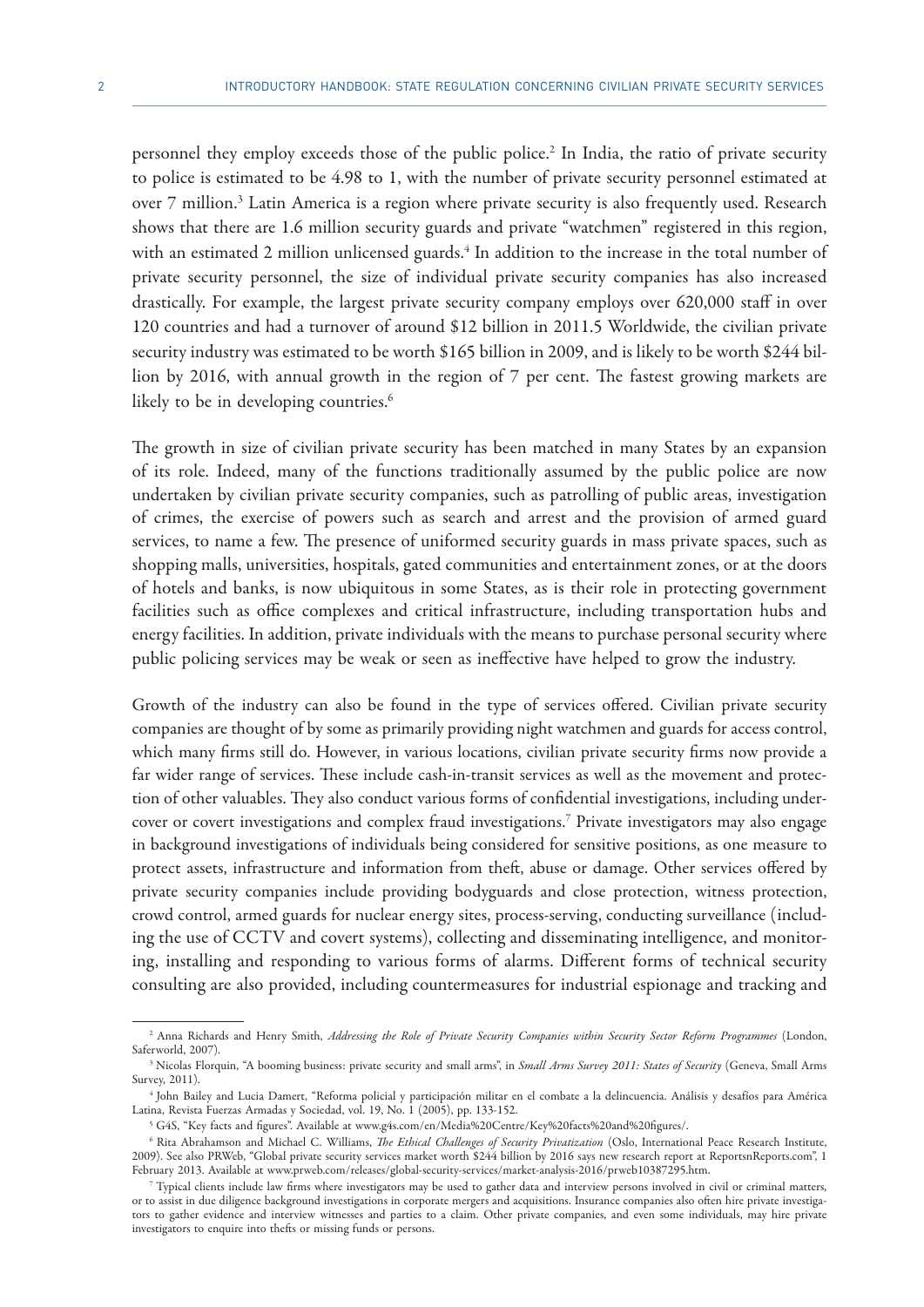recovering stolen assets. Civilian private security services are not a clearly defined homogenous group, however, and will vary from State to State in the type of services provided and the terminology used.

One important driving force in the growth of civilian private security services is the outsourcing by a growing number of Governments of the protection of State facilities and infrastructure and the provision of some services that were traditionally associated with the public law enforcement sector. Increased pressure on the law enforcement community has resulted in the privatization of some police functions in various places around the world, with the civilian private security industry filling the gaps left by the overstretched police and playing a growing role in crime prevention and community safety. The privatization of the police has occurred at a number of levels. There has been load shedding, where the police withdraw from providing certain functions and private security fills the gap; contracting out, where services are still provided by the police but a contractor is used to supply that service; and the use of private sector practices by the public police, such as charging for services and accepting sponsorship.8 Modes of privatization vary, and in some cases the police remain in control and supervise private contractors. For example, in the United Kingdom and Switzerland, the transportation of prisoners between police stations, courts and prisons has been contracted out to the private sector except for the most serious offenders. Additionally, in some countries, failed asylum seekers are transported back to their country of origin by the private sector. Furthermore, some police forces have contracted out security tasks related to their custody cells. Others have signed agreements with civilian private security companies to take on some police services, such as firearm licensing, administration of drug tests, vehicle fleet maintenance, information technology services, front-counter complaint-taking and operation of police cells. Similarly, airports, government buildings (including courthouses), energy facilities and other critical sites that used to be protected by government security forces, including the police, are now sometimes protected by civilian private security companies. This has been undertaken in part both as a costsaving and as an efficiency measure, thus permitting public forces to be deployed elsewhere.

Given the wide-range of activities in which civilian private security services are involved, it is difficult to define them. In fact, often private military security services are included within this sector. These firms tend to operate in conflict or post-conflict zones, in fragile and transitional States, engaging in military type engagements and providing armed services.

To be quite clear from the start, this *Introductory Handbook* does not concern private military security services operating with expressly or implicitly offensive mandates. Instead, it focuses on civilian private security services, which are predominantly preventive and defensive in nature although in some locations they may include an armed response to specific alarms or incidents. Civilian private security services, as described in this *Handbook*, are provided by companies and individuals whose role is limited to one of "observe, deter, report and record" in relation to crime, safety, disorder or emergency. They provide commercial services aimed at protecting persons and physical assets, and their personnel may sometimes be armed. While civilian private security services are sometimes involved in other contexts, such as the rural extractive industry, offshore piracy patrols and armed security in conflict, post-conflict and fragile States where the rule of law may be weak, those situations are not the focus of this *Introductory Handbook*.

<sup>8</sup> Mark Button, *Private Policing* (Cullompton, Willan Publishing, 2002).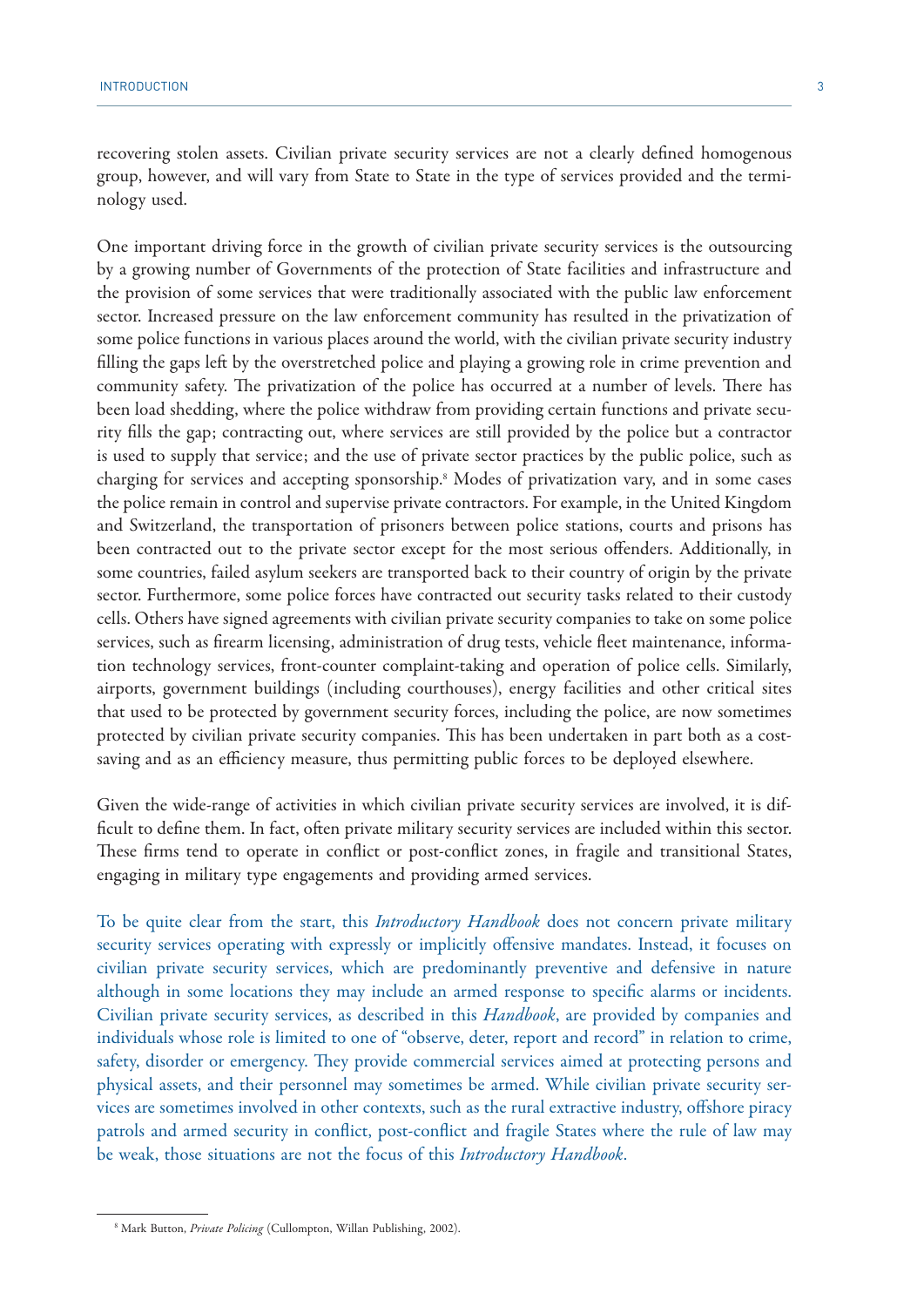### Oversight of civilian private security services

The growing role of civilian private security services makes it even more important that an appropriate culture and legal structures are created to facilitate respect and adherence to national and international rules and regulations, including human rights standards. Given the extensive regulation and oversight of the public police in most States, one would expect similar arrangements for regulation and oversight to have emerged for civilian private security. In many States, unfortunately, the rapid changes have outpaced State regulatory responses, resulting in a variety of problems. Without effective regulation, the private sector is often not accountable to the public in general, and an unaccountable private security industry may facilitate human rights abuses and organized crime. In addition, the expansion of a private security industry that is available to those who can afford it, may undermine the notion that security is a public good and hinder access to security for the poor.<sup>9</sup> Finally, there have also been problems relating to quality that have been identified in civilian private security services in a number of areas.

Effective regulation of both civilian private security companies and the individual workers helps to ensure a professional level of service based on standards and delineated operational authority, thus enhancing community safety and the prevention of crime while at the same time establishing the accountability of companies and workers to relevant government authorities and the public. This *Introductory Handbook* is designed to provide practical guidance for legislators and policymakers seeking to regulate the civilian private security industry more effectively. It focuses on the specific role of civilian private security services in crime prevention and community safety, and the measures that States can take to regulate these services effectively and set standards and norms in the best interests of all stakeholders.

### Origins of this *Introductory Handbook*

The origins of this *Handbook* can be traced to the discussions in the Commission on Crime Prevention and Criminal Justice and a draft resolution sponsored by the United Arab Emirates and entitled "Civilian private security services: their role, oversight and contribution to crime prevention and community safety". In that resolution, adopted on 24 April 2009 as resolution 18/2, the Commission noted that, in some States, civilian private security services cooperate with and assist the police and may contribute to crime prevention and community safety consistent with national legislation, where applicable.<sup>10</sup> The Commission further noted the importance of effective oversight of civilian private security services by competent State authorities to ensure that they were not compromised or misused by criminal elements, including organized criminal groups, and established an ad hoc open-ended intergovernmental expert group to study the role of civilian private security services and their contribution to crime prevention and community safety and to consider, inter alia, issues relating to their oversight by competent State authorities. Member States were invited to examine the role played on their territory by these services, assessing the contribution of such services to crime prevention and community safety, and to determine whether national legislation provides adequate oversight. With a view to supporting the implementation of the

<sup>9</sup> Organisation for Economic Co-operation and Development, *OECD DAC Handbook on Security System Reform: Supporting Security and Justice* (Paris, 2007). See also Commission on Crime Prevention and Criminal Justice resolution 18/2 (see *Official Records of the Economic and Social* 

<sup>&</sup>lt;sup>10</sup> See Official Records of the Economic and Social Council, 2009, Supplement No. 10 (E/2009/30), chap. I, sect. D.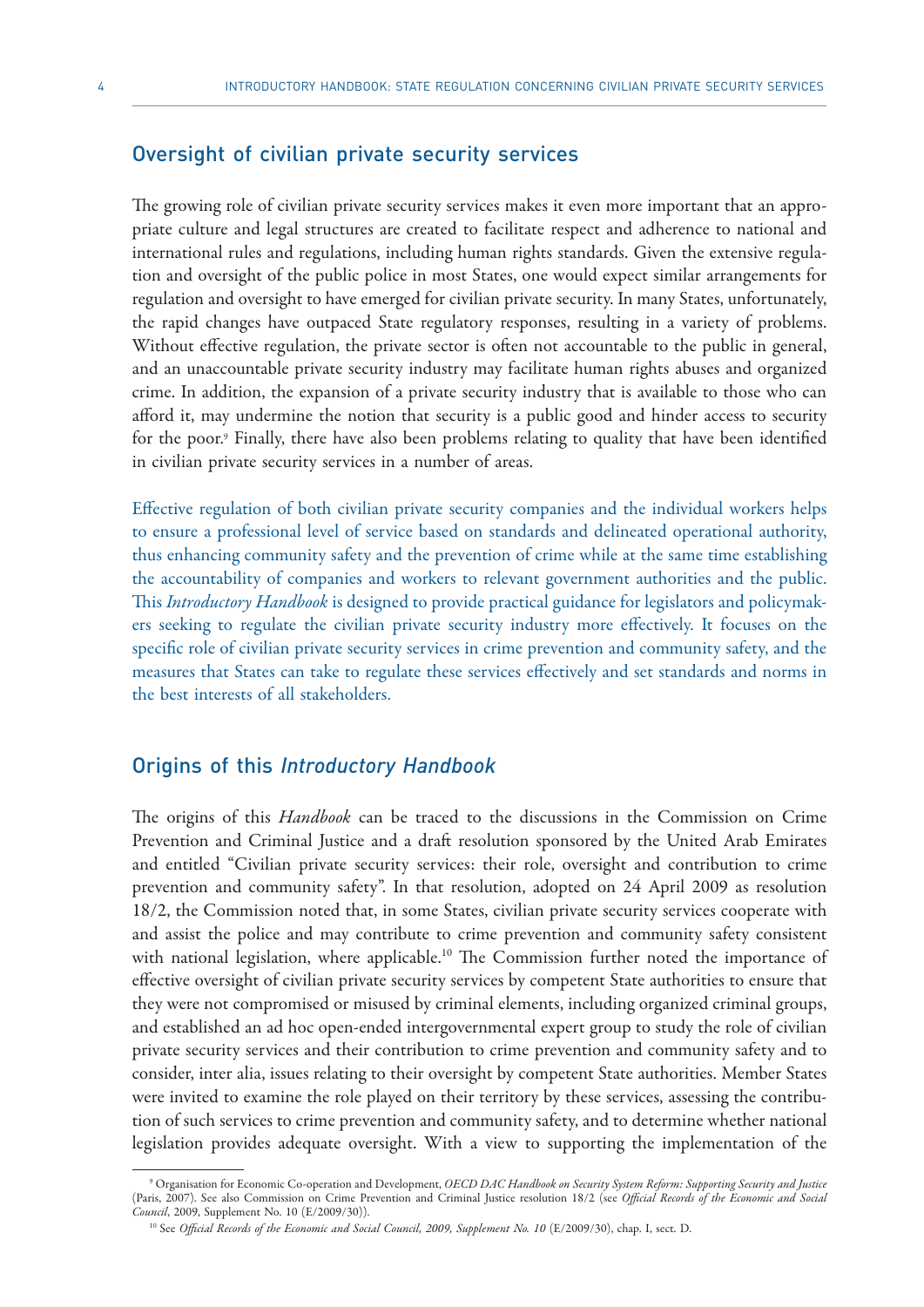resolution, a series of meetings took place in which the importance of guidelines and State regulation were highlighted. This process resulted in the Abu Dhabi preliminary draft recommendations on the oversight and regulation of civilian private security services and on their contribution to crime prevention and community safety, which were adopted in Abu Dhabi and brought to the attention of the Commission at its twenty-first session, in April 2012, and which form the foundation of this *Introductory Handbook*. 11

When referring to civilian private security services, this *Handbook* therefore uses the set of criteria that were identified in the Abu Dhabi preliminary draft recommendations, namely:<sup>12</sup>

- Civilian private security services provide security-related services with the overall objective of protecting or securing people, goods, sites, locations, events, processes and information from predominantly crime-related risks. Services which expressly or implicitly have offensive mandates are not included in the civilian private security services category.
- Civilian private security services are legal entities or individuals supplying services for payment.
- Civilian private security services are private entities or individuals, not public entities. They may include commercial firms and non-profit organizations, as well as individuals.
- Civilian private security services are officially accredited, regulated and supervised by the State.
- Services provided by civilian private security companies may be preventive, may support public law enforcement agencies and, where permitted, may be complementary to public law enforcement agencies.

In line with the aforementioned draft preliminary recommendations, private military companies and private military and security companies are excluded from the scope of the definition, even though part of their operations may fall within the scope of civilian private security services. Also, although civilian private security companies provide services in private prison and detention facilities in various countries, this is considered to be an area requiring specific attention and guidance, and is therefore beyond the scope of this *Handbook*.

## Structure of the *Introductory Handbook*

The *Introductory Handbook* provides examples of self-regulation and other international good practice and is anchored in existing internationally agreed standards concerning human rights, security, crime prevention and community safety, as well as the results of the work of the Commission on Crime Prevention and Criminal Justice to date.

It begins by exploring the contribution of civilian private security services to crime prevention and community safety, reviewing examples from a diverse range of States of the roles and functions of these services. It focuses on a number of case studies to illustrate the type of civilian private security services that are under consideration in this *Handbook*. Chapter I examines how States can enhance

<sup>&</sup>lt;sup>11</sup> See the report on the meeting of the Expert Group on Civilian Private Security Services held in Vienna from 12 to 14 October 2011 (UNODC/CCPCJ/EG.5/2011/2).

<sup>12</sup> Ibid. See also annex III to this *Handbook*.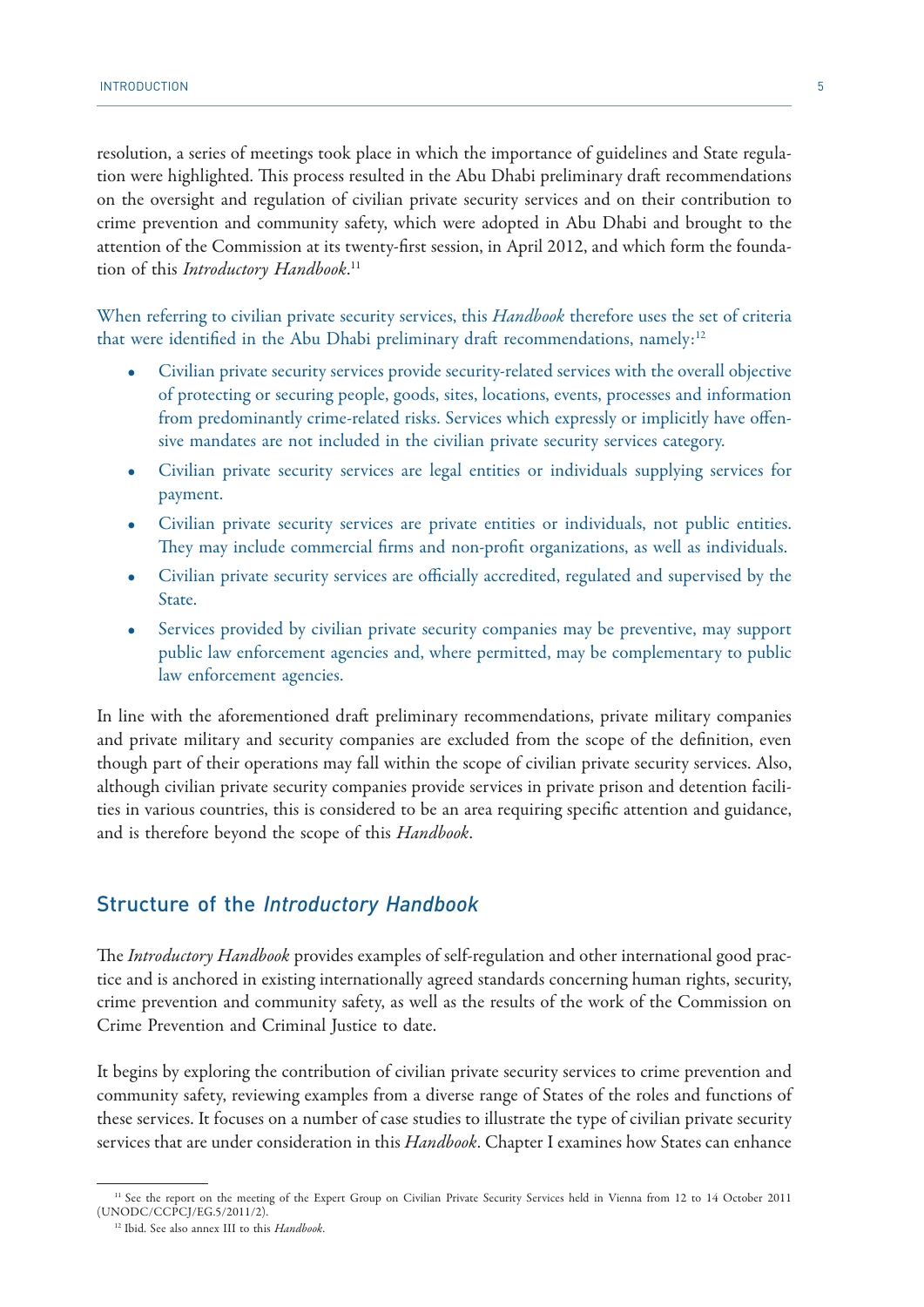the contribution of civilian private security services to crime prevention and community safety, from informal to mandatory measures, using the experiences of a number of States.

In chapter II, the regulation of civilian private security services is considered. The chapter considers a variety of issues which are important in creating successful regulatory systems. It begins with the general rationale for regulation and the responsibility for it, before considering the important decision to be made about the extent of civilian private security activities and which of them should be regulated. The chapter then moves on to examine the important issues to consider in creating licensing systems for individuals and for firms. Other important operating conditions that should be considered are also examined.

In chapter III, issues concerning enforcement, inspection and complaints are addressed. In many States, non-compliance with regulations is a major problem, and the chapter explores some of the strategies used by States to maximize compliance. The activities of civilian private security companies invariably lead to issues of breach of regulations and of criminal law. So another important consideration is the way in which complaints and transgressions are dealt with. The chapter also considers the issue of transparency, including the importance of eradicating corruption.

Training is also vitally important to a successful regulatory system, and this is the subject of chapter IV. The chapter begins by exploring the important responsibilities involved in developing training standards and delivering training, and the advantages and disadvantages of different approaches. The chapter also considers the core content of a basic security officer/guard course. The number of mandatory hours, examinations, refresher courses and advanced training are other issues that are considered here.

Lastly, in chapter V relevant international standards and norms that apply to civilian private security services and State oversight are considered, focusing on human rights instruments, United Nations instruments relating to the fight against crime and relevant standards and norms in the area of crime prevention and criminal justice.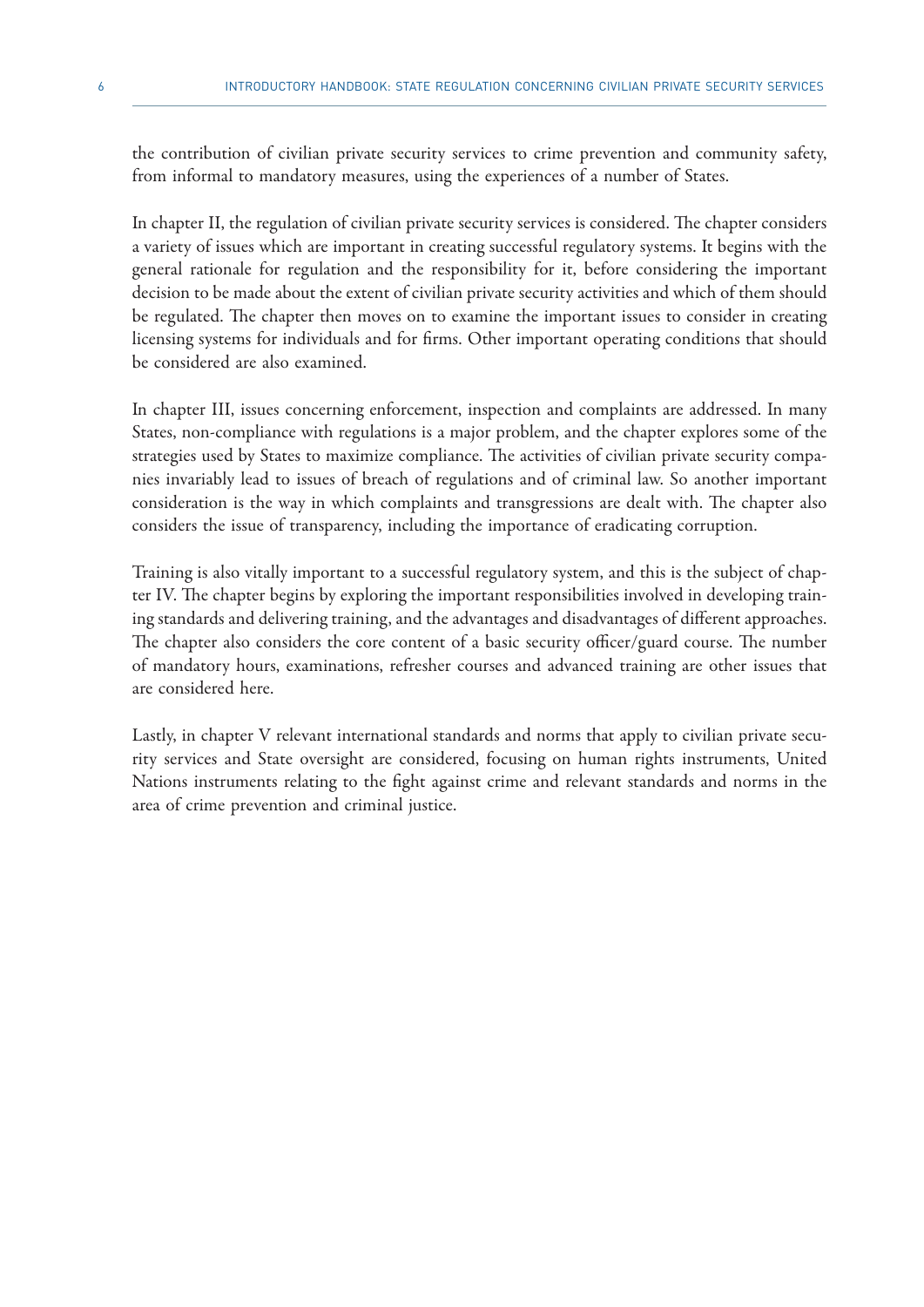# I. Contribution of civilian private security services to crime prevention and community safety

# Introduction

This chapter will examine the contribution of civilian private security services to crime prevention and community safety. It will start by exploring the experience from a number of States. It will then move on to consider how States can enhance cooperation between civilian private security companies and State actors. In doing so, it will assess some of the challenging issues relating to sharing intelligence- and information.

# Ways to involve civilian private security services in crime prevention and community safety

In response to a note verbale sent by the secretariat of the Commission on Crime Prevention and Criminal Justice regarding the role of civilian private security services in crime prevention and community safety, States reported<sup>13</sup> that the significance of private security services in crime prevention ranged from general to vital.<sup>14</sup> Most typically, these crime prevention services fall into one or more of the following categories:

- Prevention or detection of intrusion, unauthorized entry or activity, vandalism and trespassing on private property
- Prevention or detection of theft, loss, embezzlement and misappropriation or concealment of merchandise, money, bonds, stocks, notes, valuables documents or papers
- Protection of individuals from bodily harm
- Providing a reassuring presence
- Adherence to, and enforcement of, established company rules, regulations, measures, policies and practices relating to crime reduction
- Reporting and apprehension of violators
- Reporting on incidents and calls<sup>15</sup>

<sup>13</sup> See E/CN.15/2011/14.

<sup>&</sup>lt;sup>14</sup> Argentina, Bahrain, Bolivia (Plurinational State of), Canada, Colombia, Croatia, Cyprus, Czech Republic, Egypt, El Salvador, Germany, Guatemala, Hungary, Jamaica, Liechtenstein, Monaco, Norway, Philippines, Portugal, Republic of Korea, Spain, Sweden, Switzerland, Thailand, Turkey and United Arab Emirates.

<sup>&</sup>lt;sup>15</sup> See Confederation of European Security Services study, Private Security in Europe—CoESS Facts & Figures, which provides a comprehensive overview of the European private security services industry. Available at www.coess.org.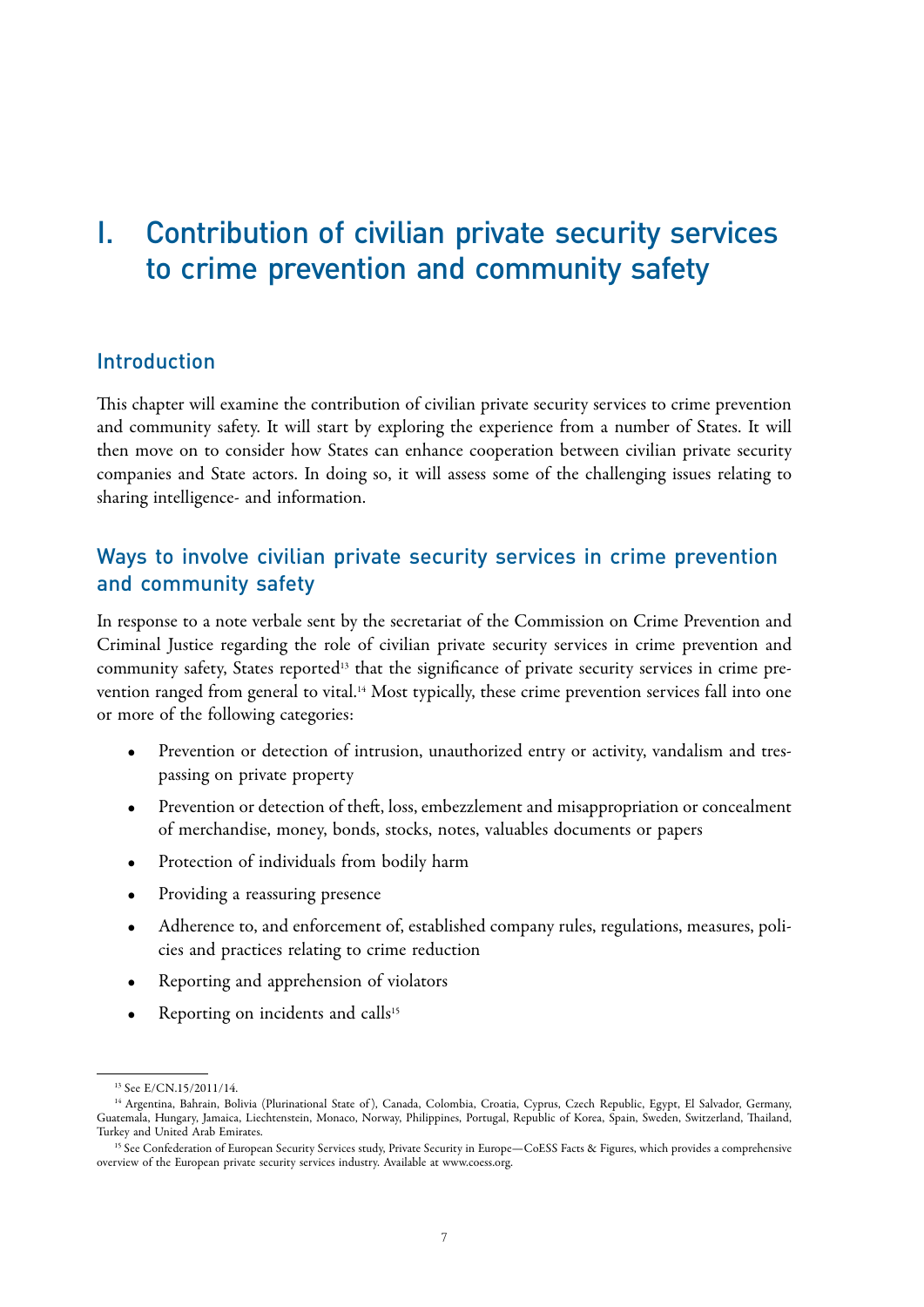A considerable number of States reported that assisting the police, and especially informing the police of criminal activities, was the main contribution of such services to crime prevention.<sup>16</sup>

Civilian private security activities can be considered as a form of situational crime prevention, in that they often target places and specific types of potential victims (e.g. warehouses, manufacturing sites, housing estates, office complexes, critical infrastructure) and seek to prevent crime by increasing the risk of detection of illicit events and identification and apprehension of offenders.

Most typically, civilian private security services are contracted to safeguard property, assets and personnel against various forms of crime. This includes property crime (e.g. theft, vandalism), financial crime (e.g. fraud, intellectual property crimes) and violent crime (e.g. assault, threats, kidnapping). In other words, the role is largely preventive and most often accomplished through a highly visible presence, both static presence and mobile (most often foot and/or vehicle) patrols. CCTV may also be used, as both a visible deterrent and a means of observation of persons and spaces.

Recent decades have seen an explosion in several States in the creation of mass public spaces, such as large shopping malls and sporting and entertainment complexes that, although in private ownership, invite large numbers of the public to gather. This in turn has created a new market for civilian private security services. Civilian private security is also hired by groups of businesses (or private individuals) who come together to share costs and direct services in pursuit of a common goal. In some States this is best exemplified by groups of retail, entertainment or other commercial businesses that form business improvement associations or business improvement districts. Some of these contract the services of civilian private security firms to protect against retail theft (sometimes referred to as "shoplifting"), provide a visible deterrent to other types of crime and project a sense of safety and security to the public using the space. There is research that indicates a positive economic impact on business groups in such circumstances, along with a drop in incidents of criminal or unsafe behaviour.17 However, on a less positive note, there are reports that indicate that, in some instances, private security services are used specifically to target homeless persons, ethnic minorities and mentally ill persons in order to keep them out of some public areas.<sup>18</sup>

In some States, civilian private security firms provide services other than guarding physical assets or locations. This can include the guarding of persons such as dignitaries and celebrities. There are also examples of civilian private security firms being hired to protect witnesses to significant crimes.19 Civilian private security firms in some States are often engaged in the protection and movement of valuables—commonly referred to as "cash in transit", for which some States permit the arming of guards. All of these are examples of duties designed to prevent crime.

<sup>&</sup>lt;sup>16</sup> Azerbaijan, Belgium, Bolivia (Plurinational State of), Colombia, Cyprus, Guatemala, Hungary, India, Jamaica, Liechtenstein, Norway, Philippines, Spain and Thailand.

<sup>17</sup> Phillip J. Cook and John MacDonald, "Public safety through private action: an economic assessment of BIDS", *The Economic Journal*, vol. 121, No. 552, (2011), pp. 445-462.

<sup>&</sup>lt;sup>18</sup> Darcie Bennett and others, *Security Before Justice: A Study of the Impacts of Private Security on Homeless and Under-housed Vancouver Residents* (Vancouver, Pivot Legal Society, 2008).

<sup>&</sup>lt;sup>19</sup> Mark W. LaLonde, "Witness protection in Canada: the current state and suggested state", paper presented at the Commission of Inquiry into the Investigation of the Bombing of Air India Flight 182, 2011. Available www.inprol.org/files/Witness%20protection%20-%20LaLonde%20 21%20October%202007.pdf.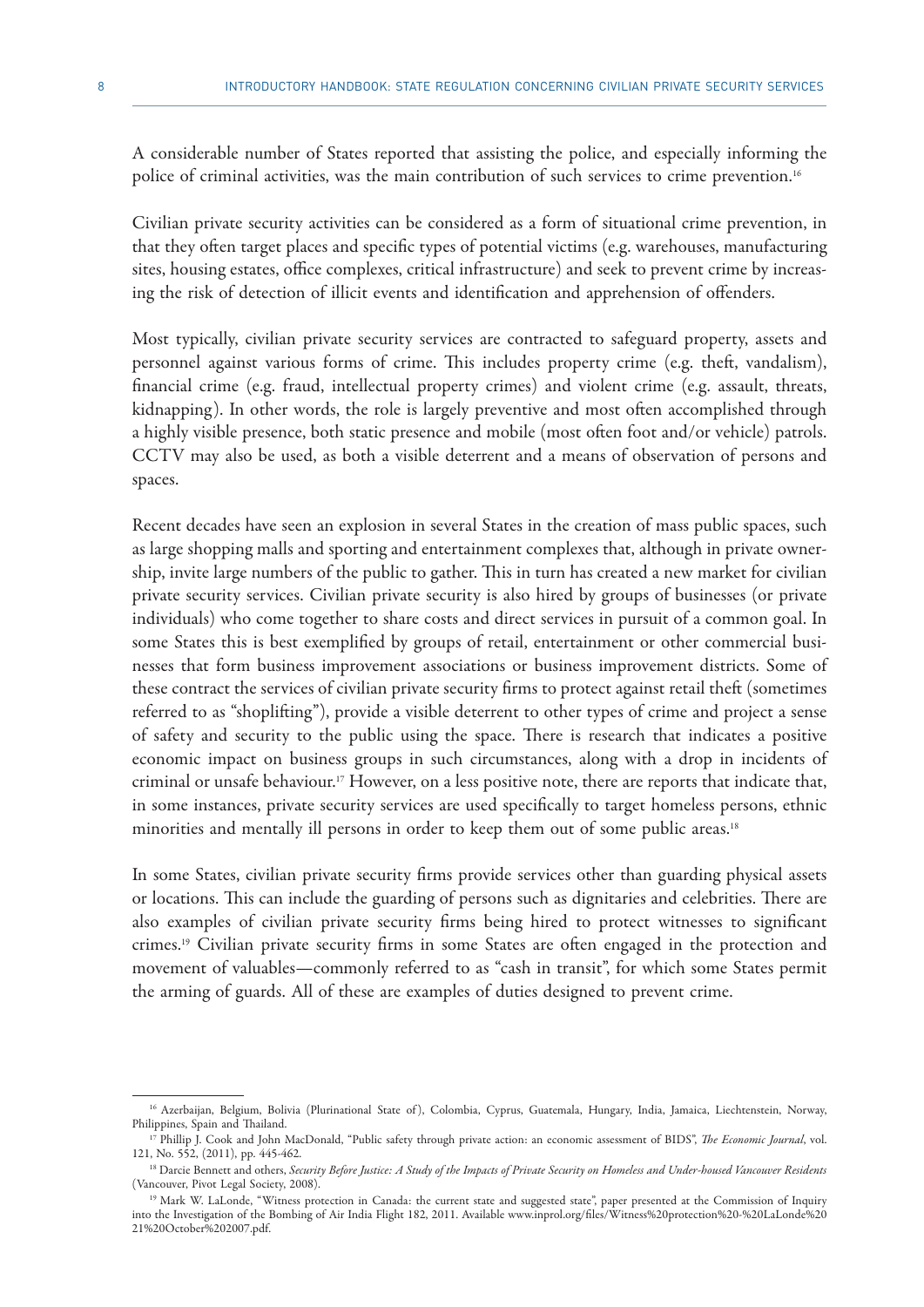## Case studies

To illustrate further the contribution of civilian private security services to crime prevention and community safety, some case studies of different spheres of security are provided. These selected examples illustrate the wide-ranging roles civilian private security companies are engaged in. They will also highlight both the positive contributions civilian private security services can make to crime prevention and community safety, and some of the risks that emerge as a consequence.

### Shopping, leisure and retail facilities

In many States, there are large shopping malls, which include multiple retail outlets, restaurants, bars, banks, etc. These are often areas of private space, but freely open to the public. In many States, this status poses challenges if the public police are to take on the primary security role, as their duty is to serve the public, not the property owners. This can be combined with the sheer challenge of providing the necessary resources. Consequently, for these reasons, combined with the preferences of many mall owners, civilian private security companies have assumed the primary responsibility for providing crime prevention and community safety functions. For example, in one of the largest shopping complexes in the Netherlands, with an estimated 40 million visitors per year and measuring over 60,000 square metres in area, security is divided between civilian private security staff and the police at a ratio of around 4 to 1. In an assessment of this location,<sup>20</sup> it was found that civilian private security companies undertook more preventive work, responding to incidents but also arresting and detaining people. The police, by contrast, were more enforcementdriven, intervening in cases of anti-social behaviour, arresting people, excluding unwelcome visitors and imposing fines, among other things. It was also found that there had been strained relations between the police and private security over the years, but with some improvement recently. The experience in the Netherlands illustrates a partnership between the police and private security, with the latter numerically superior, that could have been better. However, in some States, civilian private security staff undertake a much more dominant role in the security of such space. For example, two other studies of shopping complexes<sup>21</sup> illustrate civilian private security companies providing the primary security functions, including arresting shoplifters, and generally working well with the police.

#### Entertainment venues

In many States, events and entertainment venues regularly host large numbers of people, including sporting matches (football, athletics, rugby, cricket, basketball, etc.), concerts, nightclubs and religious events, to name some of the most popular. These events vary significantly in their risk profile, but one striking theme across them all is the growing contribution of civilian private security services in the provision of community safety and crime prevention functions at them. In one study from Australia, the researchers investigated a cricket match between Australia and New Zealand held at the Adelaide Oval stadium, where the capacity is around 36,000 people. They found that, on the

<sup>&</sup>lt;sup>20</sup> Ronald Van Steden, *Privatising Policing* (Amsterdam, BJU Publishers, 2007).<br><sup>21</sup> Alison Wakefield, *Selling Security* (Cullompton, Willan Publishing, 2003); Mark Button, *Security Officers and Policing* (Aldershot, A Publishing, 2007).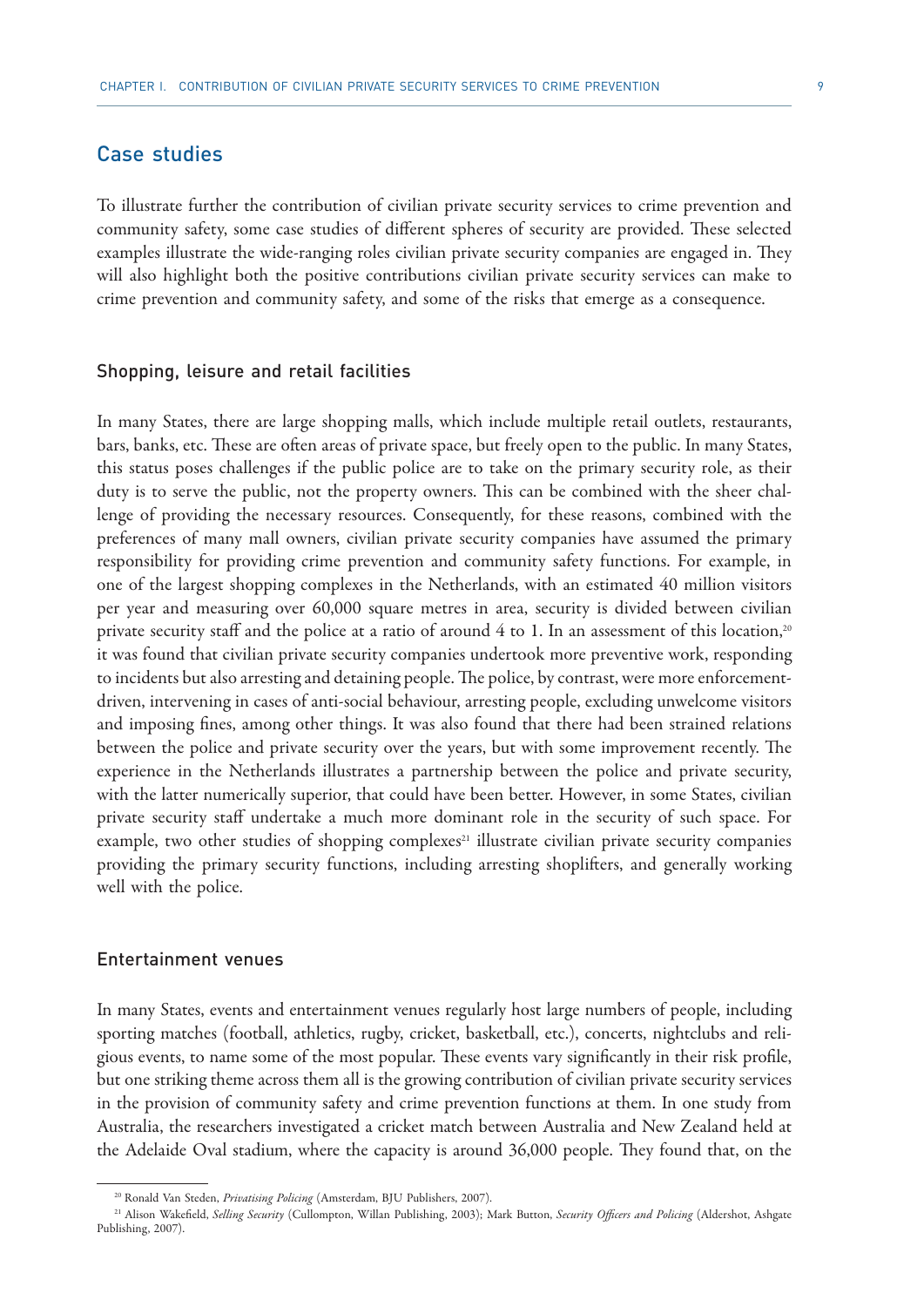main days of the match, there were 40 police officers with more than 90 security officers. The latter undertook mostly access control functions, bag-checking and controlling the perimeter. During the match there were 20 arrests, all made by the police officers. In another sporting event attended by the researchers, between two Australian Football Rules teams at the Melbourne Cricket Ground where the capacity is 100,000 people, there were 20 police officers and 125 security officers. Again, the police dealt with any breaches of the law, but at this event security officers dealt with breaches of stadium regulations, such as contraband brought into the location. In some States, the provision of security at such events is, and has been, shifting from the public police to private security.<sup>22</sup>

#### Residential security

In many States, the high demand for a uniformed presence on the streets in residential areas which cannot be met by the public police, combined with the growth of private gated communities in some States, has fuelled a boom in the provision of residential security. Gated communities, where residential areas are divided off from their surroundings by border fences and are protected by private security which undertakes access control and patrol functions, have grown substantially in North and Latin America and in many African States. This has sometimes proved to be controversial because of the divisive nature and the inequalities exposed in terms of security between those able to afford to live in such areas and those who cannot. One approach to address such gaps has been trialled in South Africa in Zwelethemba, where grants have been made available to the community to spend on security in order to enhance security equity.<sup>23</sup> In Toronto, Canada, one security firm has offered services to public housing estates and assumed a degree of success in addressing crime problems, but controversially using a "para-police" approach which has involved regularly arresting and excluding troublemakers.<sup>24</sup> In some high-crime States, rapid armed-response units are frequently offered to those who can afford such services, responding when panic alarms are activated. In some States, the use of armed security personnel has created problems.

#### Protecting national infrastructure

In some States, public security entities (police, specialist protection services, military) have typically been used to protect national critical infrastructure, including transportation and communication hubs, water supplies, data-storage sites, energy-generating facilities, government offices, ports and health-care facilities from natural disasters, technical failures, crime and sabotage. As concerns over crime, extremist threats, natural disasters, general security and protection of both physical and human resources grows, the cost to public resources of providing such protection poses increasing challenges for State budgets. Round-the-clock security staffing, monitoring of alarms and CCTV is expensive and not always a good use of highly trained police resources. As a result, some States, including Cyprus, Jamaica, Japan, Sweden, Switzerland, the United Arab Emirates and others, now contract civilian private security companies to safeguard some aspects of national critical infrastructure such as air and sea ports, energy installations and government offices.<sup>25</sup> A good example

<sup>&</sup>lt;sup>22</sup> Rick Sarre and Tim Prenzler, *Private Security and Public Interest: Exploring Private Security Trends and Directions for Reform in the New Era of Plural Policing (Sydney, Australian Research Council report, 2011).* 

<sup>&</sup>lt;sup>23</sup> Les Johnston and Clifford D. Shearing, *Governing Security: Explorations in Policing and Justice* (London, Routledge, 2003).

<sup>&</sup>lt;sup>24</sup> George S. Rigakos, *The New Parapolice: Risk Markets and Commodified Social Control* (Toronto, University of Toronto Press, 2002).<br><sup>25</sup> E/CN.15/2011/14.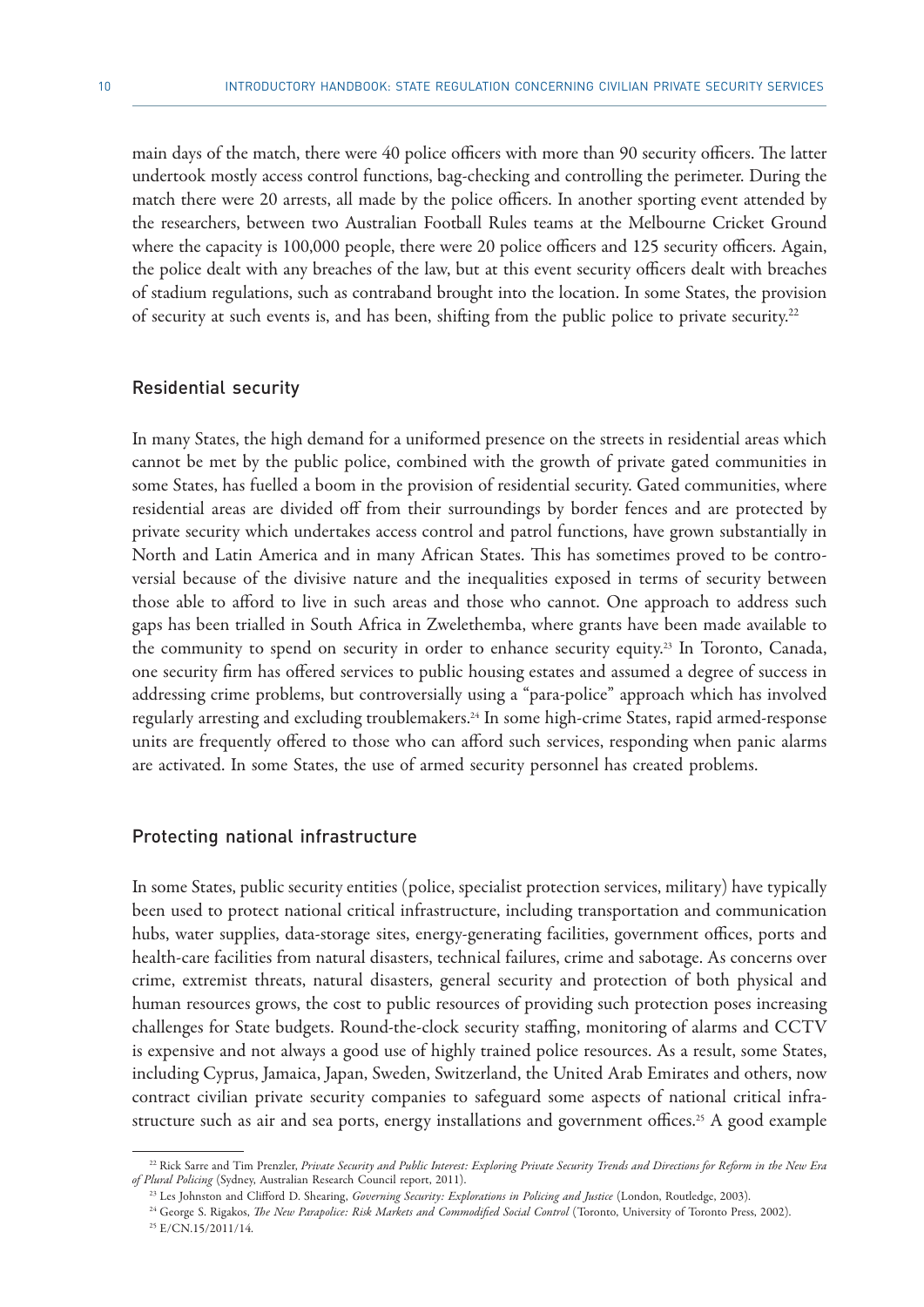is in Germany, where the deployment of civilian private security firms has brought about a lasting improvement in the area of public transport security, with security improving in terms of passengers' subjective feelings of safety (especially for elderly passengers and women), and it was proved that cases of bodily injury and harassment had diminished, as had damage caused by vandalism and graffiti.<sup>26</sup>

The added value of private security in protecting critical infrastructure is in its specialization. Private security companies can develop know-how specific to these entities by focusing on specialized market segments.

#### Airport and maritime security

The presence of security officers protecting airports and, to a lesser extent, maritime ports is one of the most common manifestations of the growth of civilian private security services that people see.<sup>27</sup> In most States, civilian private security companies work in partnership with State policing bodies to provide these functions. In Hong Kong, China, the international airport is jointly secured by the Hong Kong Police Force and a private security company. With over 3,000 staff, the civilian private security company provides a wide range of services across both the public and the general aviation site, including routine patrols, access control, issuance of restricted passes and accreditation, boarding-gate security controls, screening of passengers, crew, cargo and mail, passenger profiling and permit controls.<sup>28</sup>

In many countries, maritime ports commonly have civilian private security firms staffing CCTV systems, controlling site access, patrolling port facilities, advising on security infrastructure, participating in port security assessments, contributing to emergency plans and crisis response, and sitting on port security committees along with the public police and port authorities.

# Regulating civilian private security involvement in crime prevention and community safety

In the area of safety, security and the prevention of crime, the State has primary authority and responsibility. Civilian private security services should thus be subject to government regulation, oversight and programmes that improve standards to enhance the contribution of such services to crime prevention and community safety. Also, it is both an essential role and the responsibility of States to enact measures to protect the security and well-being of their citizens and all persons within their jurisdiction. The safety of one's person and security of one's property are widely viewed as basic human rights and essential to a community's overall quality of life.

 $26$  Ibid.

<sup>27</sup> Jens Hainmüller and Jan M. Lemnitzer, "Why do Europeans fly safer? The politics of airport security in Europe and the US", *Terrorism and* 

<sup>&</sup>lt;sup>28</sup> Aviation Security Company Limited. Available at http://www.avseco.com.hk/eng/default.asp.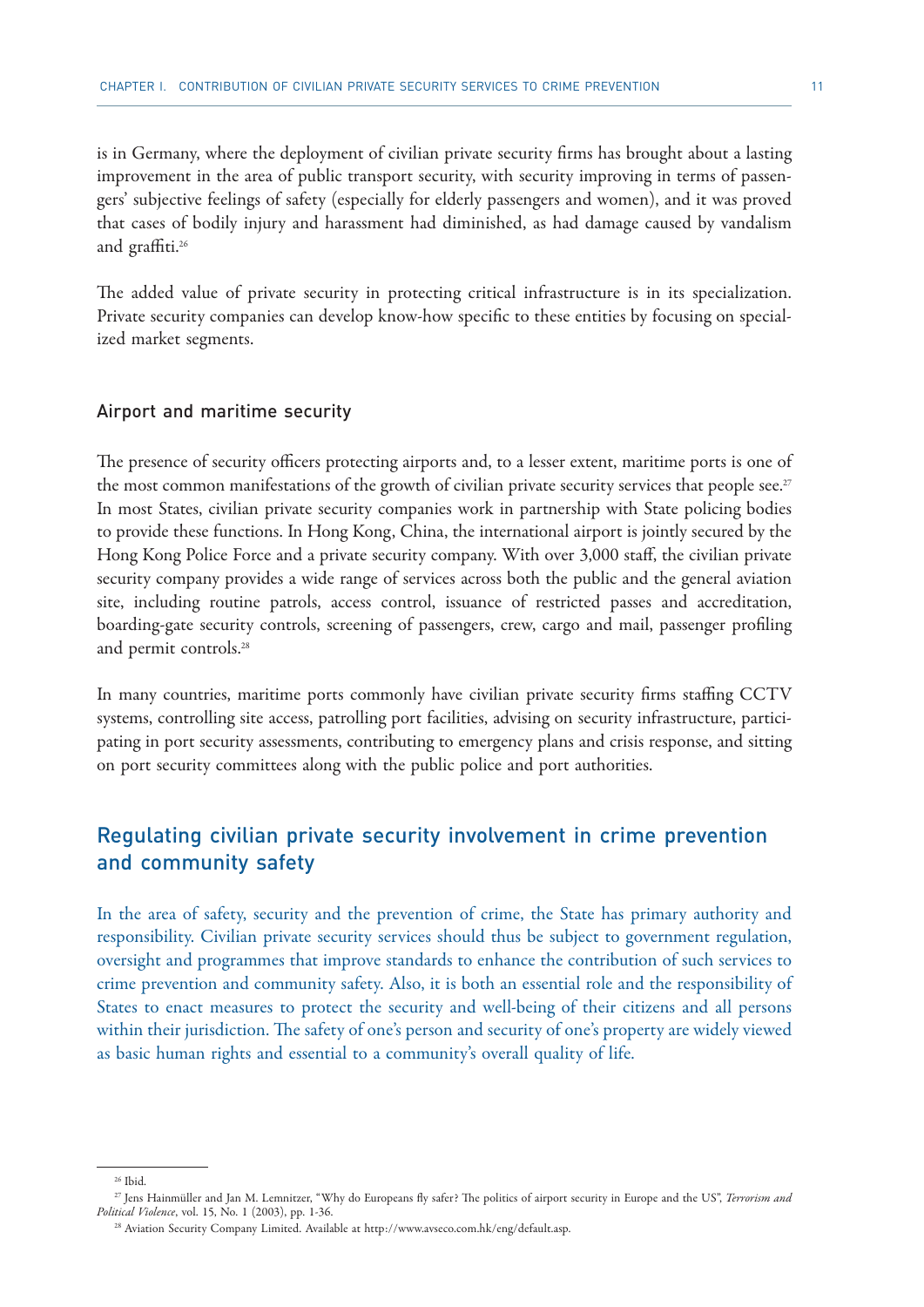Article 3 of the Universal Declaration of Human Rights states that everyone has the right to life, liberty and security of person, while article 17 states that no one shall be arbitrarily deprived of his property.<sup>29</sup>

The safety and security of persons and their property is accomplished, in part, by taking effective measures to prevent crime and enhance community safety. This includes socioeconomic measures to address the risk factors for crime, such as inequality and marginalization, but also changing conditions in neighbourhoods that influence offending, victimization and insecurity, while also enacting measures that will prevent the occurrence of crime, reduce opportunities and increase the likelihood that offenders will be apprehended. Civilian private security can play a role in the latter set of measures, often referred to as "situational crime prevention".

Effective and responsible crime prevention enhances the quality of life for all citizens. It has longterm benefits in terms of reducing the costs associated with the formal criminal justice system, as well as other social costs that result from crime. Recognizing this, the Guidelines for the Prevention of Crime state that it is the responsibility of all levels of government to create, maintain and promote a context within which relevant governmental institutions and all segments of civil society, including the corporate sector, can better play their part in preventing crime.<sup>30</sup> This responsibility to take action includes the strengthening of regulatory authorities and the oversight of non-State actors who play a role in community safety and crime prevention—such as civilian private security providers. The United Nations Guidelines for Cooperation and Technical Assistance in the Field of Urban Crime Prevention call upon Member States to take into account a number of principles, including the creation of an integrated crime prevention action plan that incorporates a number of actors, including the private sector.<sup>31</sup>

It is clear that there are challenges in cooperative ventures between the public police and private security, including regarding legal authority, funding, leadership and control, lines of communication, levels of trust and respect, restrictions on information collection, sharing and storage, responsibilities and liabilities, and public perception. Public policy, the building of relationships and greater State intervention through formalized frameworks for cooperation can overcome many of these challenges.

Therefore, an important decision for a State to take is the degree of intervention that it wishes to use in order to enhance such partnerships. As stated in the Abu Dhabi draft preliminary recommendations, States may consider prioritizing the development of cooperation between the public and private security sectors and:

- Encourage partnerships between civilian private security services and public security organs
- Provide funding for research into collaboration between civilian private security services and the public security sector and for the evaluation of such cooperation
- Establish and encourage specific training programmes, focusing on cooperation and collaboration

<sup>&</sup>lt;sup>29</sup> General Assembly resolution 217 A (III).

<sup>30</sup>Economic and Social Council resolution 2002/13, annex. This message was reinforced in the 2005 Bangkok Declaration on Synergies and Responses: Strategic Alliances in Crime Prevention and Criminal Justice, adopted at the Eleventh United Nations Congress on Crime Prevention and Criminal Justice, held in Bangkok in 2005.

<sup>&</sup>lt;sup>31</sup> Economic and Social Council resolution 1995/9, annex.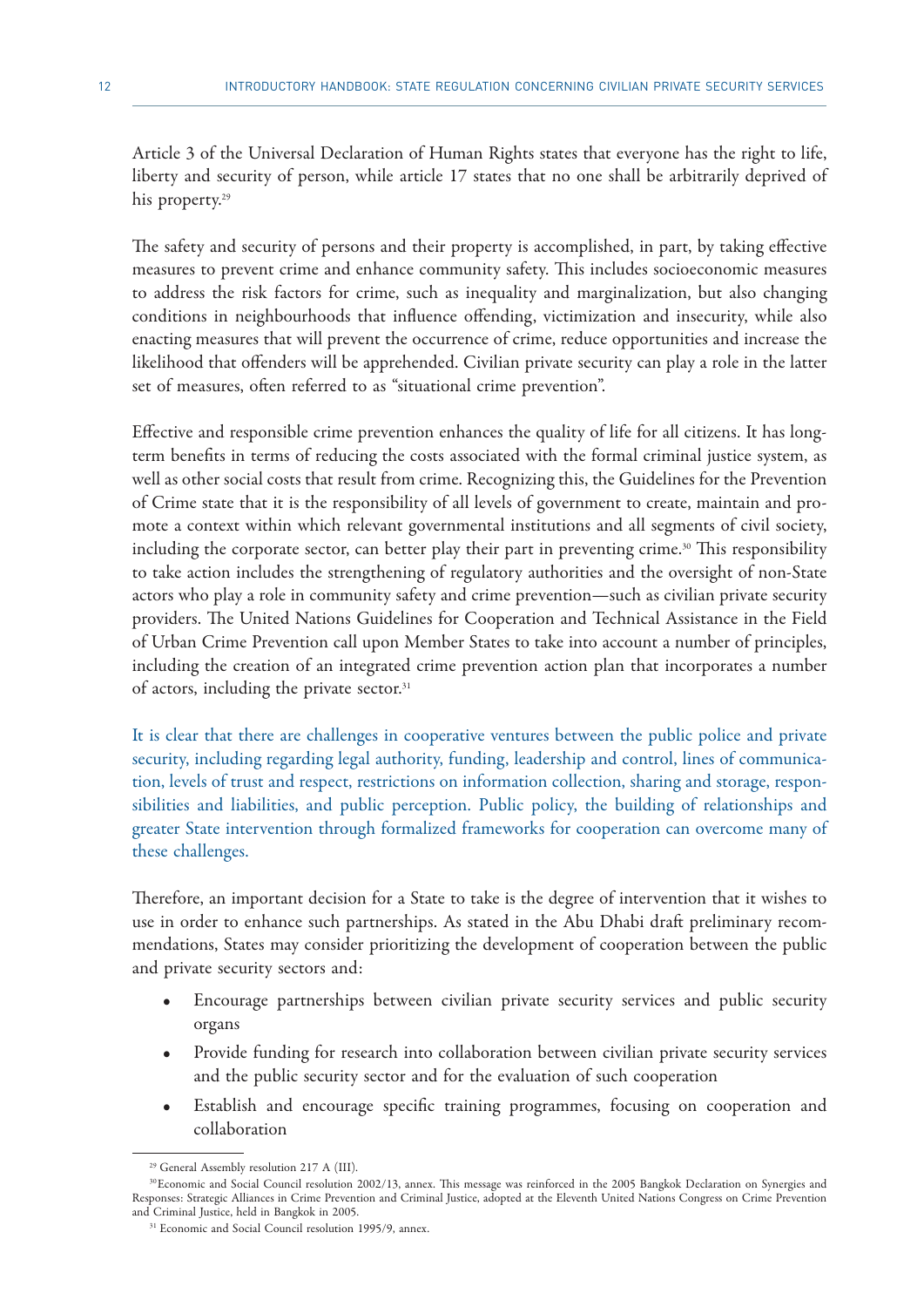• Establish an appropriate body or mechanism to oversee the implementation of cooperation and collaboration between State security organs and civilian private security services

It is important to note that it is not the role of civilian private security to supplant or undermine the public police, but rather to assist and cooperate with the police, as any other member of the community would be expected to do. At the same time, it has been recognized that a cooperative and consultative approach between the public police and civilian private security can be a force multiplier in the provision of community security and the prevention of crime. Typical examples of relationships between the public police and private security in some States include:

- Networking: informal and organized opportunities to build relationships, share knowledge, discuss common challenges and share opportunities
- Information-sharing: exchange of information on crimes and criminal patterns, criminals, threats and opportunities to collaborate
- Training: joint hosting and delivery of knowledge-based and competency-based training on specialized topics, which, in turn, helps to foster mutual respect and shared understanding of roles, responsibilities and authorities
- Crime prevention: joint participation in crime prevention and community safety programmes, including community policing strategies, and in addressing issues of local concern, as well as shared support of locally organized community efforts
- Legislation: joint support for laws relating to crime prevention and community safety
- Operations: engagement in investigations and crime prevention and suppression initiatives
- Research: designing and carrying out, sometimes in partnership with local universities, research relating to crime prevention and community safety, setting of related standards technology requirements and shared issues of concern<sup>32</sup>

To be successful, relationships between the public and private security sectors require leadership, clear definitions of roles and responsibilities, multilevel commitment, guidelines for cooperation and information-sharing and shared goals.

This section will now move on to explore some of the experiences of States.

### Examples of local and voluntary cooperation

Cooperative relationships may be based on a specific topic or location, such as commercial breakins in a warehouse district or disorder late at night in an entertainment district, or may be more general, such as joint work on perceptions of safety and personal security and the root causes of crime and insecurity on a housing estate. The relationships may be highly structured and long-term or ad hoc; they may require shared or external funding, or not require any additional resources.

There are many models around the world of cooperation and information-sharing between the police and civilian private security firms, some more formalized than others. In some, the police

<sup>&</sup>lt;sup>32</sup> Whitney Gunter and Jason Kidwell, *Law Enforcement and Private Security Liaison: Partnerships for Cooperation* (York, Pennsylvania, International Foundation for Protection Officers and York College of Pennsylvania, 2004).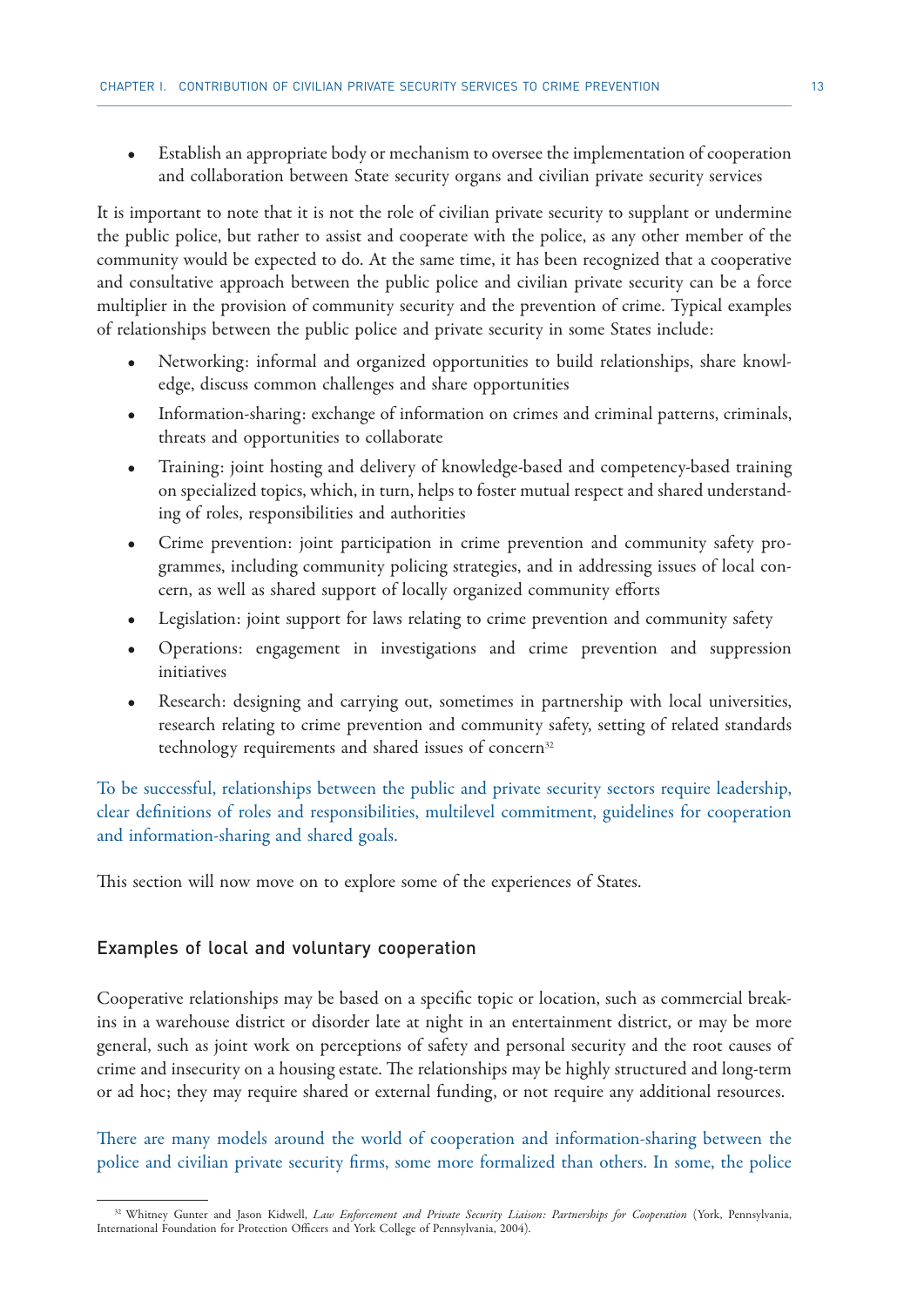may provide some training and equipment for civilian private security firms as one measure of community crime prevention and the promotion of safety and security.<sup>33</sup> In others, cooperation may take the form of casual networking or regular information-sharing meetings.

For example, an initiative in New York in 1986 to enhance cooperation between public and private security aimed to protect persons and property, encourage exchange of information between the public police and private security, and eliminate issues of credibility and misperception. Also, in Missouri, United States, the Creve Coeur Police Department partnered with St. John's Mercy Medical Center and a private security company in a community-wide project to develop a community crime prevention awareness and educational programme, with a number of local events and seminars on topics such as sexual assault, burglary and traffic safety. One example of networking and regular information-sharing is the Operation Cooperation initiative, found in both Canada and the United States. Under this scheme, resources are provided to promote cooperation between civilian private security companies and law enforcement, such as a guide, videos, case studies and a literature review to provide the tools to encourage local cooperation.<sup>34</sup> Typically, the role of private security in such initiatives is limited to one of observing, reporting and recording, rather than direct intervention such as the public police might undertake. For example, the Operation Cooperation joint crime prevention initiative in Vancouver, Canada, aims to share information and resources to help prevent property crime and nuisance behaviour that has a negative impact on the community. The initiative is supported by the police, the Downtown Vancouver Business Improvement Association and the Insurance Corporation of British Columbia (the provincial automobile insurance provider). As part of the project, stakeholders, including private security, meet once a month to share information formally and review strategies, while mechanisms have been created to share real-time information on persons of interest and crime patterns and trends.<sup>35</sup> Another good example of cooperation is Project Griffin in the United Kingdom (see box 1).

In Brazil, several residential areas have formed associations which have in turn contracted the services of private security companies to improve security in their area. As one example, in the state of São Paulo, the military police have formed a partnership with civilian private security companies in charge of protecting the area of Parque dos Principes. The police have reported positively on the initiative, saying the role of the private security service is important and that it supports the role of the police by providing data on criminality in the area, contributing to the implementation of crime prevention measures and assisting with police investigations.<sup>36</sup>

Other examples include those where the police train private security services. For example, in Bermuda the police train private security services to watch out for specific crimes or problems when on patrol or at a static post, what they should note and how they should report it. In some cases, the police may even provide some communications equipment or reporting materials.

<sup>33</sup> Edward F. Connors, William C. Cunningham and Peter Ohlhausen, Operation Cooperation: A Literature Review of Cooperation and Partnerships Between Law Enforcement and Private Security Organizations (Washington, D.C., Bureau of Justice Assistance, United States Department of Justice, 1999).

<sup>&</sup>lt;sup>34</sup> See www.ilj.org/publications/docs/Operation\_Cooperation.pdf.

<sup>35</sup> Vancouver Police Department, 2011 Annual Business Plan: Year-End Report-Back. Available at http://vancouver.ca/police/assets/pdf/2011-

<sup>&</sup>lt;sup>36</sup> Sindicato dos Empregados em Empresas de Vigilância, Segurança e Similares de São Paulo, "Como a segurança privada pode ajudar no trabalho da polícia". Available at www.seevissp.org.br/noticia.php?not=105.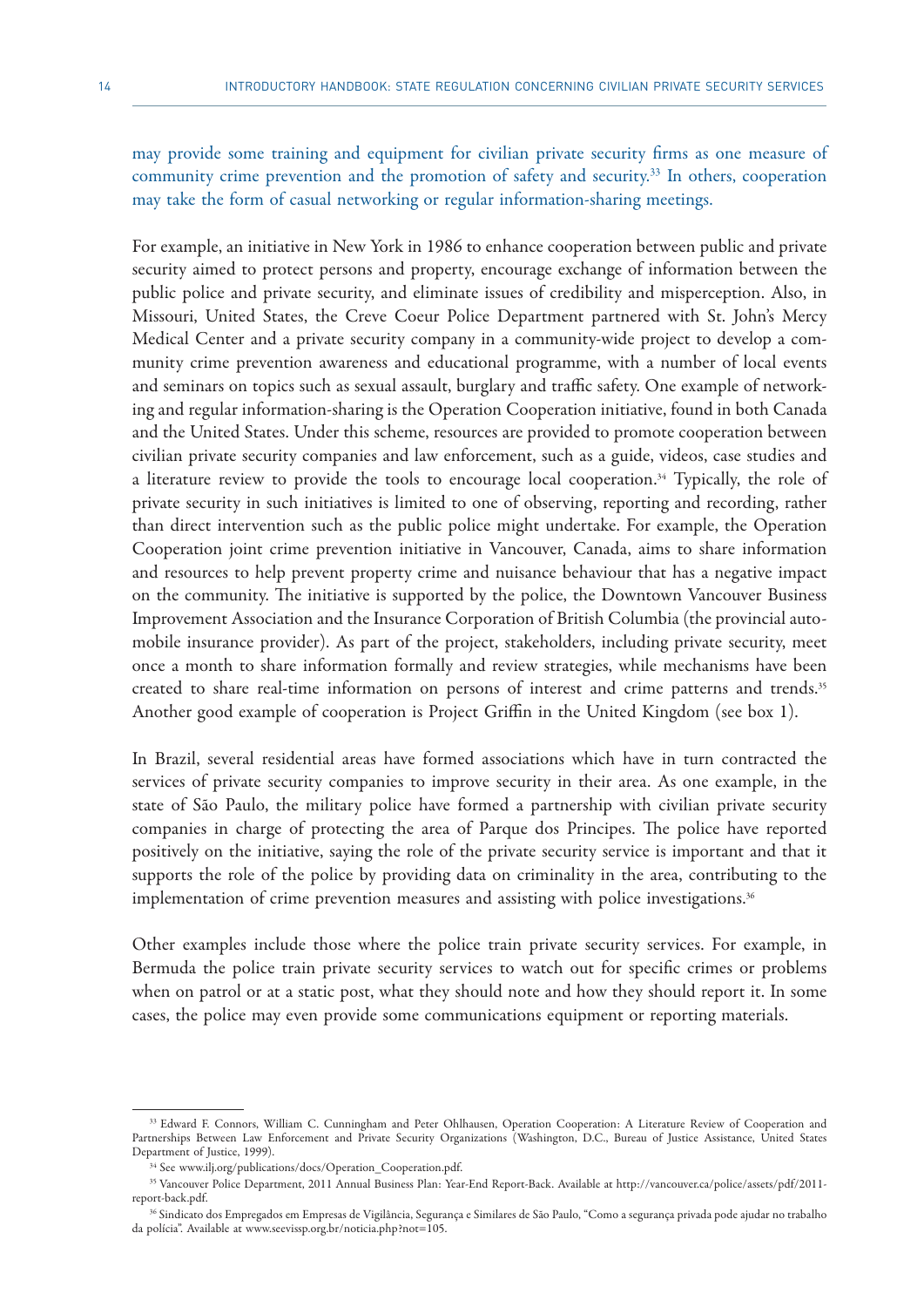#### **Box 1. Project Griffin (United Kingdom)**

One example of cooperation between civilian private security services and the police which has proved very successful is Project Griffin. This originated in London in 2004, but has now expanded to dozens of cities. The aim of the scheme was to bring together the police, civilian private security companies and the community to detect, deter and counter terrorist activity. Central to the scheme is a channel for the police to share information and intelligence, as well as receive it. Under the scheme, relevant staff and members of the community in a defined area attend events where they receive briefings and training from the police on a variety of issues, including: current risks, issues to look out for, procedures to follow during an incident, how to report information, etc. There is also training which will enable security officers to serve as an auxiliary force in the event of a major terrorist incident. These events are repeated regularly. Project Griffin has expanded beyond the United Kingdom to other countries, such as Australia (www.projectgriffin.org.uk).

#### Greater State intervention to encourage cooperation

In many States, the importance of cooperation and partnerships has led to much greater State intervention to achieve these aims, inter alia by creating legal structures and other incentives for public and private security actors to become involved. Some of these options are considered below.

In England and Wales, the State has sought actively to encourage cooperation between civilian private security services and the police through the Community Safety Accredited Scheme, created under the Police Reform Act 2002. Under this scheme, chief constables can choose to accredit persons providing community safety functions such as security staff, but also wardens, train guards, park-keepers, etc. In return for these staff doing a recognized training course, they can wear a special badge and have access to special powers such as issuing fixed penalty notices and confiscating alcohol and tobacco. A survey in 2010 found that over 2,000 officers had become accredited under the scheme. The advantage of the scheme is that it enables particular pockets of governance (parks, shopping malls, hospitals) to secure the powers and training required to maintain law and order in these areas effectively, leaving the police to concentrate on more important functions. It also gives reassurance to the police that the security staff are properly trained and more integrated into police structures.37

Some States have considered the contribution of civilian private security services so important to crime prevention and community safety that they have adopted legislation mandating different forms of partnership between the police and civilian private security companies, or are planning to do so. At one level is a situation where bodies are mandated to promote partnerships. For example, in South Africa at the end of 2013 a bill was currently before parliament to amend the original 2001 Private Security Industry Regulation Act, giving an additional responsibility to the regulatory body, the Private Security Regulatory Authority, to promote crime prevention partnerships between the private security industry and organs of the State responsible for crime prevention.

In the specific area of sporting events in South Africa, cooperation has also been formally mandated. The Government has enacted the Safety at Sports and Recreational Events Act (2009) with

<sup>37</sup> See https://www.gov.uk/government/publications/community-safety-accreditation-scheme-powers.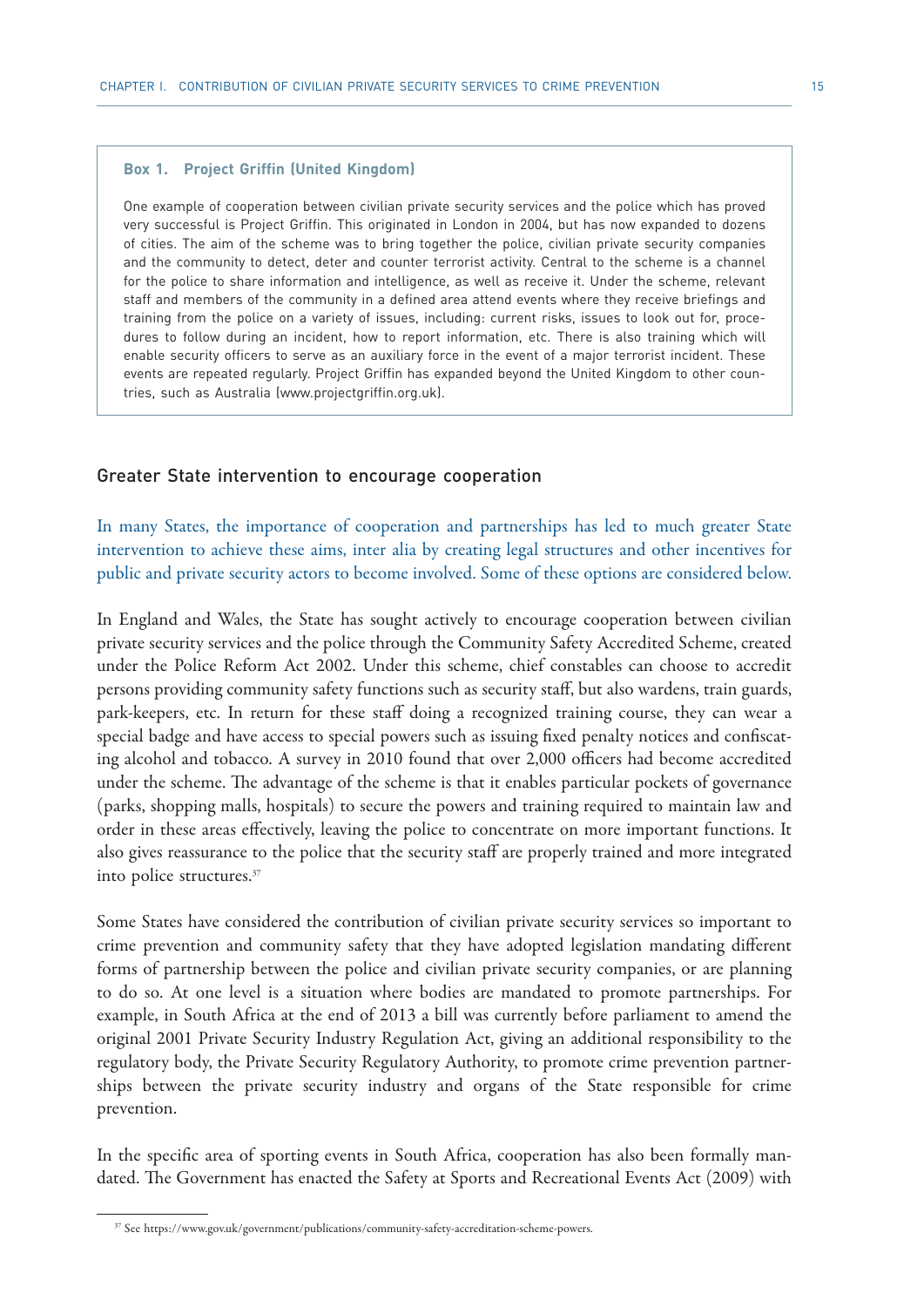accompanying regulations. In part, the regulations formalize the role of private security firms and their cooperation with public authorities in assessing risk, devising and operationalizing mitigation measures and providing staffing. The legislation requires the deployment of private security at any event deemed to be medium-risk or high-risk and sets out roles and duties, as well as requiring training and appropriate levels of supervision.<sup>38</sup>

Spain also provides a good example of a system of regulation and control which allows civilian private security to support the State police in various ways. Indeed, civilian private security companies have a duty to cooperate with and support the police whenever there is a risk to public order. The original regulations also created Mixed Coordination Commissions to encourage cooperation between the State and civilian private security companies, including a central commission and local commissions. Their functions include:39

- Advising the Ministry of the Interior about the general criteria of application, development and coordination of legislation for private security
- Proposing homogenous criteria for administrative proceedings
- Promoting exchange of experiences from different sectors represented in the commission and formulating proposals for new ways to fight crime in the area of private security
- Explaining the criteria for implementation of the security measures of Royal Decree 2364/1994, which develops the Law on Private Security
- Being informed about and explaining technological advances in the security industry in order to replace existing security systems
- Proposing coordination criteria between security companies, security personnel and police forces
- Informing the areas they are responsible for about crime prevention plans
- Analysing and evaluating educational activities for private security personnel
- Recommending legislation on private security to the associations represented in the commission and appearing before these organizations when legally required
- Briefing the Ministry of the Interior or provincial representatives in the areas for which they are responsible

The structures established in Spain permit the exchange of operational information between the public and private sectors on issues such as number plates of cars, information on forthcoming strikes and demonstrations and distribution of photographs of most-wanted terrorists. Early evaluation suggested the exchange favoured the public sector more, but the system did effectively integrate civilian private security services into public security objectives.<sup>40</sup> Other requirements in Spain demand that all contracts signed between private security companies and their clients must be registered with the police, including the numbers of security staff involved and the services to be offered. In order to communicate more effectively with private security individuals and companies, the police have established 24-hour dedicated telephone lines for rapid communication in emergencies.

 $\,^{40}$  Ibid.

<sup>38</sup> See http://www.info.gov.za/view/DownloadFileAction?id=98330.

<sup>&</sup>lt;sup>39</sup> Andrea Giménez-Salinas, "New approaches regarding private/public security", Policing and Society, vol. 14, No. 2 (2004), pp. 158-174.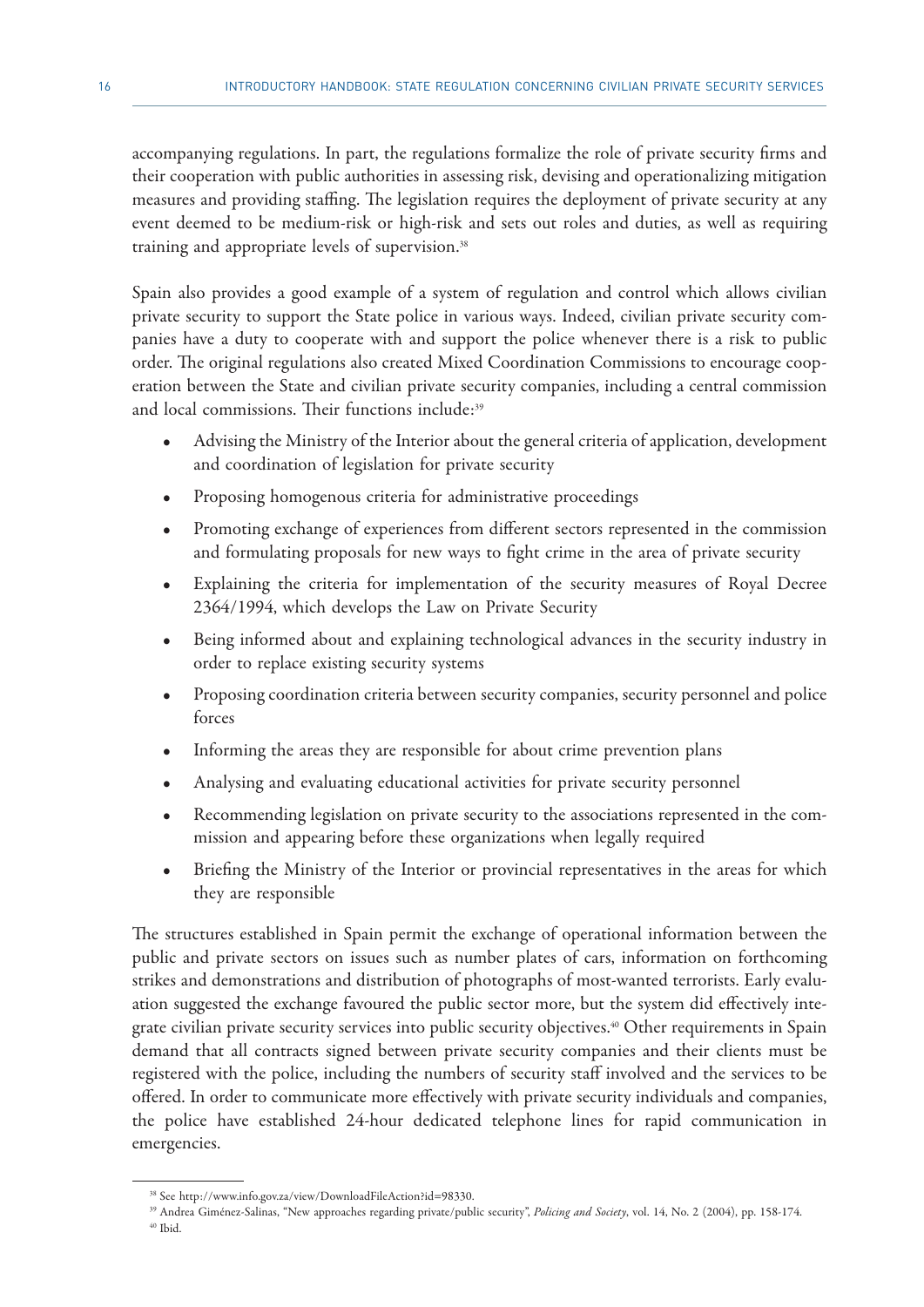The legislation and regulations in Spain are in the process of being reformed in order to support and consolidate cooperation further. A new draft Spanish law on private security addresses in detail cooperation between the private security sector and public security forces. Such cooperation and coordination is justified by the need to guarantee public safety. In the preamble, the draft bill states that the security forces of the State must be actively engaged in the development of private security activities. Box 2 illustrates the specific provisions in the draft Spanish law on private security companies that are related to sharing of information between the public and private security sectors.

| Box 2. Collaboration and access to information (articles 14 and 15, draft law on private<br>security companies, Spain)                                                                                                                                                                                                                                  |                                                                                                                                                                                                                                                                                                                                                                                              |  |  |  |
|---------------------------------------------------------------------------------------------------------------------------------------------------------------------------------------------------------------------------------------------------------------------------------------------------------------------------------------------------------|----------------------------------------------------------------------------------------------------------------------------------------------------------------------------------------------------------------------------------------------------------------------------------------------------------------------------------------------------------------------------------------------|--|--|--|
| Private security sector $\rightarrow$ Public security forces                                                                                                                                                                                                                                                                                            | Public security forces $\rightarrow$ Private security sector                                                                                                                                                                                                                                                                                                                                 |  |  |  |
| Private security companies must notify the compe-<br>tent public security forces, as soon as possible, of:<br>• Any circumstances or information relevant to<br>the prevention, maintenance or restoration of<br>public security.<br>• All crimes concerning which they have<br>acquired information in the course of their<br>activities or functions, | They may provide to private security personnel<br>information that can help to facilitate risk assess-<br>ment and subsequent implementation of protective<br>measures.<br>However, if this information contains personal<br>data, it may only be shared when there is real dan-<br>ger to public safety or in order to prevent the com-<br>mission of criminal offences (art. 14, para. 4). |  |  |  |
| by providing information on criminal suspects as<br>well as the equipment, possessions and evidence<br>relating to them (art. 14, para. 3).                                                                                                                                                                                                             |                                                                                                                                                                                                                                                                                                                                                                                              |  |  |  |

In the interest of the protection of public safety:

- The transfer of all necessary data gathered by private security companies to the public security forces is authorized.
- Public security forces may have access to the systems installed by private security companies that allow the verification of information in real time when necessary to prevent a real danger to public safety or the suppression of criminal offences (art.15, para. 1).

The disclosure in good faith of information to the public security forces by institutions and private security personnel will not constitute a breach of any restriction on disclosure of information imposed by contract or by any legislative, regulatory or administrative provision, when such disclosure is necessary for the prevention of a real danger to public safety or the suppression of criminal offences (art. 15, para. 3).

There are also other examples of mandatory cooperation. In Mexico, there is an obligation for civilian private security staff to assist public security staff in cases of emergency or disaster or when requested by the competent authority. In the Philippines, at times of disaster or calamity, the city or municipal mayors can recruit licensed security personnel to help maintain order and prevent crime. These personnel must also take direct orders from the Chief of Police.

### Challenges and opportunities in information-sharing

One important aspect of cooperation is the sharing of information. This has already been touched upon in relation to the examples from the United Kingdom and Spain cited above, but it is important to explore the issue in more depth. By the very nature of their work, civilian private security companies and workers collect information on individuals, events, government and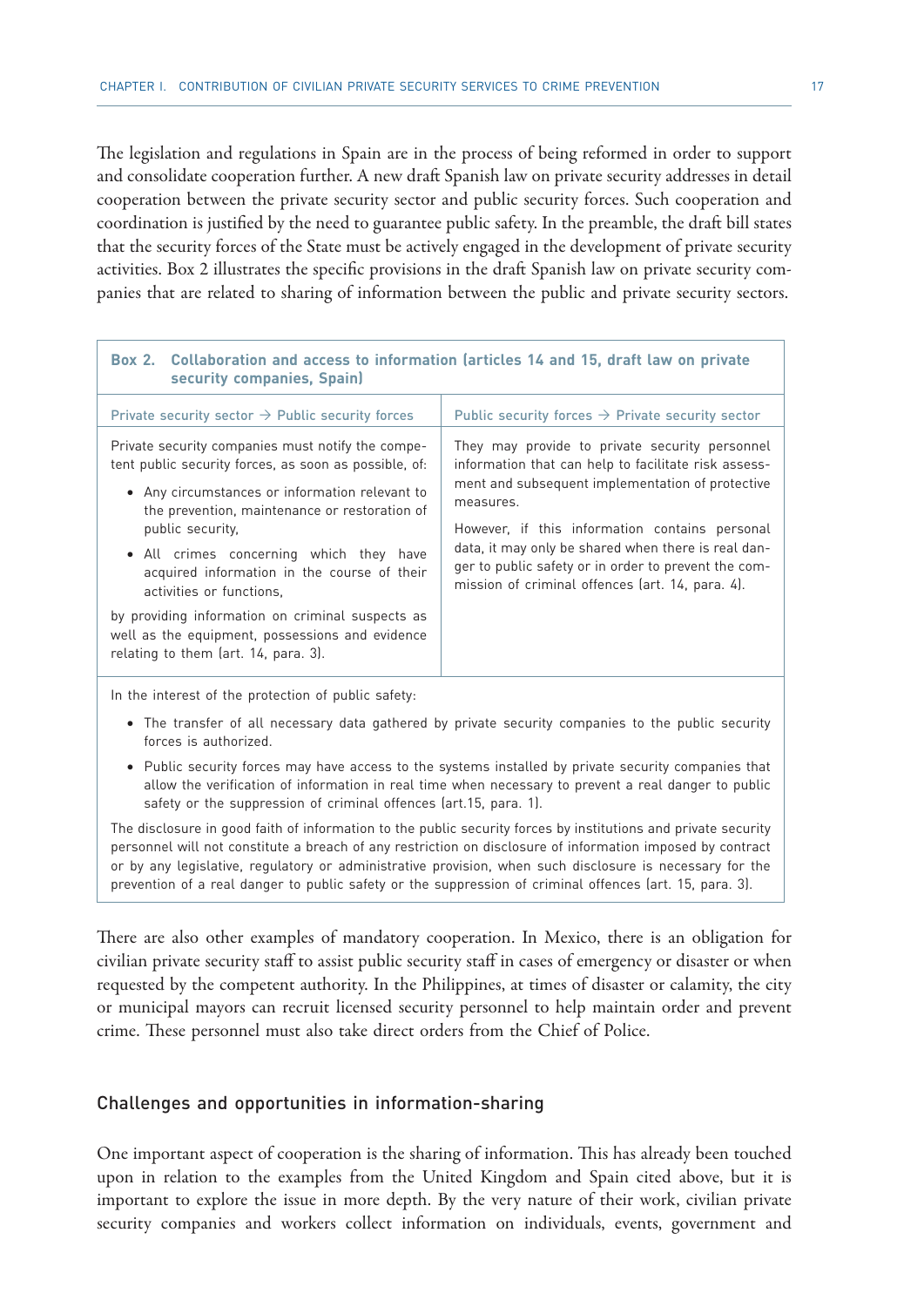corporate entities. This information is sometimes sensitive, confidential and private; it may, at times, even include information that carries some form of State security classification.

Private security companies often hire former police officers, intelligence officers and members of the military, in part because of their knowledge and expertise, but also because these individuals typically retain strong information networks that may benefit private security work. Private security operatives collect information through such means as CCTV monitoring and recording, some of which may take place in public spaces or, although located on private property, afford a view of public spaces, as well as through routine encounters or conflict with the public, strategic networking and through the information provided by clients, such as security plans and infrastructure.

The challenge to States is in regulating the information which private security companies may legitimately collect, and in what manner and from whom it is collected, how it is stored and for how long, who has access to it, and how it may be shared and with whom.

The potential for abuse and misuse requires regulators to link regulatory frameworks and provisions on information-sharing with legislation governing personal privacy and freedom of information. Standards can be set controlling the nature of information collected and the specific instances in which collection and sharing is permitted, how it is stored and shared and for how long (see box 3).

#### **Box 3. Model standards for information-sharing**

The Abu Dhabi draft preliminary recommendations set out clearly some of the issues for States to consider when sharing information. These include:

- Specifying the different types of information and level of access to such information by the State and civilian private security services and what may be collected
- Strengthening information-sharing between civilian private security services and public security organs
- Establishing secure networks for information-sharing
- Enacting laws that protect information provided by civilian private security services
- Developing coordination between all levels of public security organs for the sharing of information with civilian private security services
- Including rules concerning the ethical and lawful use of information in any code of conduct for civilian private security service operators

Professional codes of conduct and legislation also need to direct and control the sharing of information by public authorities (e.g. police, intelligence, military and others) and regulated authorities (e.g. telecommunications, energy, health) with actors within the private security industry.

Where States are concerned about private security firms storing digital data offshore or on virtual servers, especially when it relates to the personal data of citizens or security information relating to critical infrastructure such as government facilities, they may enact regulations requiring all such information to be securely stored within the country.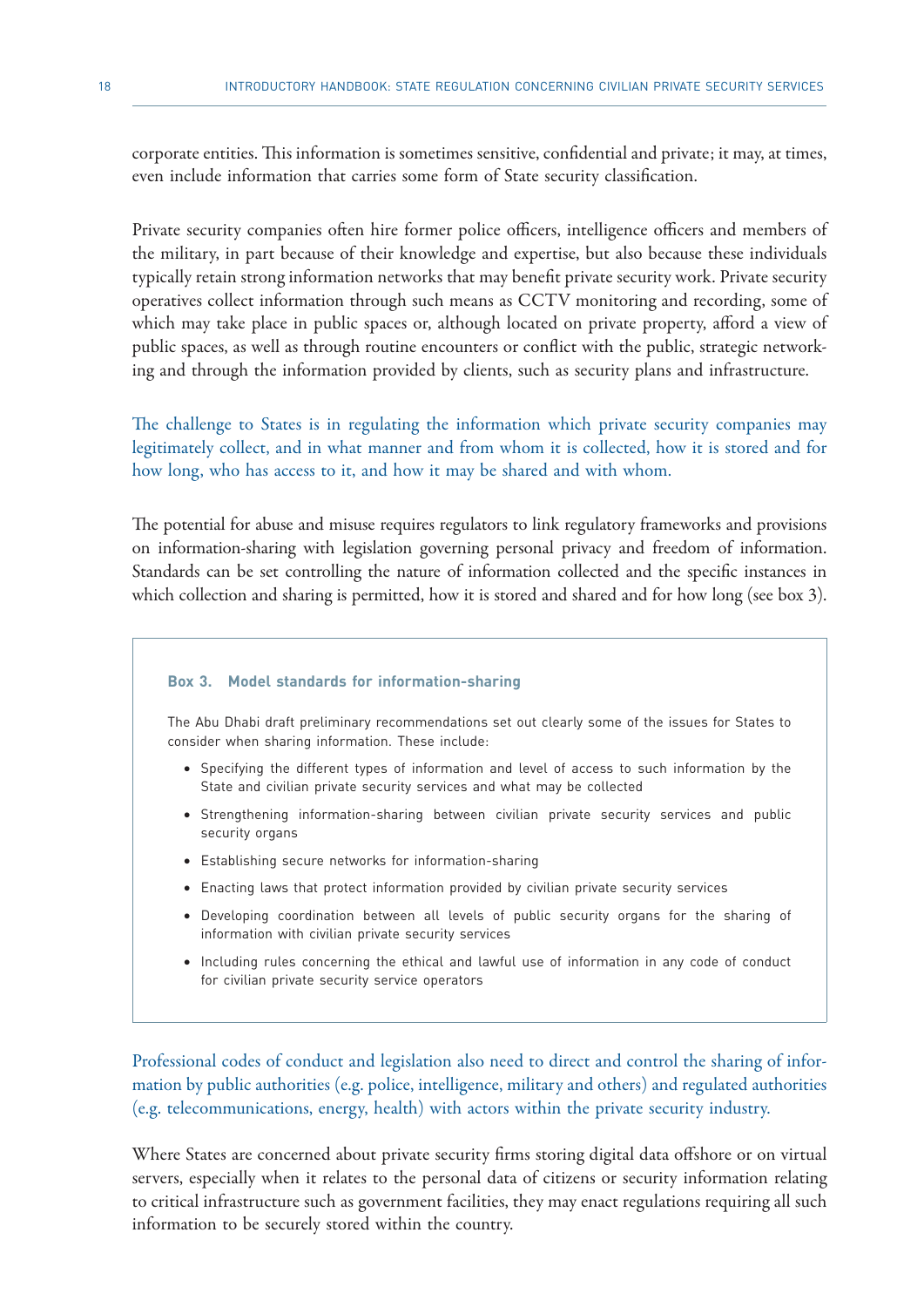In instances where private security firms have access to classified government information, such as while guarding State infrastructure on contract, it is not uncommon for the State, while acting as the client, to require all relevant security personnel to undergo an enhanced level of security screening and impose additional requirements on the storage of any information or data related to the service and client site.

Holding regular meetings between the public security organs and private security operators is crucial for ensuring a good system of information-sharing. The Department of Homeland Security in the United States advises that collaborative sessions and detailed briefings should take place on a regular basis between private security and public organs. It is advised that these sessions should not take the form of presentations, but rather of a dialogue.<sup>41</sup> In the United Arab Emirates, there are monthly meetings with regulators and the police which leaders of security firms are expected to attend. During the third quarter of 2013, consideration was being given to formalizing this arrangement further. See box 4 for examples of information-sharing.

#### **Box 4. Examples of information-sharing**

The Virginia Police and Private Security Alliance is an organization specializing in mall security, private investigations, corporate security and law enforcement. This organization makes use of a "fast fax" system (i.e. receiving and sending faxes via e-mail) in order for information-sharing to take place in a fast and efficient way between the public and private sectors. Fast fax systems are also used by various other partnership organizations in the United States.

www.ifpo.org/resources/articles-and-reports/security-management-and-supervision/law-enforcement -and-private-security-liaison-partnerships-for-cooperation/

The South African Police Service signed a memorandum of understanding with private security operators in one of South Africa's cities, authorizing private security operators to staff the police call centre. Valuable information can then be called in by members of private security companies. This cooperation also assists police in mapping hotspots for crime.

#### www.servamux.co.za

In Mexico a functional tool hosted by Platform Mexico is being developed to capture information on incidents and crimes by civilian private security staff. This helps the police in the gathering of intelligence and the prevention of crime, and helps the civilian private security staff to secure police assistance.

<sup>41</sup> Homeland Security Advisory Council Private Sector Information Sharing Task Force, *Homeland Security Information Sharing between Government and the Private Sector* (Washington, D.C., 2005) p. 6.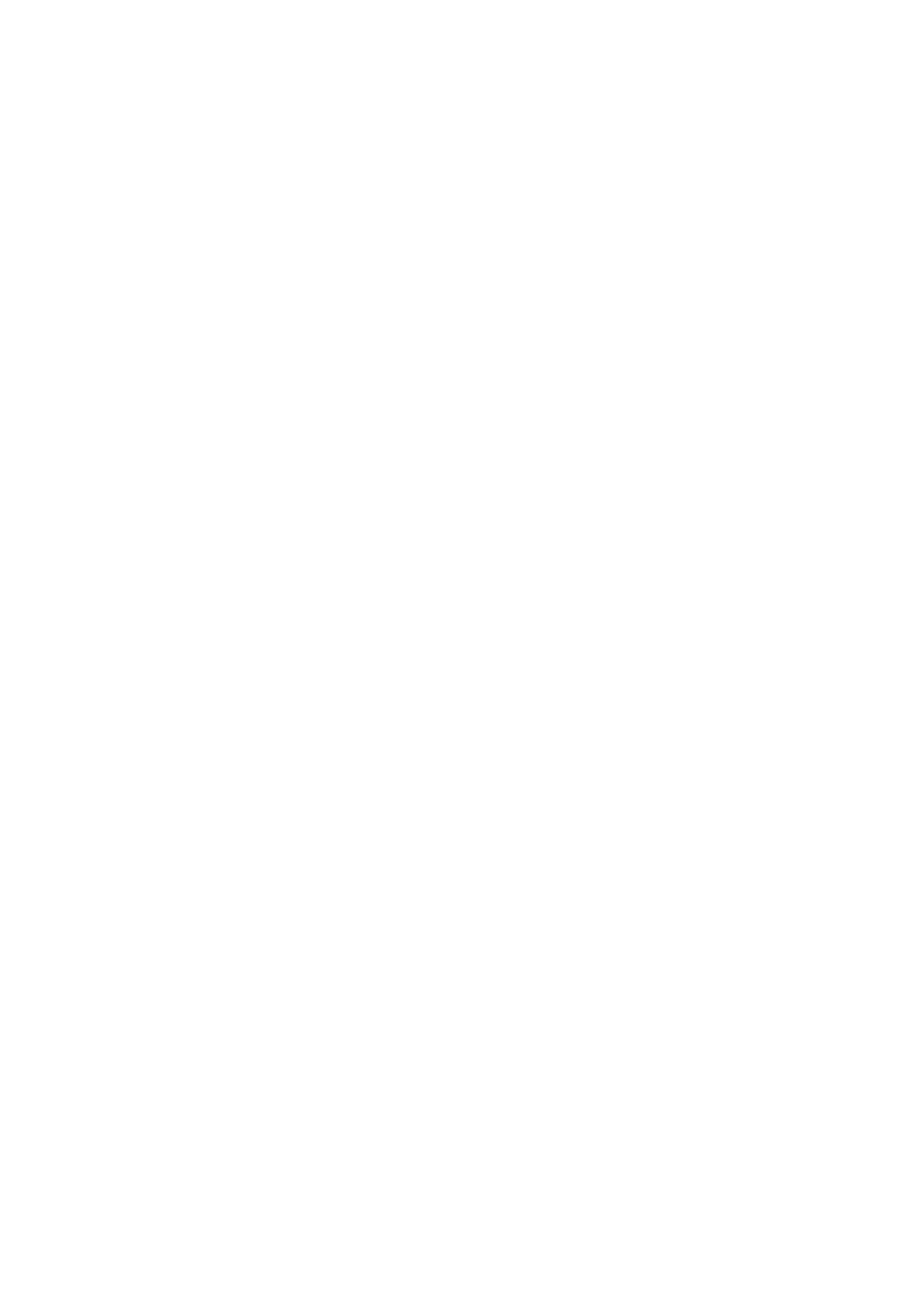# II. Regulation of civilian private security services

## Introduction

An effective regulatory system for civilian private security services is an important element in enhancing the contribution of this sector to crime prevention and community safety. States can be broadly divided into three categories as far as regulation of civilian private security is concerned: those with no State regulation, those with inadequate State regulation, and those with effective regulation. Most States fall into the first two categories, and may therefore find this *Introductory Handbook* useful for developing a new system or guiding reforms to make their system more effective. In this chapter, the key components of such a system will be explored. The chapter will begin with the rationale for regulation and consider the bodies that have responsibility for this function, before starting to review some of the many standards used by States to enhance the quality and accountability of civilian private security services.

# Rationale for regulation of civilian private security services

The rationale for regulation of civilian private security services can be broken down into two broad themes. The first relates to the problems associated with a non-regulated or inadequately regulated sector, with regulation seen as a means to address this. In some States, although this is not the norm, civilian private security has been linked with human rights abuses, trade in conflict resources, corruption, organized crime groups and illicit trade in small arms and light weapons.<sup>42</sup> Some of these activities have, allegedly, been conducted at the behest of corporate clients, political or ethnic interest groups, or States.<sup>43</sup> In some States, civilian private security companies may have affiliations with political parties, paramilitary or ethnic groups and criminal elements, or even be controlled by organized crime groups.44 Challenges in some States have also included little or no training for civilian private security guards, the abuse of authority and excessive use of force by security personnel, generally low professional standards, inadequate legal accountability mechanisms and noncompliance with the law.<sup>45</sup>

<sup>42</sup> Mike Bourne and Owen Greene, *Armed Violence, Governance, Security Sector Reform, and Safety Security and Access to Justice* (Bradford, University of Bradford Centre for International Cooperation and Security, 2004); Sabelo Gumedze, *Private Security in Africa: Manifestations, Challenges and Regulation* (Tshwane, South Africa, Institute for Security Studies, 2007).

<sup>43</sup> Benjamin Perrin, "Promoting compliance of private security and military companies with international humanitarian law", *International Review of the Red Cross*, vol. 88, No. 863 (2006) pp. 613-636.

<sup>44</sup> South Eastern Europe Clearinghouse for the Control of Small Arms and Light Weapons, *SALW and Private Security Companies in South Eastern Europe: A Cause or Effect of Insecurity?*, 2nd ed. (Belgrade, 2005).

<sup>45</sup> United Nations Office on Drugs and Crime and United Nations Human Settlements Programme, *Introductory Handbook on Policing Urban Space*, Criminal Justice Handbook Series (New York, 2011).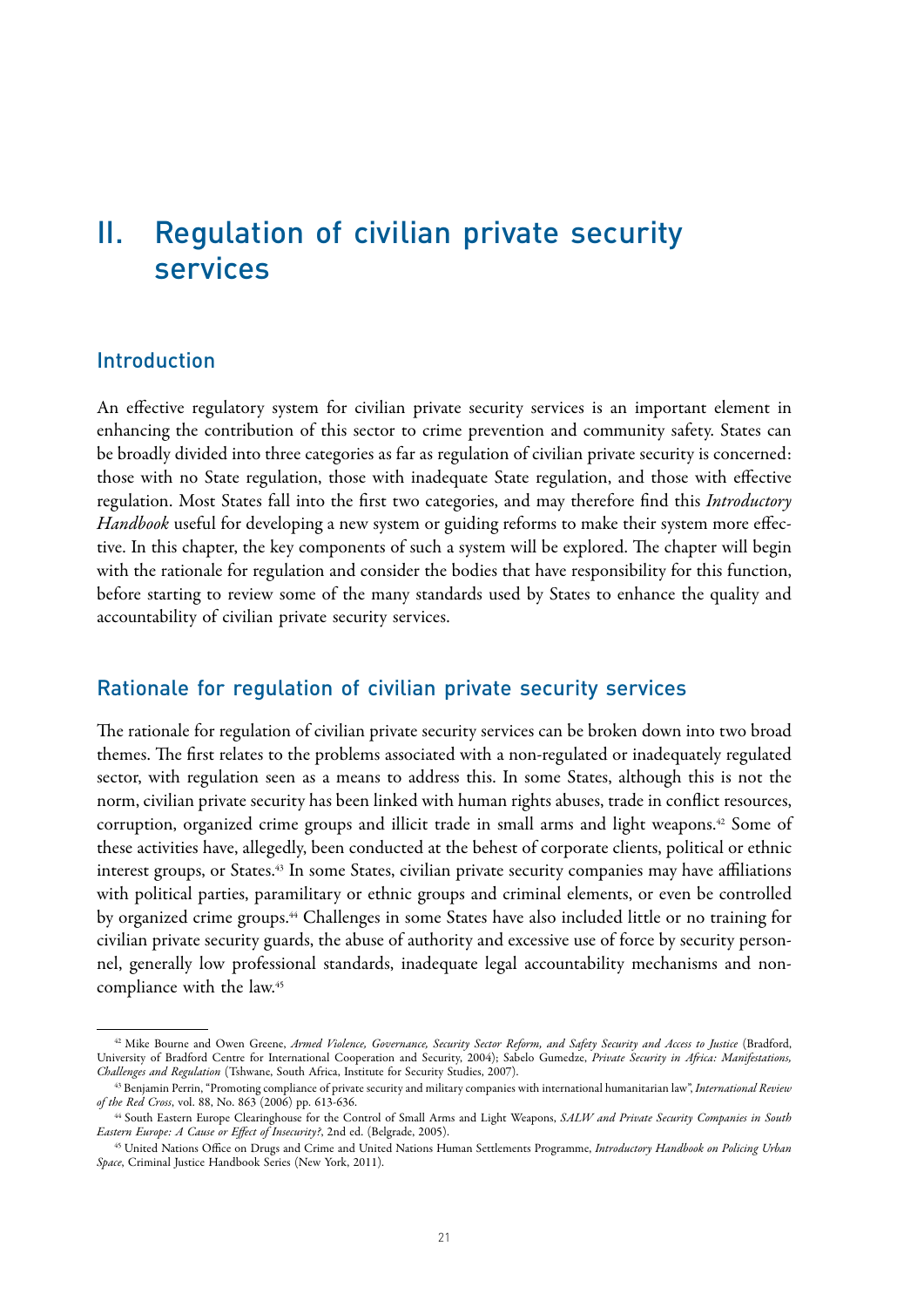The second is driven by the recognition that civilian private security services have a positive role to play in crime prevention and community safety, but that regulation is necessary to achieve this. In many States, there has been a desire to improve the quality of the industry in order to increase the potential for partnership with the police and improve the effectiveness of civilian private security services.

#### Options for States

Regulation is one of several options States can select when dealing with civilian private security services. At one extreme, a State may prohibit such activities altogether. At the other extreme, Governments may decide to refrain from any special intervention and treat these services like any other industry providing services such as cleaning, catering, etc. In the United States, where regulation is a state rather than a federal responsibility, several states still have no regulation of civilian private security services. Another option is self-regulation. In the United Kingdom up to 2001, this was the preferred way for the industry to be treated. Under these arrangements, the industry created a variety of bodies and standards for civilian private security firms to follow. Such structures continue to exist as the primary measures in some sectors still not subject to State regulation, such as security equipment installers, and they also operate in parallel with some of the State measures. There are, however, significant problems with the self-regulation model which policymakers need to consider:

- Standards have to remain low to encourage participation.
- Many firms opt out of regulation.
- Sanctioning regulated firms tends to be weak, because strong sanctions may lead to the departure of those that have been disciplined.
- Regulation is often designed to meet the interests of industry rather than the broader public interest.
- Clients and end users have little guarantee of quality or professionalism.

The most common option in the civilian private security sector is some form of statutory regulation. It is also important to remember that, often, there is a degree of self-regulation alongside State regulation and the foundations of the former can enhance the latter.

The Abu Dhabi draft preliminary recommendations advocate statutory regulation. This varies in a number of key criteria, namely the responsibility for regulation, the extent of the civilian private security sector which is subject to regulation, the range of standards applied to civilian private security services and compliance with regulation.

As outlined in this *Handbook*, Member States may wish to enact legislation for the regulation of civilian private security services that:

- Defines civilian private security services
- Defines civilian private security activities and responsibilities, including the obligation to maintain a register that transparently and efficiently provides for the control of installations,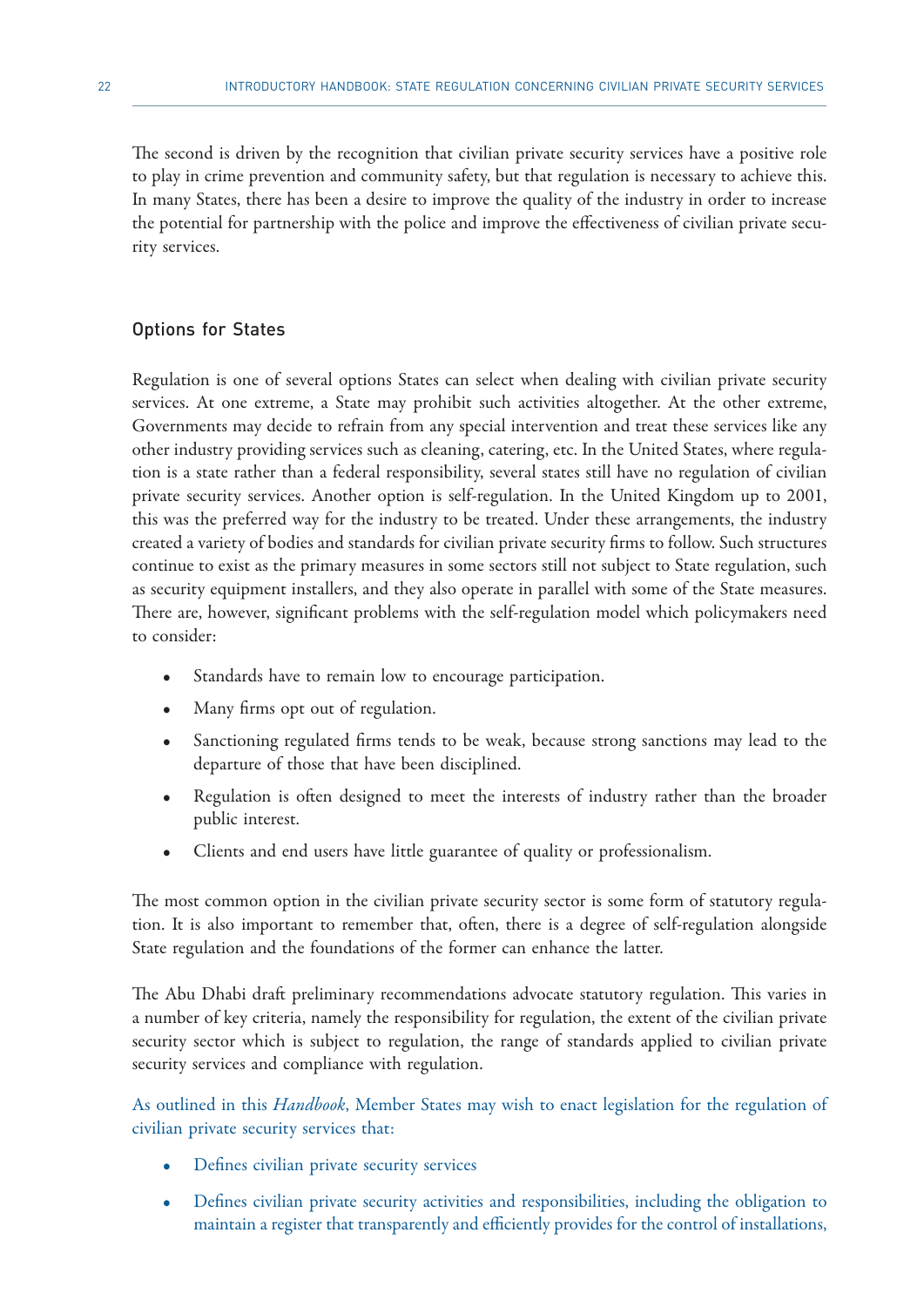arms, ammunition and related equipment and to ensure that this information is made available to the competent authorities

- Defines any associated powers of providers and personnel of civilian private security services
- Defines activities that providers and personnel of civilian private security services are prohibited from undertaking, strictly limits the use of force and establishes a system to enforce sanctions for infractions
- Ensures that effective regulating mechanisms or bodies are established to oversee the conduct of civilian private security services within national borders, including the oversight of certification and training
- Includes the regular review and evaluation of the effectiveness of the regulations and the introduction of reforms to address any weakness
- Includes a code of conduct for personnel of civilian private security companies

# Basis for regulation

Once a State decides regulation of civilian private security services is necessary, a decision must be made about how it is to be implemented. Sometimes it is possible to implement regulation through general legislation. For example, in Austria, the foundations of the legislation are general commercial law (the Trade, Commerce and Industry Regulation Act 1994). Changes have been considered to bring in a specific law instituting an identity card and mandatory training, which are not possible under the current law. Such general approaches to introducing regulation are considered less desirable than more specifically tailored legislation.

In most States, however, a specific piece of legislation passed by the national parliament is used to create the regulatory system. Depending upon the legal norms of the State, there will often be secondary legislation, decrees and decisions by the regulator which fill out the finer detail of the legislation.

For example, in South Africa, the current legislation regulating civilian private security services is the Private Security Industry Regulation Act 2001, which is also in the process of being amended. Additionally, a variety of regulations have been issued under this legislation. For example:

- Regulations made under the Private Security Industry Regulation Act 2001 (Act No. 56 of 2001). These set out in more detail the application procedure and standards relating to uniforms and weapons, the keeping of information, etc.
- Improper Conduct Enquiries Regulations, 2003. These cover the complaints process in more detail.
- Regulations relating to Appeals and Applications for Exemptions, 2003. As the name suggests, these regulations set out the appeals process in more detail and are made under the same 2001 Act.

If there is the scope to set up regulation under general legislation, this may be a quick option for a State. However, as this *Handbook* shows, there is a wide range of complex issues which need to be addressed by regulation, and specific legislation and regulations to achieve this are often required.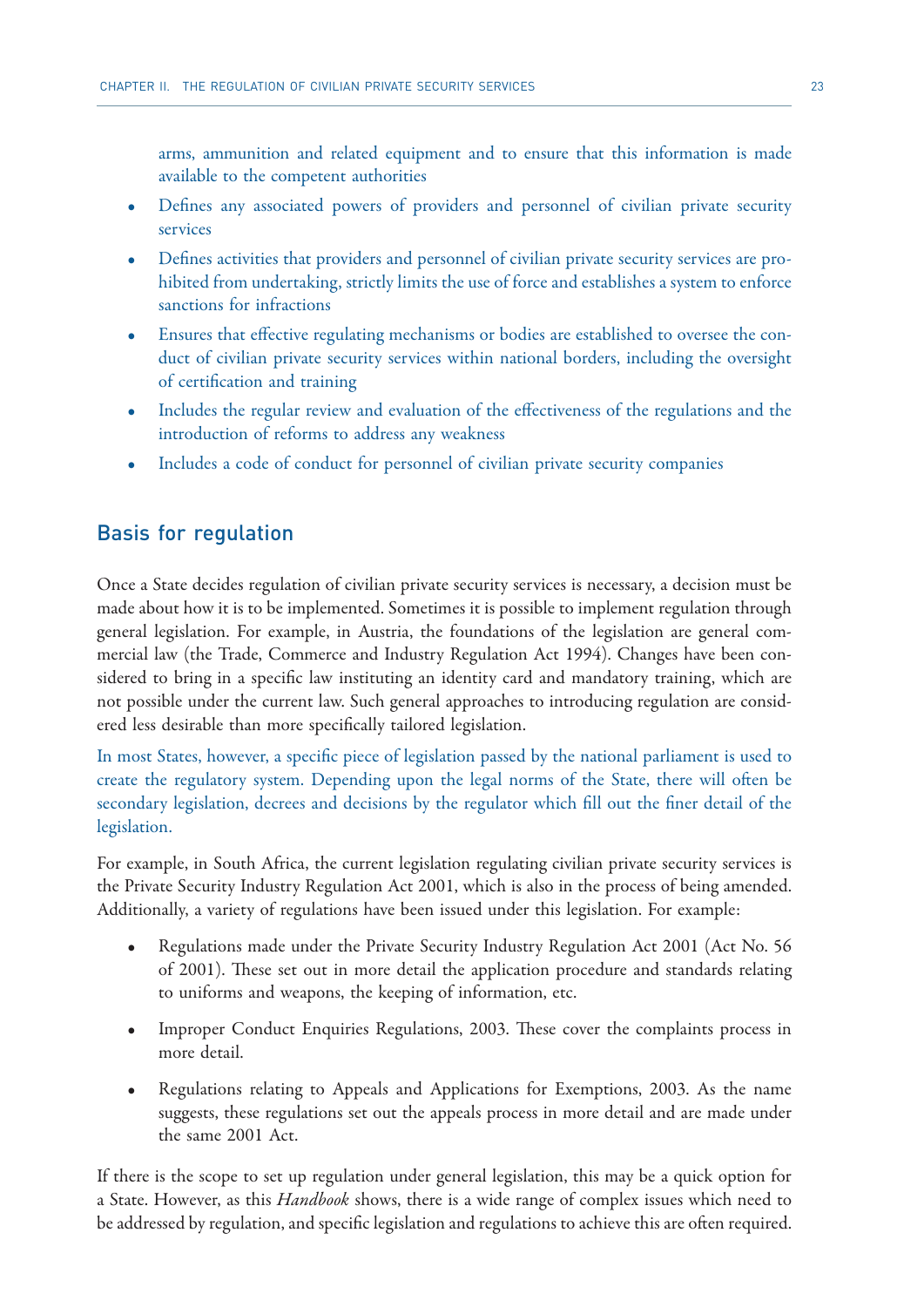### Responsibility for regulation

Another early decision a State needs to make when designing a regulatory system concerns who will take responsibility for regulation. Experience from States who regulate civilian private security services illustrates a wide range of different models of responsibility for control. In one study published in 2012,<sup>46</sup> a typology of different systems was identified. First of all, there are monopoly systems, where all parts of the private security industry are regulated by one body, as is the case with the Private Security Authority of Ireland. Secondly, there are divided systems, where regulation is split between different bodies. For example, in Florida in the United States, the Department of State Division of Licensing regulates the manned guarding and private investigator sectors and the Department of Business and Professional Regulation is responsible for alarm installers. In France and Italy, there are divisions between the central government departments, local government and the police. The most efficient regulatory model is monopoly, as this minimizes organizational disputes over responsibilities and different interpretations of rules and processes; however, in some States this is difficult to achieve because of the protected competences of certain bodies, e.g. access to criminal records is often restricted to the police.<sup>47</sup>

It is also worth looking at some of the bodies which commonly assume responsibility for regulation, and their disadvantages and advantages. It is very common for a government department to assume a major role in the regulation of civilian private security services. States utilize a wide range of different departments, as box 5 illustrates. The Ministry of Justice and the Ministry of the Interior are very common choices, but other government departments, such as the Department of Commerce, also sometimes take responsibility. Using a government department provides an advantage in clear independence from the industry, although this can also be a weakness if regulations are created that may be bureaucratic and may not sufficiently take into account the realities of the sector.

In some States, the police have the role of regulating civilian private security services, as in New South Wales, Australia, and several states in the United States. At first sight, this may seem an appropriate means of enhancing partnership. However, the success of using the police will depend upon a number of factors. If the police are committed to partnership, such a measure may work. However, if there is hostility towards civilian private security companies and workers in the police, this may lead to restrictive regulations, which prevent the sector from flourishing. Another risk is that the police may not be well enough funded to undertake these functions and, as a consequence, the regulatory body cannot undertake its responsibilities properly, leading to non-compliance.

Another important aspect of the responsibility of regulation is the degree to which the structures are independent of the civilian private security sector. Generally, in systems where a government department or the police undertake these functions, there is clear independence from the private security sector. However, the risk of such approaches is that the distance from the sector creates regulations that are unworkable and/or frustrate the objectives of regulation. Such regulation can also lead to increased risk of the regulated not complying or seeking to find loopholes to avoid compliance. To counter this, in some systems advisory boards are created.

<sup>46</sup> Mark Button, "Optimising security through effective regulation: lessons from around the globe", *Policing and Security in Practice*, Tim Prenzler,

<sup>47</sup> Tim Prenzler and Rick Sarre, "Developing a risk profile and model regulatory system for the security industry", *Security Journal*, vol. 21, No. 3 (2008), pp. 264-277.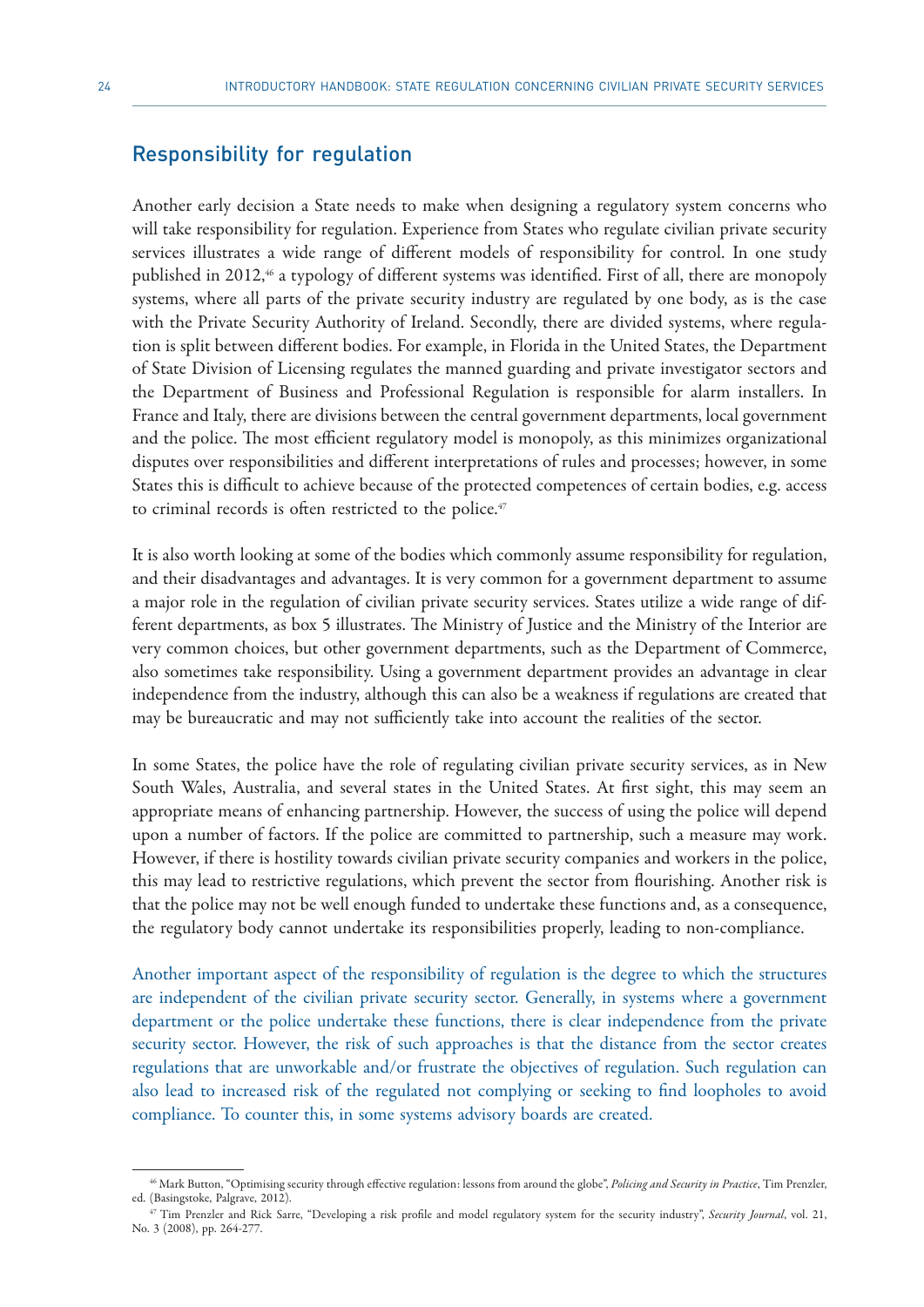In Finland, for example, the regulator is a government department in the Ministry of the Interior, but a key part of the regulatory structure is an advisory board composed of representatives of the security industry (employers and employees), the business world and consumers of security (section 51-2 of the Private Security Services Act 282/2002) who have a formal role in advising the regulator (section 52 of the Act). This advisory board can bring a positive influence to bear on the regulator by ensuring that restrictive regulations are avoided, without actually dominating it. From the regulator's point of view, it also provides invaluable advice. This provides an example of very good regulatory practice.

As another means of addressing the issue, a number of States have created "arm's length" bodies, separate from government structures, to undertake regulatory functions. Such bodies are invariably governed by a board with their own officials to undertake the administration of the scheme. This model varies in the extent to which representatives from civilian private security services sit on the governing board. In South Africa, where the Private Security Industry Regulatory Authority is responsible for regulation, a Council has been created under the Private Security Industry Regulation Act 2001, which undertakes the governance and leadership functions. The Act provides that a person may not be appointed as a member of the Council if such person has a direct or indirect financial or personal interest in the private security industry or represents or is a member of a body representing the interests of employers or employees in the private security industry or security officers or any security business.

In the United Kingdom, the Board of the current regulator, the Security Industry Authority, has members drawn predominantly from business and the public sector, with no current interests in the private security industry. Some current and past members of the Board, however, have been selected because of their past experience of working in the security industry. This is a minority of members, and it is likely to change in the future. As another model, in Ireland, where a similar arm's-length regulator, the Private Security Authority, is responsible, the governing board consists of 11 members, with four taken directly from the private security industry (two representatives of employers and two of employees), with the rest being from either the police or the Government or independent representatives.

There are also risks that the industry will secure too much influence over and control of the regulator. A common problem with regulation is "regulatory capture", where the regulator starts to work more in the interests of the regulated than in the public interest. A risk policymakers need to address, therefore, is creating a structure of governance which is not too independent and not too controlled by industry interests. The actual structure must fit with the State's broader approach to dealing with regulation.

Whichever approach is identified, a model referred to as "responsive regulation" offers a way forward.<sup>48</sup> In this model, the presence of interest groups is enshrined within the regulatory process, but they do not have ultimate control. The appropriate interest groups are built into the process (often on a consultative or advisory basis), which means that they are able to help to shape the regulations, but not to define them. The benefits of this model are not only that it is likely to result in the creation of more practical regulations, but also that such regulations are more likely to be complied with. Ideally, therefore, the regulatory body should formally integrate the key

<sup>48</sup> Ian Ayres and John Braithwaite, *Responsive Regulation: Transcending the Deregulation Debate* (Oxford, Oxford University Press, 1995).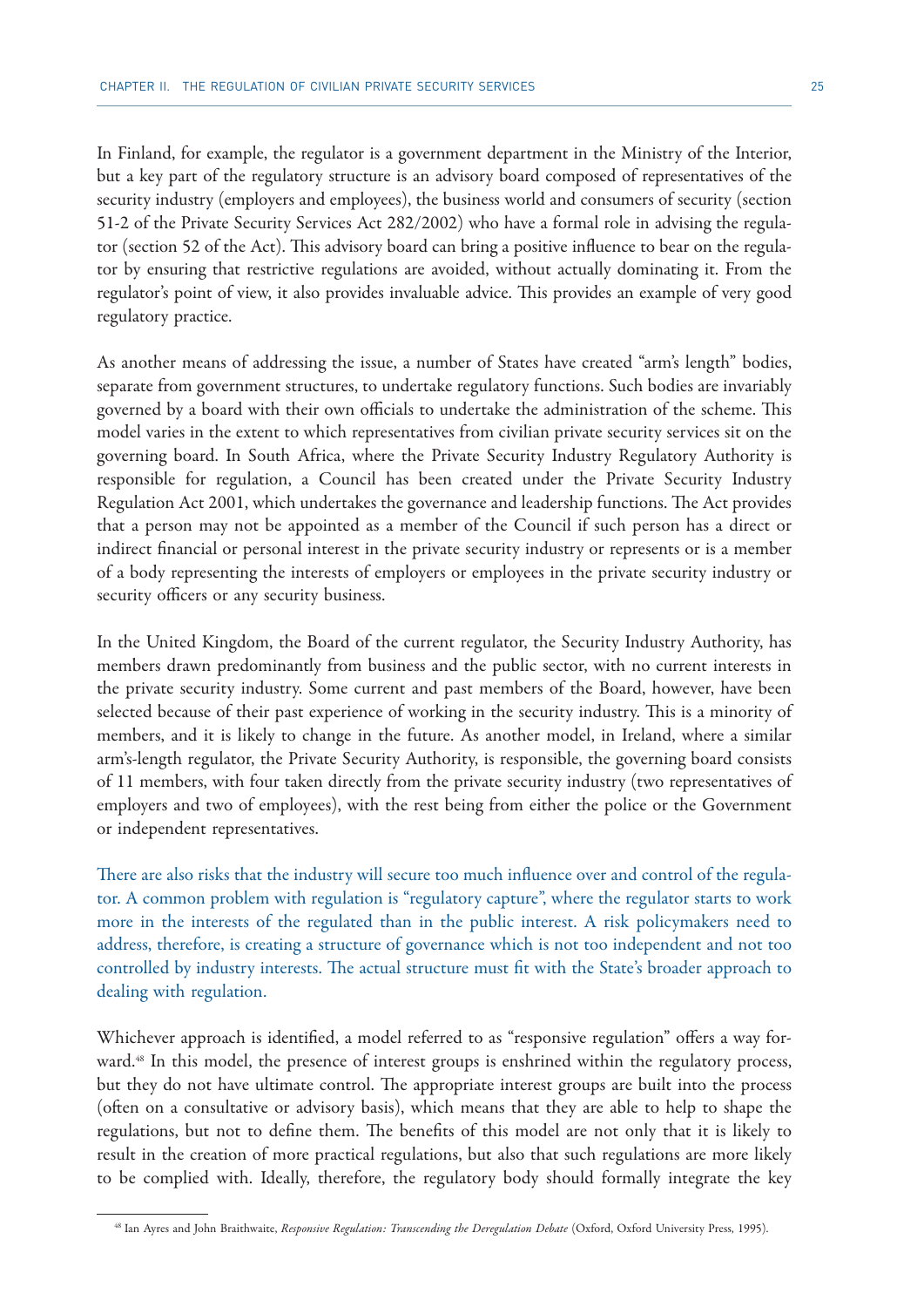groups representing the industry (both employers and employees), the purchasers and the public into the regulatory formulation process to allow for consultation. Alternatively, the key groups should form a minority on any regulatory board or council. Such an approach can be achieved in some of the models discussed above, such as the independent authority in Ireland with industry representation on its Board, or the case of Finland, with a government department and consultative committee. Some of the examples in this section should provide inspiration for possible adaptations to the specific context of the State where regulation is being planned or reformed.

#### **Box 5. Examples of regulators**

*Arm's-length bodies* Private Security Authority, Ireland Private Security Industry Regulatory Authority, South Africa Security Industry Authority, United Kingdom Board of Private Detectives and Security Agencies, Georgia (United States) Conseil national des activités privées de sécurité (National Council for Private Security Activities), France *Government departments commonly responsible*  Department of Commerce, Germany Ministry of Justice, Denmark, Netherlands, Norway and British Columbia (Canada) Ministry of the Interior, Belgium, Estonia, Finland, France, Italy, Poland, Portugal, Russian Federation, Spain, United Arab Emirates Ministry of Public Security, Mexico *Police regulators*  Security Licensing and Enforcement Directorate, New South Wales Police (Australia) Victoria Police (Australia) Metropolitan Police Department, District of Columbia (United States) Abu Dhabi Police Department, United Arab Emirates

#### Functions of regulators

The founding legislation needs to set out the functions of the regulator. Some of the most important functions include:

- Setting standards
- Licensing of employees
- Licensing of security providers
- Enforcement of legislation
- Complaints and sanctions
- Approval of training standards
- Promoting cooperation with the police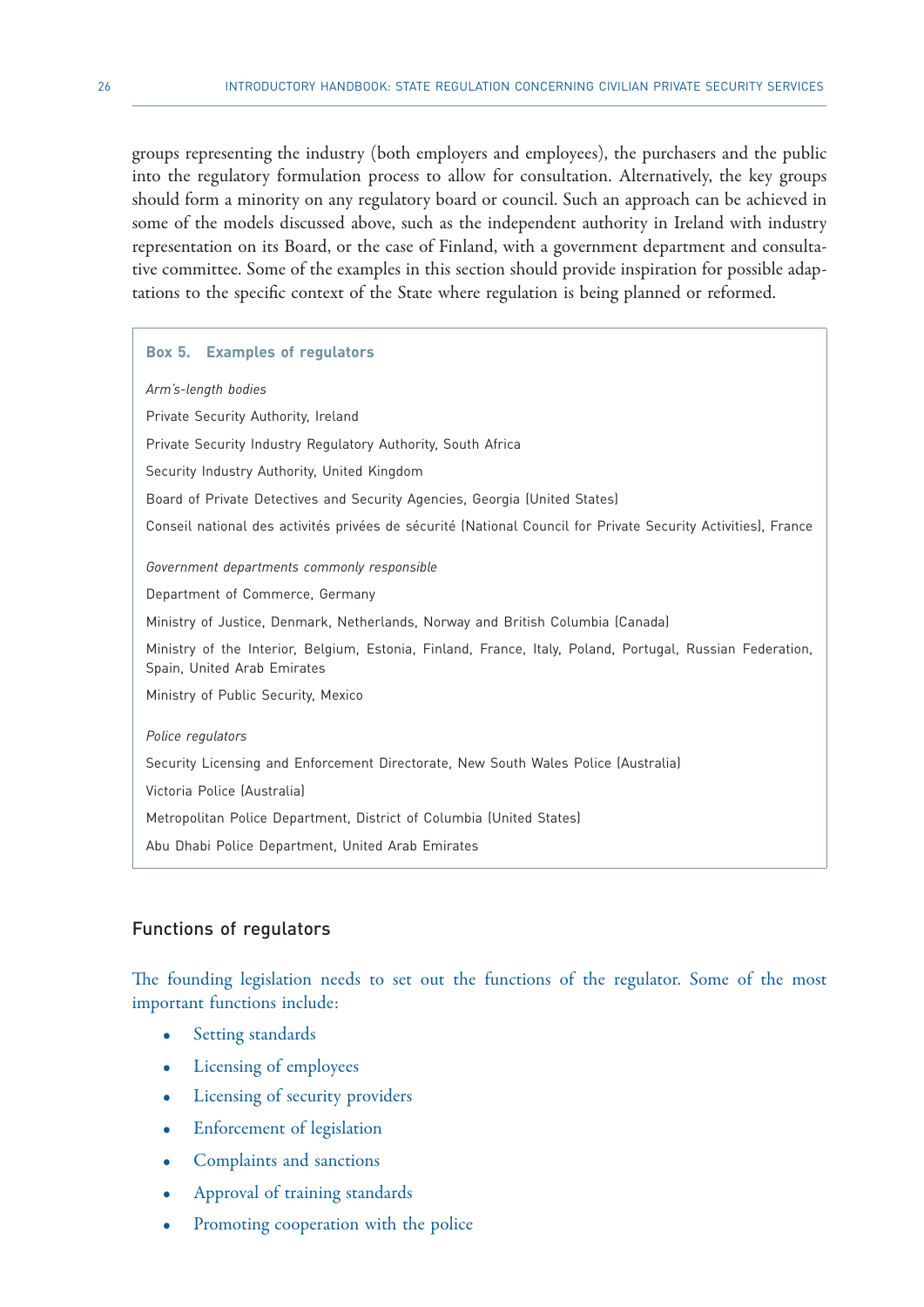These functions vary across different regulators. Another important decision is the powers which are given to the regulator or government sponsor to change the regulatory system without the need for further primary legislation. In many regulatory systems, regulators have extensive powers to change the finer details of regulation. Some of these powers will be described in more detail as the standards are discussed in this and the following chapters.

# Scope of regulation

Earlier, this *Handbook* illustrated the difficulties of developing a commonly agreed definition of civilian private security services. The shape and definitions of the civilian private security sector vary from State to State. There are many sectors covering, among other things, occupations such as security officers, security managers, door supervisors (or crowd controllers, patron protectors or "bouncers", as they are also known), close protection officers (bodyguards), security managers, private investigators, security consultants, installers of security equipment and locksmiths, employed either contractually or in-house (staff employed directly by the client organization).

A very important decision when designing the regulatory system is, therefore, the extent to which regulation should apply to the various civilian private security occupations. If sectors are not regulated, there is the risk of creating loopholes which the unscrupulous can take advantage of.

Against this must be balanced the fact that, in some sectors, the problems may be negligible and there is a risk of bringing a part of the civilian private security services sector into the regulatory system unnecessarily, creating needless bureaucracy. As an example, many regimes do not regulate in-house security.<sup>49</sup> Often this is because standards are not low in this sector but it also provides a major loophole that can be exploited. Some States, however, have opted to require licensing of any worker whose primary or principal role is the provision of security, or where a significant portion of the worker's assigned duties includes providing a security service, including those who supervise, manage or direct others in their security work, or who may play such a role on behalf of the company. This takes into account not only the most obvious audience—contracted security companies and their workers employed by an end user—but also in-house security and others who provide a security service.

Since in-house security workers often have similar duties and responsibilities to contracted civilian private security workers, licensing can ensure consistent compliance with the regulations and standards required of contracted security workers, including vetting, training and being subject to a complaints process.

In examining other workers who provide a security function where there may be a threat to the public through the provision of the service, some States have chosen to license door staff working at clubs, bars and entertainment centres. These workers control access, check identification and sometimes interact with members of the public who are anxious, angry or under the influence of drugs or alcohol. Recognizing that these workers, and the public, may benefit from the vetting of workers and completion of a set training programme, some States have chosen to include door staff within the definition of security workers to be licensed. For example, in Ireland, the Private

<sup>&</sup>lt;sup>49</sup> In-house security personnel are persons employed by a company that has not contracted externally for service delivery by a private security company, but instead employs its own security staff or has staff who serve in a security function within a larger set of duties, sometimes including maintenance, custodial, engineering or grounds staff.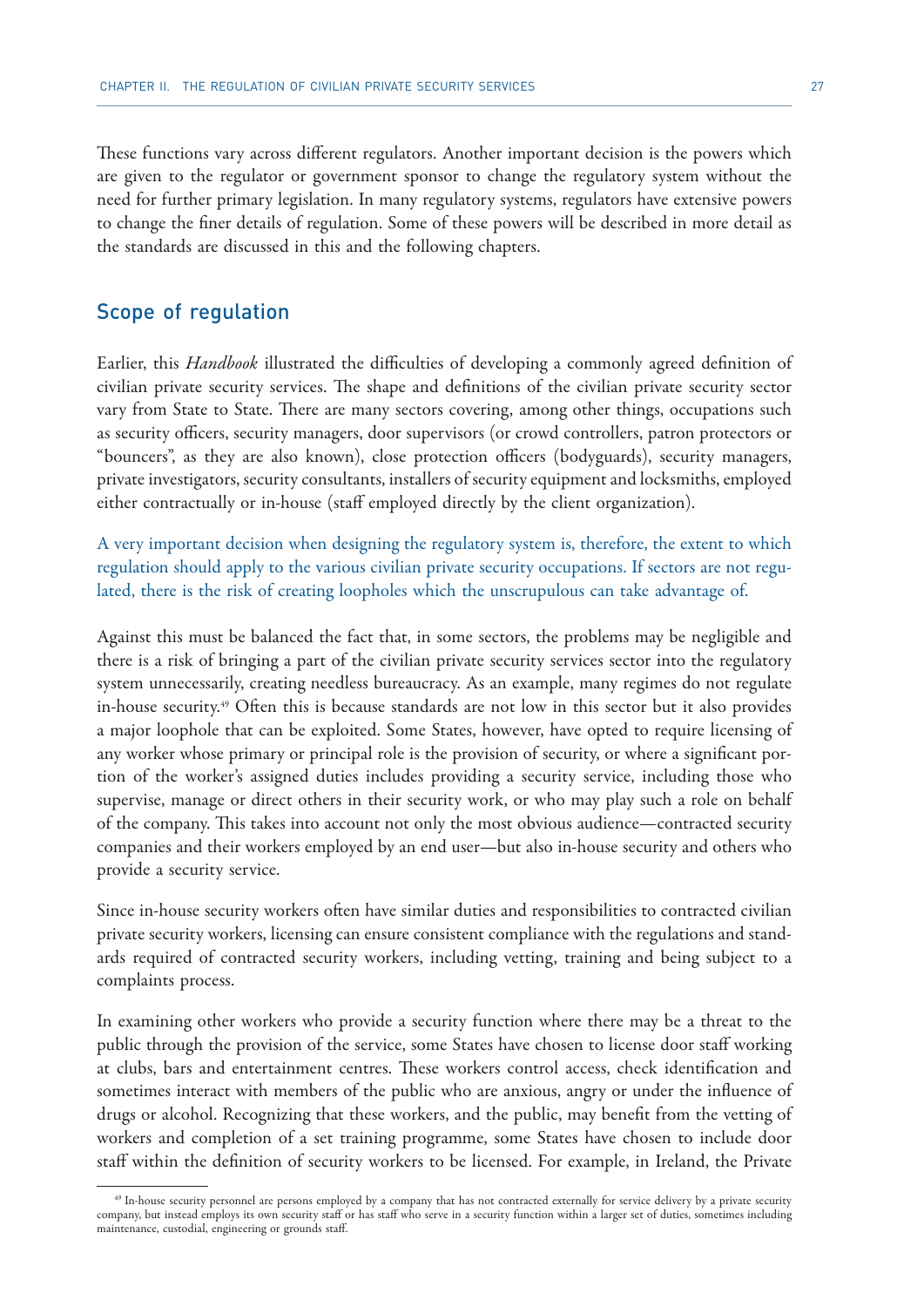Security Services Act (No. 12 of 2004) requires the licensing by the Private Security Authority of "door supervisors", and defines this type of worker as a person who for remuneration, as part of his or her duties, performs any of the following functions at, in or in the vicinity of any premises or any other place where a public or private event or function is taking place or is about to take place: *(a)* controlling, supervising, regulating or restricting entry to the premises or place, *(b)* controlling or monitoring the behaviour of persons therein, and *(c)* removing persons therefrom because of their behaviour.

Indeed, in Ireland, in addition to door supervisors and security guards, licensing also applies to suppliers or installers of security equipment, private investigators, security consultants, providers of protected forms of transport, locksmiths and suppliers or installers of safes. British Columbia in Canada is another example of a broad regulator, where the following require licences: security guards (contract and in-house); armoured-car security guards; alarm installers, salespersons, monitors and responders; CCTV monitors; locksmiths; electronic lock installers; private investigators; and security consultants. At the other extreme are some regulatory regimes which regulate only contract security guarding and/or private investigators, as is the case in several states of the United States.

Once the scope of regulation has been decided upon, the very important task of defining those sectors in the legislation and regulations needs to be undertaken. This is a key issue, as failure to define civilian private security functions adequately can lead to loopholes which can be exploited by the unscrupulous. Box 6 provides a variety of definitions to illustrate the differences between States.

### **Box 6. Selected definitions of "security officer" and "guard" used by States**

### Ireland: Private Security Services Act 2004, section 2

''Security guard'' means a person who for remuneration guards or patrols or provides any other protective services in relation to persons or property and includes a person who for those purposes:

- *(a)* Provides those services exclusively for an employer who is not a private security employer;
- *(b)* Monitors security equipment;
- *(c)* Supervises and inspects security guards while they are guarding or patrolling;
- *(d)* Accompanies a guard dog while the dog is guarding or patrolling; or

*(e)* Controls, supervises, regulates, restricts or directs the movements of persons, whether in vehicles or otherwise, in relation to any premises or any other place where a public or private event or function is taking place or about to take place.

#### British Columbia, Canada: Security Services Act 2007, section 1

"Security guard service" includes a person who:

- *(a)* Provides or supervises a guard patrol or watch of property;
- *(b)* Provides or supervises a guard of an individual;
- *(c)* Performs services to prevent the loss of property; and

*(d)* Provides door security at an establishment licensed under the Liquor Control and Licensing Act.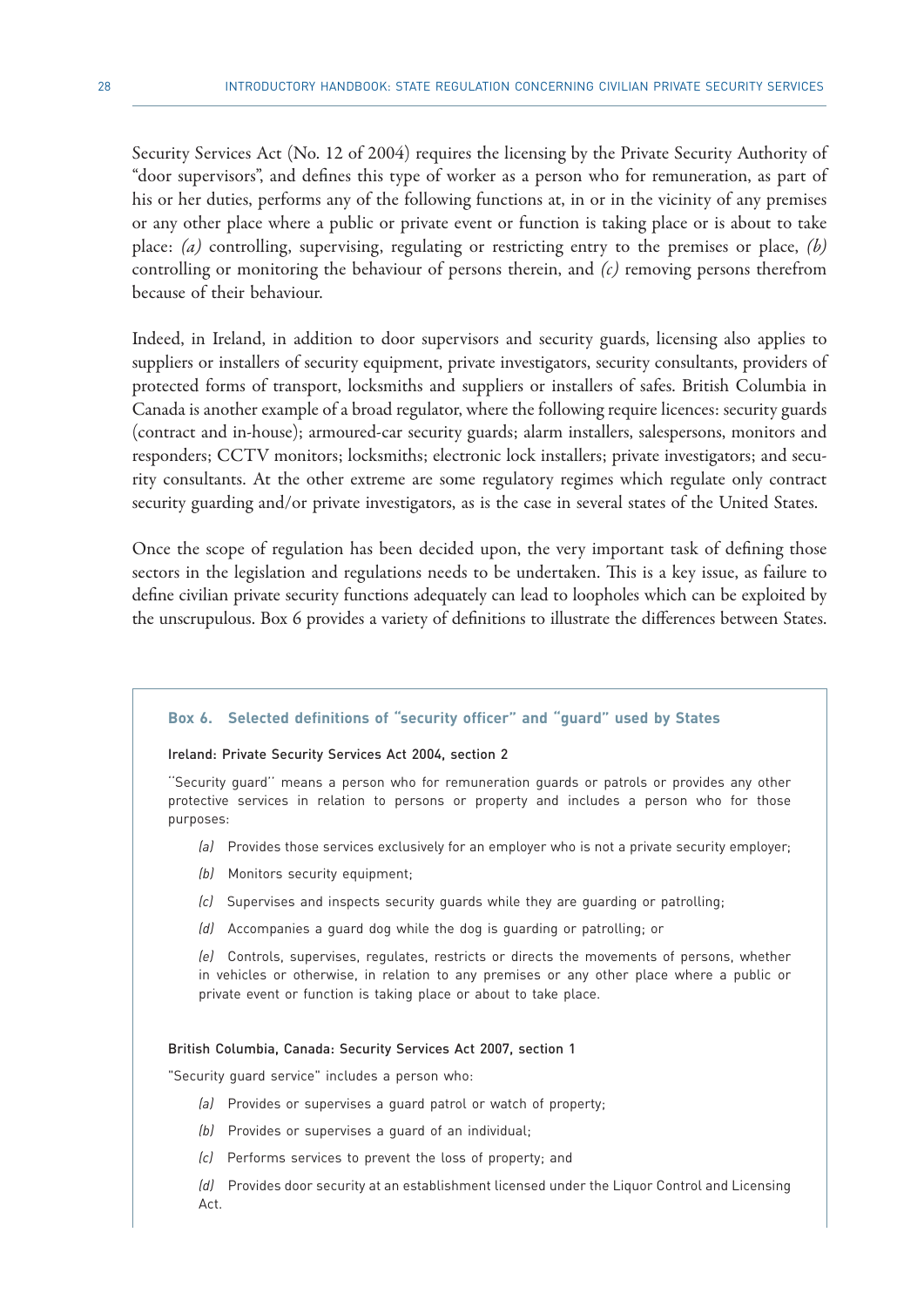#### South Africa: Private Security Industry Regulatory Act 2001, chapter 1

"Security officer" means any natural person:

*(a)* (i) Who is employed by another person, including an organ of State, and who receives or is entitled to receive from such other person any remuneration, reward, fee or benefit, for rendering one or more security services; or (ii) who assists in carrying on or conducting the affairs of another security service provider, and who receives or is entitled to receive from such other security service provider, any remuneration, reward, fee or benefit, as regards one or more security services;

*(b)* Who renders a security service under the control of another security service provider and who receives or is entitled to receive from any other person any remuneration, reward, fee or benefit for such service; or

*(c)* Who is or whose services are directly or indirectly made available by another security service provider to any other person, and who receives or is entitled to receive from any other person any remuneration, reward, fee or benefit for rendering one or more security services.

"Security service" means one or more of the following services or activities:

*(a)* Protecting or safeguarding a person or property in any manner;

*(b)* Giving advice on the protection or safeguarding of a person or property, on any other type of security service as defined in this section, or on the use of security equipment;

*(c)* Providing a reactive or response service in connection with the safeguarding of a person or property in any manner;

*(d)* Providing a service aimed at ensuring order and safety on the premises used for sporting, recreational, entertainment or similar purposes;

*(e)* Manufacturing, importing, distributing or advertising of monitoring devices contemplated in section 1 of the Interception and Monitoring Prohibition Act, 1992 (Act No. 127 of 1992);

*(f)* Performing the functions of a private investigator;

*(g)* Providing security training or instruction to a security service provider or prospective security service provider;

*(h)* Installing, servicing or repairing security equipment;

*(i)* Monitoring signals or transmissions from electronic security equipment;

*(j)* Performing the functions of a locksmith;

*(k)* Making a person or the services of a person available, whether directly or indirectly, for the rendering of any service referred to in paragraphs (a) to (j) and (l), to another person;

*(l)* Managing, controlling or supervising the rendering of any of the services referred to in paragraphs *(a)* to *(j)*;

*(m)* Creating the impression, in any manner, that one or more of the services in paragraphs *(a)* to *(l)* are rendered.

### United Arab Emirates, Ministerial Decision No. 557 of 2008 for the Executive Order of the Federal Law No. 37 of 2006 Concerning Private Security Companies

"Security guard" includes all security guards with all their categories as stated in the Order who perform, convey or inspect one or more of the following activities wearing either formal uniform or casual clothes:

- *(a)* Protecting people, property or information;
- *(b)* Protecting people or property from damage or any other illegal activity;
- *(c)* Controlling access to the companies that are being protected;
- *(d)* Preventing the stealing or exploitation of goods, money or any other valuables;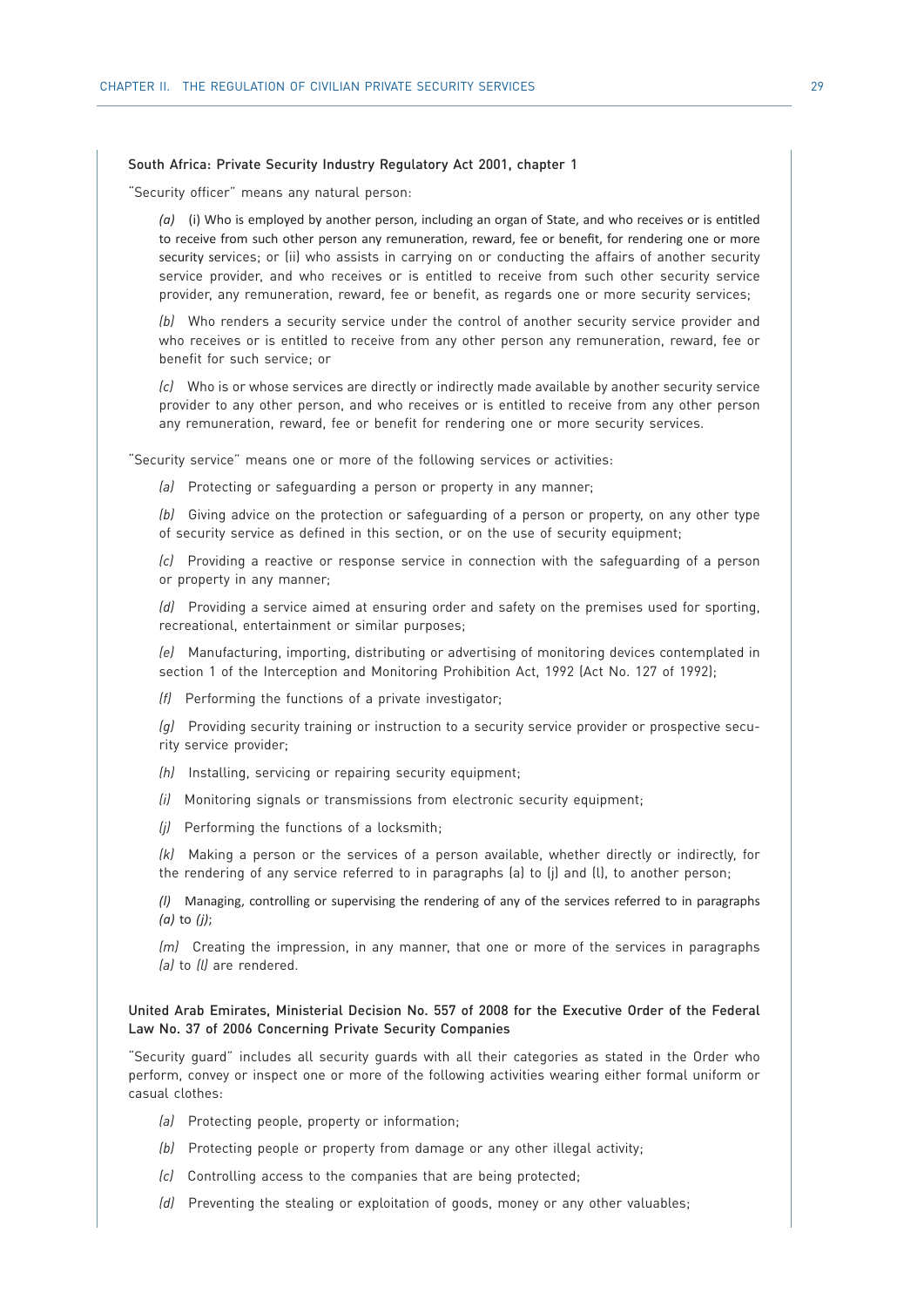#### **Box 6.** *(continued)*

- *(e)* Detaining persons who are suspected of committing theft or exploitation of any goods or money or any other valuables;
- *(f)* Rendering the service of responding to security alarms;
- *(g)* Maintaining order and safety during sporting activities, concerts or any other public events.

### Exemptions

Important as it is to identify the parties to whom security regulation is directed, some States also qualify who or what the legislation does not apply to.

This is usually done to stop occupations already regulated by other measures from having to be licensed twice because their activities may shade into private security, such as lawyers, police officers and journalists. This is particularly important where a State permits and regulates private investigations. The line between an official inquiry which is part of conducting a background check on a job applicant, or a bank or insurance company conducting a credit check, and a "private investigation" may need clarification in legislation. For example, as illustrated in box 7, legislation in Belize contains an extensive list of exemptions. Given the dynamics of the industry, it is good practice to assign the power to make exemptions through secondary regulations.

### **Box 7. Exemptions: example from Belize**

In Belize, section 3 of the Private Security Investigation Services (Control) Act 2003 states that the legislation does not apply to:

*(a)* Attorneys-at-law in the practice of their profession, or to their employees while acting in the usual and regular scope of their employment;

*(b)* Persons who search for and furnish information;

as to the financial credit rating of persons;

to employers as to the qualifications and suitability of their employees or prospective employees;

as to the qualification and suitability of applicants for insurance and indemnity bonds and who otherwise do not act as private investigators;

*(c)* The Belize Police Department or any persons acting in the usual regular scope of their employment;

*(d)* Insurance adjusters and their employees while acting in the usual regular scope of their employment;

*(e)* Insurance companies lawfully carrying on business in Belize and their employees while acting in the usual and regular scope of their employment;

*(f)* A watchman who is not employed by a company;

*(g)* Unarmed invigilators employed in shops and business establishments to oversee customers;

*(h)* Casual security guards whose employment is less than two days at a time and who do not carry firearms; or

*(i)* Any other class of persons exempted by the Regulations.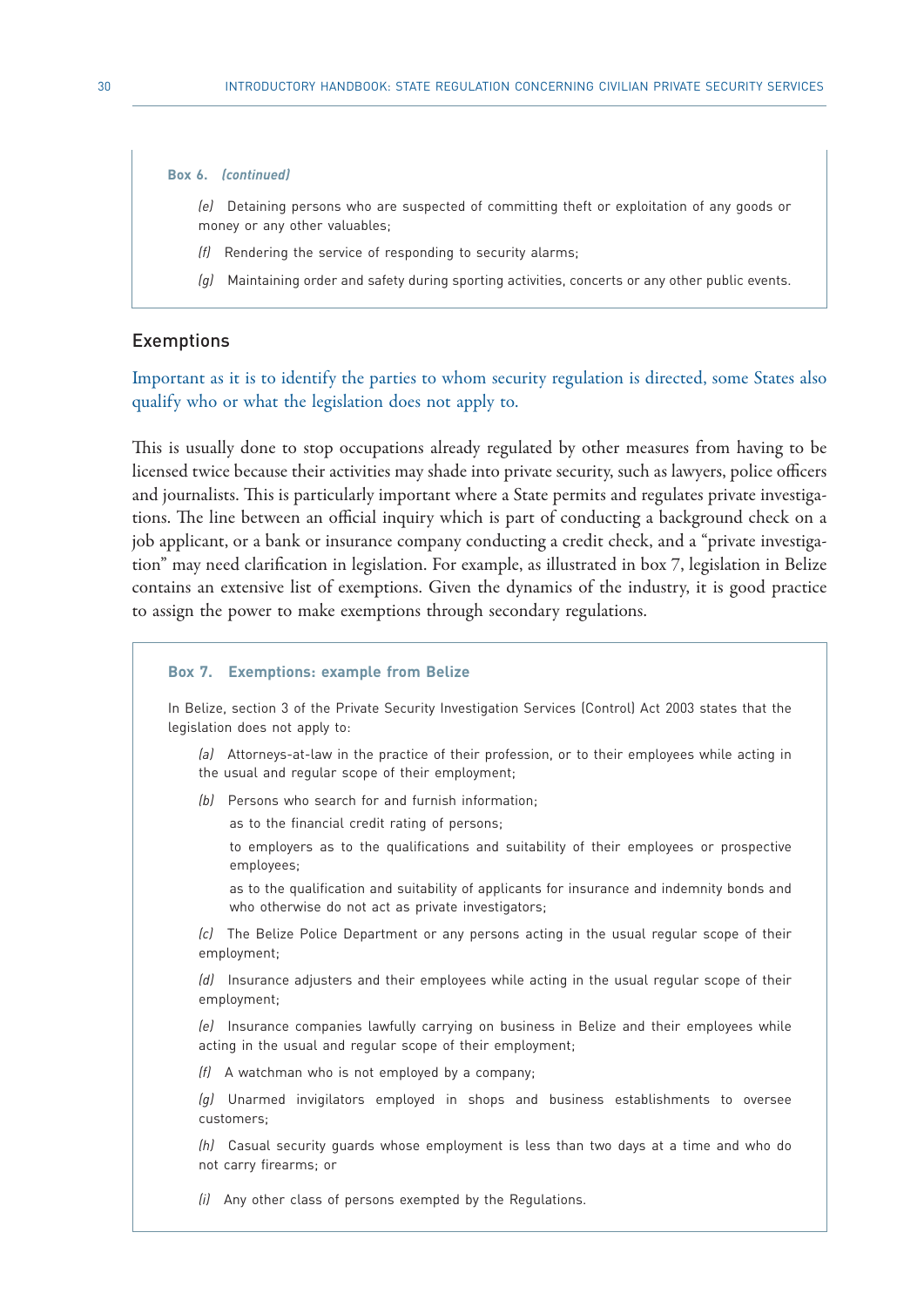# Authorization and limitations of civilian private security services

Another important element of regulation is to determine what civilian private security services can and cannot do. Frequently, such provisions already exist in other legislation. For example, in many States, citizens have a right of arrest, which is often used by civilian private security staff. Such rights are usually set out in general legislation. It is important to note that, even though in most States civilian private security operatives do not possess any additional special powers, they are figures of authority dressed in uniform, which means that many people will comply with their requests any way. They also possess advantages over general citizens in the following ways:

- In States where civilian private security workers possess general citizens' rights to arrest and use force to prevent a crime, they are often trained and expected to use these powers in specific circumstances.
- Civilian private security staff operating in private spaces can often utilize landowners' rights of exclusion, and can search as a condition of entry and impose sanctions for breach of conditions of entry.
- Civilian private security staff operating in locations where the staff they protect have conditions in their employment contracts which provide for sanctions for non-compliance with security procedures often have de facto powers of stop-and-search.<sup>50</sup>

Sometimes States decide to make clear, however, that there is no additional special authority given to civilian private security staff. For example, article 15 of the Security Services Act (Act No. 117 of 1972) in Japan states that the Act does not entitle security service companies and security guards to exercise any special authority and that they shall not violate the rights and freedom of others or intervene in lawful activities of other individuals or groups. Some States create different categories of personnel, some with more rights than others. For example, in the Republic of Korea, the category of Special Security Officer has been created in legislation, distinct from General Security Officers, who have the right to carry firearms.<sup>51</sup>

Depending upon the circumstances of the State, there is a wide range of authorizations and limitations regarding civilian private security services that are often outlined in regulation. Some of the most common ones are listed below.

## Authorizations

Provision to carry weapons: In most States, general citizens cannot ordinarily carry weapons and regulation is required to allow certain professions to do so. For example, in both Chile and Ecuador, firearms can be carried only by licensed security workers during working hours and only within the premises and areas in which security services are performed. Once off duty, the firearms must be securely stored on the premises of the security company.<sup>52</sup> In British Columbia, Canada, as illustrated in box 8, the general carrying of firearms by security staff is prohibited, bar those working in armoured cars.

<sup>&</sup>lt;sup>50</sup> Mark Button, *Security Officers*.<br><sup>51</sup> Mark Button, Hyenho Park and Julak Lee, "The private security industry in South Korea: a familiar tale of growth, gaps and the need for<br>better regulation", *Security Journal*, vo

<sup>&</sup>lt;sup>52</sup> United Nations Regional Centre for Peace, Disarmament and Development in Latin America and the Caribbean, *Control and Regulation of Private Security Companies in Latin America and the Caribbean: A Comparative Analysis* (Lima, 2011).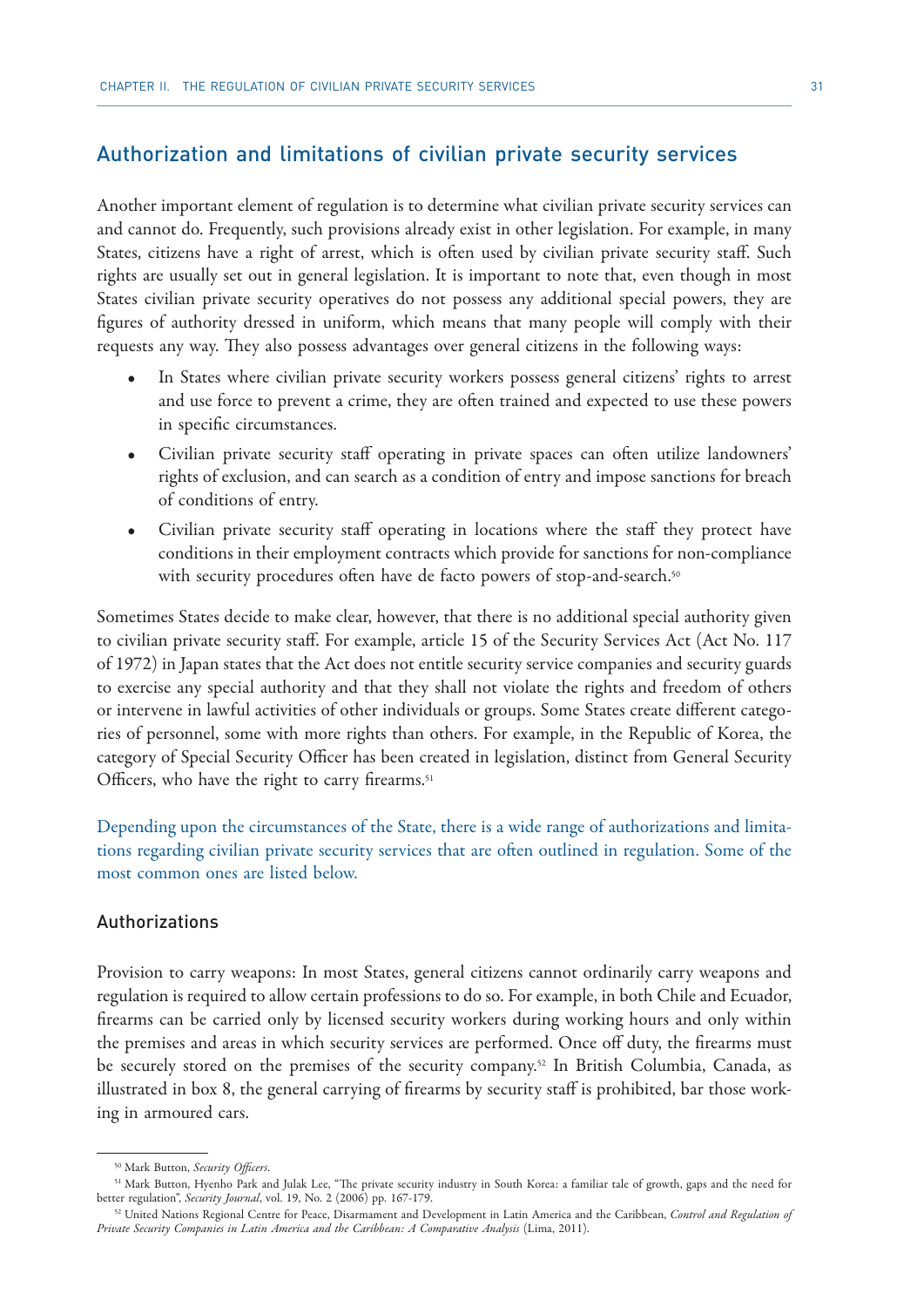#### **Box 8. Example from British Columbia, Canada**

Security Services Act 2007, Section 26(2) states:

Subject to the regulations, the registrar may permit an individual engaged in security work as an armoured car guard service to carry, while engaged in that security work, a firearm of the type the registrar specifies, if the registrar is satisfied that:

- *(a)* The individual
	- (i) is competent in using the firearm, and
	- (ii) holds all licences and permits required by law in relation to that firearm, and
- *(b)* The firearm is registered
	- (i) under the Firearms Act (Canada) and the Criminal Code, and
	- (ii) in the name of the security business through which the individual is engaged in the security work.

Special powers: In some States, the legislation, or related legislation, gives special powers to civilian private security personnel. For instance, in Finland, security officers are given powers for the removal of unauthorized persons from guarded areas. In Bulgaria, officers have the right to use force and devices such as truncheons and handcuffs where it is not possible to fulfil their official duties in any other way.<sup>53</sup> In Sweden, a category of civilian private security services has been created which has been authorized by legislation to exercise a series of powers such as arrest and the right to use force and confiscate alcohol, among others. In Israel in 2012, legislation was proposed which would give security officers the power to use force to prevent a person entering a building and to eject a person.54 In some jurisdictions, additional powers of arrest are also granted; for instance, in Virginia, United States, Title 9.1-146 of the Code of Virginia gives armed security officers greater powers of arrest than an ordinary citizen on the premises they guard. In some States, certain categories of civilian private security staff have been given special powers. For example, security officers working in courts in England and Wales have been given a wide range of powers under the Courts Act 2003, which includes powers of search, powers to exclude, remove or restrain persons, and the power of surrender and seizure of articles.

### **Prohibitions**

Legislation often prohibits civilian private security companies from undertaking certain functions. For example, in some States, criminal investigations are seen as the sole responsibility of the State, and civilian private security companies are excluded from them. For example, in Mozambique, the Regulamento das Empresas de Segurança Privada, which regulates the private security industry, specifically prohibits security workers and companies from becoming involved in criminal investigations.<sup>55</sup>

Other activities which some States prohibit for civilian private security services include:

• Intervening in political or labour disputes

<sup>53</sup> Confederation of European Security Services, *Private Security in Europe*. 54 See www.haaretz.com/news/national/knesset-passes-bill-to-let-security-guards-use-reasonable-force-1.451801.

<sup>55</sup> Juliet M. Berg, "Overview of plural policing oversight in select Southern African Development Community (SADC) countries", paper prepared for the Open Society Foundation for inclusion on the police accountability website, 2005.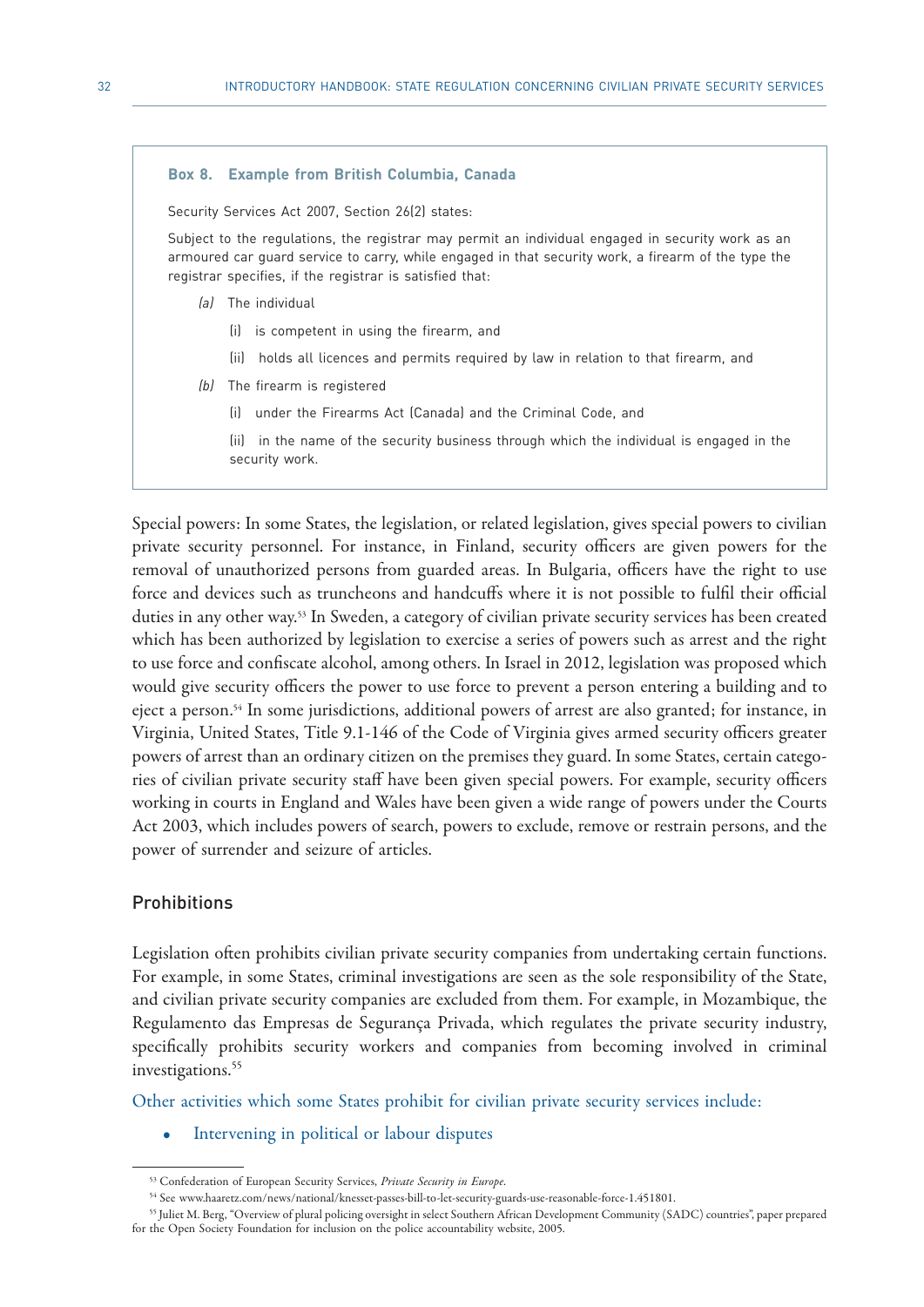- Intercepting communications
- Making video or audio recordings or taking photographs on the site being protected unless special authorization is given
- Unauthorized use of uniforms
- Using information on clients in an unauthorized manner
- Acting in a way that might harm the rights, freedoms, life, health, reputation, dignity, property or lawful interests of natural persons<sup>56</sup>

Some regulatory systems where there are concerns that civilian private security companies could become too powerful set limits on their size as well. For example, in the Philippines, no agency operating in Manila and its suburbs can employ more than 1,000 security guards or watchmen.

# **Licensing**

The cornerstone of most regulatory systems is a licensing or registration system. This imposes conditions which must be met in order to obtain authorization to operate in this sector. One important decision is whether to apply licensing to either operatives or providers, or both. For example, in the United Kingdom, only operatives are licensed, although this is currently being reformed to create provider-driven licensing as well. Best practice is for licensing to apply to both categories, so that standards can be raised both in companies and among individual licence holders. There is, however, wide scope in the criteria which can apply to licensing. Options for policymakers will be considered below.

# Licensing of security operatives

One important aim of regulation is for a competent authority to screen and control private security workers and providers in the public interest, in order to exclude criminal and other unsuitable persons from acquiring a position of trust as employees in the industry.

In many States, it is the regulatory authority that conducts and has responsibility for the vetting of licence applicants—both companies and individuals—to ensure their suitability measured against the criteria established by the regulations. Given that part of the vetting process includes a check for any potential history of criminal involvement or conflict with the law, there may be links to police systems for this part of the check.

Vetting is one way to guarantee the accountability of civilian private security companies and their employees and to enable effective control of the companies and their workers by the authorities and the public. Some States require all employees to be licensed, regardless of position or title, while others require only operational field personnel to be licensed. The list below sets out criteria for operatives which are used by many States (see also box 9). Some of the criteria are more commonly used than others.

• Workers must be above a minimum age (often 19 years; some States also list a maximum age).

<sup>56</sup> See E/CN.15/2011/14, para. 35.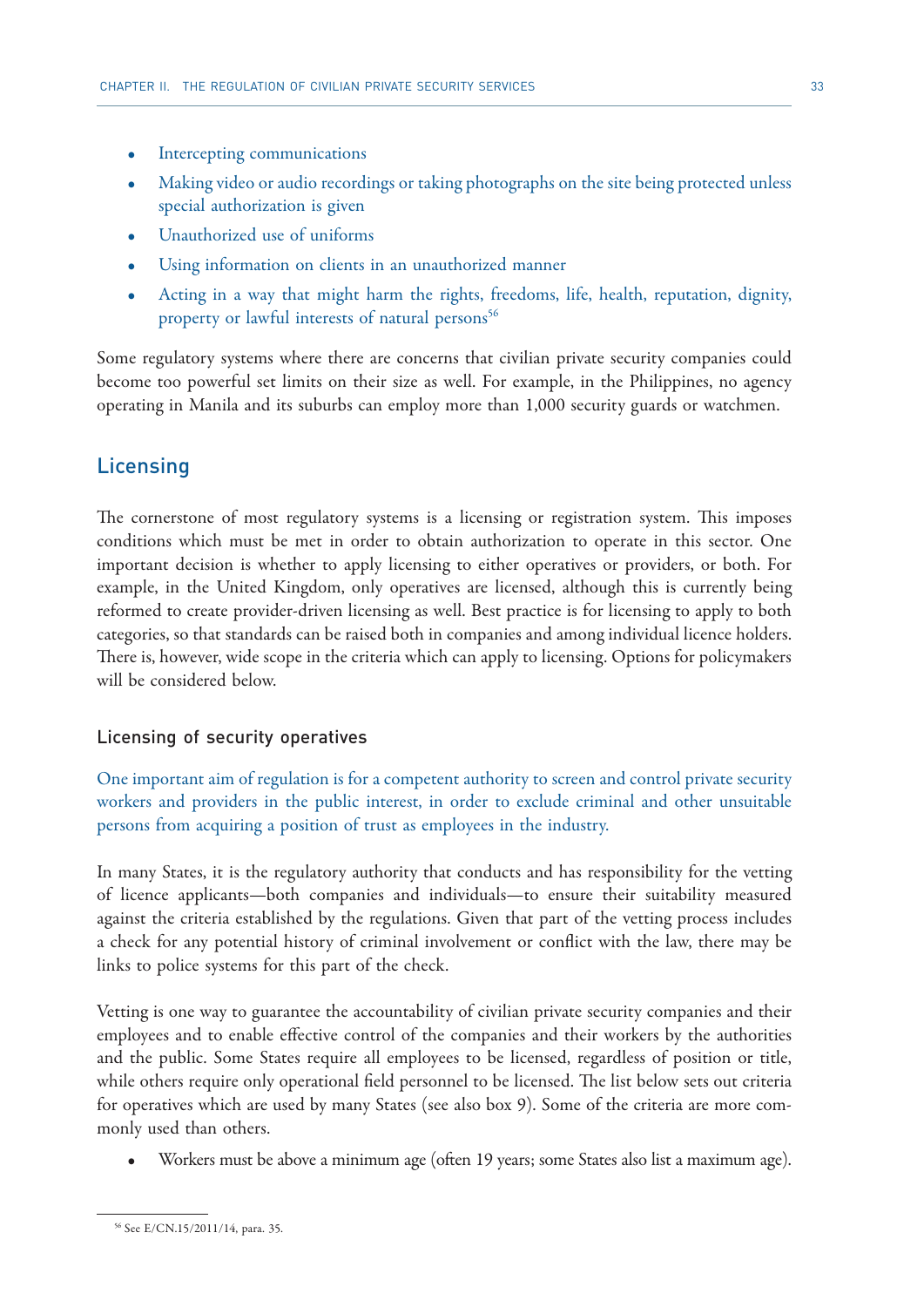- Workers should be legally entitled to work in the country (some States restrict security worker licences to citizens only).
- Workers should not have a criminal record (some States permit persons with minor records to be licensed if they have no recent convictions).
- Workers must be in good physical and mental health.
- Confirmation of residence, and in some instances, past places of residence must be provided.
- A specific level of formal education must have attained.
- Workers must be able to read, write and speak the national language(s) adequately.
- Workers should not be a current or recently serving member of the police, military or other State security or intelligence body.
- Social security number or other national identity number must be verified.
- Past employment and references must be verified.
- Workers must provide proof that they hold a firearms licence if the position is armed.
- Workers must submit to having their fingerprints taken to accompany a criminal record check.
- Workers must undergo pre-employment drug screening.
- Workers must undergo a credit check.
- Workers must possess the physical ability to perform essential job functions.

In an effort to avoid potential conflict of interest, favouritism in awarding government contracts to former colleagues and the possibility of corruption, some States prohibit specific categories of government workers (e.g. police, military, other State security or intelligence body) from being employed in the civilian private security industry for a set period of time after leaving government employment.

For example, in Belgium, the national legislation regulating civilian private security services requires security-worker licence applicants to have been out of public service (police, military, secret service) for a minimum of two years. In Bolivia (Plurinational State of ), Colombia, Honduras, Mexico, Panama and Uruguay, active members of the armed forces and public officials are prohibited from securing a licence.<sup>57</sup> There are many States where this does not occur, and critics of such policies argue that it deprives the civilian private security sector of skilled personnel with good recent links to the police, which enhances the chances for cooperation.

# **Box 9. Examples of licensing criteria for operatives**

In Spain, the Law Regulating the Private Security Industry, Act 23/1992 (a new draft law is currently under review) requires individual security licence applicants to have no criminal convictions in the past five years, possess European Union or European Economic Area citizenship, not have been dismissed from the armed forces or State security forces, not have been in charge of the inspection of private security companies in the past two years, pass physical and mental examinations, not have been condemned for improper conduct related to fundamental rights in the past five years

<sup>57</sup> United Nations Regional Centre for Peace, Disarmament and Development in Latin America and the Caribbean, *Control and Regulation of Private Security Companies.*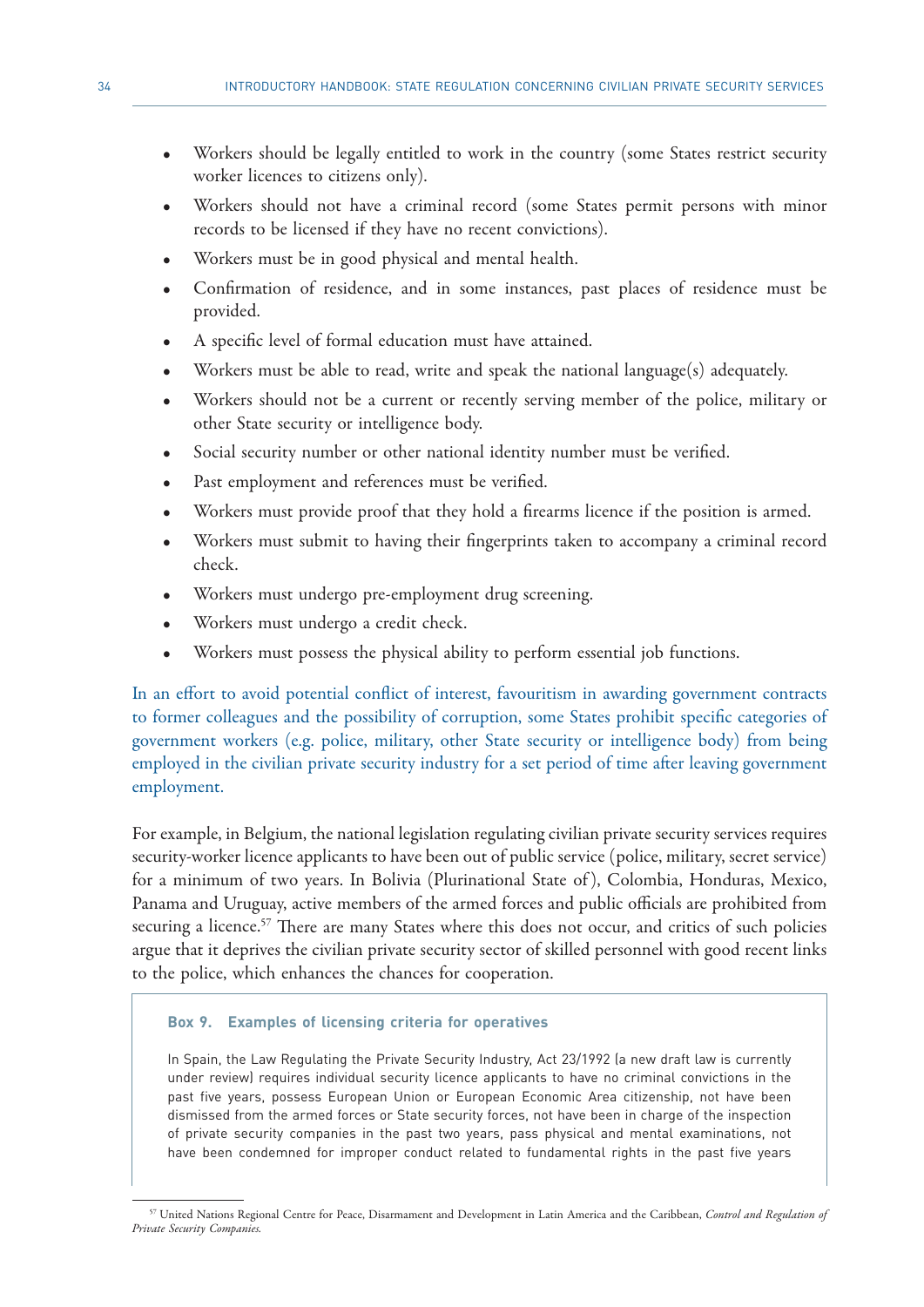(right to honour, personal or family privacy, personal image, private communications, other fundamental rights), be between 18 and 55 years of age, possess basic compulsory education, and not have held managerial positions in bodies, services or proceedings related to private security, surveillance or investigation in the two years prior to application.

In British Columbia (Canada), the Ministry of Justice has a publicly stated policy of conducting a risk assessment on security workers and each controlling member of a security business (all of whom must be licensed) at the point of initial licence application and subsequent renewals, to determine whether there is a risk that they might not fully comply with the requirements of a licence or that they might otherwise pose a risk to the public. Under sections 4, 15 and 28 of the Province of British Columbia Security Services Act, the Registrar may refuse to issue, suspend or cancel a security licence when criminal charges, convictions or other reliable information which questions the applicant's or licensee's conduct, mental condition, character or repute makes it undesirable to license them. Licence applicants can make written submissions to explain aspects of their history, and any decision of the Registrar can be publicly appealed in a transparent manner (see www.pssg.gov.bc.ca/securityindustry/risk/index.htm).

In the Law on Private Security and Detective Services (2007), the Russian Federation requires that applicants for civilian private security employee licences are Russian citizens, at least 18 years of age, have no mental deficiencies (as stated by a court), not suffer from an illness as specified by government regulation, and not have been convicted for committing a crime or currently be charged with a crime. Former employees who have been dismissed from public service, courts, a prosecutor's office or other law enforcement bodies on the basis of compromising those bodies are not permitted to be licensed as security workers.

In Kenya, the Private Security Industry Regulation Bill (Draft 2011) states that a person shall be eligible for registration as a private security provider if that person is a citizen of Kenya or a person who is ordinarily resident in Kenya, is over 18 years of age, submits a certificate of good conduct issued by the Criminal Investigations Department, in cases of having previously served in any of the disciplined forces, produces a certificate of discharge from such force, and is of sound mind.

In the United Arab Emirates, the Private Security Business Department (PSBD) requires both security companies and security employees, e.g. managers, supervisors and guards, to be licensed by the PSBD Authority. The Authority carries out due diligence and also imposes a bond on security companies to ensure that they also carry out due diligence on expatriate security employees in their home countries. This process is subject to random checks and enforcement by PSBD. The Department requires the following conditions to be met: *(a)* security companies must become compliant with the relevant standards of the International Organization for Standardization (ISO) within 12 months of the issue of a licence; *(b)* no person with a previous criminal history may be employed; *(c)* guards must speak either the national language (Arabic) or English; *(d)* minimum education standards of high school diploma (grade 12) or equivalent; *(e)* previous experience (two years) in military, police or security or other relevant experience; *(f)* age between 21 and 55; *(g)* fit to carry out the duties and functions of a security employee; *(h)* pass the tests set by the Authority and attend and pass required mandated training for the category in which they are employed; *(i)* provide evidence of insurance; *(j)* maintain records of company activities; and *(k)* security guards to make daily entries in their officially issued notebooks (failure to do so will result in either warning, fines or cancellation of licence).

Some States may also enquire into education, family background, health, personal life, use of drugs and alcohol, financial status, affiliation with certain organizations and personal and professional references. This is more common where security workers are guarding State buildings, assets or critical infrastructure. Another important requirement is a minimum standard of training. This aspect of licensing will be dealt with in chapter IV.

In places with a recent history of instability or conflict, some States may exclude persons known to have been past human rights abusers or armed militia members from receiving a security licence—either as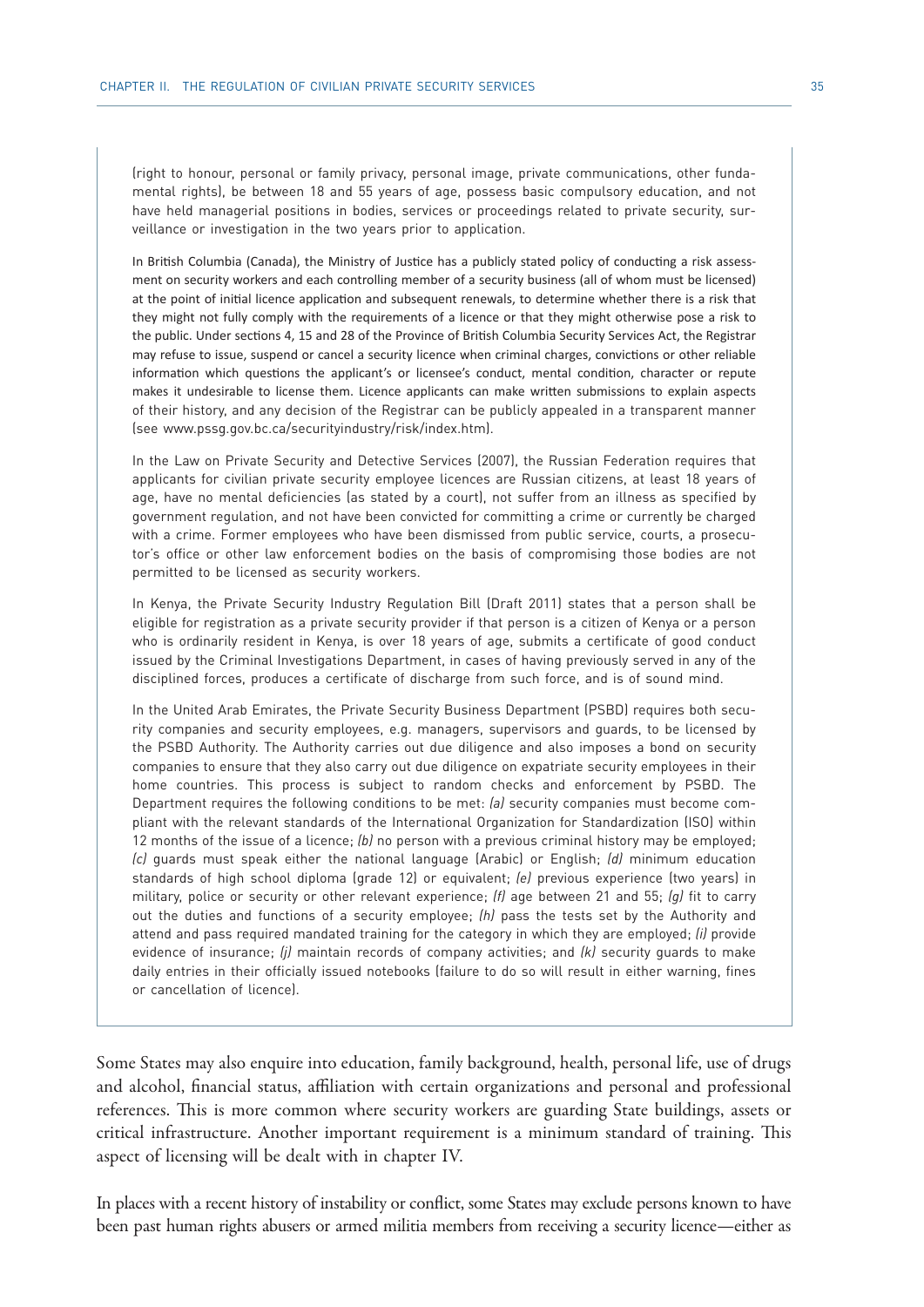a worker or company owner or official. While some States conduct vetting of licence applicants through a centralized government apparatus, some may permit security companies to perform some aspects of the vetting themselves as part of their pre-employment process.

To help to check that licensed security workers have not been involved in criminal acts since they were initially licensed, it is good practice to require periodic licence renewals that, as a minimum, also include a criminal record and police check. It is also common to place time limits on licence validity to assist this process. Some States permit temporary licences for security workers, e.g. for mass public events or emergency response, where full training may not be required or be practicable given the circumstances.

## Different licences

States may set up different licences for the distinct occupations in the civilian private security sector. Some of the most common licences include security officer or guard, CCTV operator, private investigator and manager. In some cases, security officers or guards are also distinguished by the settings they can work in. The criteria often change for different licence categories, most notably in terms of any mandatory training. In some States, there is also incompatibility between licences. For example, in Belgium, cash-in-transit services cannot be combined with door supervision services. This issue of different standards of training will be returned to in chapter IV.

### Licence card

One important outcome of the licensing process is the issuance of a licence card. These cards usually contain a photograph, the worker's name, the scope of licensing and the expiry date. Sometimes, there are conditions attached to holding a licence, such as having to display it. This is important for the public, who can see that the operative is licensed and report any misconduct more easily, as the name, number and other details of the operative can be noted. Such rules are also good for preventing non-compliance, as those without a licence are more exposed if they are working and not displaying a licence, or using the licence of someone they do not resemble. In Jamaica, under the Private Security Regulation Authority Act (1992), the regulatory authority provides a registration card for licensed security workers which they are obliged to carry with them at all times while engaged in security work and return to the Authority when they leave that employment. As an independent body with a guaranteed budget from the State, the Authority has the authority to grant, deny, suspend or cancel security worker registration cards.

### Licensing of security providers

Licensing standards for security providers or firms cover two main areas. Firstly, the owner or the senior managers of the firm usually face some form of licensing, as their employees do (see box 10). The criteria discussed for operatives above usually apply for these staff too, and often there will be more criteria, as well as higher standards covering standards relating to the firm, such as finances, insurance, etc.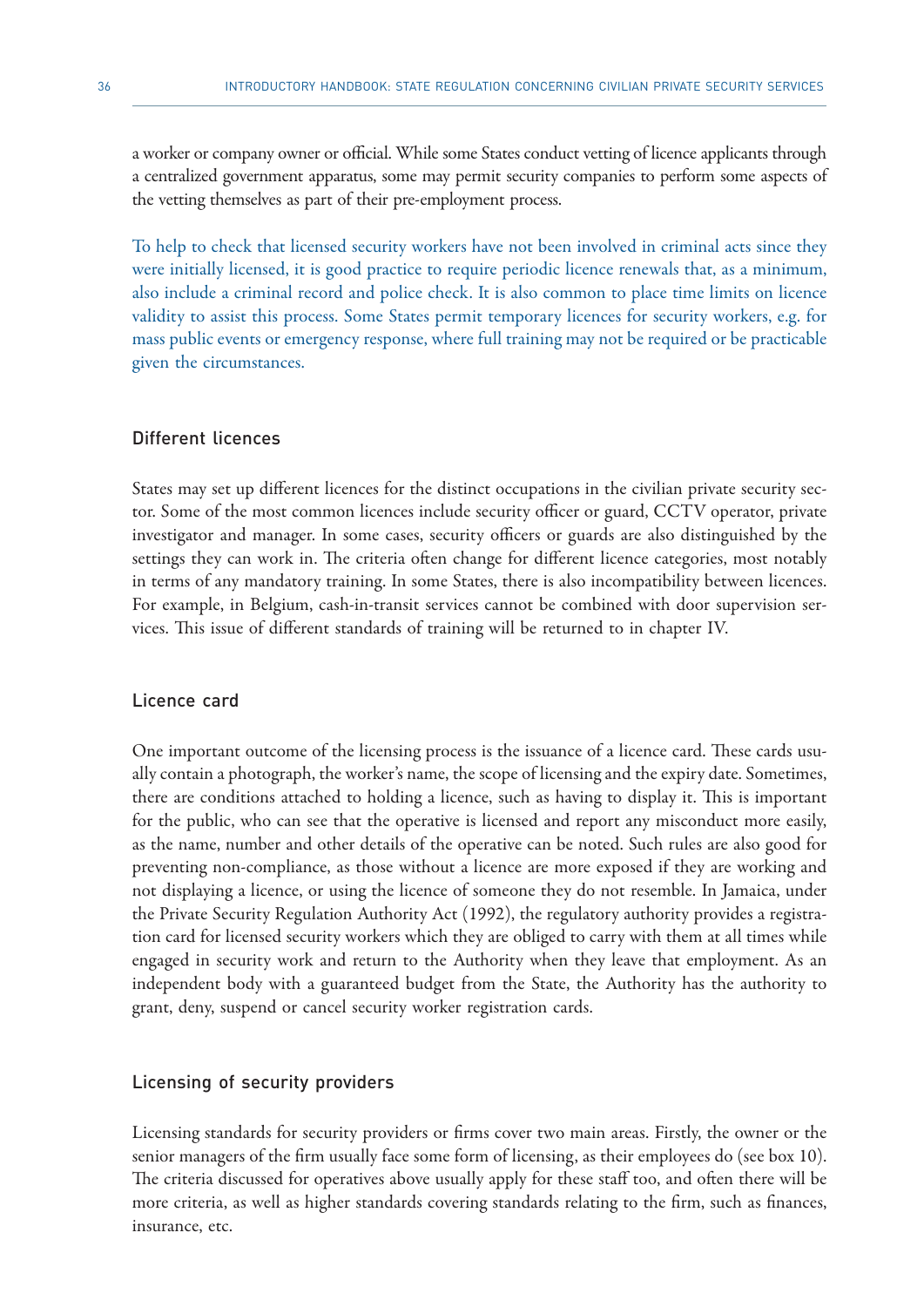#### **Box 10. Examples of licensing criteria for security providers**

In Brazil, Law 7, 102 (1993) on Private Security Companies and the Security of Financial Institutions provides rules on security for financial institutions and is clarified and complemented by Decree No. 89.056, the Private Security Service Decree Law, which gives responsibility to the Ministry of Justice, through the Federal Department of Police, to authorize, control and oversee the functioning of any specialized private security company. A security certificate authorizing a security services company to operate is issued on a time-limited basis subject to annual renewal. The issuance of the security certificate and subsequent renewals depends on the owners, partners, directors and managers providing proof that they have no criminal convictions.

In the United Arab Emirates, the federal law regulating the security industry and recognizing the unique features and requirements of different security services, in addition to licensing individual security workers, separately licenses companies or provides individually tailored services, including general security guarding, cash-in-transit, cash centres, hotel security, hospital security, airport security, bank security, VIP security, event security, critical infrastructure security and security training. Measures are also in place to require individual security workers to have specialist training, certification and licensing, in addition to the basic level, for each of these unique areas where they would work (Federal Law No. (37) of 2006, Ministry of the Interior, United Arab Emirates).

The Republic Act No. 5487, also known as the Private Security Agency Law (1969), in the Philippines sets out the basic requirements for licensing an operator or manager of a security agency, including:

The operator or manager of an agency, including managers of branch offices:

- Must be a Filipino citizen
- Must be not less than 25 years of age
- Must be a college graduate and/or a commissioned officer not in active service or retired from the Armed Forces of the Philippines or the Philippine National Police
- Must have no previous record of any conviction of any crime or offence involving moral turpitude
- Must be of good moral character

To obtain a licence as a security firm, in addition to existing legislation regarding establishment and licensing of a private business, States tend to require, in addition to the types of criteria discussed above, that a variety of other standards are met, such as:<sup>58</sup>

- Proof that senior managers have security industry experience and/or relevant educational qualifications
- Proof that security personnel are free from drug use and both physically and psychologically fit
- A listing of the security services the firm plans to provide
- Proof of sufficient economic resources or financial viability to ensure the adequate performance of the proposed security services
- Proof of sufficient and appropriate insurance
- Ensuring and providing evidence that operational personnel are duly acquainted with existing relevant legislation and human rights law
- Proof of a formalized quality assurance system

<sup>58</sup> See E/CN.15/2011/14.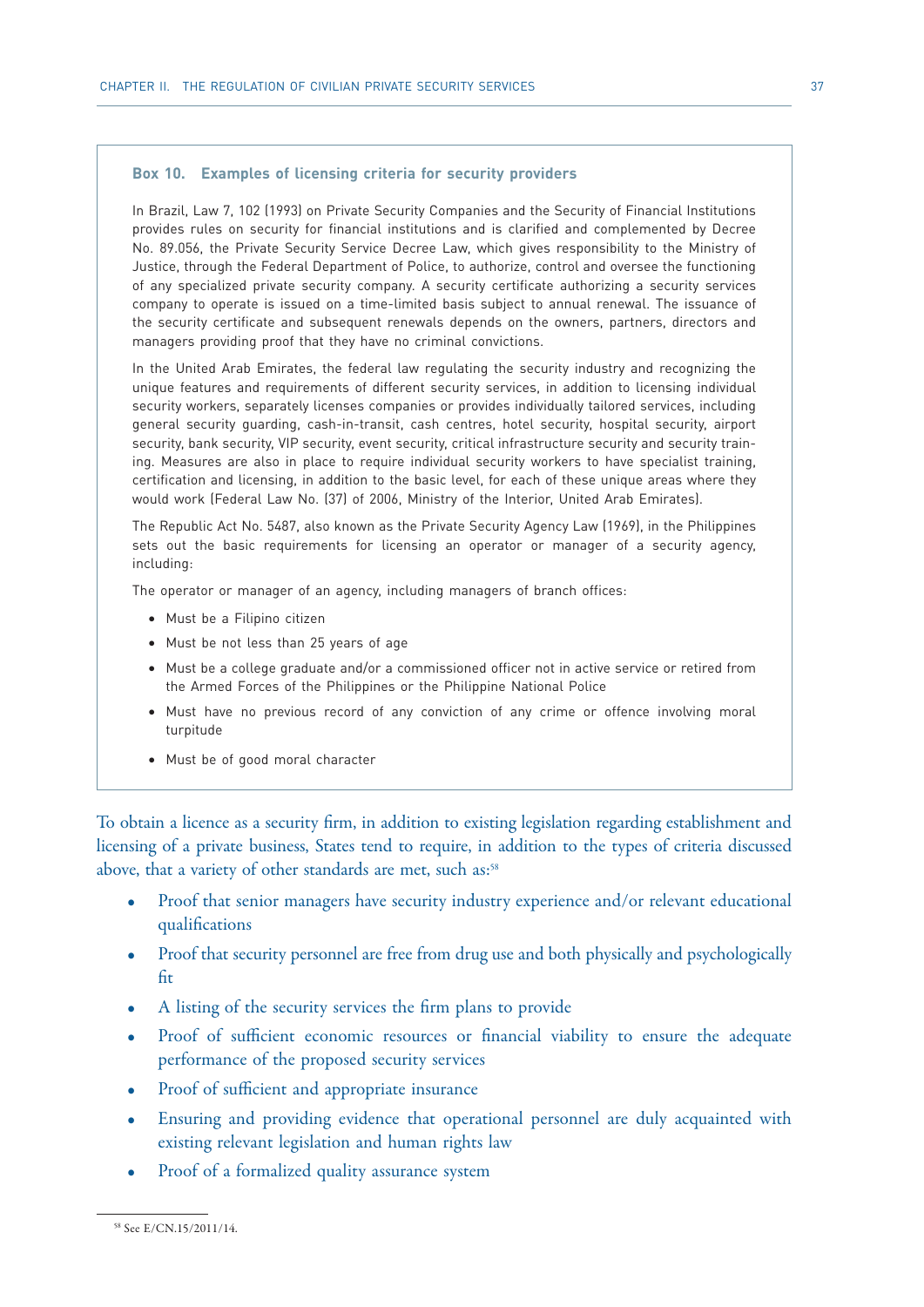- If firearms are to be issued to operational personnel, proof of appropriate training regarding their use, records for issuance, storage and retrieval and adherence to relevant State firearms licensing requirements
- Approval by a competent authority of the uniform and mobile patrol vehicle design to be used

Licensing of a company may further require:

- Registration of a physical street address for the company, or individual operator
- Appropriate equipment
- Secure storage of client information
- A minimum level of resources
- Keeping lists of licensed employees
- Maintenance of records
- Reporting to competent authorities of specific kinds of incidents
- Displaying or carrying of a licence (carrying of a licence while engaged in security activities is also commonly required of security workers)

While States do not typically concern themselves with the day-to-day details of a company's operation, they can, do and should ensure that companies comply with all existing laws and have operational standards in place that both assure this and promote the delivery of services that are in the best interests of all stakeholders.

In the area of licensing civilian private security firms, good practice in some States requires companies to have documented and formalized standard operating procedures relating to the way security services are provided, including the secure storage of client information, documentation and reporting of all incidents of concern, including any instance where an employee detains somebody or uses force.

A very few States, the United Arab Emirates being one of them, also require licensed civilian private security companies to have a formalized quality assurance programme that is audited to an international standard, such as ISO 9001.59

Operational standards in the provision of security services sometimes address the physical boundaries where work may take place, such as being restricted to the client site the firm is contracted to protect, or being permitted to patrol in public places only when working under the supervision of public police at mass public gatherings, such as festivals or parades.

To prevent confusion over roles and identity, some States pass regulations prohibiting security companies from using the term "officer" on uniforms, and stipulating that marked patrol vehicles should not resemble public police vehicles, including specifying that guard patrol vehicles should not have red or blue flashing rooftop lights. Some States also use regulations to control the look and style of security uniforms, partly to eliminate any confusion on the part of the public about

<sup>59</sup> ISO 9001 is an internationally recognized standard for a quality management system, further information on which can be found at www.iso.org.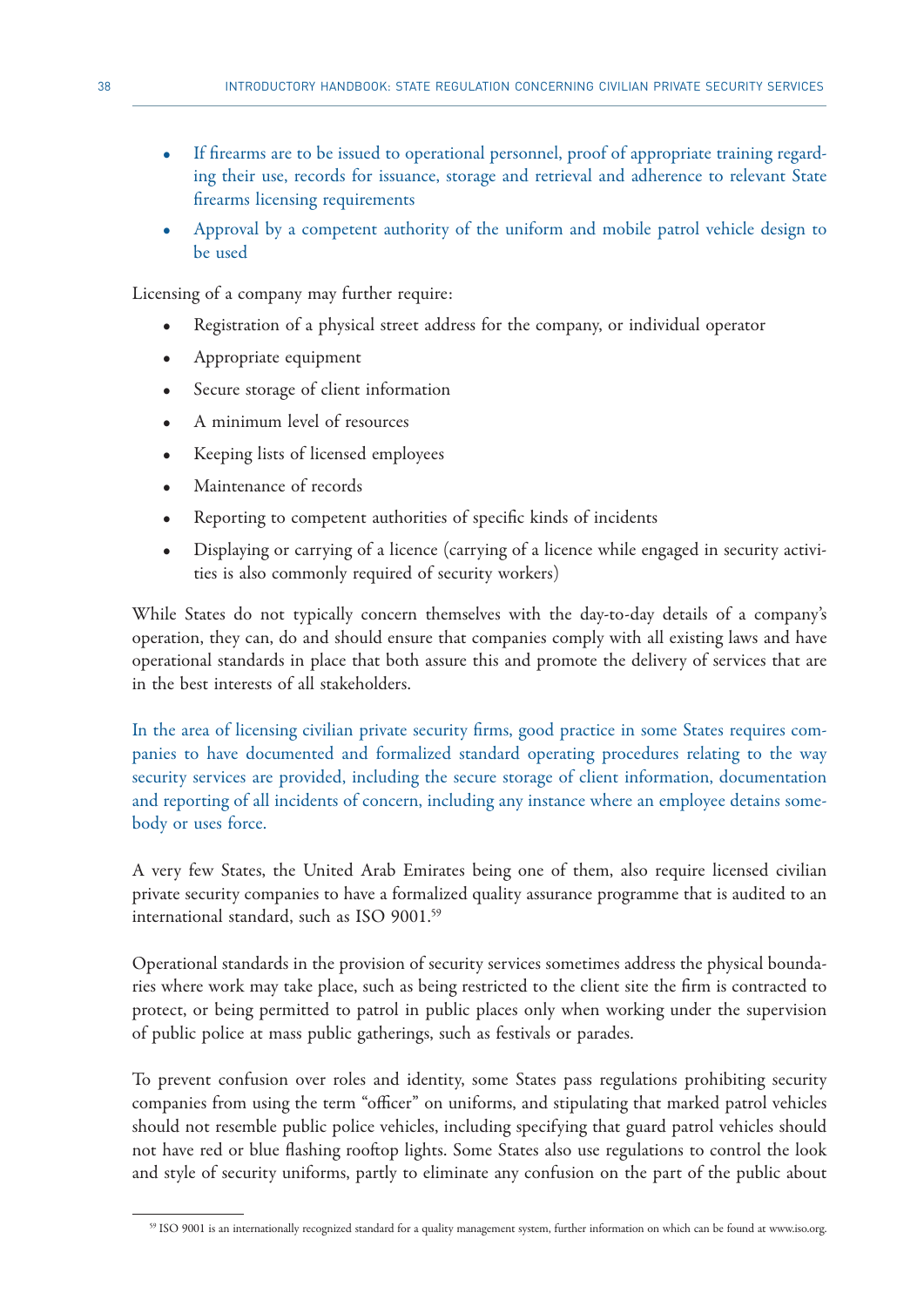who is a public police officer and who is, in fact, a private security worker. In Uganda, the Police Act (section 72) governs civilian private security companies and individuals. Addressing operational standards, the Act states that regulations may be made regulating the use of uniforms and other equipment by a private security organization. In some States, distinguishing civilian private security workers from the police also necessitates the wearing of distinguishing badges. For example, in the Netherlands, all civilian private security staff have to wear a special badge on their uniform to distinguish them from the police.

# Codes of conduct

Codes of conduct provide guidance on behavioural principles that can range from the specific to the general and often address precepts of ethical behaviour.

In the context of civilian private security services, jurisdictional legislation governing security workers and companies can include a code of conduct or a code of ethics. Within a clear legal framework, codes of conduct can provide a degree of control and accountability, especially when tied to a formal oversight mechanism.

Codes of conduct can prescribe aspirational behaviours for security workers such as to:

- Act in a manner that is in compliance with all laws, including those relating to human rights.
- Act with integrity.
- Project a professional presence.
- Protect the privacy and confidentiality of all data collected while in the course of assigned duties.
- Cooperate with government and law enforcement authorities.
- Report all clear or alleged violations of the law promptly to a competent authority.

Codes of conduct can be worded positively, like the points above, or be phrased so as to prohibit certain actions or behaviours. For example, some States may have specific requirements in their codes of conduct that security workers should not use or abuse alcohol or drugs (licit or illicit) while working and prohibiting other similarly unprofessional behaviours. The Code of Conduct for Law Enforcement Officials, adopted by the General Assembly in its resolution 34/169 (see box 11), provides useful inspiration in this regard, since civilian private security staff may exercise similar powers to the police in many States.

### **Box 11. Code of Conduct for Law Enforcement Officials**

Article 1

Law enforcement officials shall at all times fulfil the duty imposed upon them by law, by serving the community and by protecting all persons against illegal acts, consistent with the high degree of responsibility required by their profession.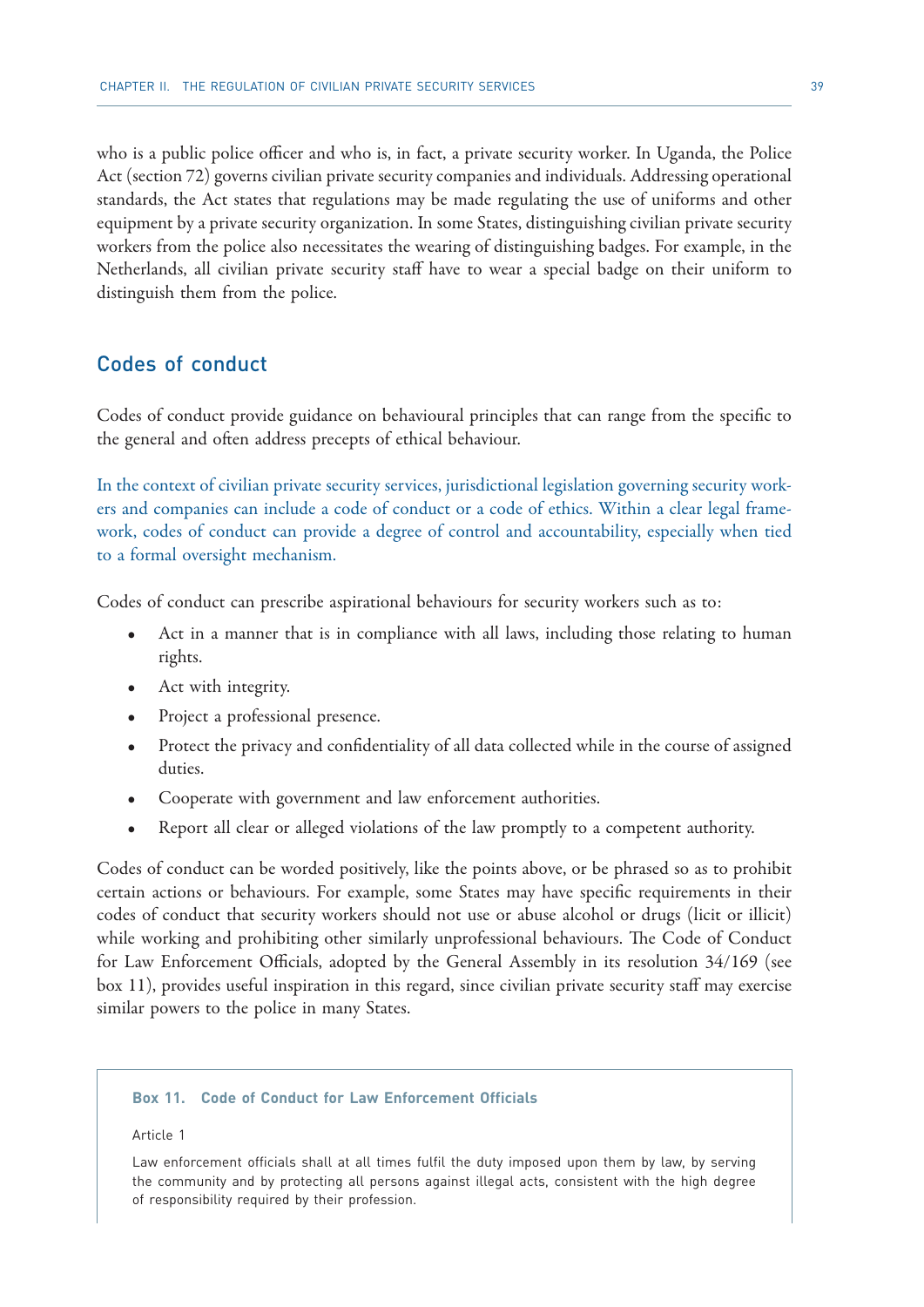#### **Box 11.** *(continued)*

#### Article 2

In the performance of their duty, law enforcement officials shall respect and protect human dignity and maintain and uphold the human rights of all persons.

#### Article 3

Law enforcement officials may use force only when strictly necessary and to the extent required for the performance of their duty.

### Article 4

Matters of a confidential nature in the possession of law enforcement officials shall be kept confidential, unless the performance of duty or the needs of justice strictly require otherwise.

#### Article 5

No law enforcement official may inflict, instigate or tolerate any act of torture or other cruel, inhuman or degrading treatment or punishment, nor may any law enforcement official invoke superior orders or exceptional circumstances such as a state of war or a threat of war, a threat to national security, internal political instability or any other public emergency as a justification of torture or other cruel, inhuman or degrading treatment or punishment.

### Article 6

Law enforcement officials shall ensure the full protection of the health of persons in their custody and, in particular, shall take immediate action to secure medical attention whenever required.

#### Article 7

Law enforcement officials shall not commit any act of corruption. They shall also rigorously oppose and combat all such acts.

#### Article 8

Law enforcement officials shall respect the law and the present Code. They shall also, to the best of their capability, prevent and rigorously oppose any violations of them. Law enforcement officials who have reason to believe that a violation of the present Code has occurred or is about to occur shall report the matter to their superior authorities and, where necessary, to other appropriate authorities or organs vested with reviewing or remedial power.

Where elements of codes of conduct are incorporated into government regulation, the legislation typically defines specific offences for the breach of each behavioural expectation. Penalties may include a fine, suspension of a licence (of workers or the company), remedial training, a period of probation with monitoring, or licence cancellation (of workers or the company). In Singapore, the Private Security Industry Regulations (2009) include a code of conduct regulating the behaviour of both security workers and security companies, including deportment, requisite knowledge, ethical conduct and treatment of workers.

States are encouraged to establish, in consultation with the security industry, a code of conduct that is enshrined in legislation and is also enforceable.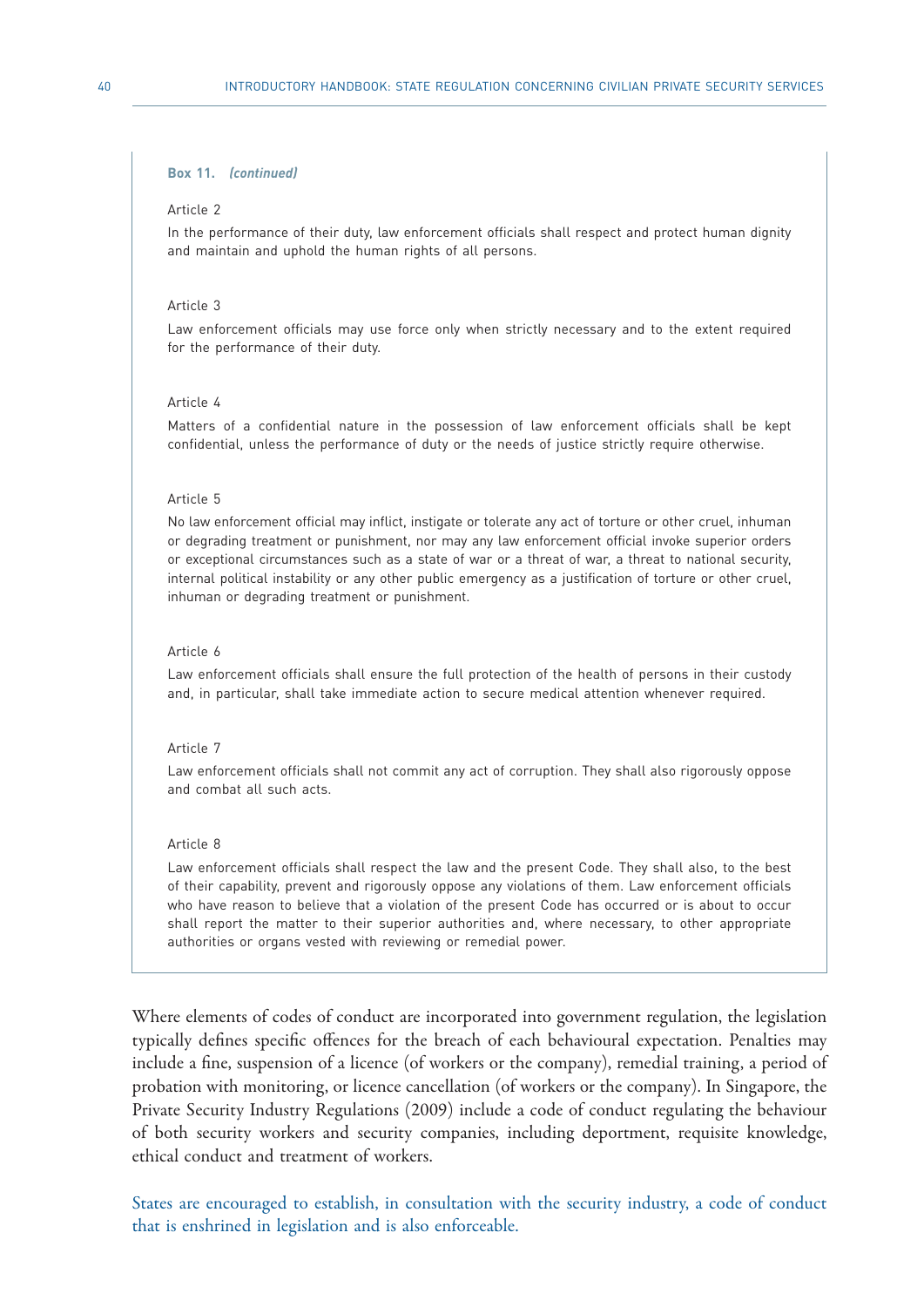Sample codes of conduct can be found in box 12 below.

#### **Box 12. Sample codes of conduct and ethics included in legislation**

### **Private Security Industry Act (chapter 250A) (2009), Private Security Industry (Conduct) Regulation S170/2009, Singapore. Code of Conduct**

1. A licensed private investigator must not give any false representation to any person regarding his level of training, skill or qualification as a private investigator.

2. Any officer of a licensed private investigation agency who is managing the affairs of the agency must provide a private investigator employed by the agency with adequate information and equipment to enable the private investigator to carry out any function assigned to him.

3. When carrying out his function as a security officer, a licensed security officer must

- *(a)* Not sleep;
- *(b)* Not consume alcohol or be under the influence of alcohol;
- *(c)* Not be absent from the place where he is deployed without valid reasons;
- *(d)* Not use any threatening or abusive language;
- *(e)* Keep his uniform clean and tidy;

*(f)* Respond promptly to any request for assistance by any person within the premises where he is deployed if the person has suffered any personal injury, or any damage to or loss of his property, within the premises.

4. A licensed security officer must not give any false representation to any person regarding his level of training, skill or qualification as a security officer.

5. Any officer of a licensed security agency who is managing the affairs of the agency must provide a security officer employed by the agency with adequate information and the requisite uniform to enable the security officer to carry out any function assigned to him.

6. A licensed private investigator, a licensed security officer, an officer of a licensed private investigation agency who is managing the affairs of the agency and an officer of a licensed security agency who is managing the affairs of that agency must have a reasonable knowledge and understanding of the provisions of the Act and of this Code that are applicable to him.

7. An officer of a licensed private investigation agency who is managing the affairs of the agency, and an officer of a licensed security agency who is managing the affairs of that agency, must take reasonable steps to ensure that the licensed private investigators and licensed security officers employed by the respective agency comply with the applicable provisions of the Act and of this Code in relation to that agency.

### **Virginia Private Security Services Advisory Board—Private Security Code of Ethics**

As a member of the Virginia Private Security community, I pledge:

To accept private security responsibilities and obligations by protecting life and property; preventing and reducing crimes; upholding the law; and respecting the constitutional rights of all persons.

To conduct myself with honesty and integrity and to adhere to the highest moral principles in the performance of my security duties.

To be faithful, diligent, and dependable in discharging my duties, and to uphold at all times the laws, policies, and procedures that protect the rights of others.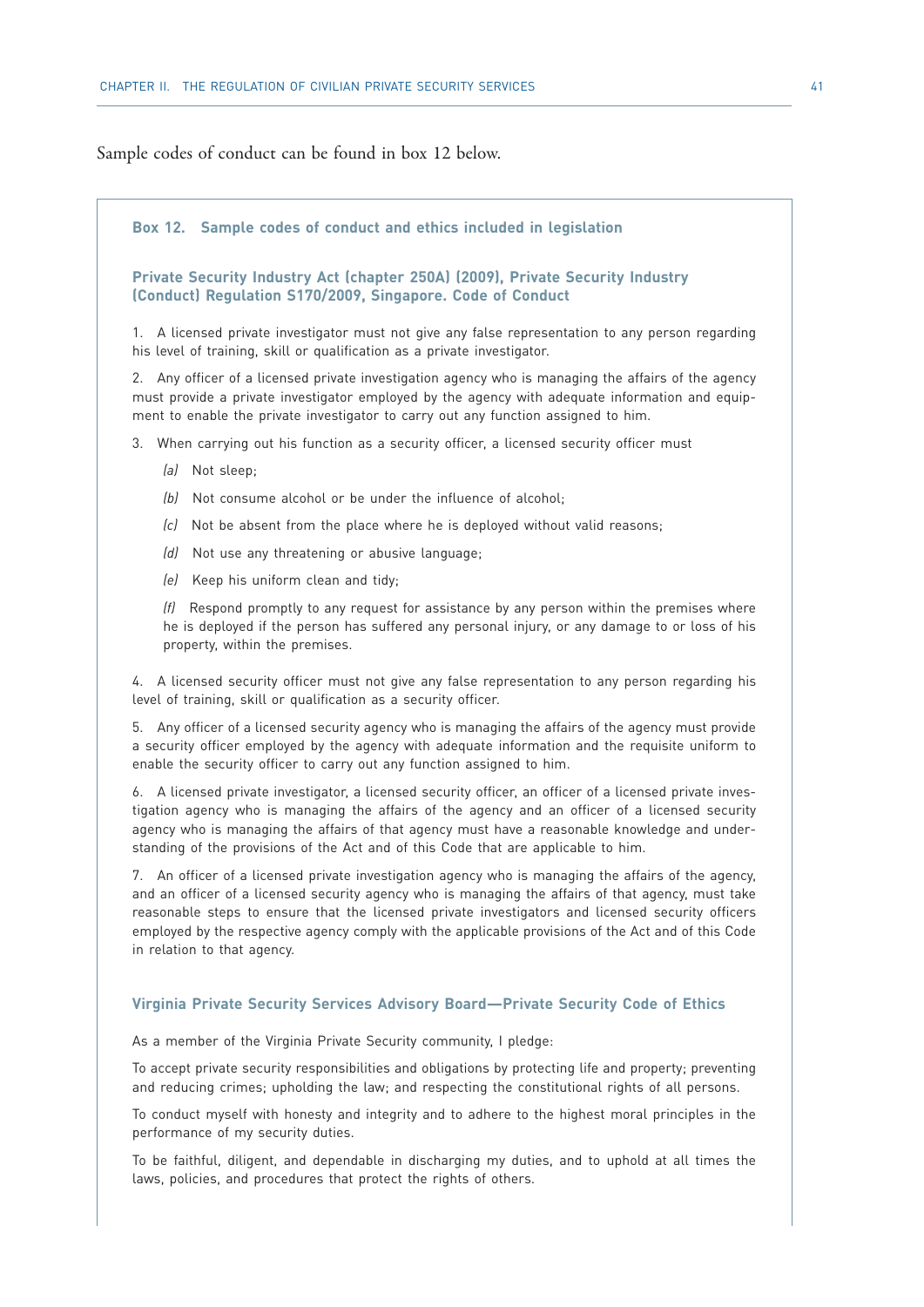#### **Box 12.** *(continued)*

To observe the precepts of truth, accuracy and prudence, without allowing personal feelings, prejudices, animosities or friendships to influence my judgments.

To respect and protect confidential and privileged information except in those instances contrary to law or to this Code of Ethics.

To cooperate with appropriate criminal justice and government agencies concerning matters within their purview.

To accept no gratuity, promise or other favour which would compromise my integrity.

To strive continually to improve my performance through training and educational opportunities to better prepare me for my duties.

To conduct myself professionally at all times and to perform my duties in a manner that reflects credit upon myself, my company, and the private security community.

In addition to State efforts to enhance accountability, the private sector can also be encouraged to establish voluntary codes of conduct. As an example of a regional voluntary standard that broadly embodies appropriate standards of professionalism and service delivery, although focused on a specific area of eastern Europe, the Sarajevo Code of Conduct provides a set of basic standards for application by all employers and employees in the private security industry. It covers a wide range of areas, including the selection and recruitment of workers, vocational training, health and safety at work, non-discrimination and relations with clients, the police and other security companies. The Sarajevo Client Guidelines set out a three-stage voluntary procurement procedure that client organizations are advised to follow when contracting private security providers. Another voluntary standard, the International Code of Conduct for Private Security Service Providers offers principles for private security companies operating in complex environments (e.g. fragile, conflict and post-conflict States) and both articulates and reinforces their obligations, particularly with regard to international humanitarian law and human rights law. The Code, to which private security companies and private security service providers may make a voluntary commitment, includes principles for the conduct of personnel and the management and governance of companies.

# Confidentiality of client information

By the nature of their work, civilian private security companies often possess detailed information on client security systems, structural plans, staff lists containing personal information and other sensitive data. This may relate to individuals, transportation or energy systems, manufacturing sites, health-care or government buildings.

Legislation needs to set out what information civilian private security operatives and companies can collect and by what means, and what they cannot collect. Some States already have statutes and civil laws that govern the confidentiality of client information and measures a company and/ or individual must take to safeguard such information. A few States further include this in the legislation governing civilian private security services, some stipulating that client information must be released confidentially to competent State authorities on demand.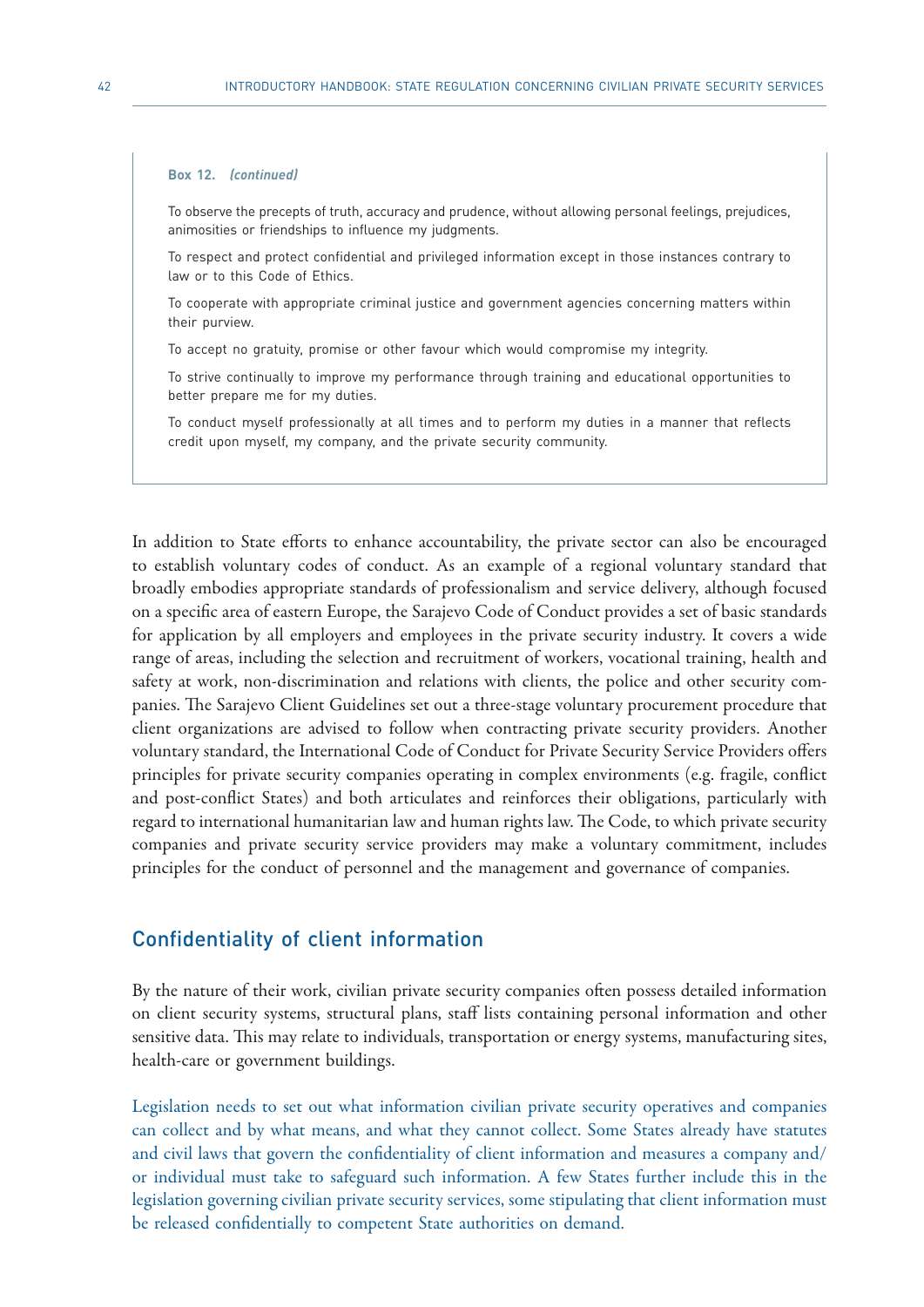Given their role, it is not uncommon for civilian private security actors to discover or routinely gather information that may be of interest to State authorities. This may include information about suspicious or criminally involved persons, crime patterns or imminent threats to public safety. At the same time, the public police may have information they want to pass along to private security workers, in limited circumstances, that could contribute to crime prevention and the enhancement of community safety.

While ad hoc and informal relationships may already exist between State authorities, such as the police, and private security for the sharing of such information, it may be in the best interests of competent authorities to formalize this process. This can help to prevent breaches of privacy, protect individual rights and freedoms and prevent potential abuse. Protocols and formalized agreements would need to be drawn up, identifying the information which can be shared, by and with whom and in what manner, and how the information is both communicated and stored.

One area where States may wish to expand their approach to confidentiality of client information is in the area of offshoring of data. This can occur where a security company is a multinational and stores digital data on servers in a third country, or where a security company chooses to store digital data on virtual servers, which may likewise involve a server in a third country.

Where this may be of concern to States is the security of such storage, including ease of unauthorized access by third parties, or where the data relates to national security interests or critical infrastructure. In such cases, States may consider prohibiting client information storage in third countries and setting measurable, verifiable standards for data protection.

# Weapons and the use of force

In many States, civilian private security staff are not armed with firearms or other weapons, but in a significant number of States they are. In States where some of these workers are armed, they usually represent a small proportion of the total civilian private security personnel. For example, the Small Arms Survey of 2011 found that for every 100 civilian private security staff, 2 workers would be armed in Croatia, India and Sweden and 6 would be armed in Germany. Some States where the ratio was higher were Turkey (22 armed workers out of 100), the Russian Federation (23 out of 100) and Spain (24 out of 100), with the highest rates found in Bulgaria (40 out of 100), the Dominican Republic (80 out of 100) and Colombia (85 out of 100).<sup>60</sup>

Where security workers are permitted to carry firearms, some concerns have been expressed about training and proper use, safe and secure storage, leakage into the black market, criminal groups targeting private security personnel in order to steal their firearms by force, and the fact that, if the actual worksite is some distance from the company offices, some workers will take firearms home, where unsafe storage may pose a hazard, especially when children are present.

With regard to the use of firearms, there is international guidance covering this issue for the public police, such as the Basic Principles on the Use of Force and Firearms by Law Enforcement Officials.<sup>61</sup>

<sup>60</sup> Small Arms Survey, *Small Arms Survey 2011: States of Security*, chap. 4 (Geneva, 2011). 61 United Nations publication, Sales No. E.91.IV.2.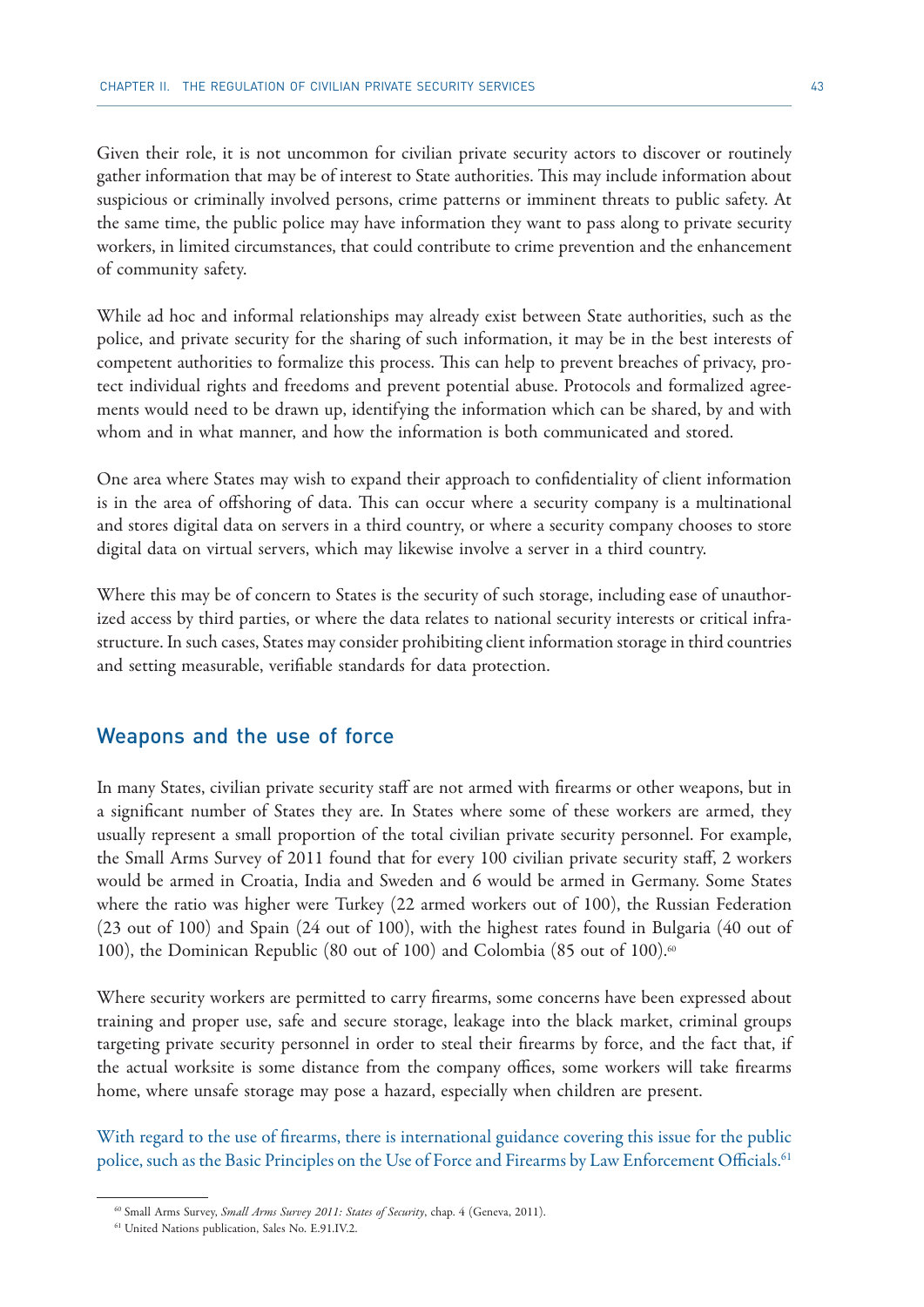In States where civilian private security staff are allowed to carry weapons, providers and operatives should work within these same broad principles and the regulations governing these areas should be guided by such standards and norms.

States are encouraged to consider regulatory approaches to civilian use of firearms, including regulations relating to firearm safety and storage; appropriate penalties and/or administrative sanctions for offences involving the misuse or unlawful possession of firearms; unsafe or unwanted firearms; a licensing system, including the licensing of firearm businesses, to ensure that firearms are not distributed to persons convicted of serious crimes or other persons who are prohibited under the laws of the Member State concerned from owning or possessing firearms; a record-keeping system for firearms, including a system for the commercial distribution of firearms and a requirement for appropriate marking of firearms at the time of manufacture or import, to assist criminal investigations, discourage theft and ensure that firearms are distributed only to persons who may lawfully own or possess firearms under the laws of the Member State concerned.<sup>62</sup>

It is also advisable to enact measures to control and regulate the manufacture, sale, distribution and storage of firearms consistent with public safety and the prevention of crime, including their possession and use by civilian private security firms, and consistent with the Protocol against the Illicit Manufacturing of and Trafficking in Firearms, Their Parts and Components and Ammunition, Supplementing the United Nations Convention against Transnational Organized Crime.

In regulating the private security industry, some States have addressed these concerns in greater detail than others, including the type of firearms allowed, licensing of the firearms and those they are issued to (both company and individual workers), recording and management of firearm inventories, guidance on proper use and training.

These issues may be addressed in the broader framework of security industry regulation, or in separate legislative regimes, such as a national firearms act. Such legislation can incorporate guidance developed by the United Nations Coordinating Action on Small Arms Mechanism, which has developed, in collaboration with partners worldwide, the United Nations International Small Arms Control Standards (ISACS). For example, guidance set out in ISACS 05.20 (Stockpile management: weapons) and, more specifically, ISACS 03.30 (National controls over the access of civilians to small arms and light weapons), which provides guidance on licensing and safe storage of firearms, including the licensing and regulation of private security companies, and training and licensing of personnel who are armed.<sup>63</sup>

Where States permit some civilian private security firms and workers to be armed, and consistent with the ISACS, States would be well advised to consider, at a minimum:

- Licensing of the companies to own, possess, store and transport firearms.
- Licensing of individual workers to own, possess, store and transport firearms.
- Setting of standards for company record-keeping in relation to firearms.
- Setting of standards for safe storage of firearms.

<sup>62</sup> Economic and Social Council resolution 1997/28, para. 5.

<sup>63</sup> Section 8.12 of ISACS 03.30 defines a private security company as a non-governmental, legal person that offers physical protection services in return for a fee and whose employees (some or all) possess, carry or use small arms in the course of their work.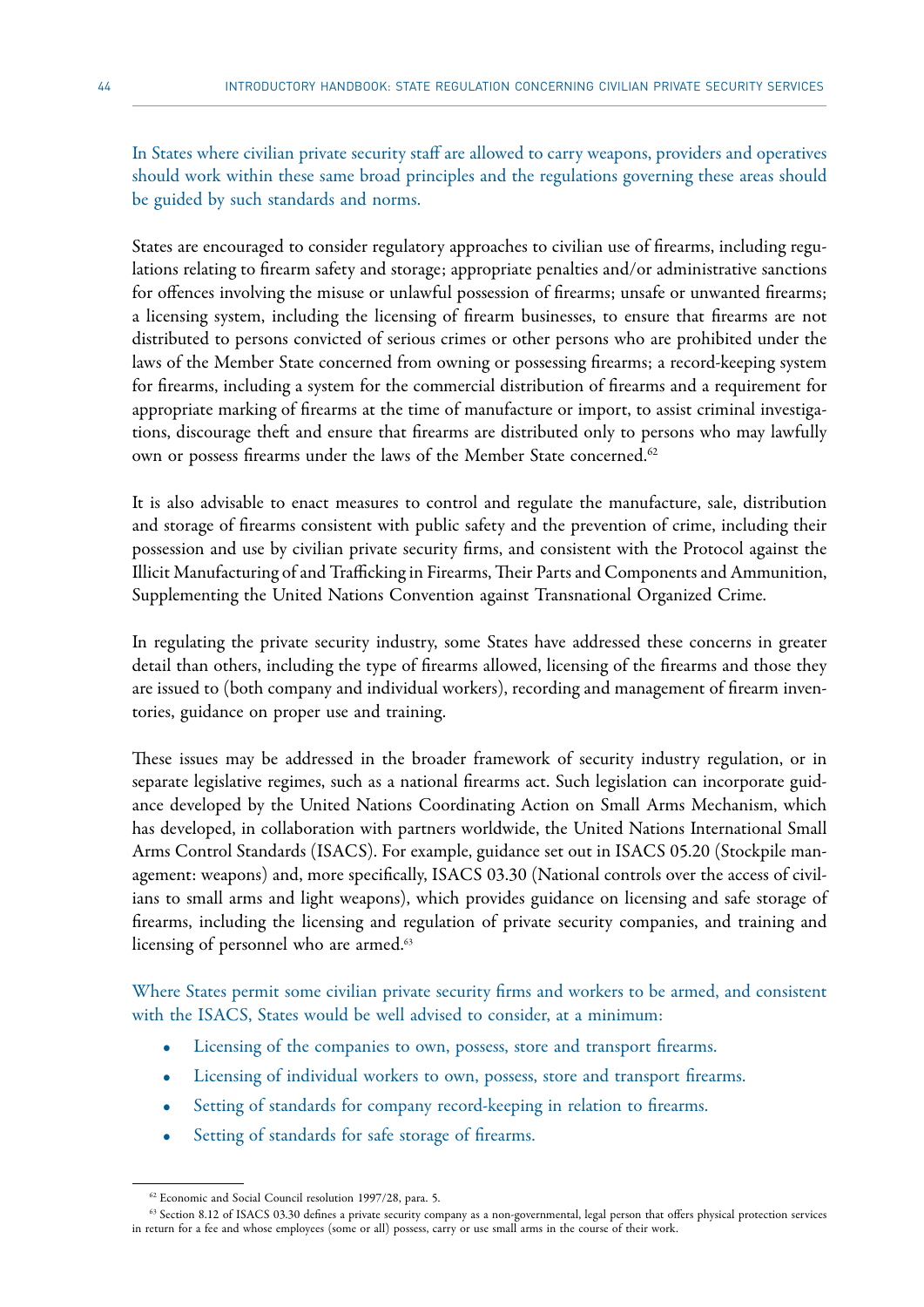- Setting of standards for use of firearms and reporting of all such events to a competent State authority.
- Setting standards for training in storage, use, maintenance and transport of firearms.

In addition to firearms, States may consider regulating the use of other weapons such as truncheons and related devices, pepper spray and gas, restraint devices and guard dogs, including basic standard operating procedures.<sup>64</sup>

While this issue is not addressed in the context of this *Handbook*, in some States civilian private security companies operate jails and detention centres on behalf of the Government. As such, the Standard Minimum Rules for the Treatment of Prisoners (1955), the Body of Principles for the Protection of All Persons under Any Form of Detention or Imprisonment (1988),<sup>65</sup> and the Basic Principles for the Treatment of Prisoners (1990)<sup>66</sup> each apply.

The nature and frequency of force used by civilian private security workers varies greatly depending on their role, mandate, authority and operational context. In their approach to regulation of the security industry, some States require that all licensed security workers avoid the use of force save in exceptional circumstances, and even then only to use the bare minimum of force required, such as in the case of self-defence or defence of others. This can be articulated in the powers and authorities section of a regulatory approach to governance.

In addition to restricting any use of force, some States require security businesses to maintain records and report incidents to a competent authority when a security worker employed or engaged by the business, or a dog authorized for use by the business, uses any type of force against another person. The State may set parameters for such reporting, for example any arrest or incident when a member of the public is injured by an act committed by a licensed security worker or their agent. Alternatively, the State may choose to require reporting only when an injury is received that requires medical attention.

These types of reports are necessary for a number of reasons. The reports allow the regulator or another agency to review the details of the incident if a complaint is received and to track incidents for statistical purposes. They also allow the security business to determine whether the use of force was appropriate in the circumstances and, if required, provide additional training for workers in the appropriate use of force, or review or revise company policies and procedures, or discipline a worker.

In British Columbia, Canada, in order to ensure that reports are written and kept for all use-offorce incidents involving security workers, including incidents where a security worker who is employed by a non-security business uses force against another person, the registrar has imposed a licence condition on all security workers that requires workers to maintain use-of-force reports. Also, in the United Arab Emirates there is a requirement for security officers to carry a pocket notebook and record details of incidents in it.

<sup>&</sup>lt;sup>64</sup> In most cases, dogs are used only as a prevention or detection measure.

<sup>&</sup>lt;sup>65</sup> General Assembly resolution 43/173.

<sup>&</sup>lt;sup>66</sup> General Assembly resolution 45/111.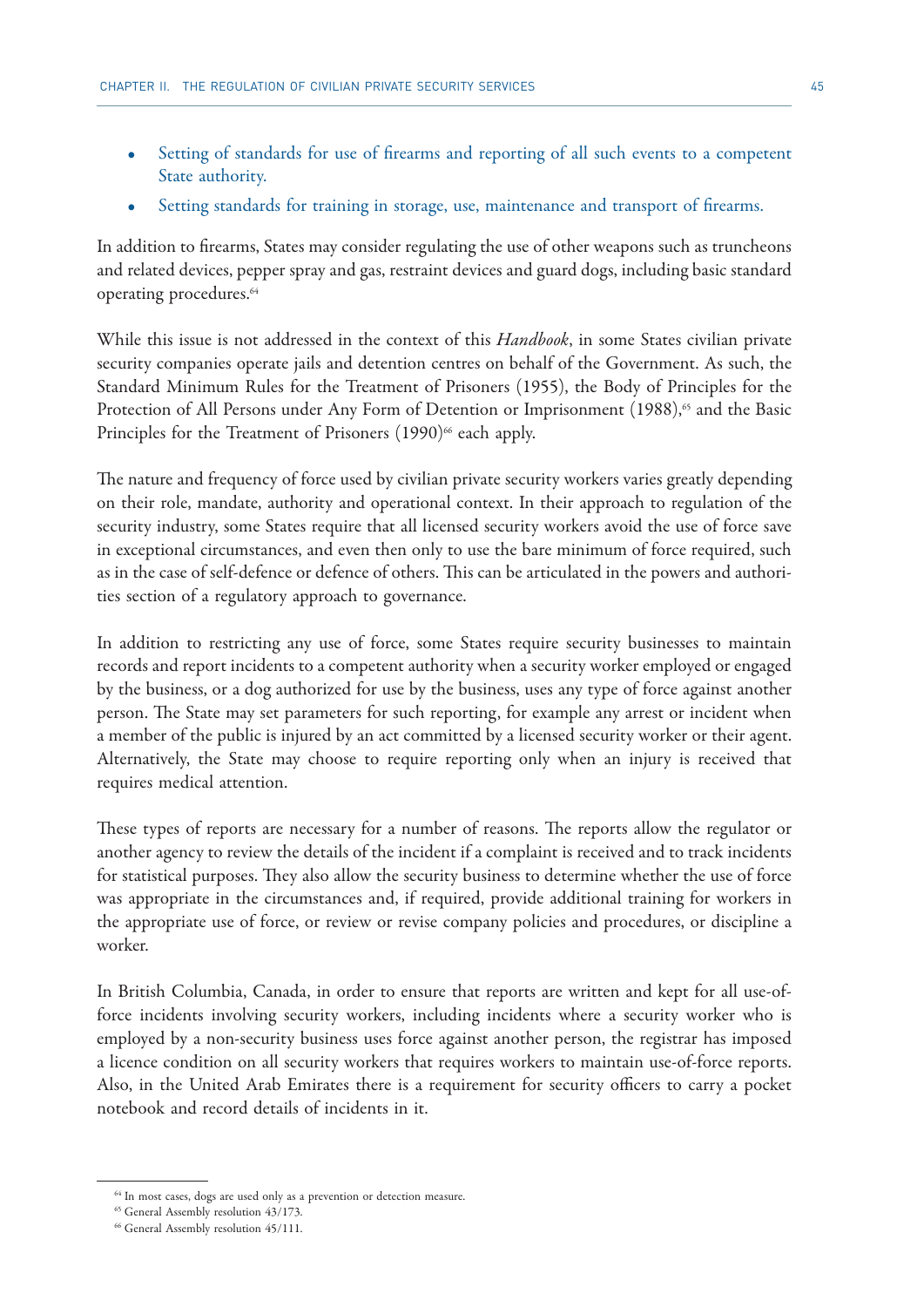# Working conditions

There is a great deal of evidence from many States of the dangers of working as a civilian private security operative and the poor conditions they may endure.

While States typically have legislation and standards relating to labour and working conditions (pay, hours of work and rest, health and safety), there are contexts where the civilian private security industry requires additional attention in the form of security-specific regulations.

Some security workers may be deployed in an area where it is dangerous to work alone or without immediate access to some form of communication device in the event of an emergency. As another example, workers may be assigned to an industrial setting where they are exposed to hazardous chemicals or gases, or work in close proximity to dangerous heavy equipment. Specialized training, workplace procedures and personal protection equipment such as respirators, high-visibility vests, safety boots and eye and ear protection may be required to ensure personal safety and prevent lasting injury, or even death. Additionally, security guards operationally deployed as cash-in-transit workers may require bullet-resistant body armour for their personal safety.

In some States, security work is typically performed for a low rate of pay, often over long hours and sometimes without overtime pay. If security is to be a valued service and one that attracts a higher calibre of worker, this cannot be allowed. States may wish to consider setting minimum rates of pay for security work and regulating the maximum number of hours a worker can work per week (see box 13).

There are reports in some locations of security workers being required by their employer to work such long hours that their health suffers and they are unable to stay awake at work to fulfil their duties properly. In such instances, in addition to this being a risk to the worker, there can also be negative impacts on community safety and crime prevention.

In many States, there are often general regulations on minimum standards for working conditions, such as pay and hours, and where these exist, they should be applied to civilian private security workers. States that do not have legal provisions addressing human rights in the workplace (e.g. discrimination, harassment, pay, working hours) may wish to enact them, taking into account the fundamental conventions of the International Labour Organization (ILO).<sup>67</sup> As set out in the ILO Declaration on Fundamental Principles and Rights at Work,<sup>68</sup> States may wish to address worker safety needs through additional regulation, coupled with complaint and field inspection mechanisms. Regulation may address:

- Minimum wage
- Maximum working hours per week
- Prescribed rest breaks
- Provision of personal protective equipment

<sup>67</sup> Forced Labour Convention, 1930 (No. 29), Freedom of Association and Protection of the Right to Organise Convention, 1948 (No. 87), Right to Organise and Collective Bargaining Convention, 1949 (No. 98), Equal Remuneration Convention, 1951 (No. 100), Abolition of Forced Labour Convention 1957 (No. 105), Discrimination (Employment and Occupation) Convention 1958 (No. 111), Minimum Age Convention 1973 (No. 138) and Worst Forms of Child Labour Convention, 1999 (No. 182).

<sup>&</sup>lt;sup>68</sup> As adopted during the eighty-sixth session of the International Labour Conference (Geneva, 1998).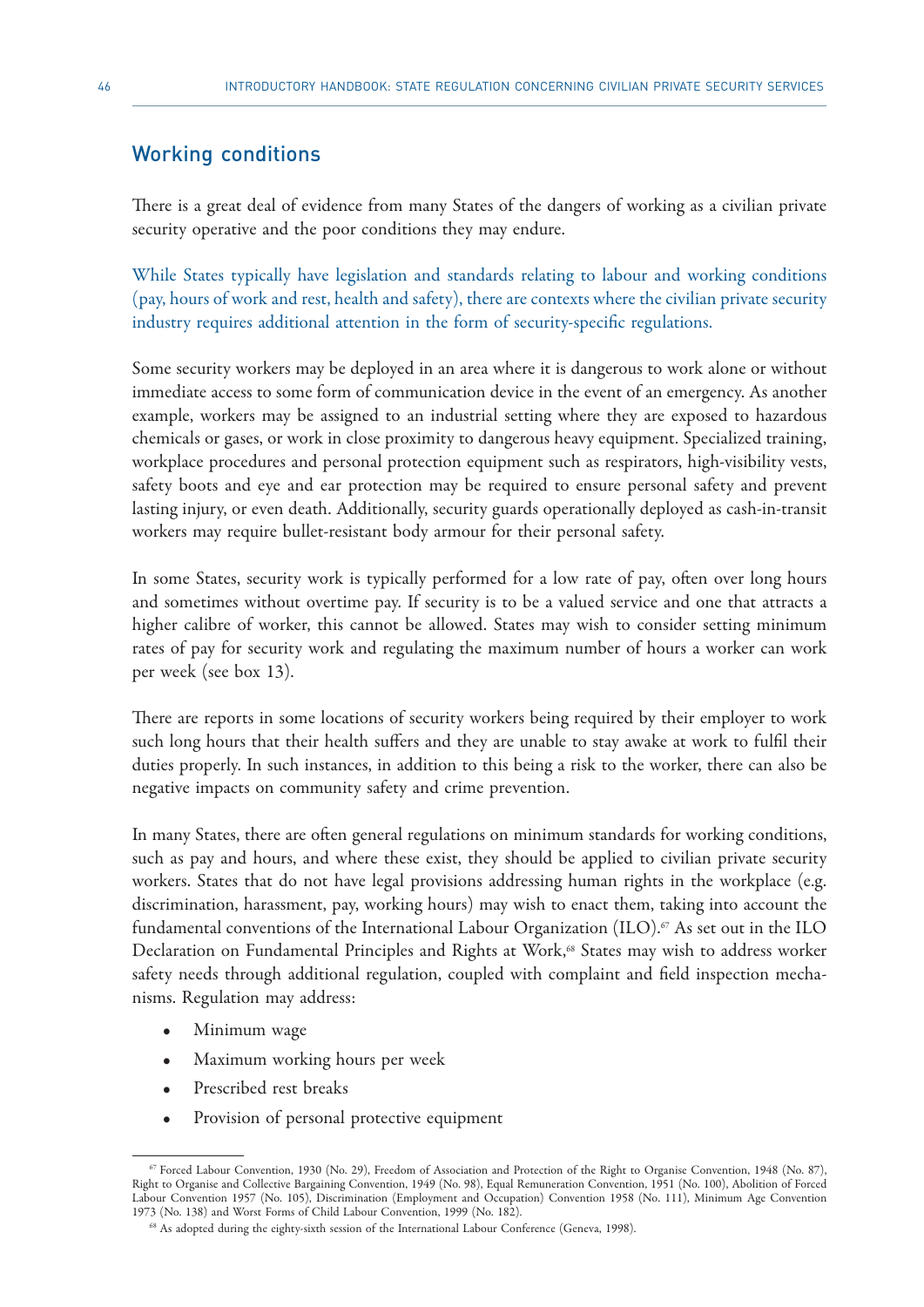• A requirement that individual workplace hazards be identified and assessed and measures put in place to mitigate associated risks

### **Box 13. United Arab Emirates specific security regulations relating to working conditions**

In the United Arab Emirates, under article 34 of Ministerial Decision No. 557 of 2008 for the Executive Order of Federal Law No. 37 of 2006 concerning Private Security Companies, detailed provisions are set out concerning the pay and working conditions of security employees.

#### Article 34

The company must observe the following rules when contracting with the security employee:

1. […] The basic salary shall not include overtime, accommodation fees or transport fares, or end-of-service benefits or any other benefits.

2. Daily working hours must not be over 9 hours unless written approval of the security officer is obtained, in which case each hour of overtime shall be charged at two times the ordinary working hour.

3. Security employees shall work only six days a week to get a day off and it is not allowed under any condition to let them work on holidays (i.e. their day off), even with their written approval.

- 4. End-of-service benefits.
- 5. Providing a return ticket once every two years.
- 6. Providing a paid one-month vacation for each year.
- 7. Decent accommodation or accommodation allowance.
- 8. Providing health insurance.
- 9. Providing transportation from and to the place of work or a transportation allowance.

10. Paying all the necessary costs for issuing visas and residence permits and completing necessary procedures to start working.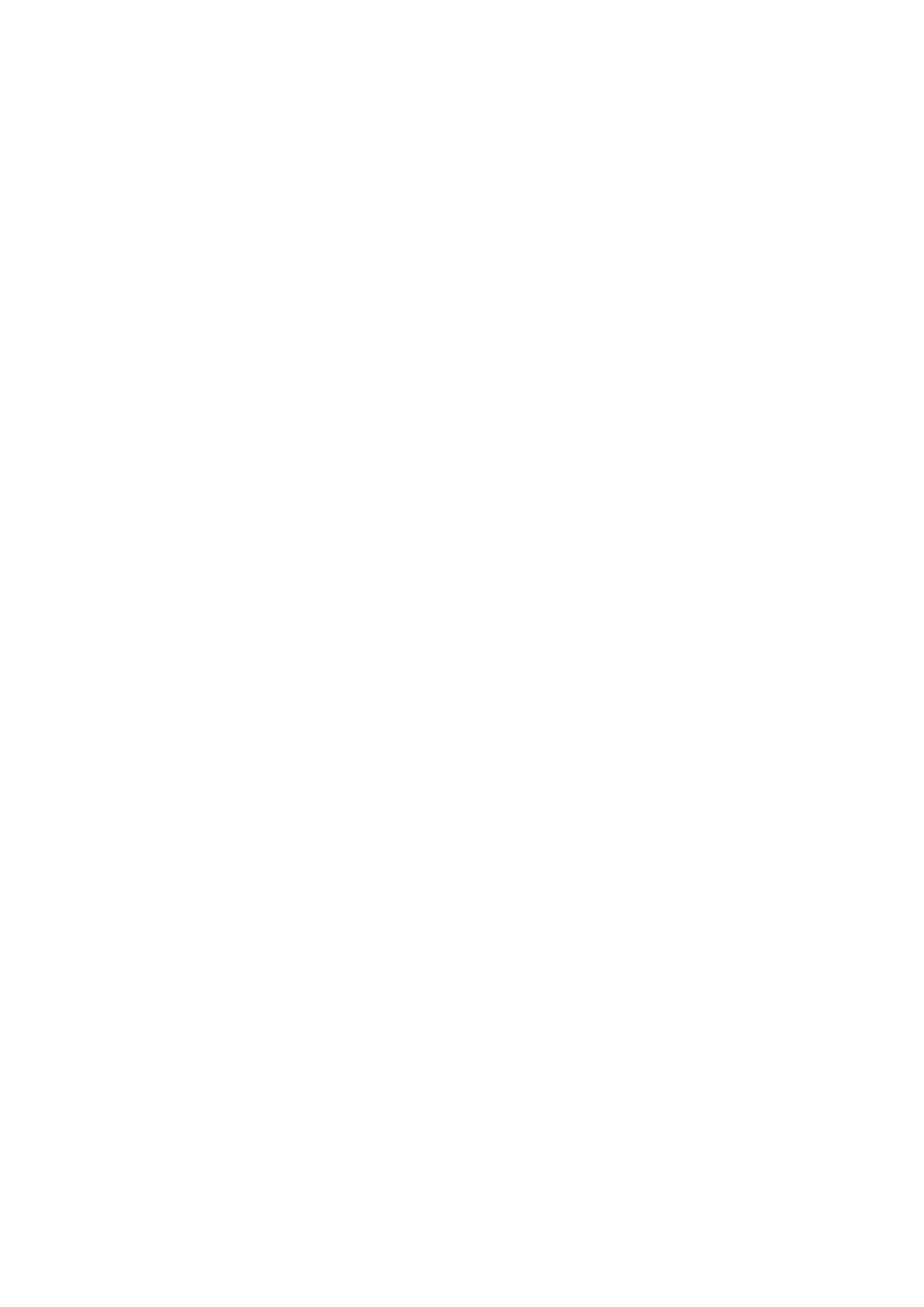# III. Enforcement, inspection and complaints

# Introduction

In some States, civilian private security companies are assuming roles and exercising powers comparable with those of the police, including the use of force, carrying weapons and detaining people. Mechanisms to hold State law enforcement officials to account are very common, although they vary in effectiveness. It is therefore very important that there are appropriate oversight and complaint mechanisms. Compliance is also essential in order for regulation to work, and this requires enforcement and inspection. This chapter will therefore start by considering how best to enforce regulations, followed by considerations relating to complaints. The chapter will further consider the important role of civil society and trade and professional associations to enhance the enforcement of regulation and complaint systems, as well as the issue of corruption in connection with the private security industry.

# Enforcement and inspection

In the previous chapter, it was shown that one of the first decisions required when regulating the civilian private security industry is to decide who has responsibility for regulation. In some States, the regulatory body also has responsibility for complaints, inspection and enforcement. In other States, however, it is common for other bodies, in particular the police, to be involved in these activities as well.

Whichever model States decide upon, it is important that there are appropriate resources for the regulator to undertake its responsibilities. Frequently, regulatory bodies lack the resources needed to perform their role. In Canada, one study found low numbers of staff employed in regulatory agencies, with some struggling to cope with the large number of licence applications. Limited or no strategies to uncover non-compliance were also found in some provinces, with a tendency to focus upon reactive investigation of complaints, rather than proactive random inspections.<sup>69</sup> Finally, the study found that sanctions were, in some cases, very mild and unlikely to act as a significant deterrent. Research from the United States<sup>70</sup> suggests that this is still a problem, since in New York it was found that 12 per cent of officers interviewed had had no training at all, and a further 17 per cent had received less than the eight hours mandatory in the state, with an average of 19 hours

<sup>69</sup> David Hyde, "The role of 'Government' in regulating, auditing and facilitating private policing in late modernity: the Canadian experience",

<sup>&</sup>lt;sup>70</sup> Betsy Gotbaum, Undertrained, Underpaid, and Unprepared: Security Officers Report Deficient Safety Standards in Manhattan Office Buildings (New York, Public Advocate for the City of New York, 2005).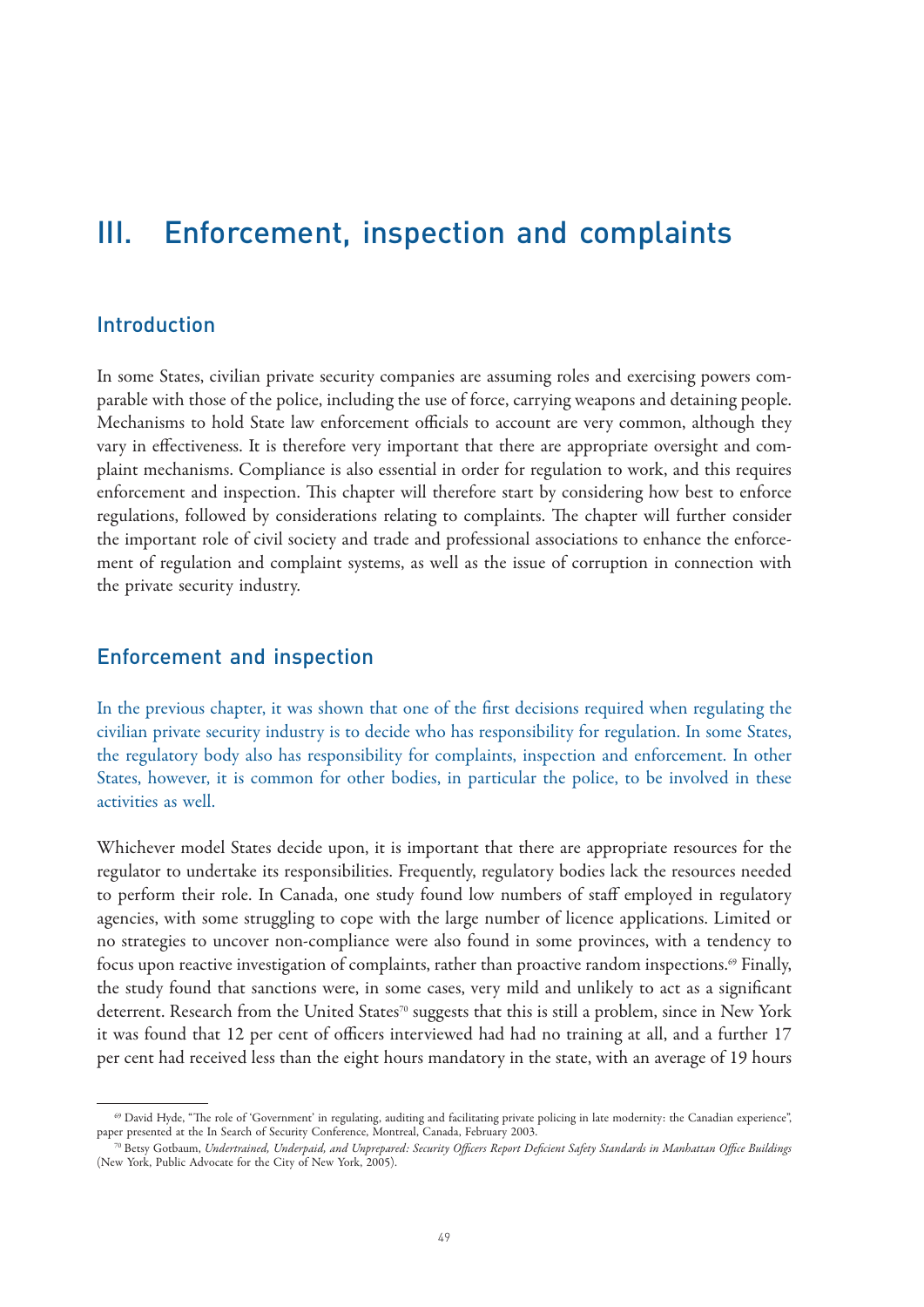of training in 2.3 years of employment. The state law requires a further 40 hours of training in the second year, and only 6 per cent of officers interviewed had received even this minimum. Some examples of active enforcement are given in box 14.

Some States rely on security firms to submit annual reports documenting compliance with relevant legislation. Others conduct random inspections in the field and audits of office records, either arranged, unannounced or complaint-driven. These inspections check that the firm and workers are in full compliance with the governing legislation and regulations, and the inspectors typically have full authority to demand and inspect all pertinent records on site.

#### **Box 14. Examples of active enforcement in the United Kingdom, Singapore and Chile**

The United Kingdom provides a good example of proactive compliance and appropriate resources to enforce the regulatory regime. The Security Industry Authority regularly conducts blitz inspections of specific areas. During 2010, there were 770 random inspections with 2,387 individuals checked, of whom 97 per cent were properly licensed—well above the 90 per cent target. The majority of the Authority's 113 staff are also engaged in compliance and enforcement.*<sup>a</sup>*

In Singapore, the Police Licensing and Regulatory Department conducts an annual grading exercise of all licensed firms. The results are publicly posted on the Singapore Police website to help service buyers discern service quality, motivate security firms to improve their operational capability and strategically elevate the standards of the private security industry in Singapore. Reporting is based on the "three pillars of operational excellence": operations, training for operations, and support for operations.

In Chile, one of the supervisory authorities which monitor private security services is the Carabineros (national police), which has a subdirectorate for the area of private security. It performs audits, including periodic site visits. Also, working on-site in a company, they spend a certain period of time monitoring all activities carried out in the area of security.*<sup>b</sup>*

*a* Security Industry Authority, *Annual Report and Accounts 2009/10* (London, The Stationery Office, 2010). *b* Lucia Dammert, *Private Security: An Answer to Public Security Needs in Urban Centers?* (Washington, D.C., Organization of American States, 2008).

If the regulatory body has enforcement and inspection staff, it is usually necessary for the legislation to give them certain powers so that they can do their job adequately (see box 15). Some of the powers required include powers of entry to premises that may hold materials, documents or individuals relevant to a civilian private security company, powers to search and powers to seize documents.

### **Box 15. Example of legislation concerning powers of enforcement and inspection staff**

In the United Kingdom, inspectors of the Security Industry Authority have the following powers under section 19 of the Private Security Industry Act 2001:

1. Subject to subsections (3) and (4), a person authorised in writing for the purpose by the Authority may enter any premises owned or occupied by any person appearing to him to be a regulated person other than premises occupied exclusively for residential purposes as a private dwelling.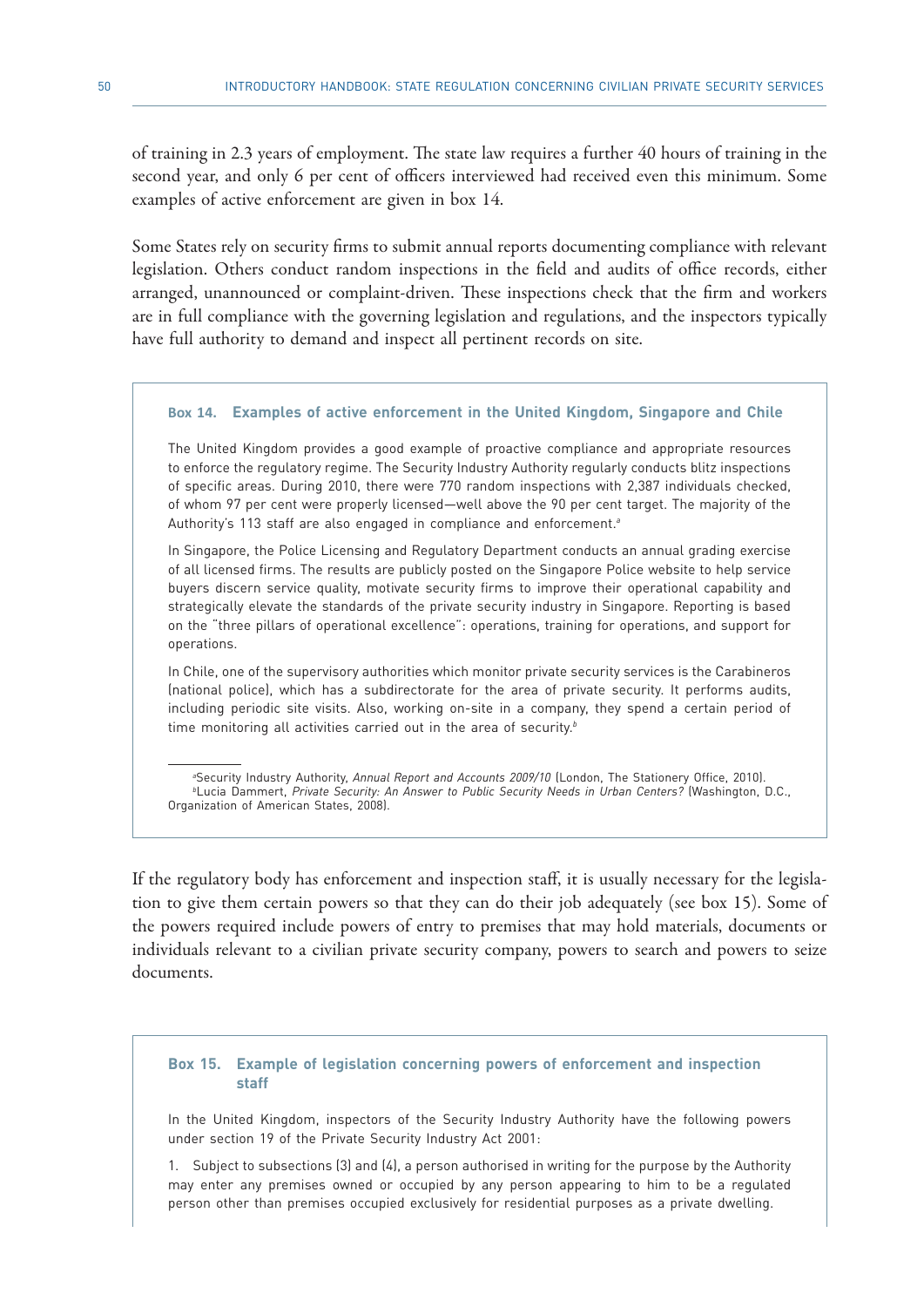2. A person authorized in writing for the purpose by the Authority may require any person appearing to him to be a regulated person to produce to him any documents or other information relating to any matter connected with:

*(a)* Any licensable conduct which has been or may be engaged in by the person so appearing;

*(b)* The provision by the person so appearing of any security industry services;

- *(c)* Any matters in respect of which conditions are imposed on the person so appearing by virtue
- of a licence or of an approval granted in accordance with arrangements under section 15.

3. A person exercising the power conferred by subsection (1) shall do so only at a reasonable hour.

The legislation in the United Kingdom also protects the inspectors by establishing criminal penalties for those who fail to comply, or who obstruct them in their work.

# Complaints and transgressions

The functions performed by civilian private security companies involve the risk of mistakes and abuses in the exercise of legal powers and the use of force, breaches of security and theft of data, to name but a few possibilities. A system to receive complaints of a certain gravity should therefore be part of the general oversight of such services and operators, as it is for law enforcement officials.

Complaints against civilian private security personnel should be investigated impartially and, when severe enough, tried by an appropriate impartial body. States may wish to consider establishing a degree of independence in the processing of complaints, with an independent department or even a separate body to oversee their adjudication. Linked to this is the desirability of having an independent appeals process.

Complaints such as violence, abuse of human rights and racist behaviour should be dealt with by the criminal justice system; low-level complaints such as rudeness can be addressed by the security provider rather than the regulator. Examples of legislation establishing complaint mechanisms can be found in box 16.

**Box 16. Examples of legislation setting out complaint mechanisms British Columbia, Canada Security Services Act 2007, Complaints process**

Section 34

1. In accordance with a process established by the minister, the registrar must deal with complaints from the public in respect of matters that relate to this Act.

2. Despite subsection (1), the registrar may refuse to investigate a complaint, or may stop investigating a complaint, if, in the opinion of the registrar, any of the following apply: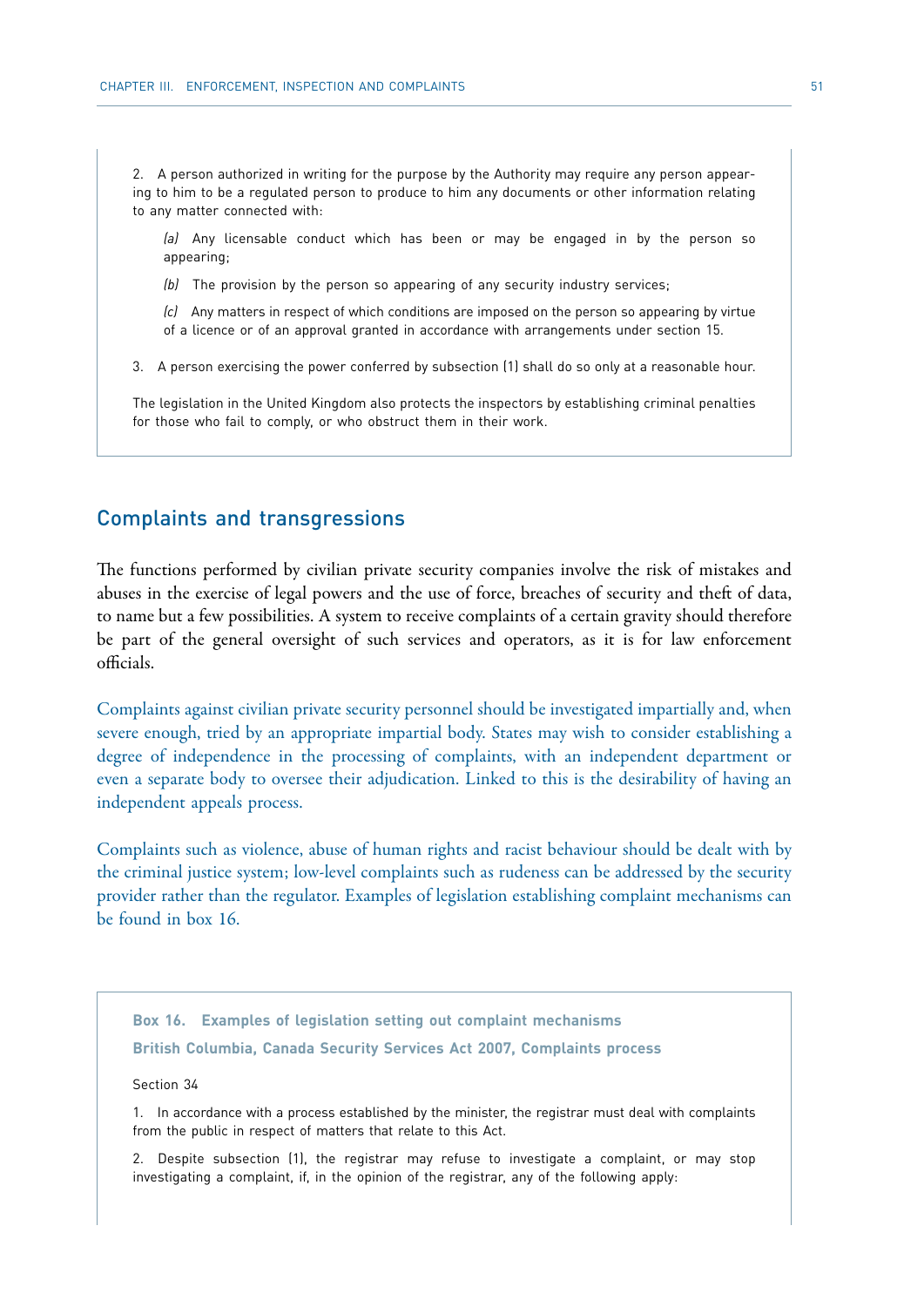#### **Box 16.** *(continued)*

*(a)* More than one year has elapsed between the date the complainant knew of the facts on which the complaint is based and the date the registrar receives the complaint;

*(b)* There is a remedy available in law that is adequate for the complainant and there is no reasonable justification for the complainant's failure to take advantage of the remedy;

- *(c)* The complaint is frivolous, vexatious or not made in good faith;
- *(d)* Further investigation is not necessary in order to consider the complaint;
- *(e)* Investigation would not benefit the complainant.

3. The registrar must promptly give written notice to the complainant of the registrar's decision whether or not to investigate the matter, and may indicate any other recourse that may be available to the complainant.

4. The registrar may exercise the powers described in section 29 (Summary action to protect the public) as a result of information obtained in the course of the investigation of a complaint under this section.

#### **Administrative penalties**

#### Section 35

1. After giving a person an opportunity to be heard, the registrar may impose an administrative penalty on the person if the person contravenes:

- *(a)* A prescribed provision of this Act or the regulations, or
- *(b)* A condition of a licence.

2. Before the registrar imposes an administrative penalty on a person, the registrar must consider the following:

- *(a)* Previous enforcement actions for contraventions of a similar nature by the person;
- *(b)* The gravity and magnitude of the contravention;
- *(c)* The extent of the harm to others resulting from the contravention;
- *(d)* Whether the contravention was repeated or continuous;
- *(e)* Whether the contravention was deliberate;
- *(f)* Any economic benefit derived by the person from the contravention;
- *(g)* The person's efforts to correct the contravention.

3. If the registrar imposes an administrative penalty on a person, a prosecution for an offence under this Act for the same contravention may not be brought against the person.

4. A person who has been charged with an offence under this Act may not be subject to an administrative penalty in respect of the circumstances that gave rise to the charge.

5. If a business entity contravenes a prescribed provision of this Act or the regulations or a condition of a licence, an officer, director or agent of the business entity who authorized, permitted or acquiesced in the contravention is also liable under this section, whether or not an administrative penalty is imposed on the business entity.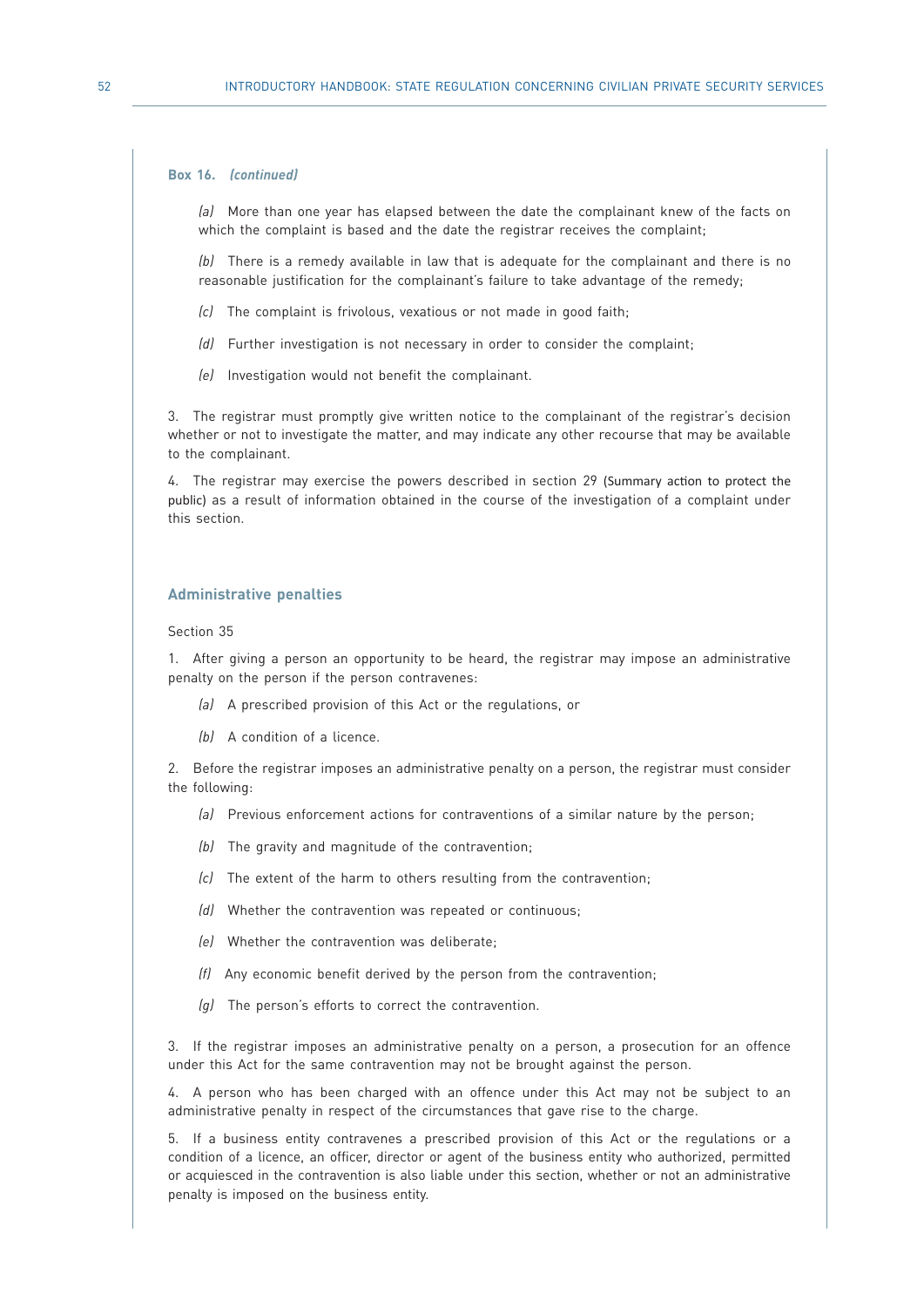#### **Ireland, Private Security Services Act, 2004**

#### Section 39

1. Any person may make a complaint in writing to the Authority against a licensee in relation to the conduct of the licensee in the course of providing a security service, including an alleged contravention by the licensee of any provision of this Act or regulations made thereunder.

2. On receipt of such a complaint, the Authority, if satisfied that the complaint is made in good faith and is not frivolous or vexatious, shall investigate it, giving the licensee and the complainant an opportunity to be heard during the investigation.

- 3. On completion of the investigation:
	- *(a)* The Authority may decide not to uphold the complaint;
	- *(b)* If the Authority is satisfied on reasonable grounds that the licensee:
		- (i) Has been guilty of misconduct in the course of providing a security service, or
		- (ii) Has contravened any provision of this Act or regulations thereunder (whether or not the licensee has been convicted of an offence in relation to the contravention), it may take whichever of the following actions in relation to the licence or licensee is in its opinion appropriate in the circumstances of the case:
			- revocation of the licence,
			- suspension of the licence for a specified period,
			- reprimand,
			- warning,

caution,

advice,

and shall notify the complainant and licensee of its decision;

*(c)* If the Authority is satisfied on reasonable grounds that the safety or welfare of any person or persons is or may be at risk from the continuance in force of the licence, it shall revoke the licence or suspend it for a specified period and notify the complainant and licensee of its decision, and in such a case section 27 does not apply.

4. For the purposes of investigating a complaint, an inspector may enter the premises of a person providing a security service and inspect the books, documents and records of the person, and section 15 shall apply, with any necessary modifications, in relation to such entry and inspection.

Another important dimension of a complaints process is the provision of good publicity about the nature of complaints, which complaints can be made, how to complain and the possible outcomes. In British Columbia, Canada, an example of good practice is the website "Security and you: know your rights".<sup>71</sup> This provides information on the role of security guards, people's rights in relation to them and how to make a complaint, including the necessary forms. This website is run by the British Columbia Human Rights Coalition, rather than the regulator, which also provides a positive example of the role of civil society in ensuring the accountability of civilian private security firms and workers.

<sup>71</sup> Available at www.securityandyou.ca/index.html.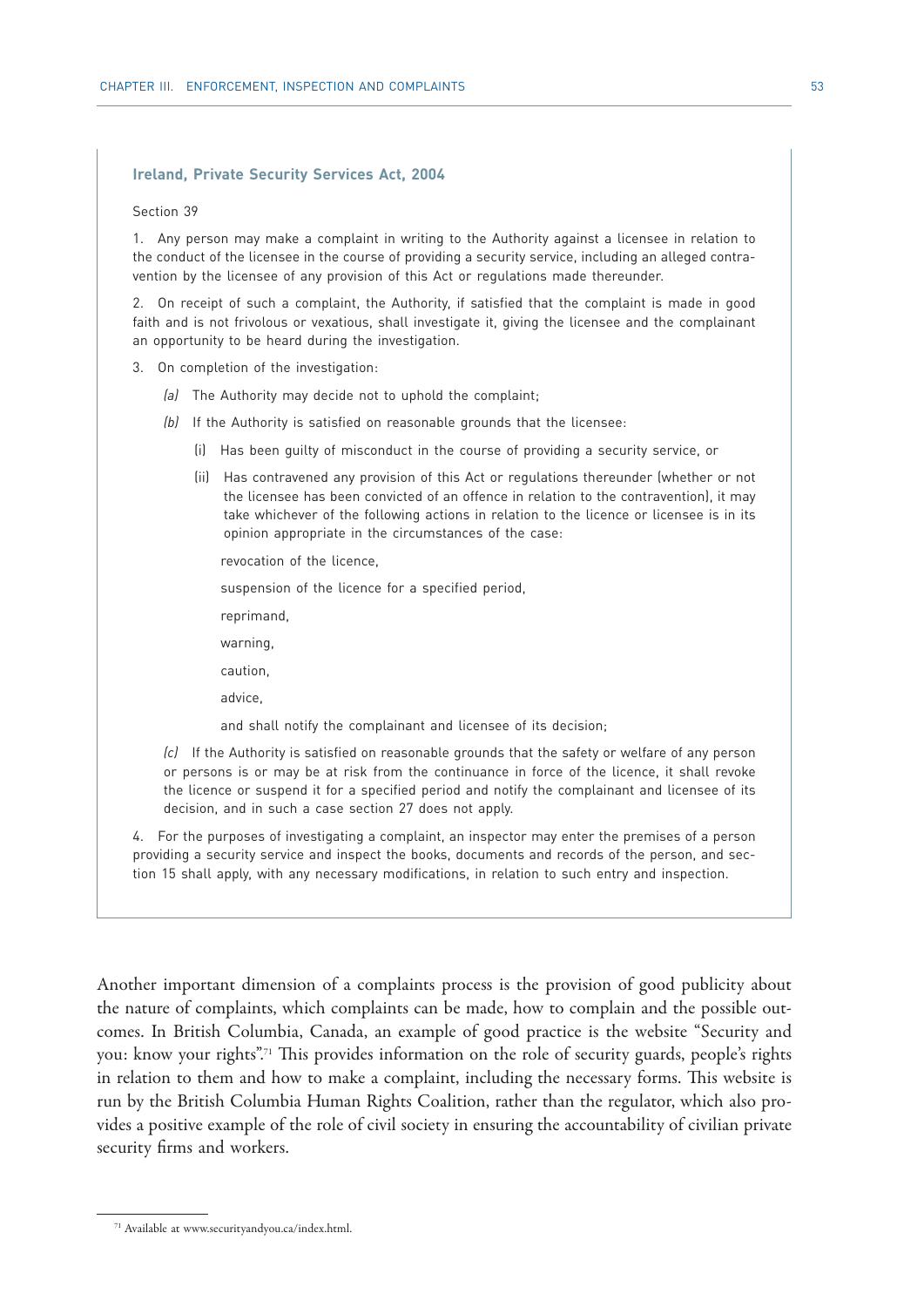Good practice for regulators would be to provide the following information on their websites and by other means where usage of the Internet is low:

- Publicize information about complaints which the regulator and others will deal with in an easily understandable style (rather than legal language).
- Make available appropriate forms.
- Set out likely outcomes and timescales.
- Publicize results of hearings and investigations.

Some examples of regulator websites relating to complaints can be found in box 17.

**Box 17. Examples of websites of regulators offering information on complaints** State of Ohio, United States https://ext.dps.state.oh.us/pisgx/ Ontario, Canada www.mcscs.jus.gov.on.ca/english/PSIS/PublicComplaints/PSIS\_complaints.html United Kingdom www.sia.homeoffice.gov.uk/Pages/contact-complaint.aspx Washington State, United States www.dol.wa.gov/business/securityguards/sgcomplaint.html

Oversight can also include parliamentary inquiry committees and an ombudsman, who often have far-reaching powers to conduct independent research into complaints and scandals. Oversight may also derive from other bodies, such as labour standards, health and safety, or human rights bodies. For example, in the United States, a House Committee on Homeland Security covers a wide range of security-related issues that touch upon civilian private security services. In the United Kingdom, the Home Affairs Select Committee of the House of Commons considers a wide range of policing and criminal-justice-related issues which include civilian private security services. It has regularly conducted inquiries into aspects of the sector and made recommendations to the Government.

# Sanctions of a regulatory body

To encourage compliance, regulators often have a wide range of sanctions as tools.

States should consider giving regulators the power to apply sanctions and publicize the breaches which may lead to them. Some of the most common sanctions are listed below; they may relate to individual operatives and/or providers:

Issue a warning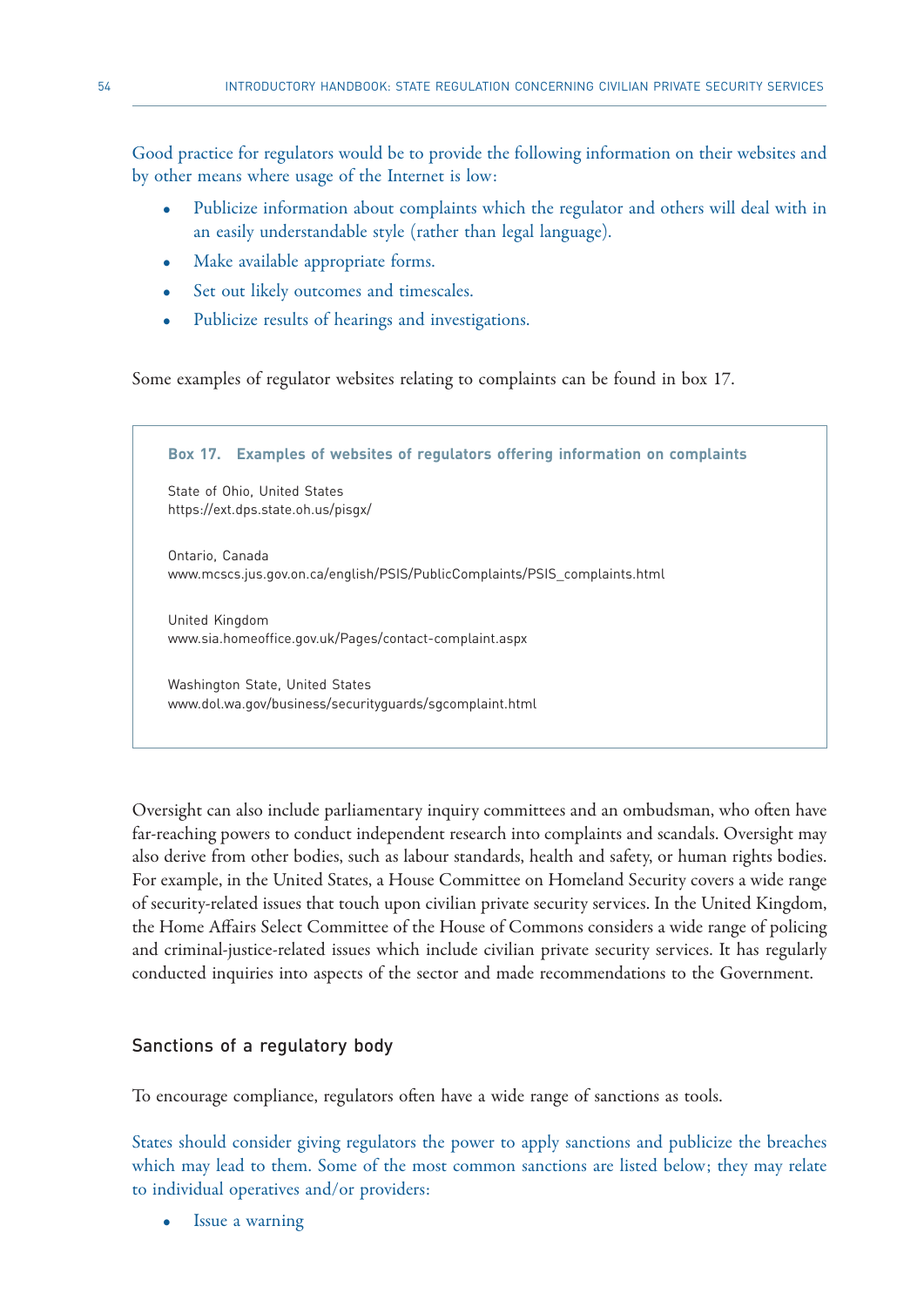- Suspension of a licence
- Restrictions on a licence
- Revocation of a licence
- Confiscation of a bond
- Imposition of a fine
- Criminal prosecution

In the United Kingdom, where the regulatory system is under review, the regulator—the Security Industry Authority—does not have the power to fine licence holders. It can only achieve this through a successful criminal prosecution, which is costly and labour intensive to pursue. The consultation on the new regulatory regime in the United Kingdom raises the prospect of filling this gap to give the regulator the power to impose fines. The United Kingdom regulator has, however, been utilizing its other sanctions. For example, over 35,000 operatives have had their licences revoked in the United Kingdom since the implementation of the legislation. During 2010/11, there were 3,124 licence revocations, 268 written warnings and 36 improvement notices issued against more than 360,000 valid licences. Prosecutions of those who contravene the regulations also occur, with a total of 89 prosecutions during 2008/09, including of 13 entities.

# Civil society, trade and professional associations

In some States, civil society, non-governmental organizations and professional and trade associations that represent the civilian private security industry also have an important role in the regulation of civilian private security services. This may take the form of helping to develop standards, commenting on regulation and supporting enforcement and compliance with regulation.

In the European Union, at both the Union and the member State level, there has been much work done by trade and professional associations and trade unions to develop higher standards, promote compliance and bring employers and employees together. The Confederation of European Security Services is a confederation of national trade associations for the security industry in the member States of the European Union (and several non-European-Union States). It has worked with its trade union equivalent, UNI Europa, to develop standards, encourage compliance and lobby the European Union and member State Governments. Some of its achievements include vocational training standards, regular social dialogues between employers and employees, developing plans for harmonization of regulation, a code of conduct and ethics for the private security sector, the responsible awarding of security contracts, a health and safety risk assessment tool and a declaration on reducing work-related stress.

Public advocacy groups may also survey particularly vulnerable populations in an effort to determine the nature and extent of their interactions with civilian private security personnel, and the legality of the latter's behaviour. This can highlight human rights abuses and other potentially illegal actions that may lead States to modify training standards and delivery.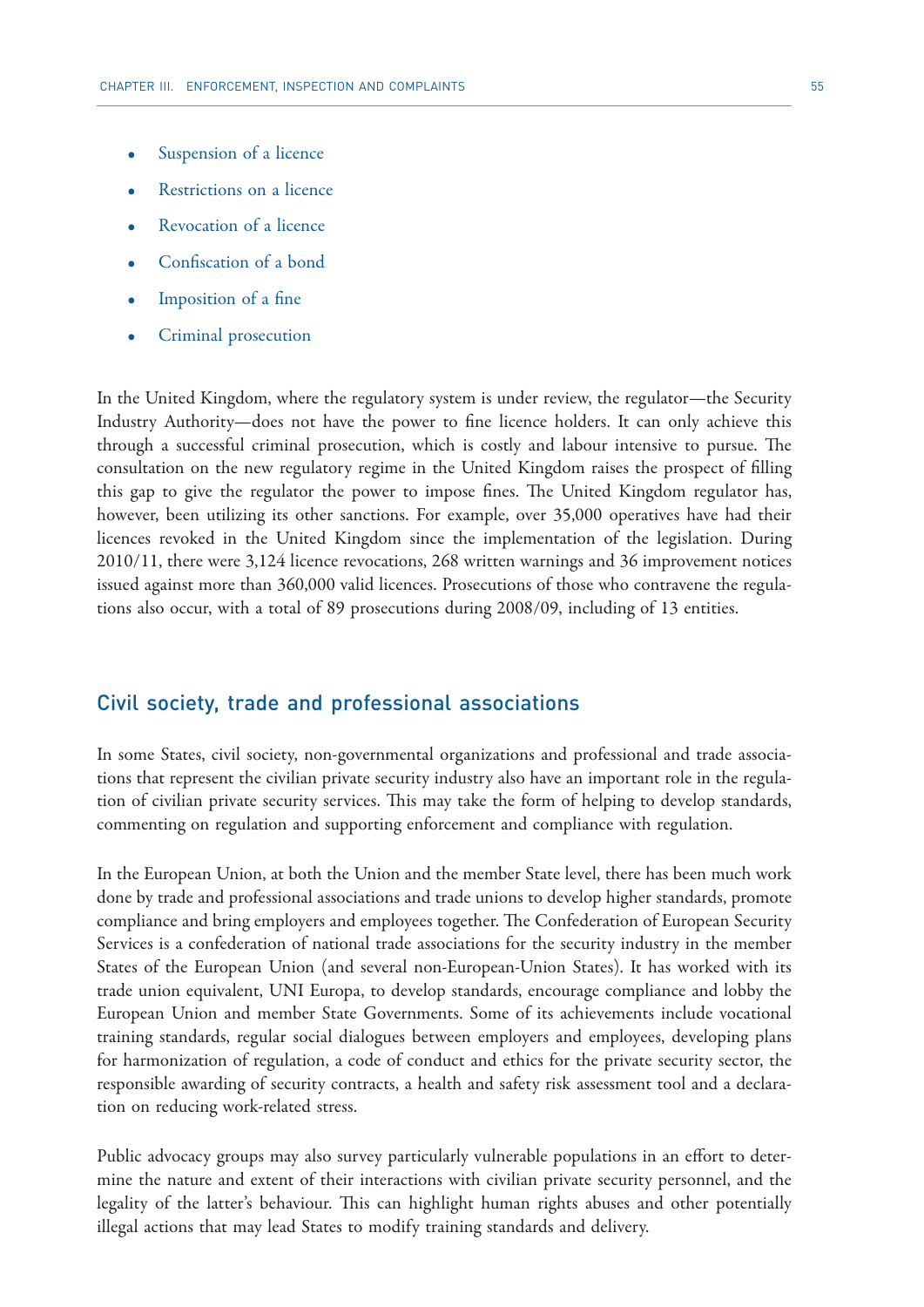# **Transparency**

State concerns about transparency in the civilian private security industry often relate to issues of both ownership and corruption. Some States require that all civilian private security companies be owned by a named local citizen, while others permit a minority share of the company to be held by a foreign person or entity. Still others simply require that the company be legally registered within the country. Similar mixed approaches apply to the company officers and directors. For example, in Jamaica in 2010, one section of the Private Security Regulation Authority Act (1992) was amended to provide an exception in the Companies Act which would lift the corporate veil and ascertain the identities of private security company corporate directors and shareholders.

To help with transparency, some States have created Internet websites that list all licensed civilian private security companies, their owners, addresses, recent infractions of the regulations and penalties levied, whether their licence is valid or expired, the size of the licensed workforce and, in some instances, the clients of the companies.

An expanded approach to transparency aimed at the security industry, user groups and the broader public is to publish standards openly for the licensing of security companies and individuals, fees and processes and the way compliance with regulations takes place, and to include online access to the policy and procedures manual that guides the regulating authority. A searchable database of licensed security companies can also be made accessible to the public.

Additionally, some States require licensed security companies to submit annual reports on management changes, services offered, operations, incidents where force was used (if not required to be reported at the time) and other events or concerns of note. For privacy and competitive reasons, States may choose not to make these reports public or structure them in such a way that they could become publicly available. Bringing both good and bad practices into the public arena in a transparent manner can be a positive approach to enhancing compliance and encouraging greater professionalism within any regulated industry.

# Corrupt practices

As civilian private security is commonly a service that is paid for following the award of a contract, there are opportunities for corrupt practices. As with police officers, there is the risk that corrupt officers in positions of authority will take bribes in return for favours. Additionally, given the competitive market in most States for the provision of security services, there is the risk of bribery and corruption in tendering processes. Given these risks, there is a need for measures that both prevent corrupt practices and respond when allegations of impropriety are submitted to the competent authorities.

The United Nations Convention against Corruption<sup>72</sup> calls for measures by States to combat corruption, including preventive policies and practices, the establishment of anti-corruption bodies, codes of conduct for public officials, transparency measures, procurement guidelines and integrated corruption prevention action plans, including the involvement of the private sector.

<sup>72</sup> United Nations, *Treaty Series,* vol. 2349, No. 42146.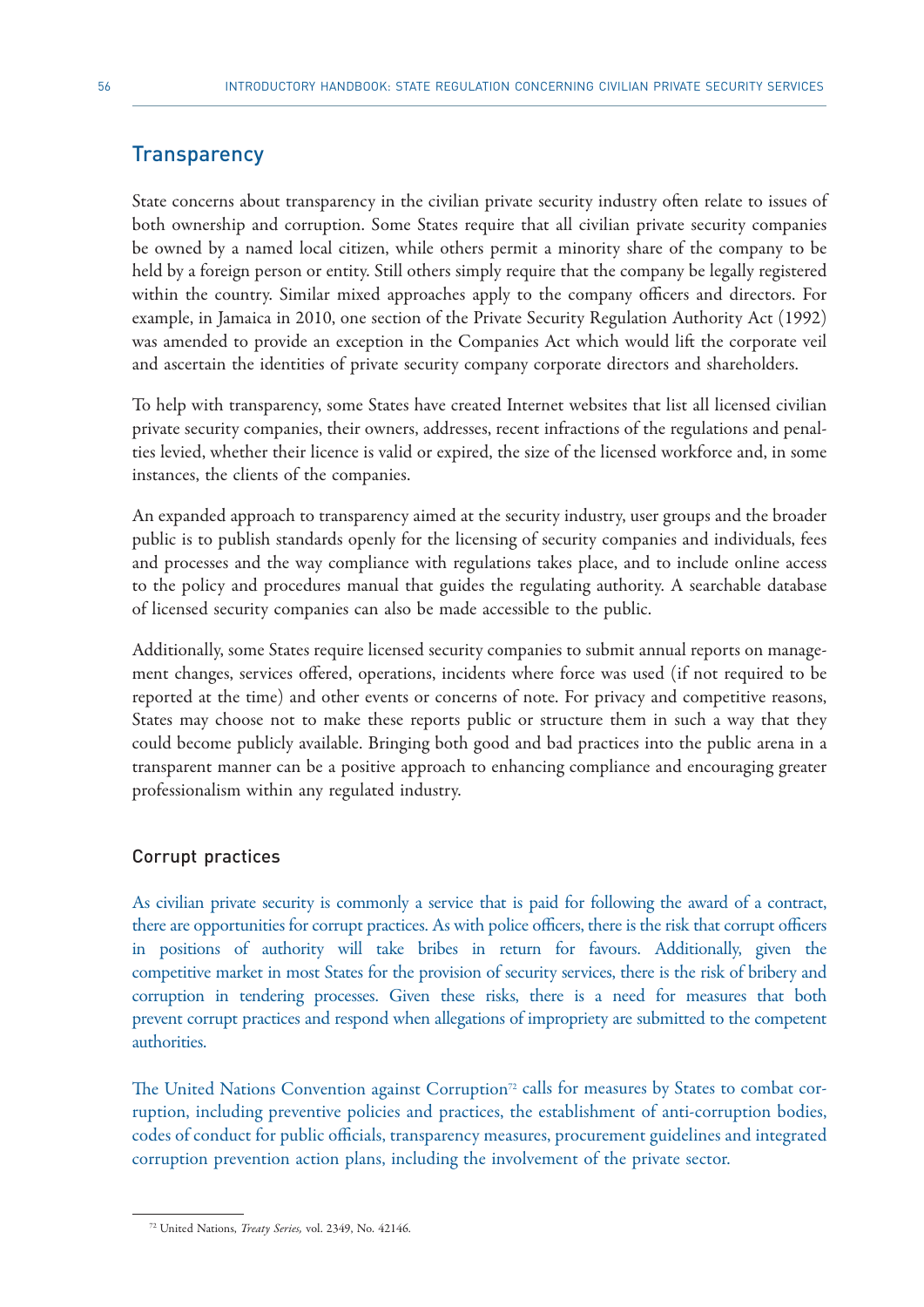Specifically in relation to the private sector, article 12, paragraph 2*(b)*, of the Convention says that States parties shall, among other actions, take measures that may include promoting the development of standards and procedures designed to safeguard the integrity of relevant private entities, including codes of conduct for the correct, honourable and proper performance of the activities of business and all relevant professions and the prevention of conflicts of interest, and for the promotion of the use of good commercial practices among businesses and in the contractual relations of businesses with the State. Furthermore, article 12 offers guidance to the private sector on additional measures that can be enacted to mitigate the threat of corruption, including:

- Promoting cooperation between law enforcement and relevant private entities.
- Promoting transparency among private entities, including, where appropriate, measures regarding the identity of legal and natural persons involved in the establishment and management of corporate entities.
- Ensuring that private enterprises, taking into account their structure and size, have sufficient internal auditing controls to assist in preventing and detecting acts of corruption and that the accounts and required financial statements of such private enterprises are subject to appropriate auditing and certification procedures.

Understanding that, in some instances, State officials may leave government employment to work in the private sector and that a future career change and/or past ties may provide opportunities for corruption, the Convention suggests measures to prevent conflicts of interest by imposing restrictions, as appropriate and for a reasonable period of time, on the professional activities of former public officials or on the employment of public officials by the private sector after their resignation or retirement, where such activities or employment relate directly to the functions held or supervised by those public officials during their tenure. Consistent with this, some States prohibit the holders of some government positions from entering the civilian private security industry for a period of time after leaving government employ.

To avoid real or perceived conflicts of interest, it is not uncommon for States to prohibit currently serving members of the police, military and other State security apparatus workers from owning shares in or holding any financial or operational interest in a civilian private security company, in addition to not being allowed to be an employee of such a company in any capacity. Some States prohibit anyone currently in a public service position to have any formal or informal role in a civilian private security enterprise. For example, the Private Security Services Act (No. 12 of 2004) in Ireland requires the disclosure of any potential conflict of interest by the Authority, the Chief Executive, a member of the staff of the Authority or a member of an advisory committee, a consultant or an adviser appointed by it where somebody may have a pecuniary interest or beneficial interest in, or material to, any matter considered by the Authority.

In addition to the aforementioned article 12 of the Convention against Corruption, articles 21 and 22 are relevant with regard to regulation of civilian private security services, as they address bribery and embezzlement of property in the private sector and encourage States to consider adopting such legislative and other measures as may be necessary to establish as criminal offences, when committed intentionally in the course of economic, financial or commercial activities, corrupt practices for benefit within and between private sector enterprises.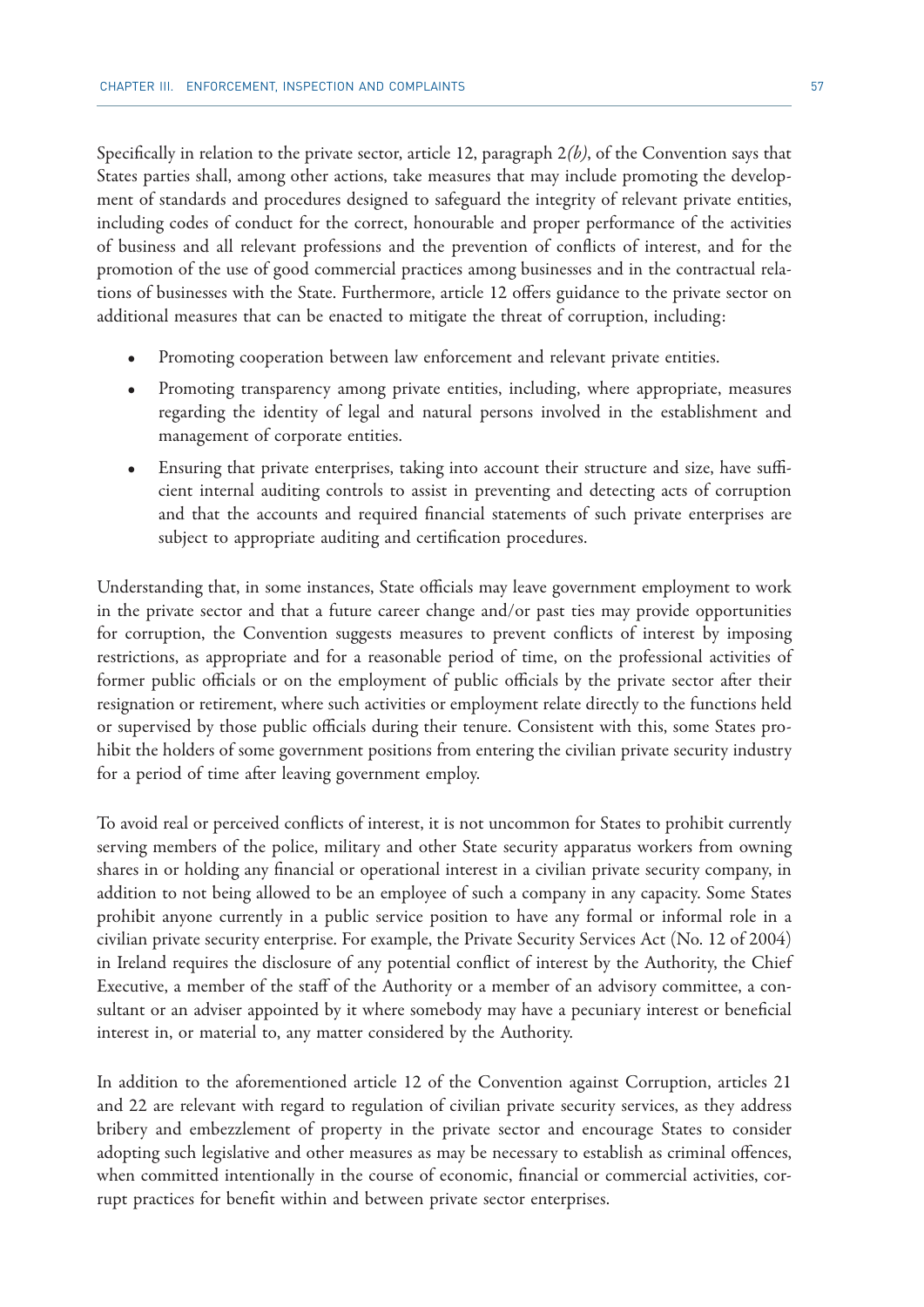With the aim of combating corrupt practices with regard to the operations of private security services when providing services to Governments, States should ensure that procurement guidelines and contracts the Government enters into with security companies contain specific no-bribery rules and include sanctions for non-compliance, and that public organs contract civilian private security service providers according to transparent fair-tender and other procedures (see box 18). More broadly, States may consider:

- Prohibiting bribery and defining the concept in national laws and training manuals;
- Appointing an appropriate corruption investigation body or similar external monitor to ensure the transparency of contracts between public security organs and civilian private security companies, and ensure that no-bribery clauses are added to such contracts. These contracts should, furthermore, contain provisions about information regarding agents and intermediaries, publication of some of the documents involved in the contract process and the appointment of an independent monitor with access to all materials involved in the contractual process. The independent monitor should be an independent technical expert, should review all documents for corrupt practices and bias and should be available to hear and decide complaints from all parties to the contract;
- Ensuring that all training programmes of civilian private security companies include topics such as recognizing potential conflicts of interest, avoiding bribery, corruption and other unlawful practices, and ethical business behaviour;
- Ensuring that the codes of conduct for the civilian private security industry strictly prohibit bribery, embezzlement, corruption and other unlawful practices, including unethical business practices;
- Issuing clear guidelines, to be updated periodically, to private security operators about the appropriate responses to make when offered a bribe, gift or hospitality by a government official;
- Issuing clear guidelines on appropriate behaviour for persons in a public security organ directly involved with a civilian private security service body regarding having financial interests or any personal involvement in that body;
- Issuing clear guidelines on the resolution of conflicts of interest in general;
- Ensuring that appropriate post-separation regulations are created for employees of public security organs and civilian private security service bodies and establish a period of time (1-2 years) before they can be employed by a civilian private security company;
- Ensuring that public security organs have adequate safeguards to prevent the abuse of procurement processes, such as through unauthorized single source procurement (i.e. procurement without due bidding processes) of civilian private security services.

An area of rising concern in some States is where the police operate a fee-for-service security enterprise that bids for contracts, such as security at a major public sporting event, in competition with private security firms. Where this occurs, States may wish to examine the potential conflict between public and private entities competing in the same market and the potential for conflict of interest, corruption or public harm, especially in instances where the police also regulate or license the private security industry.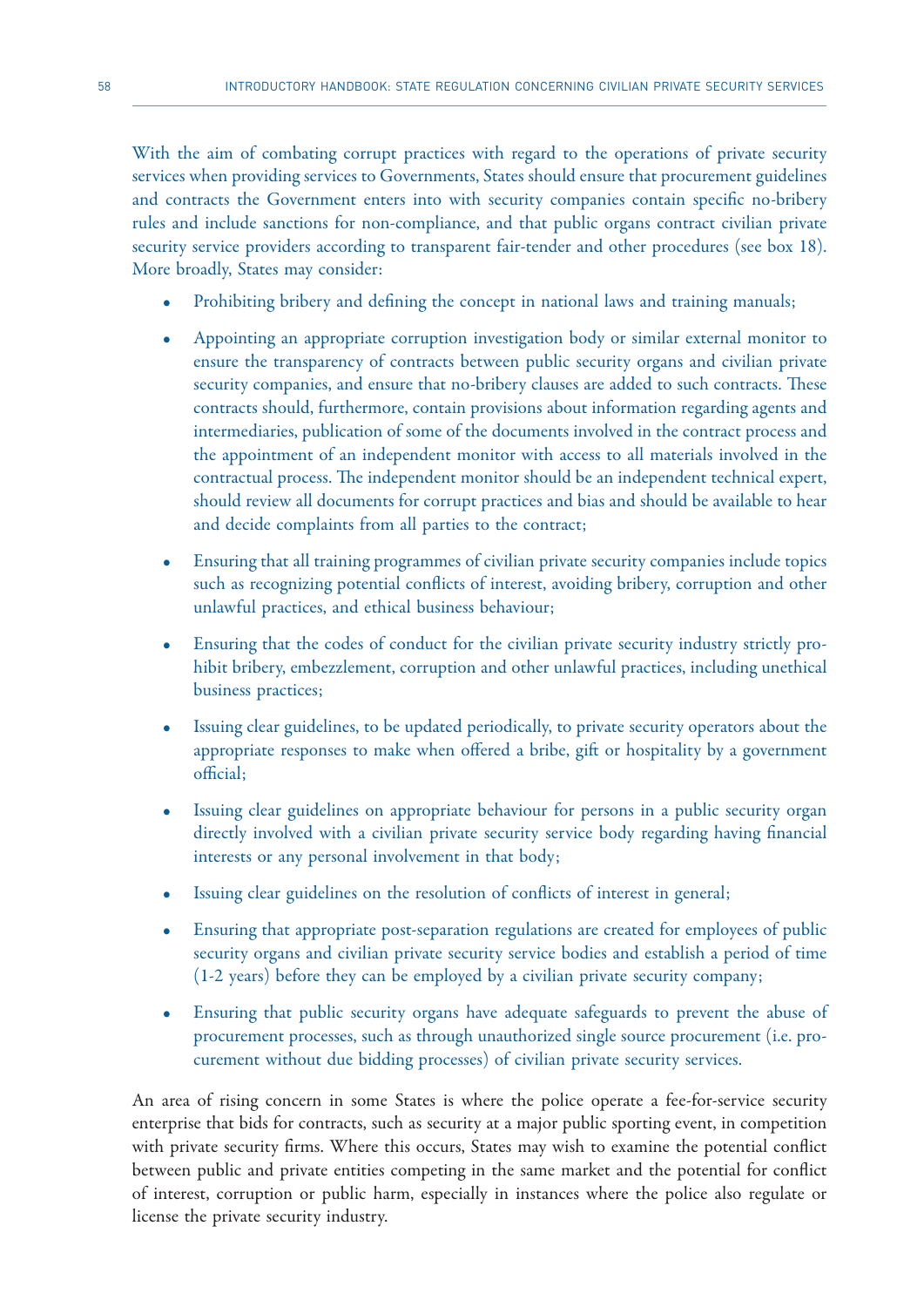### **Box 18. Sarajevo Client Guidelines for the Procurement of Private Security Companies**

The Sarajevo Client Guidelines for the Procurement of Private Security Companies set out weighted criteria for awarding and signing contracts for civilian private security services and address selection criteria such as officer experience, training and professionalism, employment conditions, selection and recruitment, use of force and firearms, among other things. The document also suggests indicators for performance monitoring, some of which relate to training outcomes, including misuse of force or firearms, violations of human rights laws and violations of codes of conduct. This provides a good starting-point for States wishing to develop such guidelines.

Available at www.seesac.org/res/files/publication/545.pdf.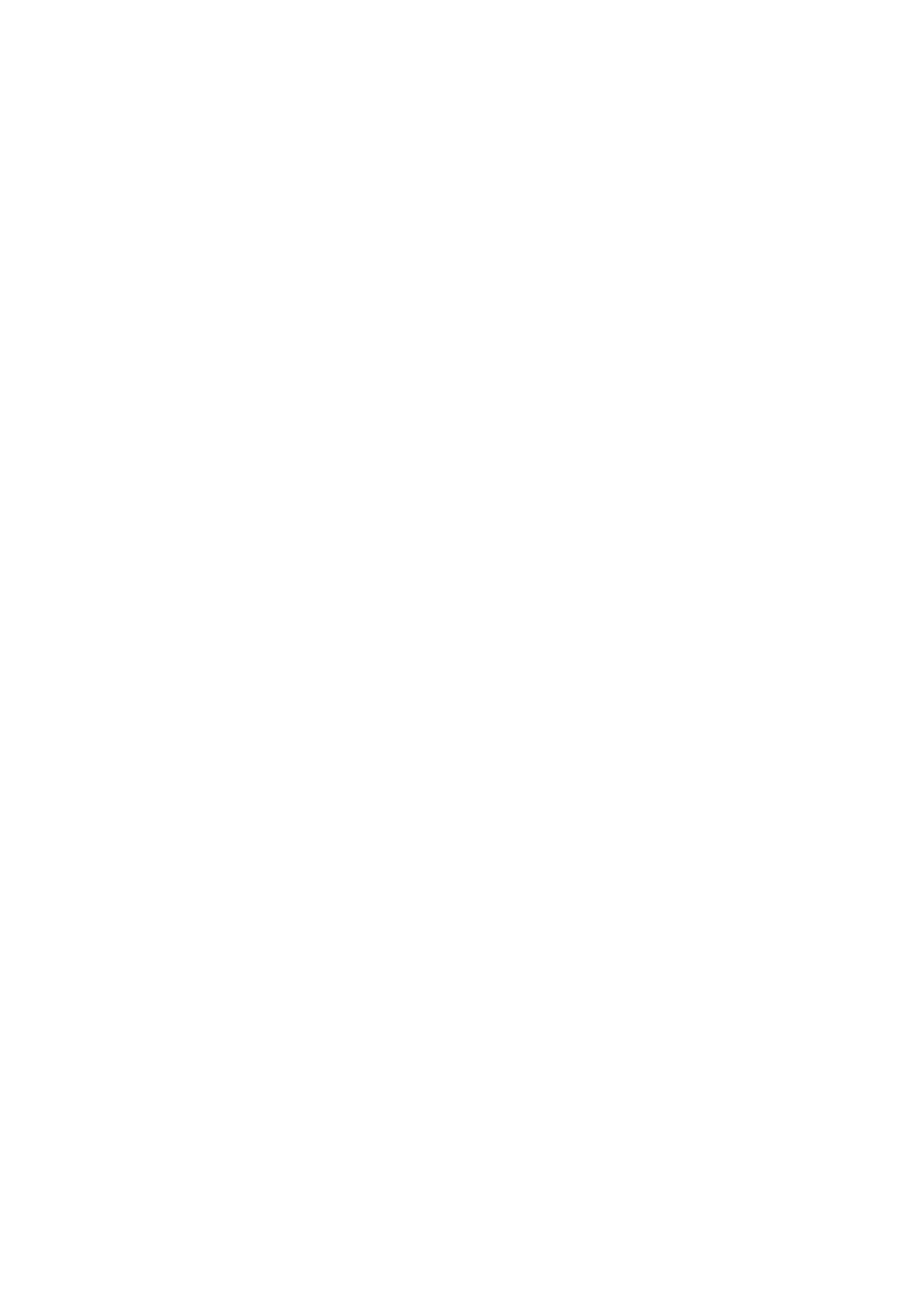# IV. Training

# Introduction

One of the most important issues in raising the standards of civilian private security services is training for staff. There is a wide range of issues to consider and there is huge variation between States in the way they approach training of civilian private security personnel. In some States where there is regulation of civilian private security services, there are no mandatory training standards and this is left for the industry itself to regulate. This is common in the United States, for example. At the other end of the spectrum, some States mandate hundreds of hours of training and set individual standards for the different licensed occupations. For example, in Hungary basic security officer training is mandated at 320 hours.

A mandatory training standard can help to mitigate the risk of workers acting in a manner inappropriate to public safety and the prevention of crime, and at the same time enhance efforts to increase professionalism and the quality of service delivered. It must also be noted that, in many States without mandatory training in sectors where there is intense competition, providers often cut training to the bare minimum to secure a competitive advantage. Therefore, by establishing mandatory industry standards, the State establishes a level playing field for companies and mitigates against the downward competitive forces which often create a "race to the bottom" in which professionalism and service quality suffer.73 Establishing minimum mandatory standards of training for civilian private security staff is, therefore, an important part of any regulation.

There are many other issues which need to be resolved by States, such as responsibility for setting standards, deciding who conducts training, establishing whether there is refresher training and deciding on the content of training, to name but a few. This chapter will explore these and other issues important to States in creating an effective training regime for civilian private security services.

# **Responsibilities**

There is a wide range of responsibilities relating to the training of civilian private security personnel, and it must be decided who will undertake them. States have varying experience of the way these functions are undertaken, and this section will explore some of these differences. The main functions are covered below.

<sup>73</sup> P. D'Arcy, "Civilian private security services: new challenges", presentation at the side-event hosted by the Academic Council of the United Nations during the twentieth session of the Commission on Crime Prevention and Criminal Justice, Vienna, 2011.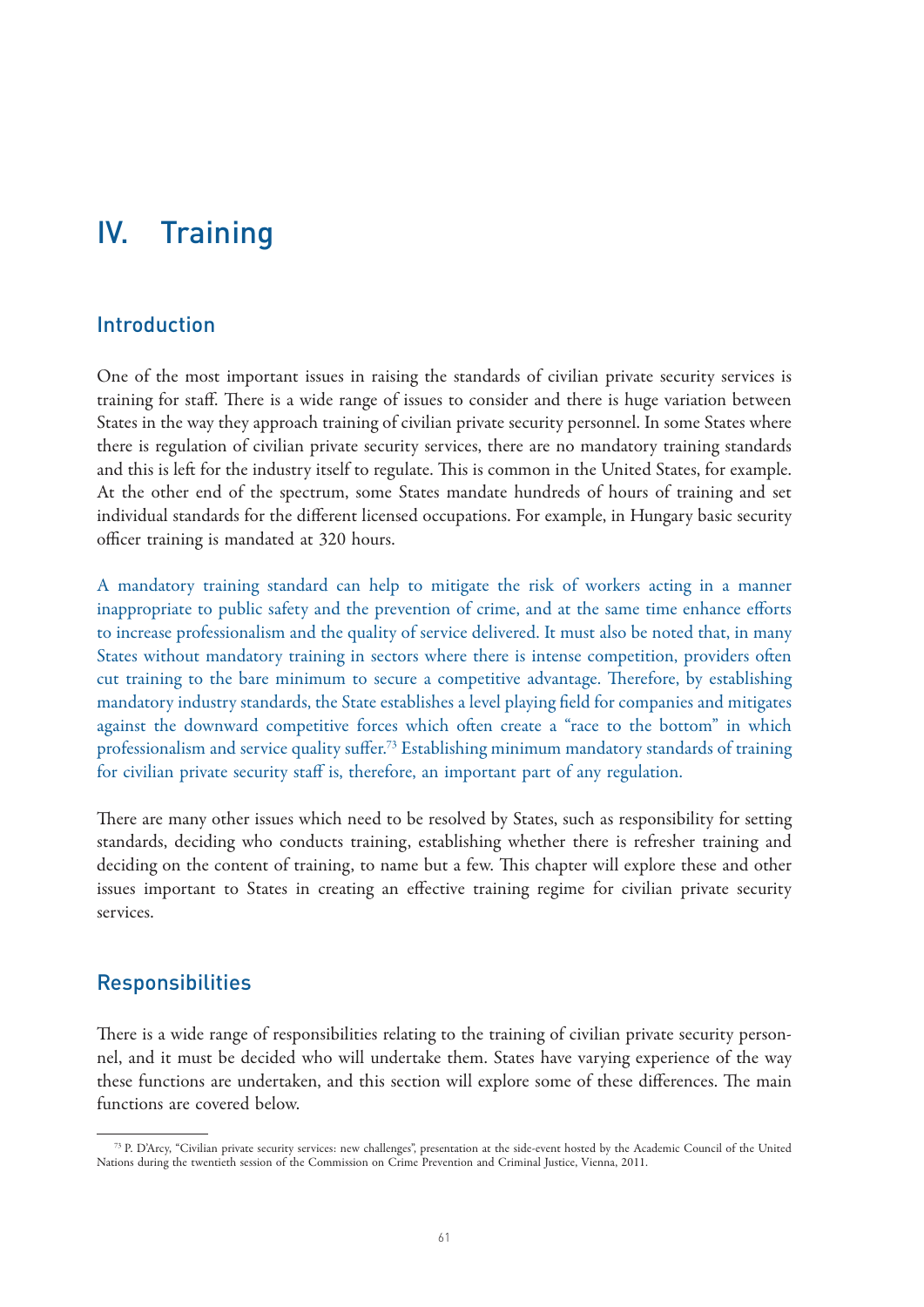# Developing training standards

In some States, the regulator sets the training standards. As discussed previously with regard to positive working relationships between the State regulatory authorities and the private security industry, the creation of training standards is yet another example where the industry can offer significant positive inputs to the regulatory authority, as can public post-secondary educational institutions that may already offer training in criminology, criminal justice, security and crime prevention. In some States, representative advisory committees have been set up to identify learning objectives and categories of instruction, while some such groups have provided inputs on the entire curriculum and selection standards for potential instructors. Some States have even adopted industry standards as the mandatory requirement.

Several decisions need to be made by States with regard to training standards. One of the first is the actual content of the course, which is considered below. Other decisions relating to the standards include whether there are different standards for the different occupations regulated, whether standards need to be developed for supervisors and managers, the extent to which the course should take place before recruitment or "on the job", whether there is refresher training and whether there is a final test.

### Delivering training

As for the delivery of training, some States allow civilian private security providers and specialist contractors (colleges, associations, institutes, etc.) to deliver the training, subject to various forms of authorization. This is the case, for example, in Colombia, Costa Rica, Ecuador, Mexico, the United Kingdom and Uruguay. In some States, such an approach has led to abuses of the processes, such as the curriculum not being properly followed, reduction in the mandated hours and cheating in examinations. As a consequence, some States have mandated a single training provider, as in El Salvador where the National Public Security Academy provides the training. This is also the case in the United Arab Emirates. For a description of selected State systems, see box 19.

Where multiple providers are delivering training, with standards mandated for providers and contractors, other models exist. In some, the regulator has adopted various industry standards for training, and the quality of these is ensured by other bodies with general responsibility for maintaining training standards. In another model, the regulator for civilian private security services takes on this role in addition to its other enforcement functions.

#### **Box 19. Training responsibilities in selected State systems**

In Canada, where the regulation of civilian private security services is a provincial responsibility, the province of British Columbia created a standardized 40-hour pre-employment basic guard training course, which it licensed for delivery to civilian private security firms, colleges and other training institutions. To ensure the integrity of the training and subsequent licensing of individual guards, the Government gave the provincial police academy the responsibility of controlling and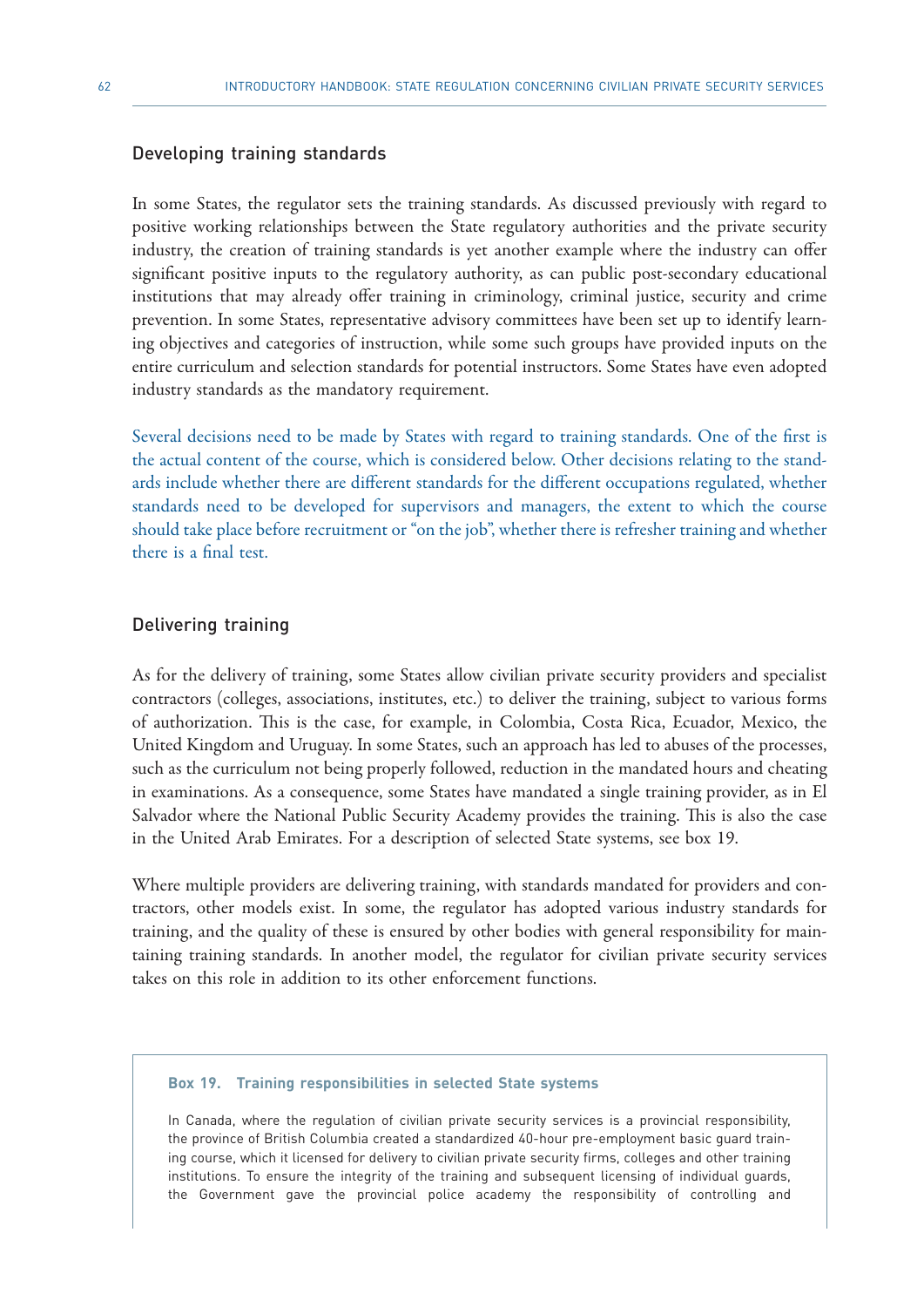administering the training examination process through a network of vetted invigilators who deliver the paper examination to the schools, check student identification, invigilate the examination and then send the examination papers back to the police academy for scoring.<sup>a</sup>

Through the Sector Education and Training Authorities in South Africa, security training providers may have their training programmes accredited as meeting an articulated Government theoretical and practical standard that, in turn, is linked to the larger South African National Qualifications Framework.

The government of the United Arab Emirates has set a standard of a mandatory 40-hour training programme delivered by specialist instructors at the National Security Institute, an independent government body, with the examination separately and independently administered by the police.

*a* See www.jibc.ca/programs-courses/schools-departments/school-public-safety-security/justice-public-safetydivision/security-training-programs/basic-security-training.

Linked to the delivery of the training is the examination or testing of the learning acquired, if that is a requirement. Some States permit the trainer to administer this, some require another independent body to do so; in others, the regulator itself actually undertakes testing. There is clearly a risk, if training is undertaken by civilian private security firms and contractors, that examinations may not be conducted in accordance with the highest standards. In the United Kingdom, where some contractors may conduct training and examinations and are regulated by general qualificationawarding bodies, there have been some exposés of systematic cheating in the examination process. Such problems have also arisen in the United Arab Emirates, which led to a State-backed institute being created to deliver all training.

Although they are the easiest to administer, tests that ask true/false and multiple choice questions mainly test recall rather than actual knowledge or ability to apply learning appropriately in the field. Testing that goes beyond basic recall of information and ensures, to some degree, that learners not only know the necessary information but also understand it, can apply it appropriately and can explain the reasoning behind their decision-making, can be challenging in respect of time and resources of testing bodies. However, given the sometimes sensitive nature of the role of civilian private security personnel and their interaction with the public, powers and authorities, the additional effort required to ensure learners not only understand their role and limitations, but can also perform their duties in a manner consistent with good practices, can be worthwhile and in the best interests of all stakeholders.

States are encouraged to design and implement an approach to post-training testing that ensures integrity of both process and results, while also being a meaningful test of knowledge and competency. States will also want to consider what an appropriate minimum pass score is for the training.

## Licensing trainers

While some States take some form of regulatory approach to the delivery of security training by way of setting training standards, actual training content or licensing of schools, a few take the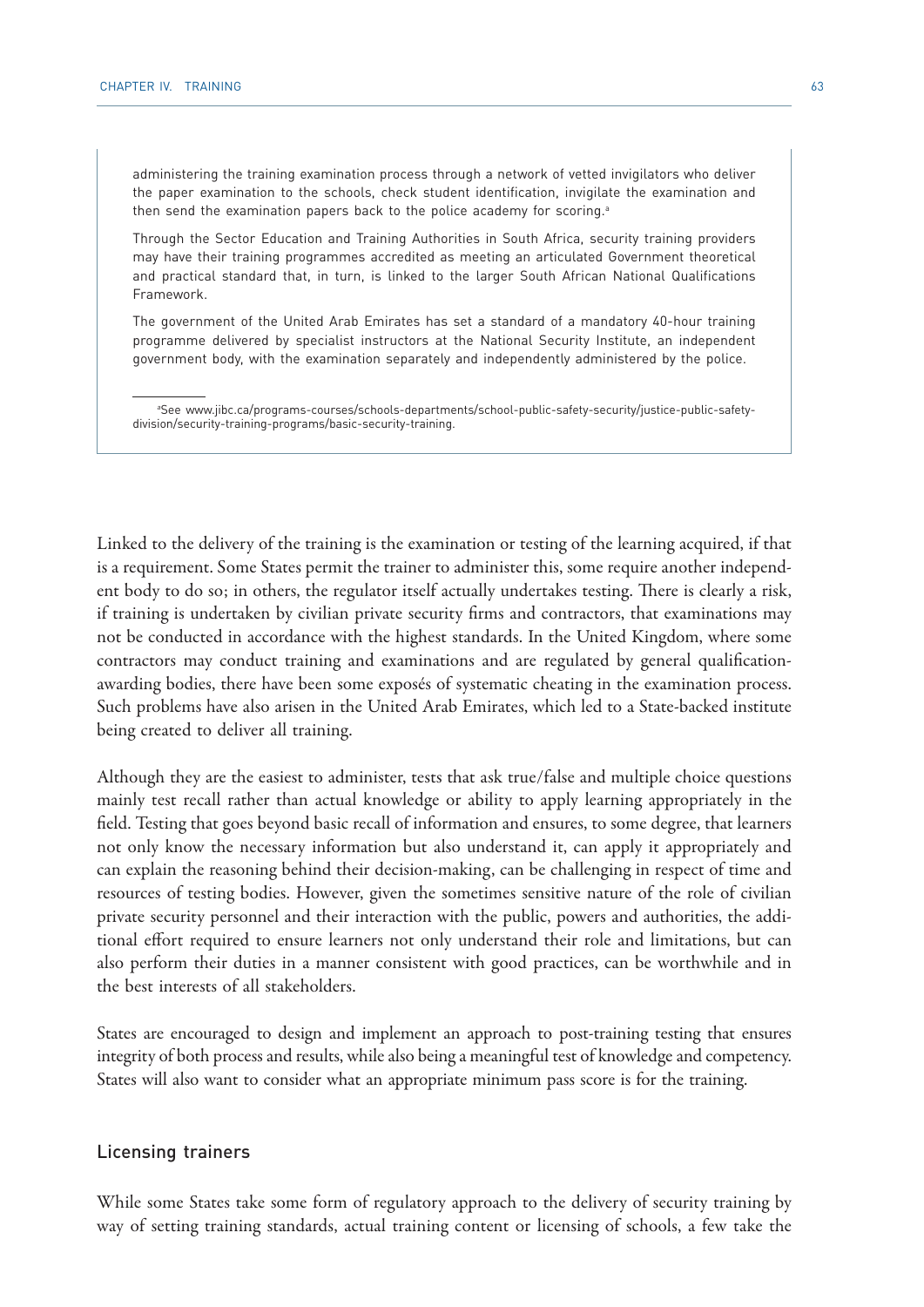additional steps of licensing or setting standards for the actual trainers and the institutions that deliver training.

For trainers, this can include a requirement for some related experience (e.g. police, military or security) and some documented experience as an educator or trainer in a similar field. As an example, the Private Security Act of the Australian state of Victoria requires that all registered training organizations wishing to deliver training for security licensing purposes must hold a Private Security Business Licence for the activity "trainer". Additionally, all individual trainers engaged by a licensed training organization for security licensing purposes must hold a Private Security Individual Operator Licence for the activity "trainer". The Act defines a private security trainer as:

*(a)* A person engaged by a registered education and training organization to provide or assess private security training; or

*(b)* A registered education and training organization that provides or assesses private security training.

Under this regime, applicants seeking to be licensed as a trainer must supply a list of the competencies, course(s) or licence activities the trainer will be training and/or assessing, and a detailed current résumé which contains sufficient information and evidence to satisfy the government regulator that the trainer applicant has relevant and current industry experience in the competencies for which training or assessment will be provided. Applicants must demonstrate documented compliance with federal Australian Quality Training Framework standards relating to vocational skills.<sup>74</sup> Security trainers delivering courses in advanced first-aid and firearms require additional Government certification and licensing.

Whoever delivers the training, some States take responsibility for issuing certificates of completion of training, with individual serial numbers which are then linked to the individual security worker's Government record and licence.

# Training standards

When States are considering training standards for civilian private security staff, there are a number of issues they need to consider. First is the content of the basic training curriculum. Frequently, a mandatory number of hours of training is stipulated. Some of the other issues to consider include refresher training, testing, specialist training and managerial training. All of these important issues will be considered in this chapter to enable States to make the best decisions in creating the most effective training regime for civilian private security staff.

## Basic training curriculum

Generally, the nature of civilian private security services requires front-line operational personnel to have some level of theoretical knowledge and practical competencies in a number of areas.

<sup>74</sup> Available at www.police.vic.gov.au/content.asp?Document\_ID=38045.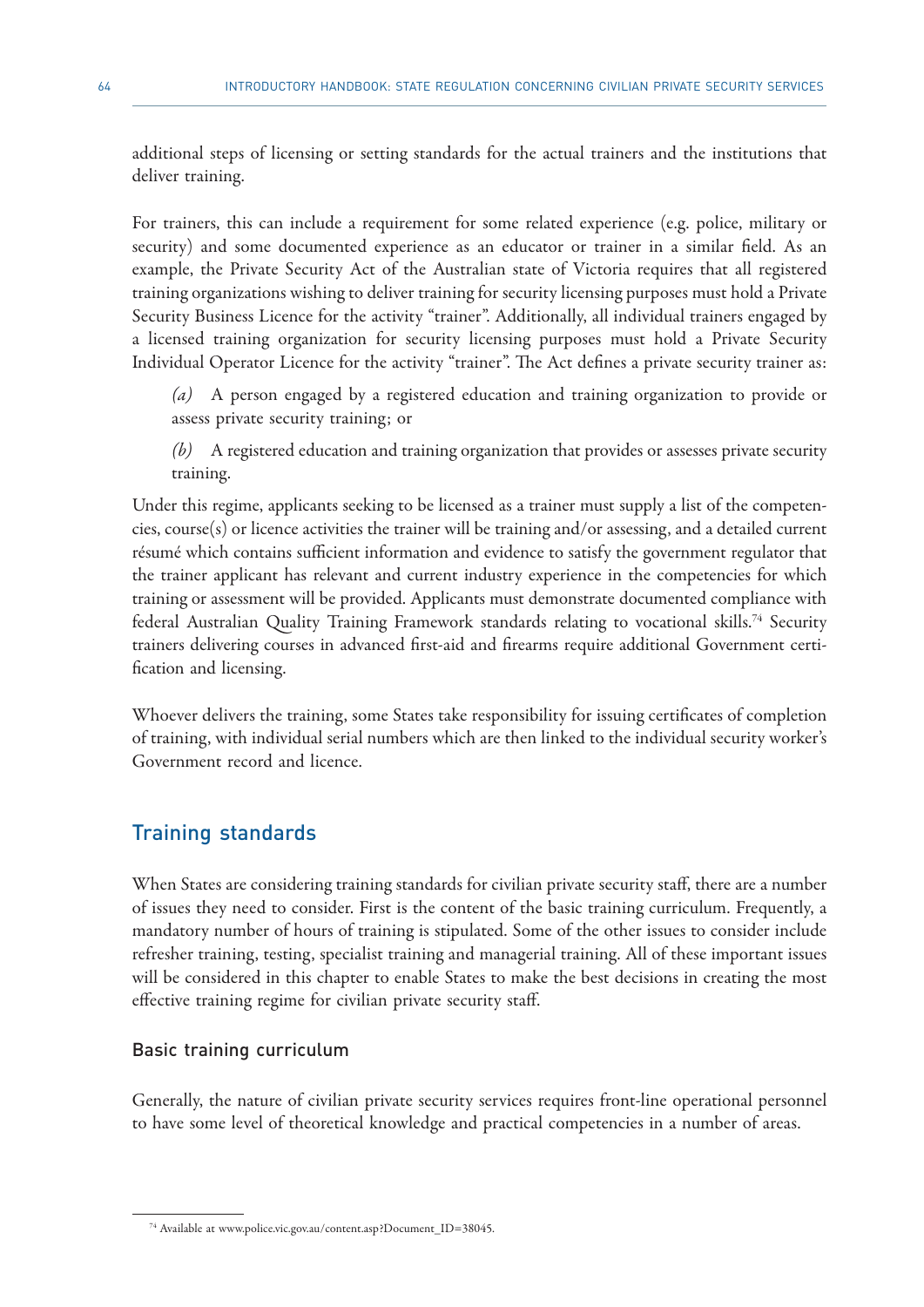It is advisable that, at a minimum, basic training covering the following should be provided before a civilian private security operative can start work:

- The role of civilian private security services and their contribution to crime prevention and community safety
- The relevant legislation relating to and regulating powers of arrest, evidence and the use of force
- Communication skills relating to oral and written reports
- Conflict resolution and de-escalation skills, which may include practical physical intervention skills for self defence
- Use-of-force continuum
- Code of conduct, ethics and professionalism, including the use of whistle-blower legislation and tools
- Dress and deportment
- Customer and client service skills
- Emergency procedures for natural disasters, accidents and other emergencies.
- Human rights and adherence to applicable national and international human rights standards and norms
- Record-keeping (e.g. notebooks, reports, cameras)
- Working with the public and dealing with vulnerable groups
- Consequences of failure to abide by legislation and training
- Firearms, if applicable: use (when, how, limitations), range practice, safety, safe storage, transport

Box 20 compares five examples of basic training curricula for unarmed security guards, going into more depth in these subjects, which should provide the foundations for a basic course for States to develop. There are differences in the subjects covered, such as the extent of health-and-safetyrelated training, customer care and conflict management.

### **Box 20. Comparison of basic unarmed training curricula**

### **Australia: Certificate II in Security Operations (National standard)**

Industry/enterprise requires qualification and skills such as:

Communication, teamwork, problem-solving, initiative and enterprise, planning and organizing, selfmanagement and learning technology

To achieve the qualification, the candidate must demonstrate competency in:

### Seven core units

- Communicate effectively in the security industry
- Follow workplace safety procedures in the security industry
- Work effectively in the security industry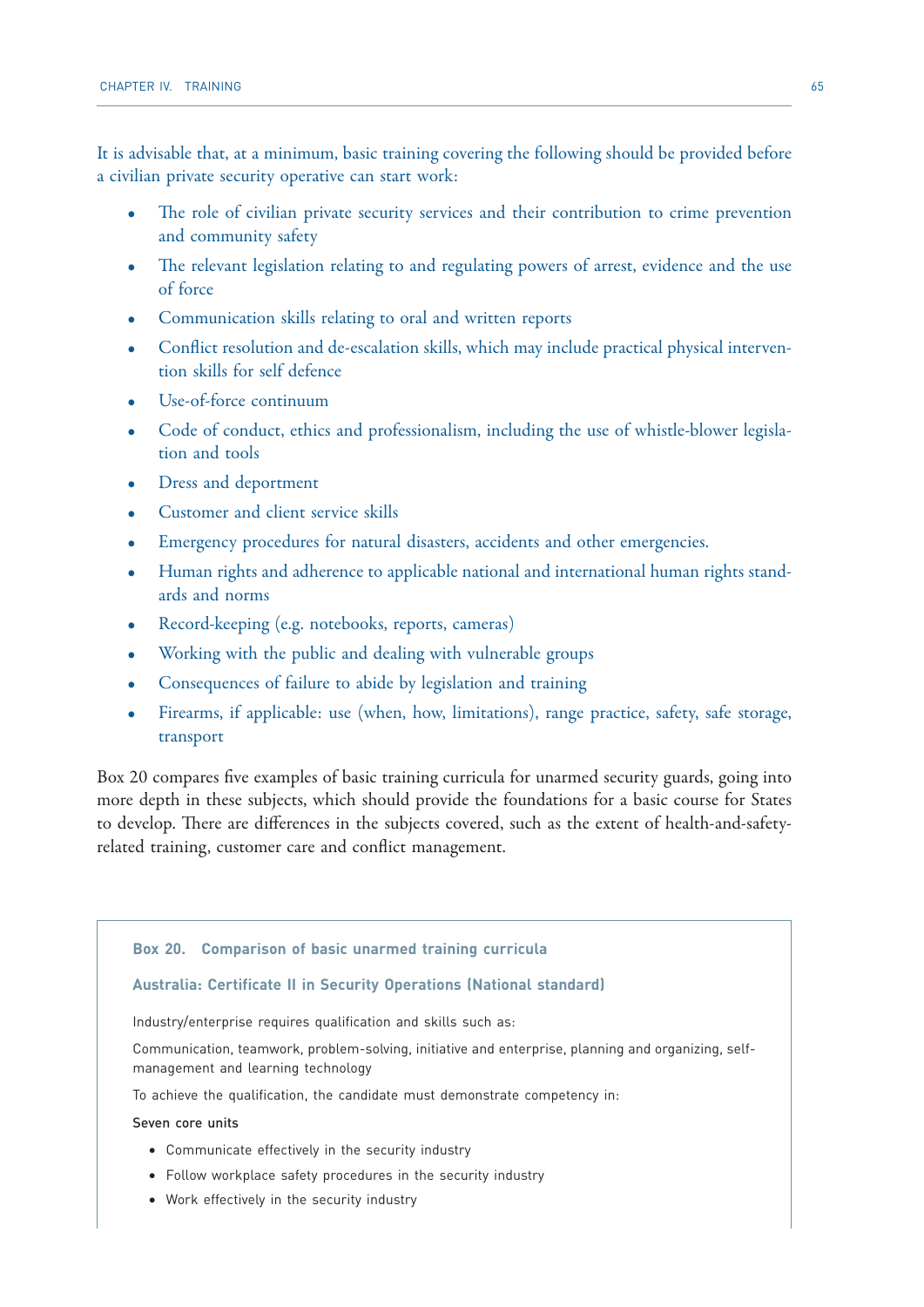### **Box 20.** *(continued)*

- Respond to a security risk situation
- Work as part of a security team
- Provide security services to clients
- Apply first aid

#### Five elective units

- Control and direct traffic
- Screen people
- Screen items
- Give evidence in court
- Protect safety of persons
- Control access to and exit from premises
- Monitor and control individual and crowd behaviour
- Protect valuables in transit
- Operate basic security equipment
- Patrol premises
- Contribute to investigative activities
- Protect self and others using basic defensive techniques
- Monitor electronic reporting facility
- Monitor biometric equipment and services
- Load and unload cash in transit in a secure environment
- Manage conflict through negotiation
- Manage dogs for security functions
- Handle dogs for security patrol
- Control persons using empty hand techniques
- Monitor security from a control room
- Maintain and use a security database
- Carry out vehicle inspection
- Use communication systems

### **Canadian General Standards Board (National standard)**

- Unit A1. Administration, introduction and evaluation of candidates' knowledge: Brief candidates on the administrative arrangements related to the training course (3 hours).
- Unit A2. Introduction to duties and responsibilities: Security officers protect people, property and information. This session provides an overview of the principal duties and responsibilities involved in these security requirements (2 hours).
- Unit A3. Professionalism and public relations: Security officers must be able to direct the media to the appropriate spokesperson and occasionally deal with media representatives. This session provides an overview of the role of and relations with the media (3 hours).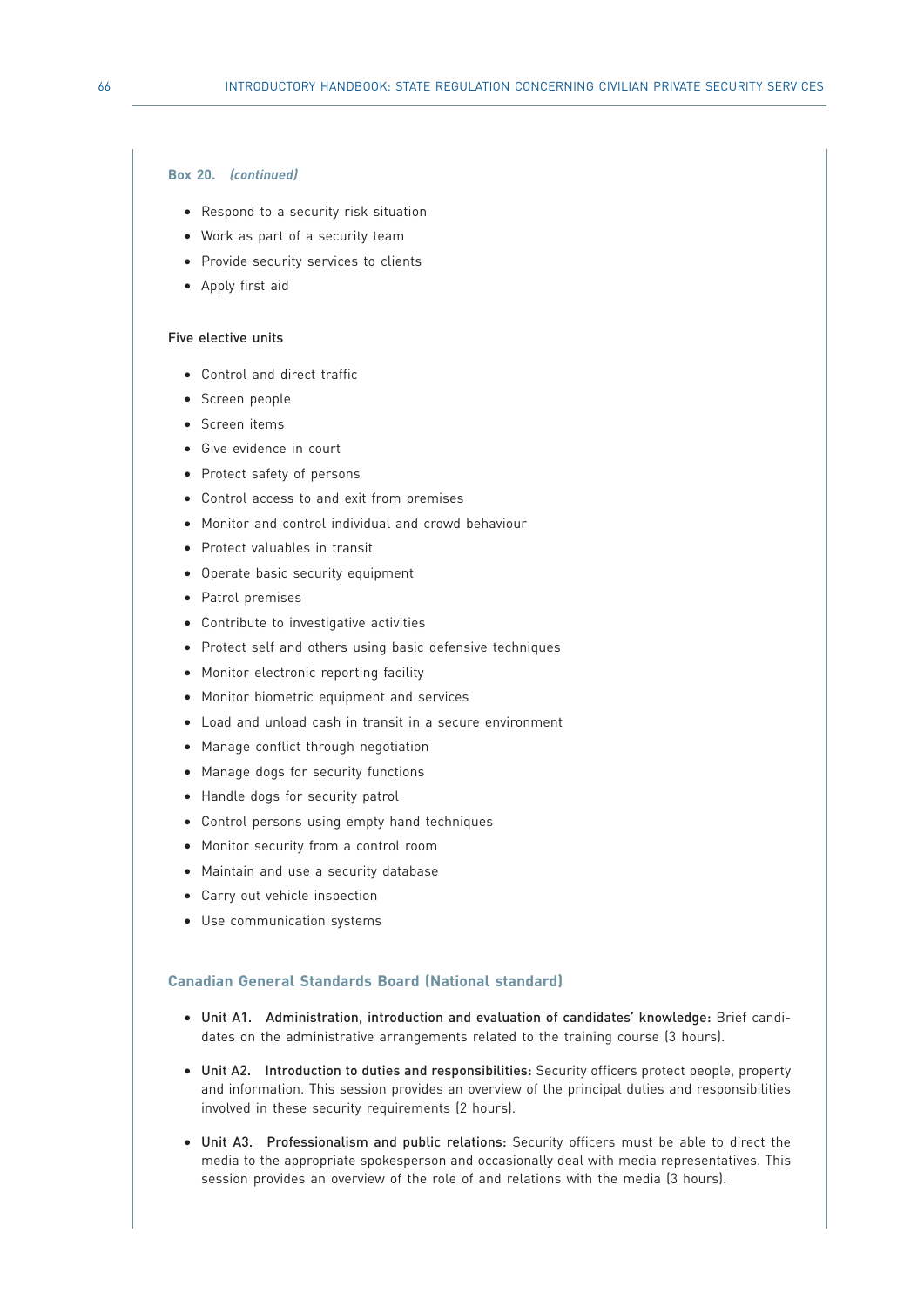- Unit A4. Legal authority, duties and responsibilities: This session reviews the sources and extent of authorities and the legal confines within which they may be exercised. The potential legal consequences of wrongful exercise of such authorities are also covered (6 hours).
- Unit A5. Alarm and protection systems: This session provides candidates with a basic understanding of the principles of protective and fire alarm systems that they are likely to encounter, with some information on the functioning of such systems (2 hours).
- Unit A6. Traffic movement: This session covers the correct way to direct vehicular and pedestrian traffic and the proper use of hand signals (1 hour).
- Unit A7. Personnel and material access control: Security officers control movement of personnel and material into, out of or within a facility (movement that is essential for normal operations) to prevent unauthorized access and egress. Security officers must understand access controls and measures involving the interaction of human resources in conjunction with other supporting security elements such as electronic systems and physical barriers (3 hours).
- Unit A8. Report writing, note taking and evidence and crime-scene sketching: This session will assist candidates to prepare reports, to present facts about the protection of evidence and to conduct themselves appropriately in court (4 hours).
- Unit A9. Response to emergency situations, fire detection, prevention, safety, explosive devices, bomb threats and suspicious packages: Security officers are expected to react to the unexpected so as to minimize the negative impact caused by emergency situations occurring at the work site. Security officers may be required to protect a scene because of a criminal or civil action; they should therefore understand the importance of scene management. This session stresses the organization's processes and the security officer's responsibilities in relation to those processes. The candidates will also be instructed in the correct and safe method of searching, identifying and securing the area containing the suspicious object until the police arrive (9 hours).
- Unit A10. Patrol procedures: Security officers perform patrols (4 hours).
- Unit A11. Labour disputes: In performing their duties, security officers must know the essential features of the employer-employee relationship and the implications for their work. In this session the general principles of labour-management relations relevant to a security officer's work and the role and responsibilities of security officers during industrial disputes are reviewed (2 hours).
- Unit A12. Relations with the police: It is essential that security officers understand the respective roles of private security and the police and the general principles governing their relations (1 hour).
- Unit A13. Use of force: There are a number of use of force guidelines that have been developed to assist law enforcement and security practitioners with the complex issues of "decision" and "articulation". This session introduces those guidelines (Minimum duration 6 hours).
- Unit A14. Effective communications: Security officers consistently face situations that require a certain amount of skill to defuse situations, especially when responding to a crisis. It is important for them not only to communicate properly but also to use communication to their advantage (8 hours).
- Unit A15. First aid and CPR (additional hours as required for certification): Security officers must complete first aid and cardiopulmonary resuscitation (CPR) training courses, and obtain certification.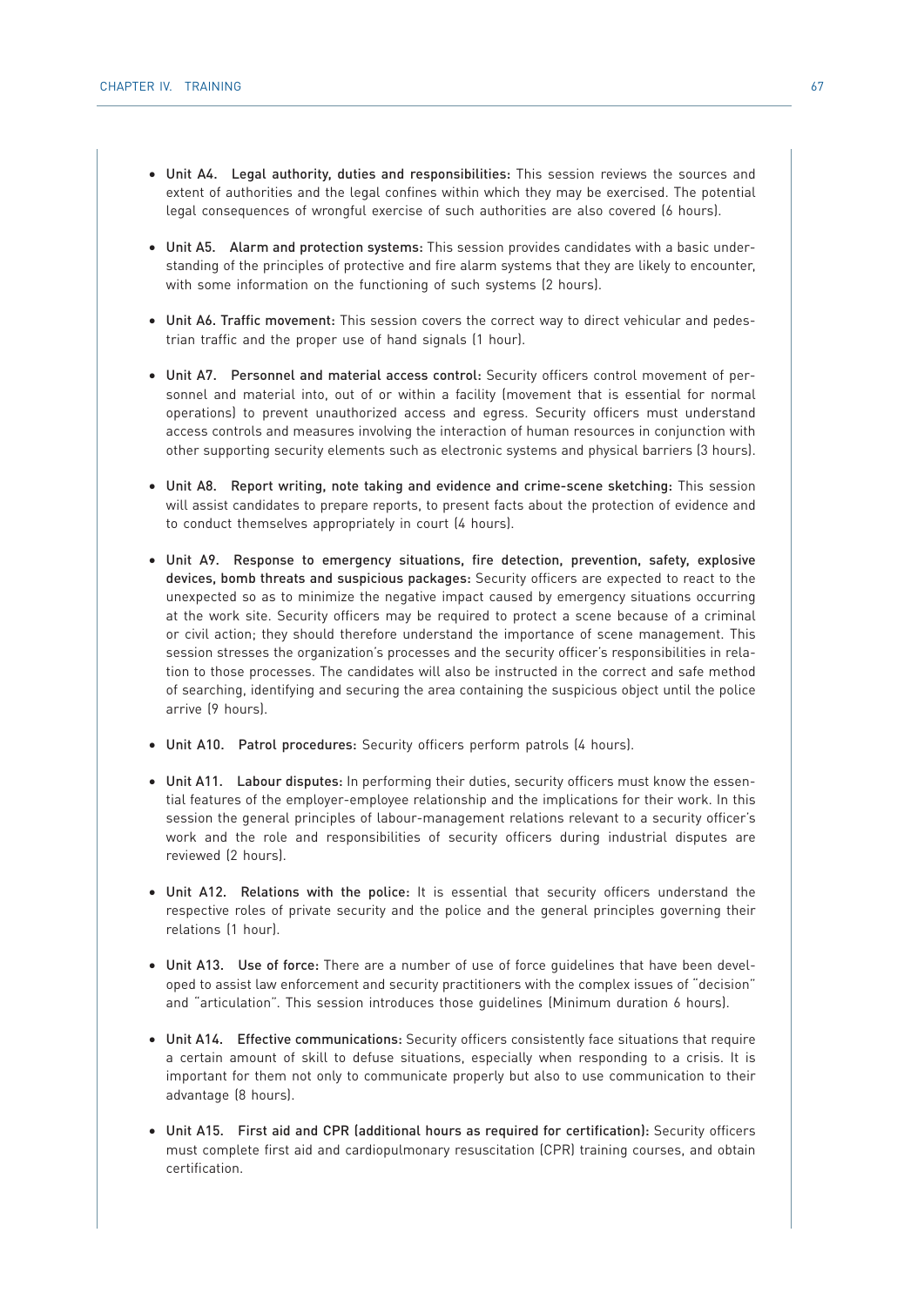### **Box 20.** *(continued)*

#### **European Vocational Training Manual for Basic Guarding**

- Unit 1. The private security industry
	- ° Culture and history
	- ° Sectors and services
	- ° European Union consultative process
	- ° Regulations and standards
	- Legislation for the security industry
	- ° Definitions and terms
- Unit 2. The security guard
	- ° Profile of a basic guard
	- ° Licensing requirements
	- ° Common duties
	- ° Beneficial skills
- Unit 3. Security equipment
	- ° Personal equipment
	- ° Duty equipment
	- ° On-site documentation
	- ° Electronic systems
- Unit 4. Practical security procedures
	- ° Patrolling for security
	- ° Patrolling for safety
	- ° Patrolling for fire
	- ° Gate duties
	- ° Control room duties
	- ° Observation skills
- Unit 5. Emergency procedures
	- ° What is an emergency?
	- ° General response
	- ° Fire
	- ° Alarm activation
	- ° Break-in
	- ° Accident or incident
	- ° Major incident
	- ° Emergency first aid
	- ° Conflict
	- Emergency services
- Unit 6. Law and the basic guard
	- ° Legal system
	- ° Overview for security
	- ° Distinction between criminal and civil
	- ° Categorize codes
	- ° Relevant legal codes
	- ° Court systems and procedures
- Unit 7. Fire
	- ° Effects of fire
	- ° Principles of fire
	- ° Fire extinguishers
	- ° Workplace procedures
- Unit 8. Health and safety
	- ° Legislation
	- ° Role of social partners
	- ° Terms and definitions
	- ° Personal protective equipment
- Unit 9. First aid
	- ° Emergency first aid
	- ° Regulations
	- ° First aid kit
	- ° Common causes of injuries
	- ° Precautions
- Unit 10. Customer care and quality
	- ° Principles of customer care
	- ° Customer care and security
	- ° Principles of quality system ISO 9000
	- ° Quality and security
	- ° Customer responsibility for quality
- Unit 11. Communications
	- ° Communication skills
	- ° Recording and reporting
	- ° Conflict defusing
	- ° Information to the public
	- ° Following instructions
	- ° Teamwork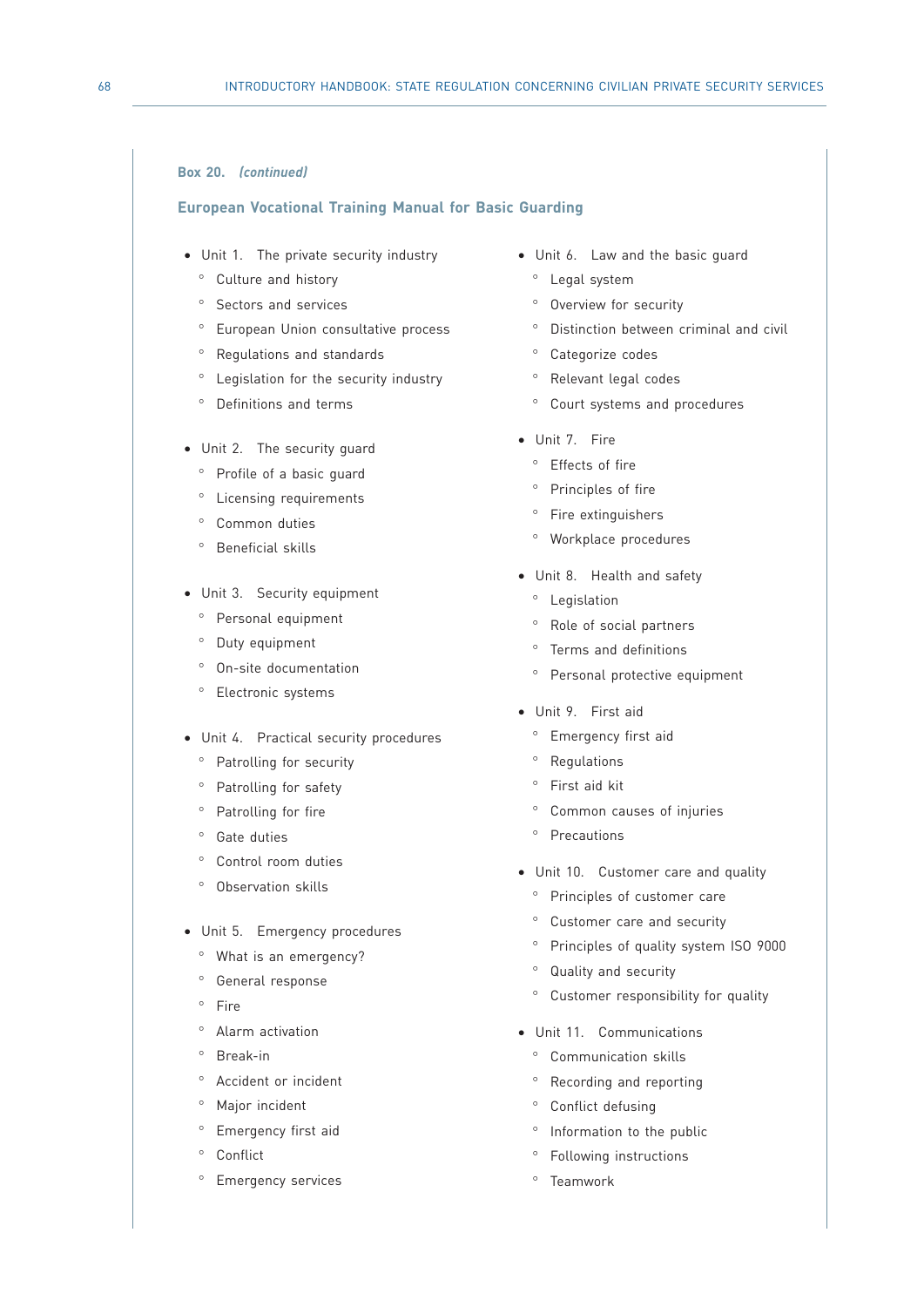- Unit 12. Labour relations
	- ° Historical developments
	- ° Common terms
	- ° System structures
	- ° Social partners' impact
- Unit 13. Labour regulations
	- ° Labour legislation
- ° Collective labour agreements
- ° Rules in the company
- ° Individual labour contract
- ° Employee checklist
- Unit 14. Assessment criteria
	- ° Performance criteria
	- ° Grading

### **United Arab Emirates (National standard)**

- Unit 1. Introduction to private security
	- ° Lesson A. Course administration
	- ° Lesson B. Understanding the United Arab Emirates
	- ° Lesson C. Security company and guard licensing
	- ° Lesson D. Understanding private security
- Unit 2. Roles and responsibilities of a security guard
	- ° Lesson A. Professionalism and teamwork
	- ° Lesson B. Security awareness and crime prevention
	- ° Lesson C. Radio communications
	- ° Lesson D. Reporting and note taking
	- ° Lesson E. Crime scenes
	- ° Lesson F. Verbal communication skills
	- ° Lesson G. Workplace safety
- Unit 3. Law and legal authority
	- ° Lesson A. Police in the United Arab Emirates
	- ° Lesson B. Courts in the United Arab Emirates
	- ° Lesson C. Powers of arrest
	- ° Lesson D. Powers of search
	- ° Lesson E. Use of force
- Unit 4. Dealing with the public
	- ° Lesson A. Customer service skills
	- ° Lesson B. Cultural diversity
- Unit 5. Protecting property
	- ° Lesson A. Security patrols
	- ° Lesson B. Conducting searches
	- ° Lesson C. Alarm systems and alarm response
	- ° Lesson D. Access control
	- ° Lesson E. CCTV
	- ° Lesson F. Traffic control/traffic accident reporting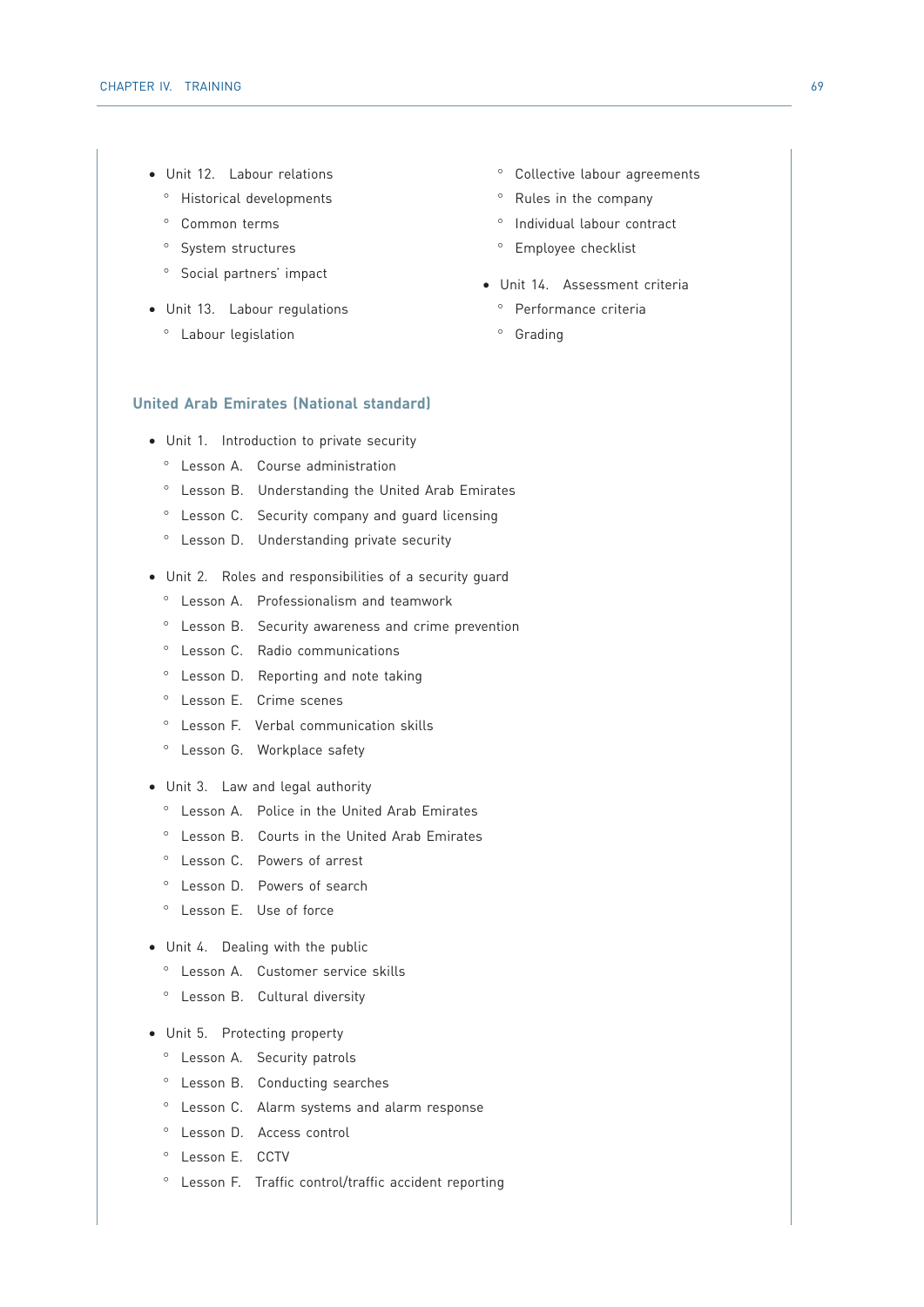### **Box 20.** *(continued)*

- ° Lesson G. Information security
- ° Lesson H. Bomb threats
- Unit 6. Emergency situations and responses
	- ° Lesson A. Fire detection and response
	- ° Lesson B. Hazardous material response
	- ° Lesson C. Disaster response and public emergencies
	- ° Lesson D. Evacuation and crowd control

### **United Kingdom (Basic national standard)**

### Unit 1. Roles and responsibilities of a security guard

- Identify the requirements for effective patrolling, responses to incidents occurring during a patrol, practical record of a patrol log or register, identify the requirements for controlling access:
	- ° Purpose, types and information required for access control
	- ° Main tasks carried out by the security guard in relation to access control
- Identify the requirements for search procedures:
	- ° Reasons for carrying out searches
	- ° Practical searches of vehicles, people and their property
- Identify security and emergency systems and procedures:
	- ° Elements of an alarm system in a fire situation
	- ° For an intruder situation
- Recognize requirements for dealing with fire:
	- ° Methods of operating fire extinguishers
	- ° Common causes of fire in the workplace
- Identify requirements of the Health and Safety at Work Act:
	- ° Common causes of accidents in the workplace
- Identify the role and powers of the security guard in law:
	- ° Arrests and powers of arrest
	- ° Law of trespass
	- ° Security guard's responsibilities under the Data Protection Act with reference to CCTV and records
- Identify requirements for dealing with emergencies:
	- ° Emergencies a security guard may encounter
	- ° Actions required in the event of a bomb threat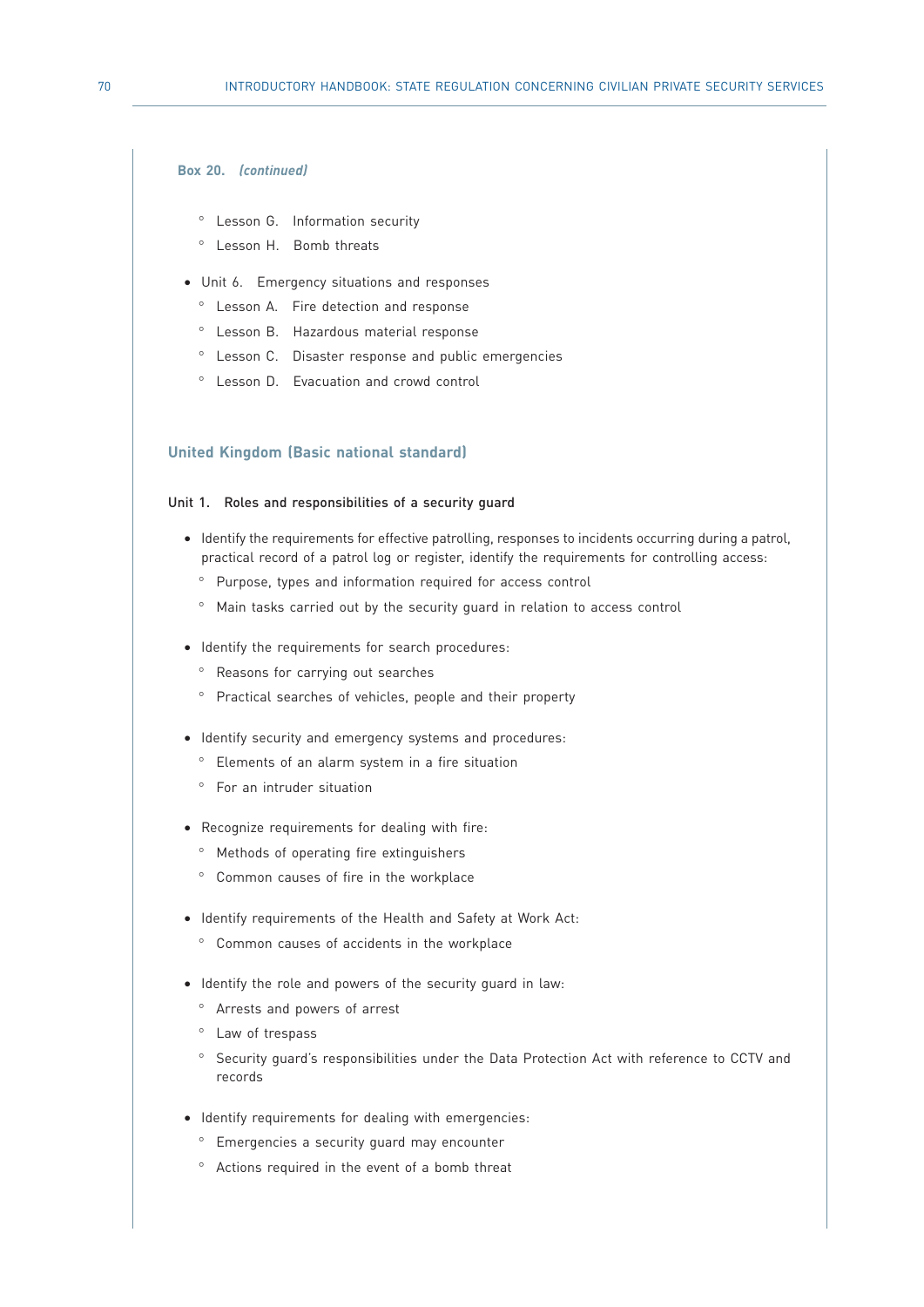- Identify requirements for customer care:
	- ° Importance of customer care
	- ° Role of the security guard in customer care.
- Identify requirements for effective communication:
	- ° Methods and process of communication
	- ° Importance of the handover procedure.
- Recognize equality and diversity in the workplace:
	- ° Equal opportunities, prejudice and stereotyping when dealing with colleagues, visitors and others
	- ° Legal enforcement of the following acts:
		- − Equality Act, Race Relations Act, Sex Discrimination Act and Disability Discrimination Act

### Unit 2. Conflict management for security guards

- Assess and reduce the risk of violence in the work environment:
	- ° Assess the risks of violence that exist in the work environment
	- ° Prepare and plan to reduce the risks of violence before undertaking a work activity involving specific risks and assess a situation, as it is developing, to identify risks of violence
- Identify behaviour that indicates an escalation towards violence and take appropriate measures to avoid or calm and defuse the situation:
	- ° Skills and behaviours which will calm and defuse the situation
	- ° Action in a high risk conflict to minimize the risk of injury
	- ° Demonstrate the skills needed to signal non-aggression
- Identify post incident support and report the circumstances to provide information for personal and organizational learning:
	- ° Report and record an incident of workplace violence to provide information to increase the prevention and reduction of risk across the organization
	- ° Review the incident, including the sequence of events leading up to it, to provide personal learning and the sharing of good practice with work colleagues

In creating a national training standard, in addition to reviewing other State standards and those developed by regional and international industry trade associations, some States convene advisory councils representing the regulator, the security industry, user groups, the police and education specialists to offer guidance on the content and mode of delivery, assessment criteria and desirable instructor qualifications. An inclusive group like this can help to ensure the utility and appropriateness of a training programme, security industry support and that the needs of the regulator and user groups are met.

There are a number of security bodies with an international reputation which have sought to develop more detail in the basic training standards for civilian private security staff. These include the ASIS Security Officer Selection and Training Guidelines (which can be purchased from ASIS) and the European Vocational Training Manual for Basic Guarding<sup>75</sup> (see box 20), which was created in the

<sup>75</sup> See www.eesc.europa.eu/self-and-coregulation/documents/codes/private/138-private-act.pdf.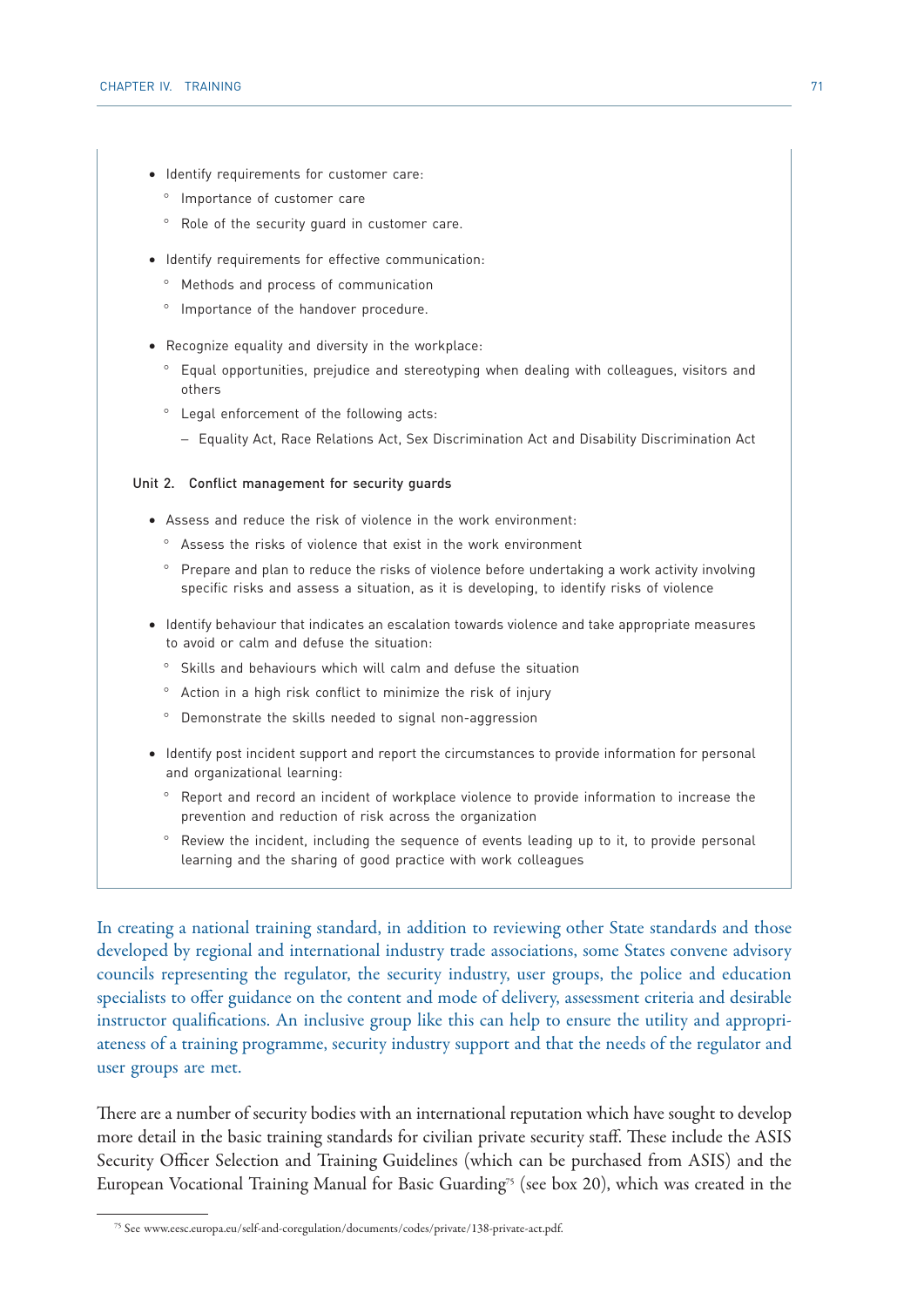belief that vocational qualifications will help the development of professional standards. The Manual was sponsored by the European Commission Directorate General for Education and Culture and prepared jointly with UNI Europa and the Confederation of European Security Services. The manual covers 13 key subject areas, which include the private security industry, the role of the security guard, security equipment, security and emergency procedures, law, fire, health and safety, first aid, customer care, communications, labour relations and labour regulations. It provides a basis for the development of specific State-level input relating to law and covers a wide range of subjects relevant to most States. This European model focuses on practical training and, unlike some security industry association standards, it proposes a detailed curriculum with specified learning objectives and performance measures. It further emphasizes experiential learning over the more common "stand and lecture" approach, in the belief that adults are more likely to retain new knowledge and be able to apply it appropriately in the field using that learning approach. States looking for inspiration for a curriculum for basic guarding will find the European Manual, along with elements of some of the others, a sound foundation to build upon.

### Exemptions from training requirements

In creating standards for security worker training, some States have also created exemptions for certain groups of people in the belief that their recent experience, training and knowledge is equal to or greater than the current security worker training. Often, this class of people includes currently or very recently retired police officers or military personnel. However, such exemptions seem to assume that policing and military service are sufficiently similar to security work that no new knowledge and skills are required. Exemptions neglect to take into consideration the fact that some exempted persons may not be current in their knowledge of guiding legislation or security practices that differ from those of their recent employer. One solution may be a modified and abbreviated training programme for exempted persons.

### Number of hours of training

One important part of the standards of many States with regard to training is mandating the number of hours of training. In the United States, where the responsibility for setting a training standard is a state responsibility, in those states which mandate a set number of hours it is usually one day or less. For example, in Washington State, the mandatory number of hours of training for a security guard is eight hours, of which at least four must be in the classroom. The State of California, on the other hand, requires 40 hours of mandatory training. In Europe, there are large differences between countries. For example, a security guard needs 320 hours of training in Hungary, 288 in Sweden, 180 in Spain, 127 in Belgium; 70 in France and 40 in Bulgaria and Germany. Austria and Poland, on the other hand, require less than 10 hours (7.5 and 8 hours, respectively).76 Some States simply set standards which need to be met, rather than mandating a set number of hours, for example in Australia, where the national CPP07 Property Training Services has become the national norm.<sup>77</sup>

<sup>76</sup> The data for this section are taken from the Confederation of European Security Services, along with references to specific regulator websites. 77 Available at https://training.gov.au/Training/Details/CPP07.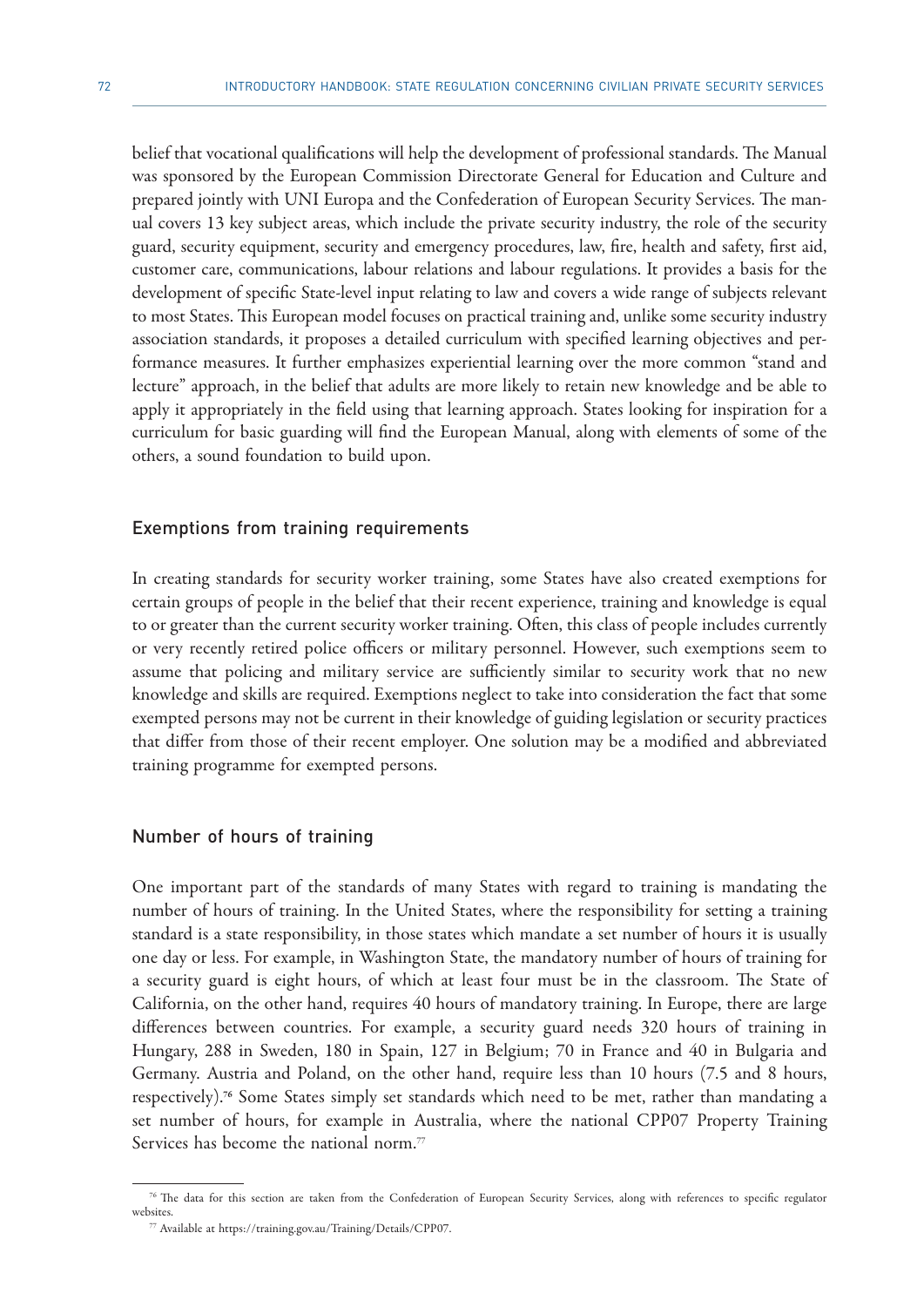## Refresher training

It is also important that civilian private security staff keep their skills and knowledge up to date. There are a variety of models used by States to ensure this happens. In the Republic of Korea, the Security Services Industry Act (1976) requires each security guard to undergo monthly in-house training and refresher training in subjects such as the Security Services Industry Act, crime prevention, terrorism countermeasures, self-defence, information security, marksmanship, explosives disposal and other topics. In Belgium, there is mandatory refresher training related to the law every five years, lasting eight hours. In the United Arab Emirates, guards must come back every year for a two-day annual refresher course.

## Specialist training

The diversity and challenges of the increasingly complex civilian private security sector has led some States to create mandatory training specific to different roles.

States may wish to create standards for training for granting specialist security licences and for positions where the operational context is unique and requires additional knowledge and expertise, especially where the nature of the work exposes both the worker and the public to greater risk. Examples include:

- Critical infrastructure security (e.g. energy facilities, government offices)
- Emergency and disaster planning and response (e.g. as a component of State planning and coordinated response)
- Transportation security (e.g. airports: public areas, passenger screening, emergency response, secure areas)
- Mass public event security (e.g. access and crowd control at major sporting events).
- VIP security (e.g. executive protection)
- Cash in transport security (e.g. armed security)

Just as a consultative approach has been taken to the design of basic security worker training standards, States may wish to follow a similar path in developing specialist training programmes. In Belgium, for example, there are specific training standards linked to licences for a variety of licensed civilian private security occupations, most of which are listed below:78

- Basic guard (127 hours)
- Beat patrol (40 hours)
- In-house manned security (132 hours)
- Door supervision (32 hours)
- Bodyguard functions (51 hours)
- Alarm and CCTV monitoring (70 hours)
- Aviation security (40 hours)

<sup>78</sup> Confederation of European Security Services, *Private Security in Europe*.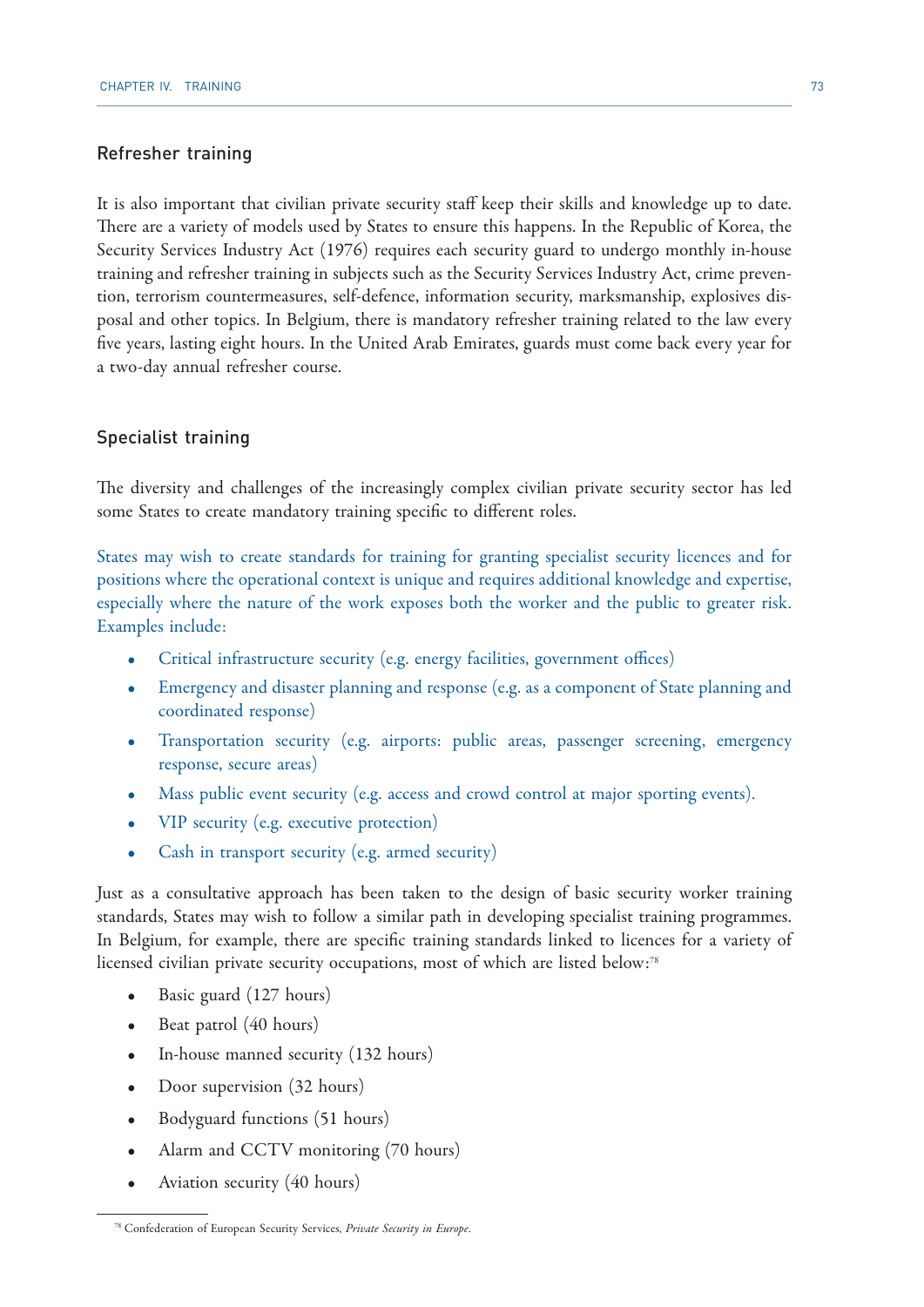- Maritime security (16 hours)
- Private investigation (250 hours)
- Middle managers (52 hours)
- Higher managers (100 hours)

Another State with such an approach is the United Arab Emirates<sup>79</sup> which, on top of the basic security guard training of one week (40 hours) which all civilian private security staff must undergo, also stipulates specialist training for:

- Special events security (2 days)
- Security supervisor (5 days)
- Cash-in-transit security (5 days)
- Hotel security (3 days)
- Bank security (3 days)
- Hospital security (3 days)
- Firefighting security (2 days)
- X-ray screening (2 days)
- CCTV (5 days)
- Critical national infrastructure (5 days)
- Customer service (5 days)
- Oil and gas security (10 weeks)

Both South Africa and the United Kingdom<sup>80</sup> have identified the core knowledge and competencies required before a licence can be granted to provide VIP and close protection security services. The South African standard states that competent learners will be capable of researching protective risk-related information; formulating a risk profile; planning and preparing for close protection operations; implementing close protection measures; and communicating with role-players within the context of a protective operation. Licensing depends on proven existing competency, with standards relating to vehicle and firearms use and administration of emergency first aid.

## Supervisory and managerial training

In setting mandatory security worker training standards, some States require all licensed security workers to complete the training successfully as a part of their licensing. This can include frontline personnel, supervisors and managers, in the belief that anyone directing the work of a frontline security worker must have the same operational security knowledge as the worker, as a minimum. Some States even require company owners and directors to have this training, but exclude administrative support personnel who have no operational authority over frontline workers.

<sup>79</sup> Documents supplied by the United Arab Emirates.

<sup>80</sup> See http://allqs.saqa.org.za/showQualification.php?id=58696 and www.sia.homeoffice.gov.uk/Pages/licensing-close-protection.aspx.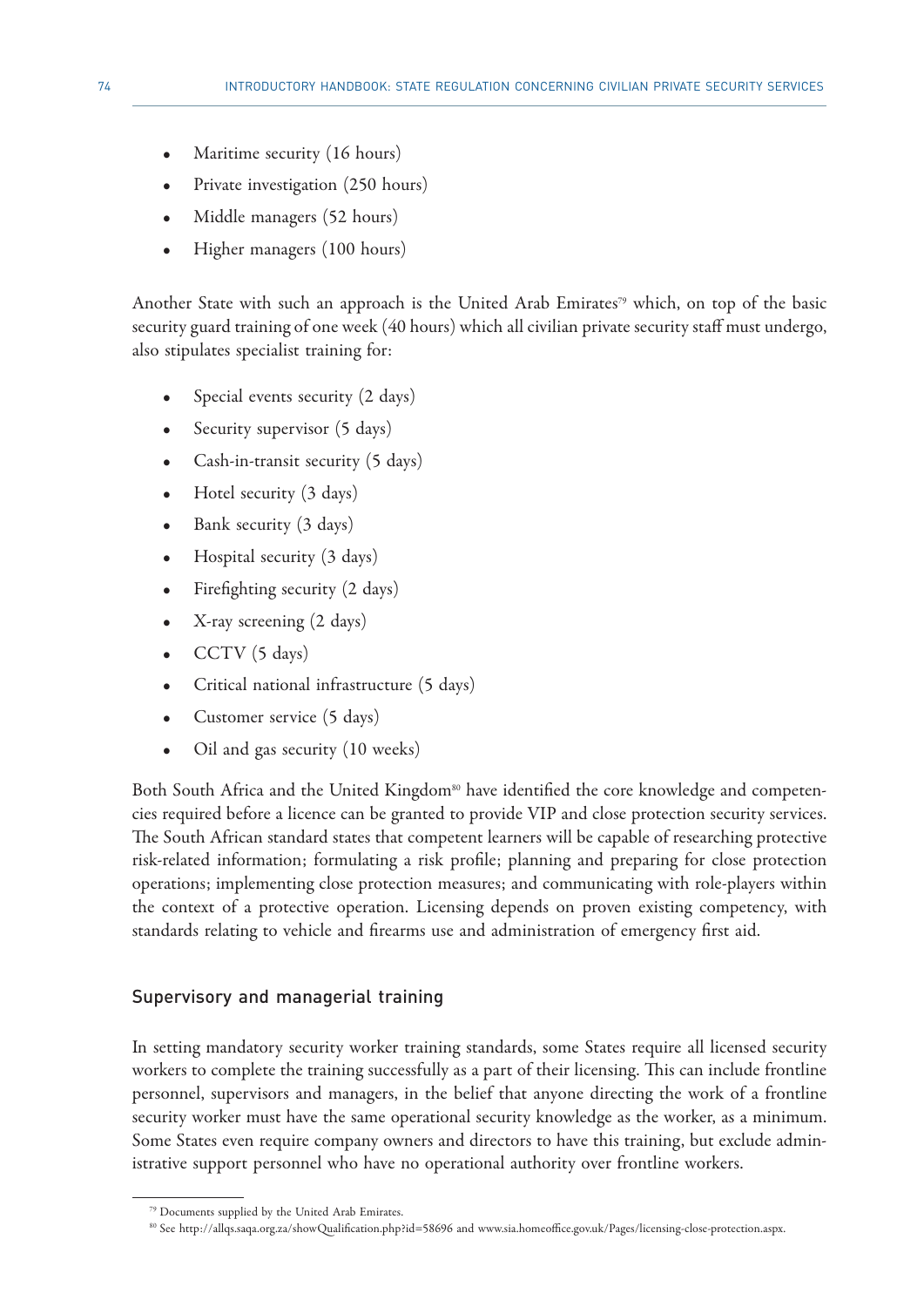There is a strong case for States to set basic minimum standards of managerial and supervisory skills training for managers and supervisors.<sup>81</sup> Firstly, they provide inspiration for the lower ranks to achieve higher standards. Secondly, as leaders and managers, it is important that they have the required levels of competence, particularly in the guarding sector, where in many States there is a high labour turnover, which means that some guards may not have extensive experience. Therefore, in addition to the basic training, States may consider establishing a mandatory course of study in supervision and management specific to the security services industry, which can include topics such as risk management, human resources, ethics and professionalism.

This may include an emphasis on matters such as corruption, human rights and whistle-blowing. In Belgium, in addition to a requirement to complete the mandatory 127-hour basic guarding course, security middle managers must undergo a further 52 hours of compulsory training, while top managers undergo a further 100 hours.<sup>82</sup> In another example, in Singapore, as a part of the national Security Workforce Skills Qualification framework, the Security Industry Institute (an arm's length public institution) offers a tiered approach to publicly certified training of security workers, including a Certificate in Security Operations (32 classroom days), an Advanced Certificate in Security Operations (31 classroom days) and a Diploma in Security Management  $(46$  classroom days).<sup>83</sup>

In some States, the importance of developing managers in the civilian private security sector has led to the promotion of university-level courses. In some countries, Spain for example, there are specific university-level courses made available for security managers to support specialization. In the public health-care sector in the United Kingdom, there is a mandatory system where all security managers have to undergo a five-week training course, embedded in a distance-learning university degree. In some states of the United States, owners of security companies are required to have a certain level of university or college-level education. For example, in Michigan, a person can only obtain a private security guard agency licence with a baccalaureate degree in police administration or industrial security from an accredited college or university and two years of full-time experience in a licensed security guard agency or as a security administrator in private business.

Where security workers are armed, States may wish to consider standards and training for supervisors and managers in relation to security and management of weapons stockpiles and related recordkeeping, in addition to whatever licensing is required. As with the advanced specialist training discussed above, States can work with local partners to create supervisory and management training standards in the areas of risk assessment and management and national and critical infrastructure security planning and management.

There are a variety of internationally recognized security management and supervisory training qualifications which States can look to. The ASIS Certified Protection Professional and Physical Security Professional and the United Kingdom Security Institute Certificate and Diploma in Security Management are some examples. Recognizing that security is a growing profession, many post-secondary institutions now offer advanced education and training, including graduate degrees in security-related disciplines such as policy, critical infrastructure, counter-terrorism and security

<sup>&</sup>lt;sup>81</sup> Mark Button, "The Private Security Industry Act 2001 and the security management gap in the United Kingdom", *Security Journal*, vol. 24, No. 2 (2011), pp. 118-132.

<sup>&</sup>lt;sup>82</sup> Confederation of European Security Services, *Private Security in Europe*. 83 See www.sii.edu.sg/sii\_home.htm.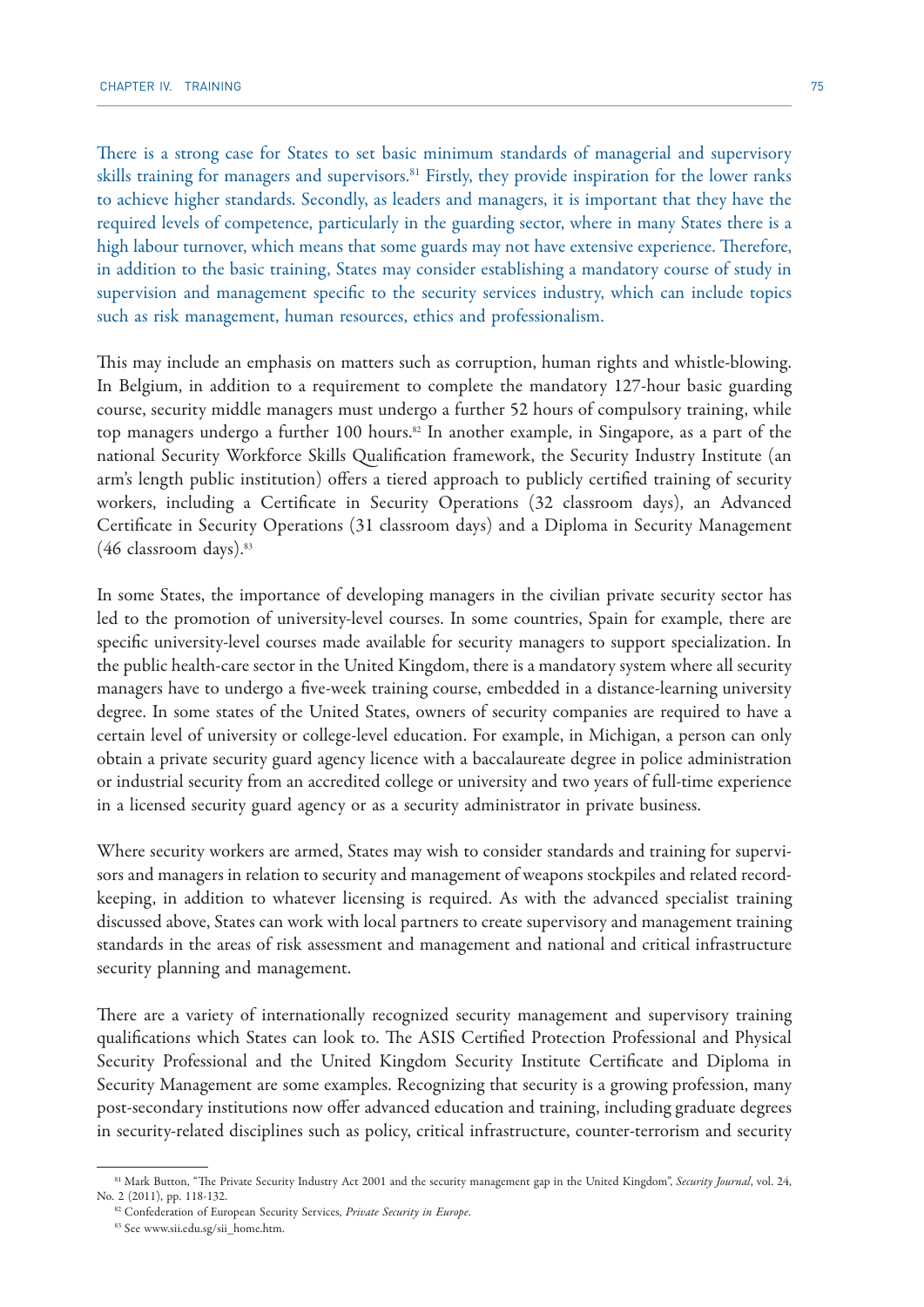leadership, in addition to certificate and diploma programmes focused on more technical and tactical areas, such as security system design and monitoring, threat assessment and mitigation, security consulting and security business management.

Prior to licensing a new civilian private security company, a few States require proof that senior management not only have experience in the field but also possess a related university degree. States are encouraged to support the development of security-related diploma, degree and postgraduate degree programmes as one component of their national crime prevention strategy.

## Encouraging advanced training

It is also important to develop a system of training where further advanced training beyond the basic level is encouraged. Recognizing that in a culture where uniforms are worn status has some importance, both Finland and the United Kingdom permit special badges to be worn signifying completion of a higher level of training. This also helps to encourage the attainment of higher standards of training beyond the basic requirement. In Finland, guards who complete a higher level training course beyond the compulsory 100 hours of basic training can display a badge with an "A" on their epaulettes. In the United Kingdom, uniformed security workers who complete an additional training course can be accredited by the local chief constable as a part of the Community Safety Accreditation Scheme, and wear a special badge on their uniform signifying this.

## Firearms, weapons and the use of force

In chapter I, the use of firearms and other weapons and the use of force by civilian private security workers was discussed. It is very important for training to cover these issues. In some States, security personnel may carry firearms, other weapons or restraining devices. These may include items such as handguns, long-barrel firearms (rifle, shotgun), batons, handcuffs, conductive energy weapons or chemical irritants.

Standards for weapons training vary across States. In some States, such as Australia, security workers are permitted to carry force-option tools such as batons, handcuffs and firearms only when specifically licensed to do so and after the completion of additional training from a governmentapproved training provider, and then only when involved in specific duties, such as moving or protecting large amounts of money or other valuables.<sup>84</sup>

When security personnel are permitted to carry weapons, whether designed or intended to be lethal or non-lethal, they need training relating to basic standard operating procedures for the operation of such weapons, including the safe and appropriate use of these items, the times when it is legally appropriate and justifiable to use them, how to use them and how to document and report such usage to a competent authority.

Training needs to be based on specified knowledge and competency standards that are consistent with good international practices. Where personnel are permitted to carry weapons or use force,

<sup>84</sup> See www.police.wa.gov.au/Ourservices/PoliceLicensingServices/Security/Licenceinformation/tabid/1811/Default.aspx.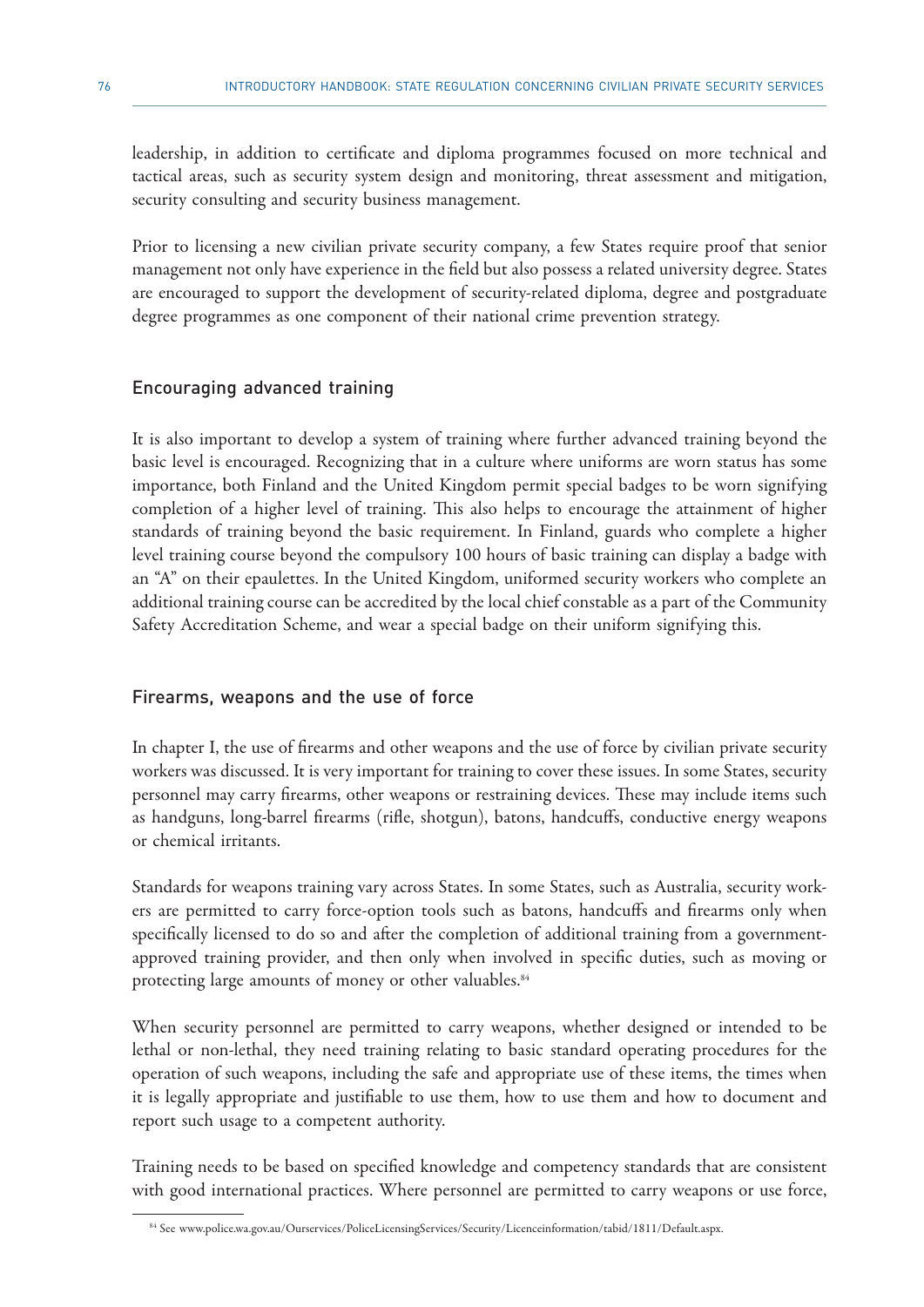in addition to completing an initial programme of training prior to their first operational deployment, it is advisable for them also to undergo periodic refresher training and testing of both knowledge and competency. For example, in New York State, applicants to work as an armed guard must possess a valid New York State pistol licence pursuant to Penal Law 400.00 and must complete the 47-hour Firearms Training Course for Security Guards prior to applying for a Special Armed Guard Registration Card. Starting one year from the date of completion of the firearms training course, holders of the Registration Card must complete an eight-hour annual in-service Training Course for Armed Security Guards every year thereafter.85

<sup>85</sup> See www.criminaljustice.ny.gov/ops/sgtraining/.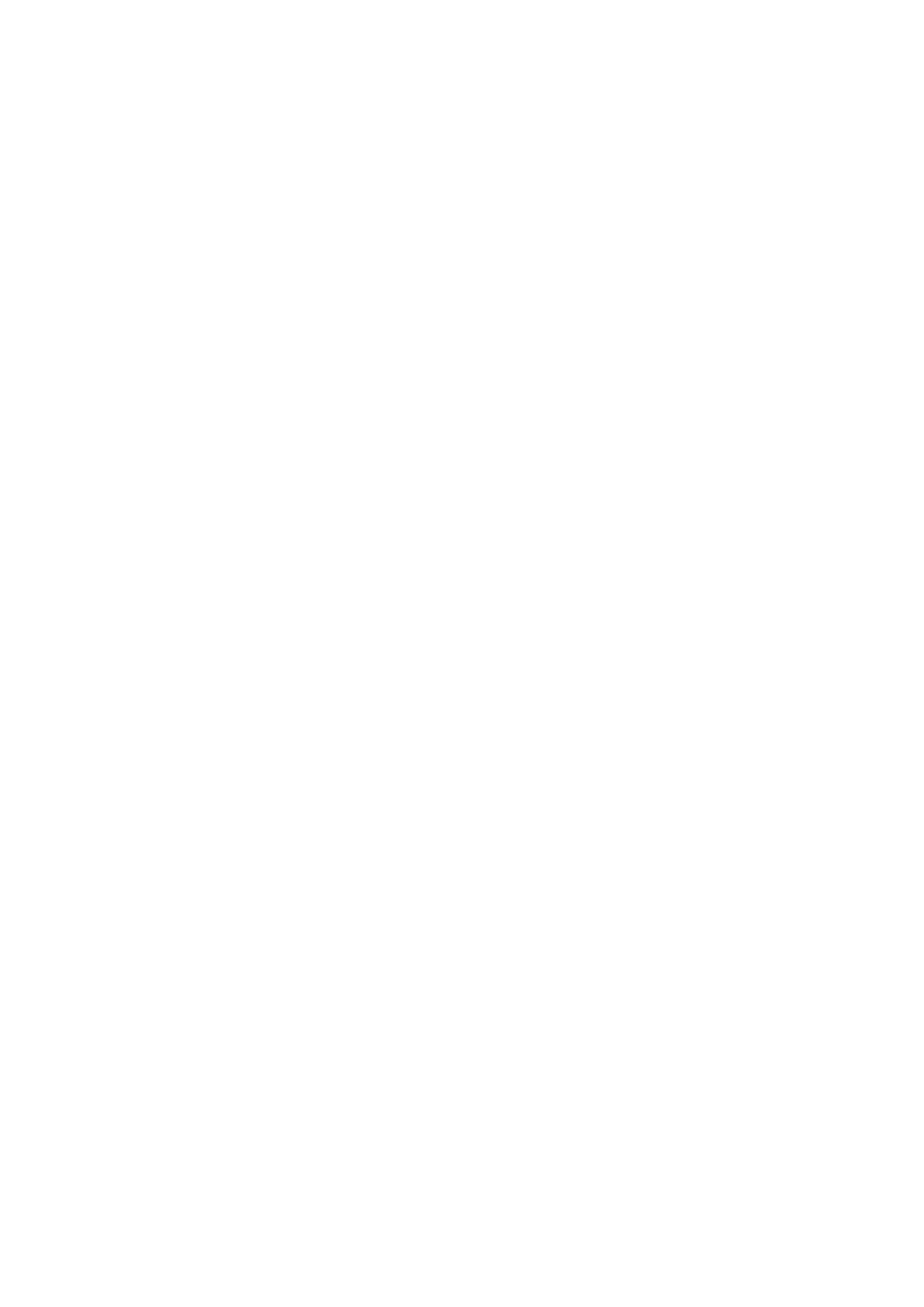# V. Standards and norms

# Introduction

While there are currently no specific United Nations instruments or standards and norms addressing civilian private security services, there is a wide range of standards that apply to the security sector, including standards relating to State responsibility to prevent crime, protect human rights and govern the use of force, detention and arrest, as well as to the relationship between business and human rights and the protection of the rights of workers.

This *Handbook* has illustrated a wide variety of these standards and norms. In this chapter, some of these will be revisited, including relevant human rights instruments, the United Nations conventions relating to crime and standards and norms in the area of crime prevention and criminal justice, as well as other important international and regional standards.

Although there are no agreed United Nations standards and norms concerning the regulation and oversight of civilian private security services as such, discussions on this issue are under way. As highlighted at the beginning of this *Handbook*, within the framework of the Vienna-based Commission on Crime Prevention and Criminal Justice, a functional commission of the Economic and Social Council, States have examined the role played on their territory by civilian private security services and have assessed the contribution of such services to crime prevention and community safety, in order to determine whether national legislation provides adequate oversight. A series of expert meetings has taken place, highlighting the importance of guidelines and State regulation. This process resulted in the Abu Dhabi preliminary draft recommendations on the oversight and regulation of civilian private security services (see annex III of this *Handbook*), which were brought to the attention of the Commission at its twenty-first session in April 2012, and which have been used as the foundation for this *Introductory Handbook*. 86

Furthermore, in a different process with a broader scope encompassing private military and security companies, Member States have established an open-ended intergovernmental working group within the framework of the Geneva-based Human Rights Council. The mandate of that group is to consider the possibility of developing an international regulatory framework, including the option of preparing a legally binding instrument on the regulation, monitoring and oversight of the activities of private military and security companies, including their accountability.

<sup>86</sup> See UNODC/CCPCJ/EG.5/2011/2.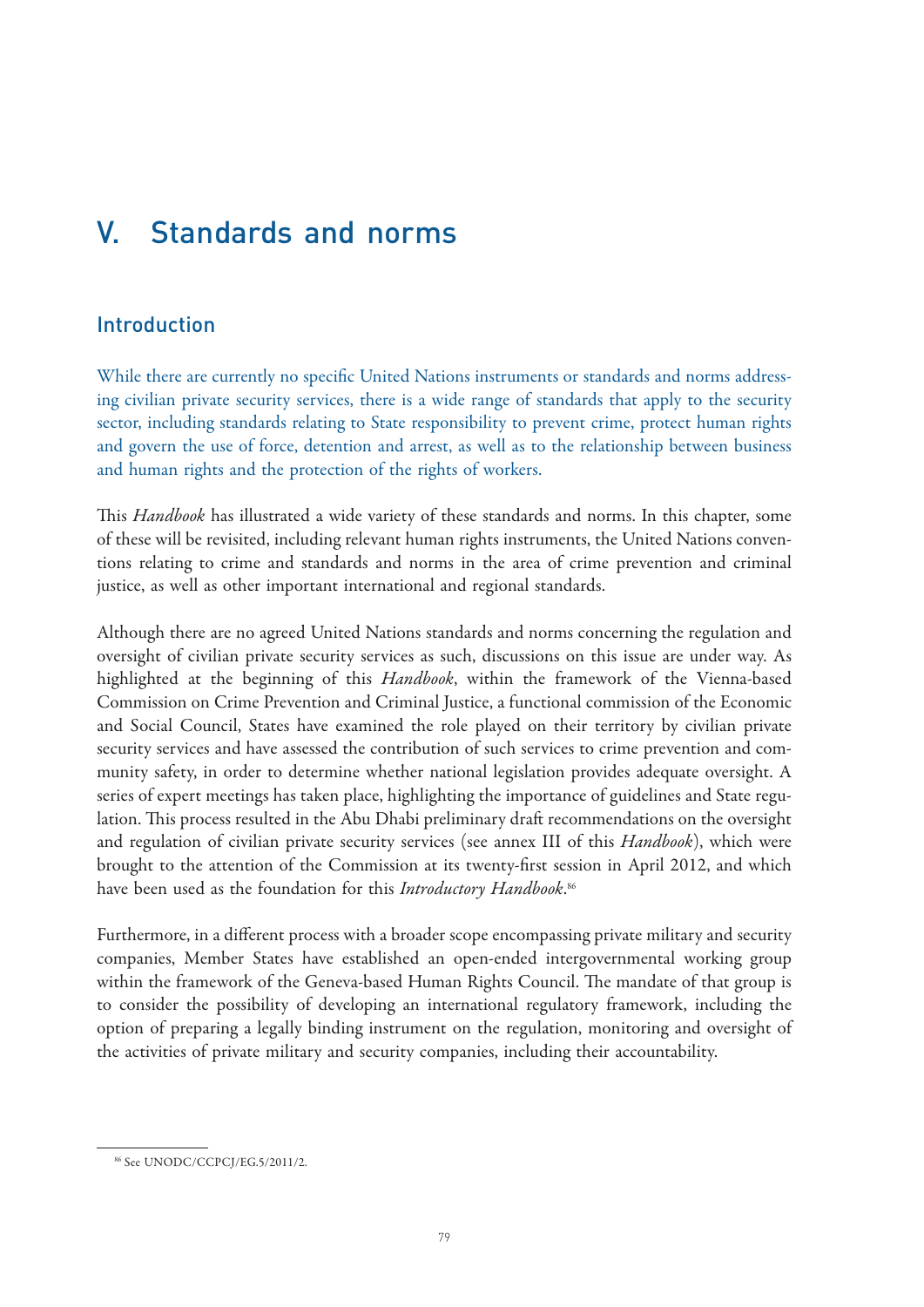# Human rights instruments

The growing role of civilian private security services in some States, particularly where they have taken over functions previously undertaken by the public police, highlights even more clearly the need to develop and set standards for the respect of human rights by civilian private security companies and workers. Privatization may lead the public police to pay less attention to certain functions and areas, leading to security inequity and meaning that certain areas are not provided with basic levels of protection against violence.<sup>87</sup> It is thus important to stress the applicability of human rights instruments to civilian private security services. States ultimately have an obligation to ensure that these companies and operatives comply with human rights instruments, as States do themselves.

The International Covenant on Civil and Political Rights<sup>88</sup> and the International Covenant on Economic, Social and Cultural Rights<sup>89</sup> set out principles relating to the fundamental rights of individuals, to be observed by States. Several treaties and principles also contain provisions that are applicable to public and private security providers, both in terms of prohibited behaviours (such as torture) and desirable priorities for them to set in their activities. Some examples are the Convention on the Elimination of All Forms of Discrimination against Women,<sup>90</sup> the Convention on the Rights of the Child<sup>91</sup> and the International Convention on the Elimination of All Forms of Racial Discrimination.<sup>92</sup>

Treaties such as the International Covenant on Civil and Political Rights, which has been ratified by an absolute majority of States, establish legally binding obligations. One basic notion underlying the international legal framework is the right to remedy, which means that States need to establish a mechanism whereby people can seek redress if their rights have been violated.

Also, the provisions of the Universal Declaration of Human Rights<sup>93</sup> are applicable to the interactions of civilian private security companies with the public and with their employees, including:

- Everyone has the right to life, liberty and security of person.
- No one shall be subjected to torture or to cruel, inhuman or degrading treatment or punishment.
- Everyone has the right to an effective remedy by the competent national tribunals for acts violating the fundamental rights granted him by the constitution or by law.
- No one shall be subjected to arbitrary arrest, detention or exile.
- No one shall be subjected to arbitrary interference with his privacy, family, home or correspondence, nor to attacks upon his honour and reputation. Everyone has the right to the protection of the law against such interference or attacks.
- Everyone has the right to freedom of peaceful assembly and association.

<sup>&</sup>lt;sup>87</sup> David A. Sklansky, "Private Policing and Human Rights," *Law and Ethics of Human Rights,* vol. 5, No. 1 (2011), pp. 111-136.<br><sup>88</sup> General Assembly resolution 2200 A (XXI), annex.

<sup>89</sup> Ibid.

<sup>90</sup> United Nations Treaty Series, vol. 1249, No. 20378.

<sup>91</sup> Ibid., vol. 1577, No. 27531.

<sup>92</sup> Ibid., vol. 660, No. 9464.

<sup>93</sup> General Assembly resolution 217 A (III).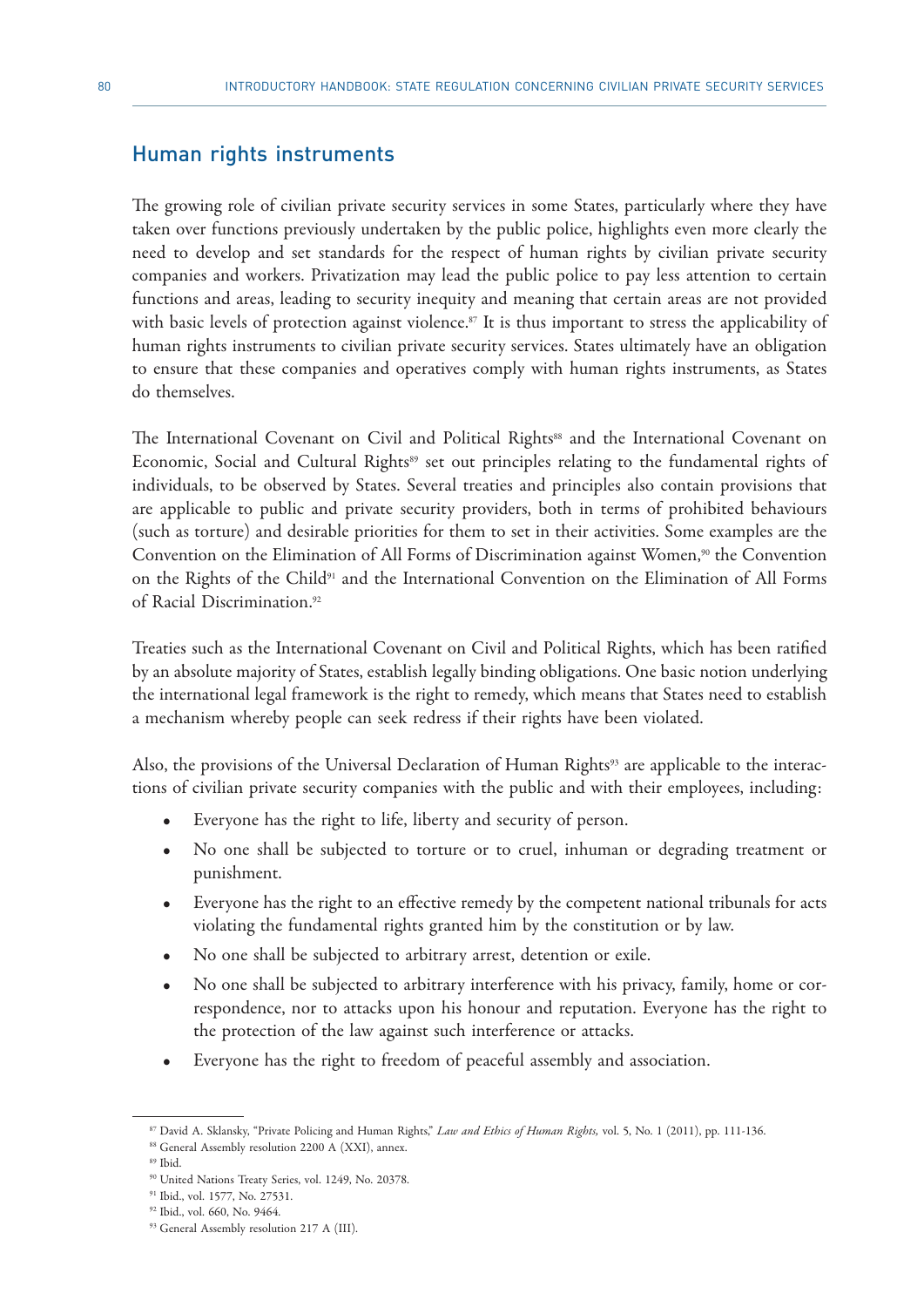- Everyone has the right to work, to free choice of employment, to just and favourable conditions of work and to protection against unemployment.
- Everyone has the right to form and to join trade unions for the protection of his interests.
- Everyone has the right to rest and leisure, including reasonable limitation of working hours and periodic holidays with pay.

# United Nations instruments to fight crime

Article 31 of the United Nations Convention against Transnational Organized Crime<sup>94</sup> provides that States parties shall endeavour, in accordance with fundamental principles of their domestic law, to reduce existing or future opportunities for organized criminal groups to participate in lawful markets with proceeds of crime, through appropriate legislative, administrative or other measures. These measures should focus on:

*(a)* The strengthening of cooperation between law enforcement agencies or prosecutors and relevant private entities, including industry;

*(b)* The promotion of the development of standards and procedures designed to safeguard the integrity of public and relevant private entities, as well as codes of conduct for relevant professions, in particular lawyers, notaries public, tax consultants and accountants;

*(c)* The prevention of the misuse by organized criminal groups of tender procedures conducted by public authorities and of subsidies and licences granted by public authorities for commercial activity.

The prevention of any involvement of civilian private security companies or staff in organized crime is crucial, especially when they are involved in critical infrastructure protection or the delivery of crime prevention and security services to Governments.

The United Nations Convention against Corruption, as highlighted earlier, provides for State measures to combat corruption, including preventive policies and practices, the establishment of anti-corruption bodies, codes of conduct for public officials, transparency measures, procurement guidelines and integrated action plans to prevent corruption that include the private sector.

Specifically in relation to the private sector, the Convention provides that State parties shall, among other actions, take measures that may include promoting the development of standards and procedures designed to safeguard the integrity of relevant private entities.

Article 12 of the Convention against Corruption offers guidance to the private sector on additional measures that may be enacted to mitigate the threat of corruption, including:

- Promoting cooperation between law enforcement and relevant private entities.
- Promoting transparency among private entities, including, where appropriate, measures regarding the identity of legal and natural persons involved in the establishment and management of corporate entities.

<sup>&</sup>lt;sup>94</sup> General Assembly Resolution 55/25.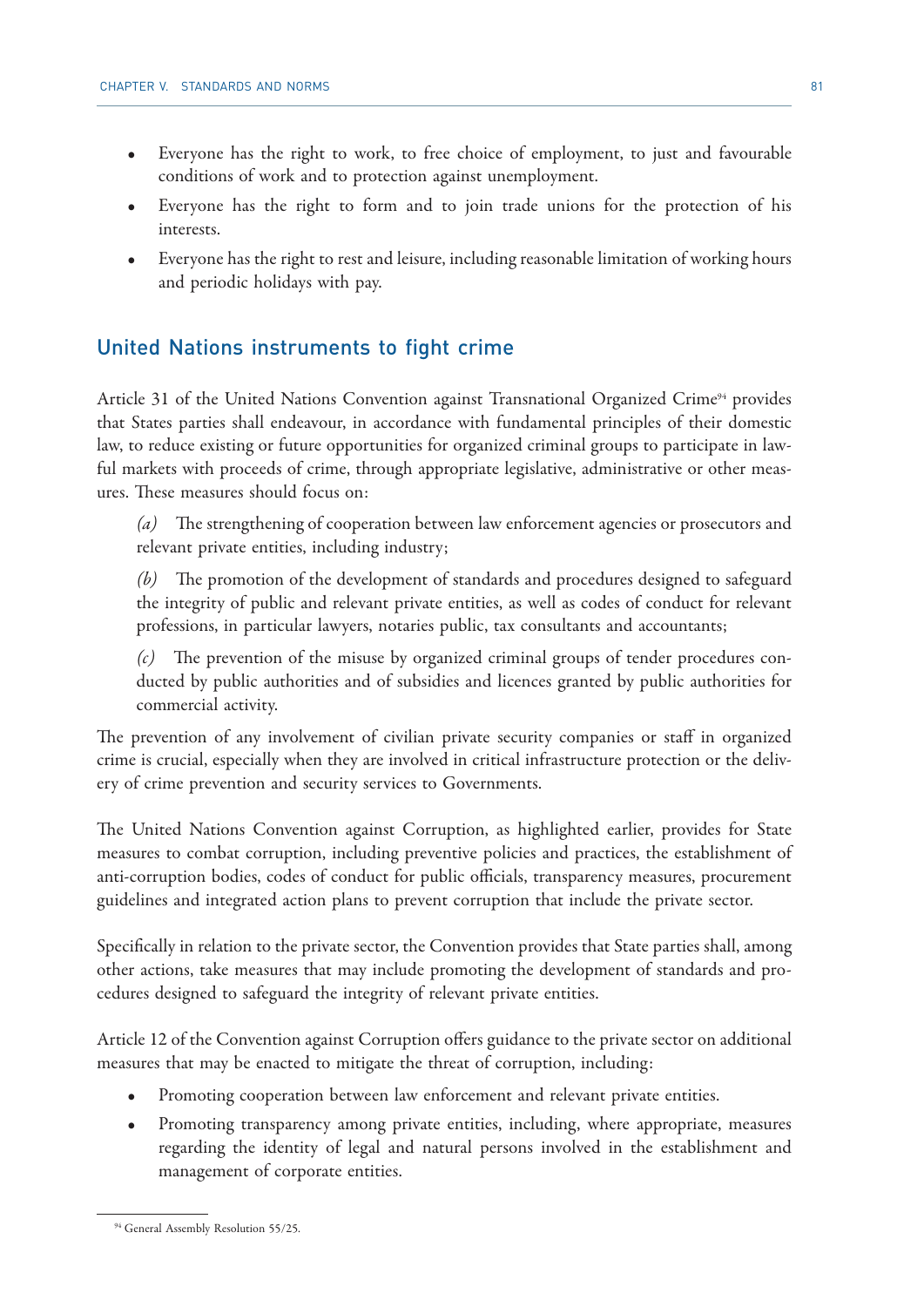Ensuring that private enterprises, taking into account their structure and size, have sufficient internal auditing controls to assist in preventing and detecting acts of corruption and that the accounts and required financial statements of such private enterprises are subject to appropriate auditing and certification procedures.

Article 21 of the Convention addresses bribery in the private sector and encourages States parties to consider adopting such legislative and other measures as may be necessary to establish as criminal offences, when committed intentionally in the course of economic, financial or commercial activities, corrupt practices for benefit within and between private sector enterprises.

# United Nations standards and norms on crime prevention and criminal justice

There are several United Nations standards and norms in the area of crime prevention and criminal justice that offer useful guidance and inspiration to Member States seeking to regulate civilian private security services.

The Guidelines for Cooperation and Technical Assistance in the Field of Urban Crime Prevention<sup>95</sup> recognize the principle that crime is characterized by a multiplicity of factors and forms, and that a coordinated multi-agency approach at the local level is often helpful, including the involvement of the private sector. The Guidelines support closer liaison between actors, including the sharing of information, joint work and the design of a coherent strategy based on an integrated crime prevention action plan. Section 3 *(d)* (i) of the Guidelines encourages States to consider primary prevention by promoting situational crime prevention measures such as target hardening and opportunity reduction—services which are provided by civilian private security companies.

The 2002 United Nations Guidelines for the Prevention of Crime<sup>96</sup> state that crime prevention comprises strategies and measures that seek to reduce the risk of crimes occurring and their potential harmful effects on individuals and society, including fear of crime. Within the conceptual frame of reference, in paragraph 6 *(c)*, the Guidelines state that the occurrence of crime is prevented by reducing opportunities, increasing risks of being apprehended and minimizing benefits, including through environmental design and by providing assistance and information to potential and actual victims (situational crime prevention). In some States, this definition of crime prevention and framework for action describes much of the work undertaken by civilian private security companies.

There are more agreed benchmarks in the field of crime prevention and criminal justice reform that could be relevant for policymakers when developing regulation of civilian private security services, including the Code of Conduct for Law Enforcement Officials, which was mentioned in chapter II of this *Handbook* and refers to the various functions of law enforcement. Also, the Basic Principles on the Use of Force and Firearms by Law Enforcement Officials remain an important framework, setting out key parameters to help determine the legitimacy of the use of force by law

<sup>95</sup> Economic and Social Council resolution 1995/9.

<sup>96</sup> Economic and Social Council resolution 2002/13, annex.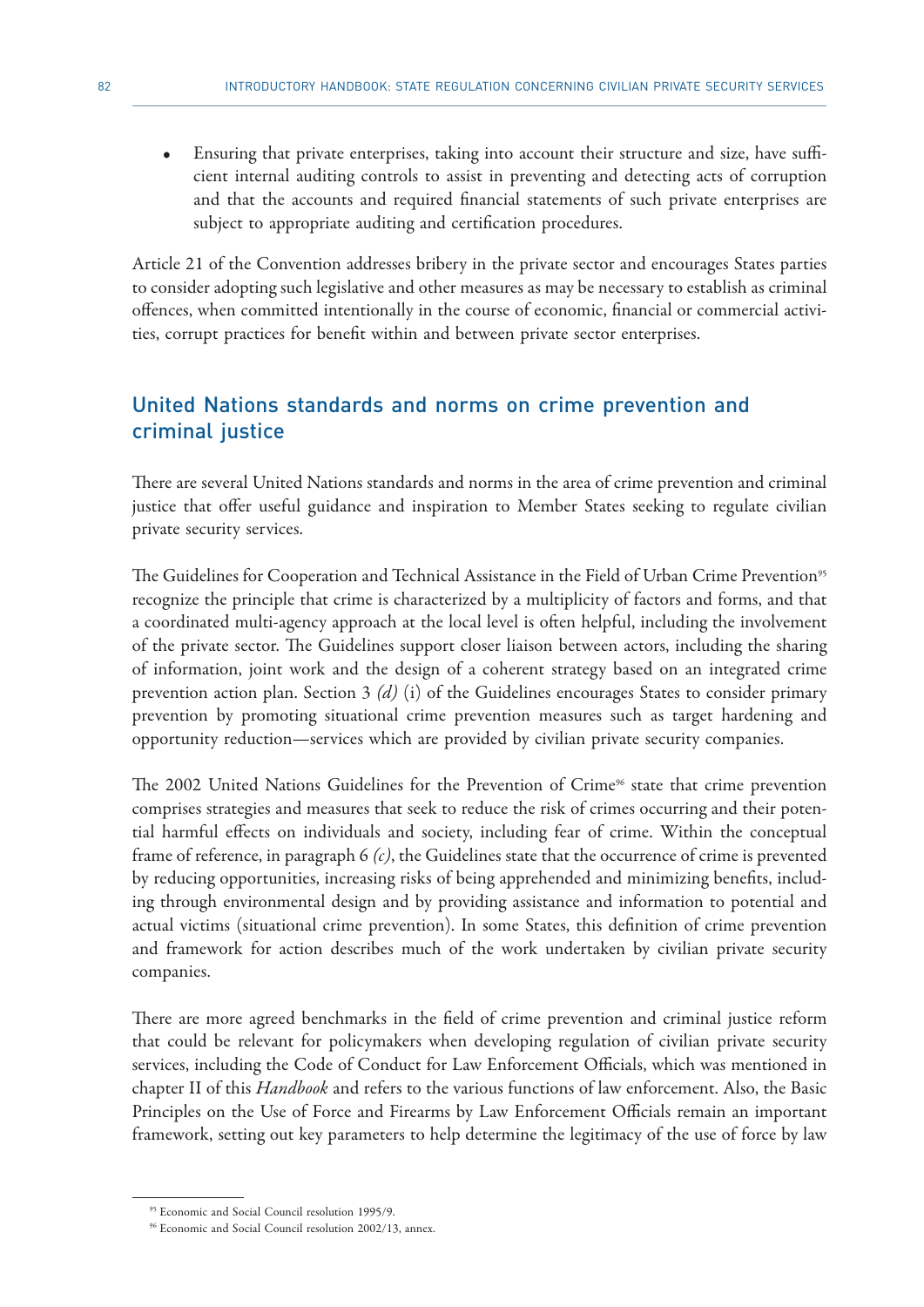enforcement personnel and requiring accountability where injury or death is caused by the use of force or firearms.

Other standards and norms that could be of relevance are the Standard Minimum Rules for the Treatment of Prisoners, the Declaration on the Elimination of Violence against Women and the Guidelines for the Prevention of Juvenile Delinquency.<sup>97</sup>

# Other standards

Recognizing that States are not alone in their responsibility to respect and protect human rights, in 2011 the United Nations Human Rights Council endorsed a new set of Guiding Principles on Business and Human Rights: Implementing the United Nations "Protect, Respect and Remedy" Framework, designed to provide for the first time a global standard for preventing and addressing the risk of adverse impacts on human rights linked to business activity, both transnational and other activity, regardless of size, sector, location, ownership and structure. The Guiding Principles, within a "protect, respect and remedy" framework, are based on a recognition of:

*(a)* States' existing obligations to respect, protect and fulfil human rights and fundamental freedoms;

*(b)* The role of business enterprises as specialized organs of society performing specialized functions, required to comply with all applicable laws and to respect human rights;

*(c)* The need for rights and obligations to be matched to appropriate and effective remedies when breached.98

Of importance in relation to civilian private security services is that the Guiding Principles provide that businesses must act with due diligence to avoid infringing the rights of others and to address negative impacts of anything with which they are involved. This includes the rights of the general public they may interact with, law violators they may come across and their clients and employees. This principle offers a process for companies to know their obligations and show how they are meeting them. This will assist in general and specific corporate awareness of obligations and duties, creation of compliance and prevention measures and measures to mitigate any potential adverse human rights impacts. Companies can assess actual and potential human rights impacts, create a statement of commitment and report on progress in a transparent and public manner.

They also address both the State's responsibility to provide access to remedy through judicial, administrative and legislative means, and the corporate responsibility to prevent and remedy any infringement of rights to which they contribute. Having effective grievance mechanisms in place is crucial in upholding the first two Guiding Principles. At the same time, company-level mechanisms are encouraged to operate through dialogue and engagement, rather than with the company acting as the adjudicator of its own actions.

<sup>97</sup> For an overview of the standards and norms, see the UNODC *Compendium of United Nations Standards and Norms in Crime Prevention and Criminal Justice* (New York, United Nations, 2006).

<sup>98</sup> Presentation of report to the United Nations Human Rights Council by John G. Ruggie, Special Representative of the Secretary-General for Business and Human Rights, Geneva, 30 May 2011.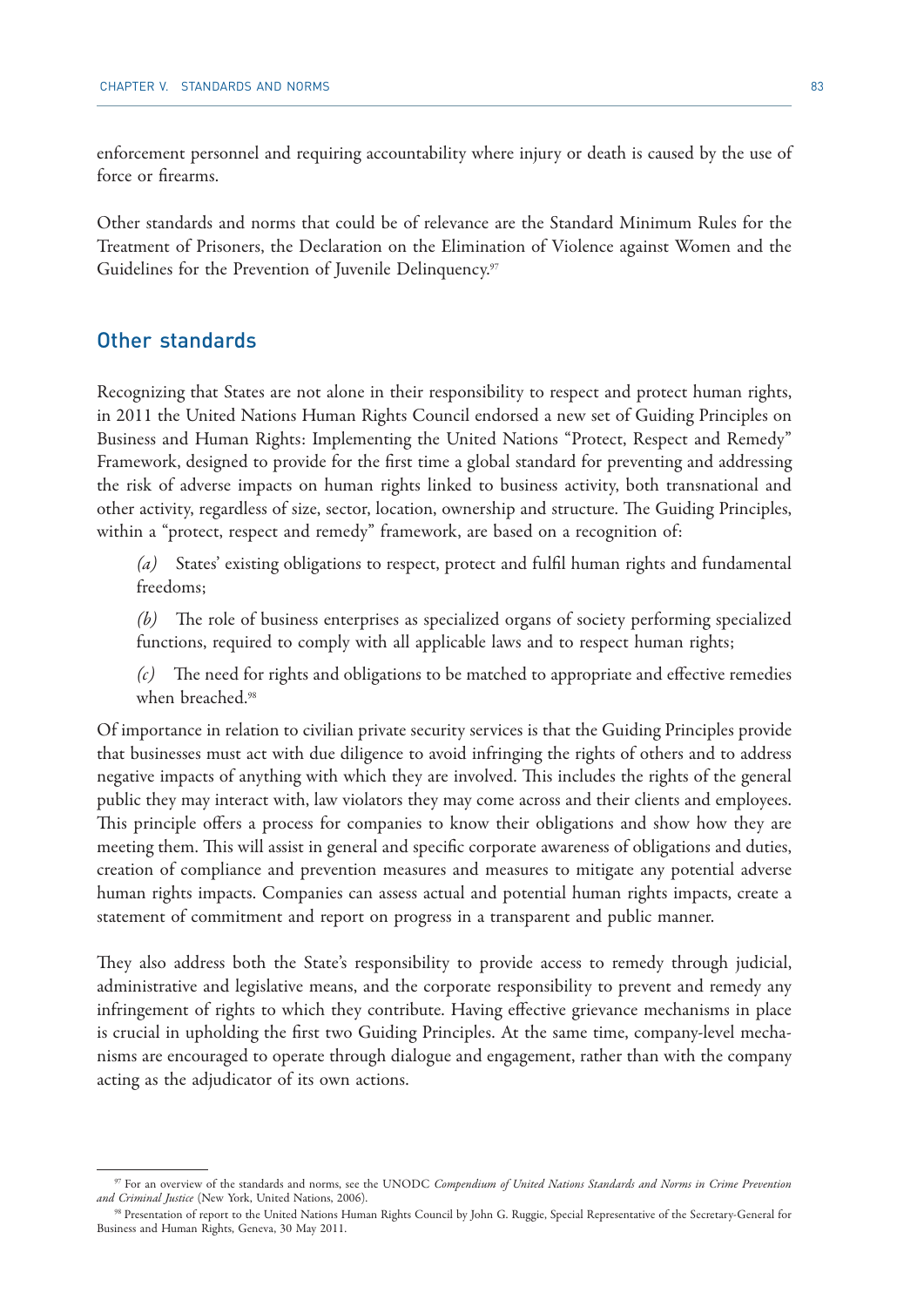Adoption of the Guiding Principles sets a civilian private security service firm apart from its competitors, enhances compliance with government and regulatory standards, mitigates the risk of intentional or accidental breach of laws and human rights and raises the profile of the industry, putting it in a positive light. This is not to say there are no challenges involved in integrating human rights and business. There are, and a myriad of international examples show that they can be overcome.

Following the adoption of the Guiding Principles, the Organisation for Economic Co-operation and Development (OECD) has updated its Guidelines for Multinational Enterprises, adding a chapter on human rights that explicitly draws on and is fully aligned with the Guiding Principles, i.e., that it is a corporate responsibility to respect rights. At the same time, it added the provision that companies should carry out risk-based due diligence in order to identify and address their adverse impacts in all areas covered by the OECD Guidelines, not only human rights, and that they should do so not only with regard to their own activities, but also in respect of their business relationships, including supply chains.

Also noteworthy is the Montreux Document,<sup>99</sup> ratified by an initial group of 17 States in 2008, to reaffirm the obligation of States to ensure that private military and security companies operating in armed conflicts comply with international humanitarian and human rights laws. The Montreux Document is not legally binding as such; rather, it contains a compilation of relevant international legal obligations and good practices. Initiated originally by the Government of Switzerland and the International Committee of the Red Cross, the Montreux Document sets out some 70 recommendations for good State practices, such as verifying a company's track record and procedures used to vet staff.

Focusing on the use of civilian private security services within the extractive industry in fragile, low-income and middle-income States, the Voluntary Principles on Security and Human Rights were launched in 2000 to provide guidance on security firm behaviour in relation to human rights while in the employ of extractive companies, and to act as a forum for States, non-governmental organizations and security services companies to share practical insights and lessons learned.<sup>100</sup>

As mentioned in chapter II, examples of voluntary codes of conduct concerning the private security sector include the Sarajevo Code of Conduct for Private Security Companies, which outlines a set of basic standards of professionalism and service delivery originally envisaged for civilian private security service companies in Bosnia and Herzegovina, and is to be implemented by all security employers and employees.101 The Sarajevo Client Guidelines for the Procurement of Private Security Companies reinforce the Sarajevo Code of Conduct, and include provisions for a fair and transparent procurement process, which is valuable in contexts where corruption may be present as a destabilizing influence. Also, the International Code of Conduct for Private Security Service Providers offers a set of principles for civilian private security companies that mostly provide (armed) services in complex environments such as fragile, conflict and post-conflict States or coun-

<sup>99</sup> Montreux Document on pertinent international legal obligations and good practices for States related to operations of private military and security companies during armed conflict (United Nations document A/63/467-S/2008/636, annex).

<sup>&</sup>lt;sup>100</sup> See www.voluntaryprinciples.org.

<sup>101</sup> When the Code was developed, it drew upon the Voluntary Principles on Security and Human Rights and two resources jointly developed by the Confederation of European Security Services and Uni Europa, Selecting Best Value: A Manual for Organizations Awarding Contracts for Private Guarding Services (1999) (see www.securebestvalue.org) and the Code of Conduct and Ethics for the Private Security Sector (2003), available at www.coess.org/\_Uploads/dbsAttachedFiles/Code\_of\_Conduct\_and\_Ethics\_EN.pdf.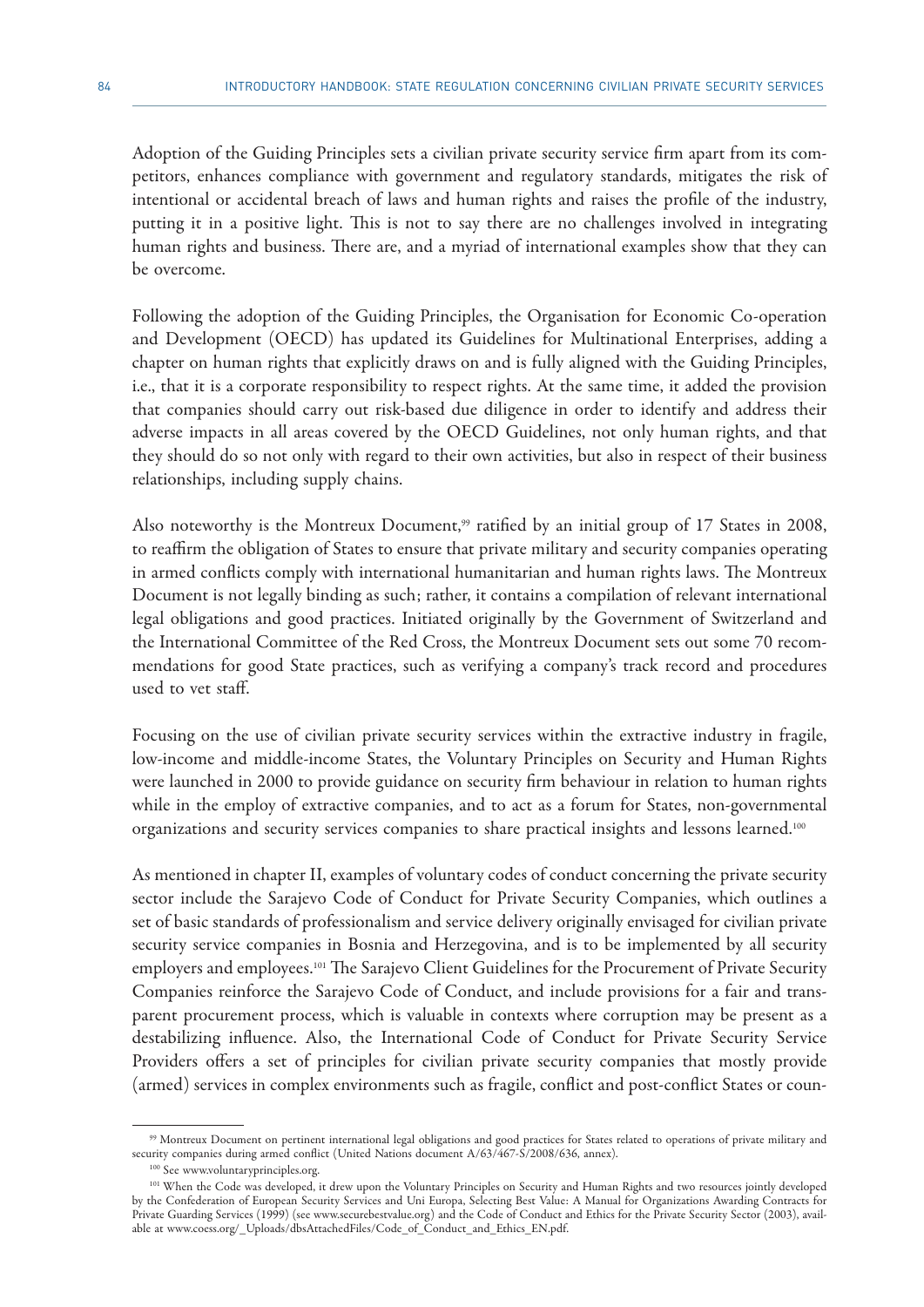tries recovering from natural disasters. Finally, one of the oldest associations representing private security companies in 34 States across the globe, the Ligue internationale des sociétés de surveillance, has also developed a code of conduct, adopted in 2012. It covers human rights, laws and regulations governing private security, business ethics, working conditions, the environment and compliance and enforcement.<sup>102</sup>

<sup>102</sup> Available at http://www.security-ligue.org.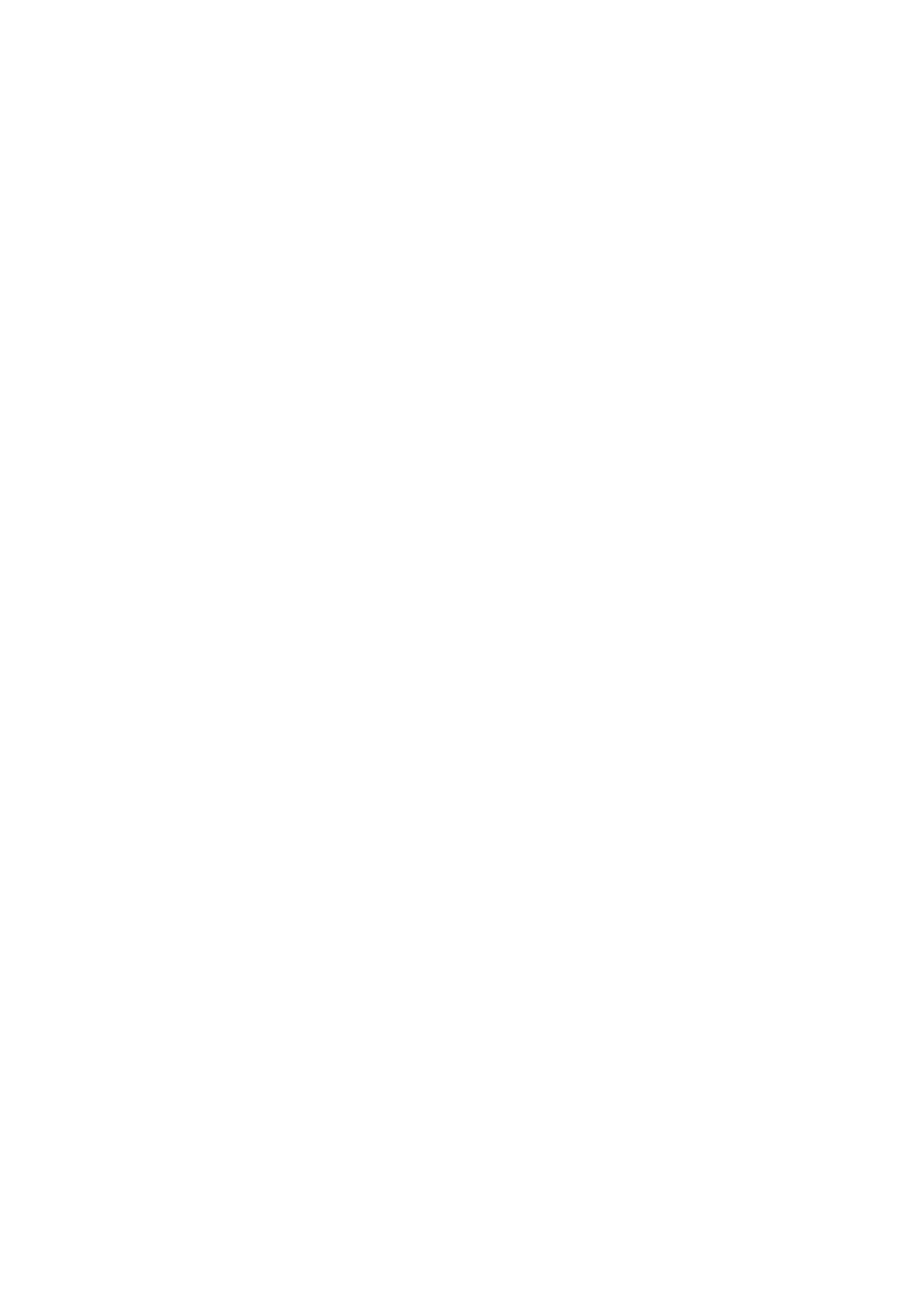# Annex I. Glossary of key terms

While there are a number of key terms used within this *Introductory Handbook*, it is of value to establish definitions of the following terms, as they are of particular importance because of the way they are used within the *Handbook*.

### Civilian private security services

When referring to civilian private security services, this *Handbook* uses the set of criteria that were identified in the Abu Dhabi draft preliminary recommendations (see annex III), namely:

*(a)* Civilian private security companies provide security-related services with the overall objective of protecting or securing people, goods, sites, locations, events, processes and information from predominantly crime-related risks. Services which expressly or implicitly have offensive mandates are not included in the civilian private security category;

*(b)* Civilian private security services are provided by legal entities or individuals supplying services for payment;

*(c)* Civilian private security services are provided by private entities or individuals, not by public entities. They may include commercial firms and non-profit organizations, as well as individuals;

*(d)* Civilian private security services are officially accredited, regulated and supervised by the State;

*(e)* Services provided by civilian private security companies may be preventive, may support public law enforcement agencies and, where permitted, may be complementary to public law enforcement agencies.

In line with the draft preliminary recommendations, private military companies and private military and security companies are excluded from the scope of the definition, even if part of their operations may fall within the scope of civilian private security services. Also, although civilian private security companies provide services in private prison and detention facilities in various countries, this is considered to be an area requiring specific attention and guidance and is therefore beyond the scope of this *Handbook*.

### Civilian private security company

A business entity, which could be a sole proprietor, partnership, association, company or corporation, which provides civilian private security services.

### Civilian private security operative

A person working for an organization providing civilian private security services.

### Crime prevention and community safety

Crime prevention comprises strategies and measures that seek to reduce the risk of crimes occurring and their potential harmful effects on individuals and society, including fear of crime, by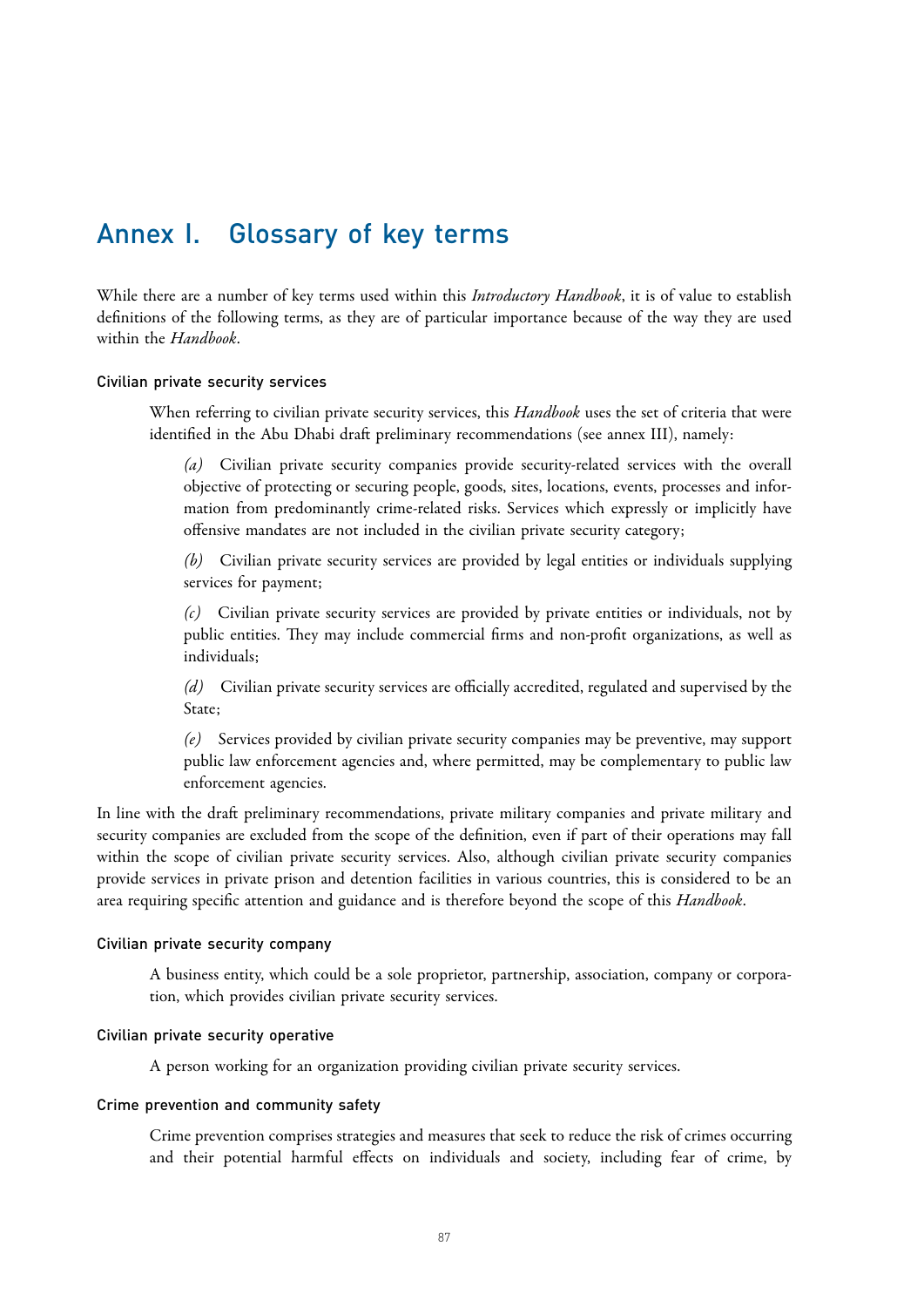intervening to influence their multiple causes. Cooperation and partnerships should be an integral part of effective crime prevention, given the wide-ranging nature of the causes of crime and the skills and responsibilities required to address them. This includes partnerships working across ministries and between authorities, community organizations, non-governmental organizations, the business sector and private citizens.

### Detention

The deprivation of a person's personal liberty except as a result of a conviction for an offence.

### Licensing

A formal process usually established by a Government in law where an operative and/or company is required to meet a specific set of standards in order to operate in a particular area of activity. Usually there are conditions attached to keeping the licence, and breaching these can result in the loss of the licence and therefore the ability to operate as a civilian private security operative or company. For operatives, standards usually relate to character and training and for companies the resources, insurance, facilities and qualifications of the owners, among other things. In most States where licensing exists, failure to comply with the regulations relating to it is also a criminal offence. Some States use the term "registration" rather than "licensing".

#### Oversight mechanism

A formalized process often used to ensure compliance within a regulated industry, such as civilian private security, such that licensed companies and individuals comply with identified standards. Oversight and verification of compliance can be accomplished through certification, monitoring, inspections and audits. It may also take place through a complaint and remediation process.

#### Regulator

A State body which has been given the responsibility in law for setting and securing minimum standards for those providing functions relating to civilian private security services. Some of the activities commonly associated with the regulator include licensing of operatives and/or companies, the enforcement of legislation and the processing of complaints.

### Standards and norms

Normative principles of conduct and/or performance that a framework seeks to promote. Within the United Nations, standards and norms in crime prevention and criminal justice have provided a collective vision of how a criminal justice system should be structured. Despite their "soft law" nature, the standards and norms have made a significant contribution to promoting more effective and fair criminal justice structures in three dimensions. Firstly, they can be utilized at the national level by fostering in-depth assessments leading to the adoption of necessary criminal justice reforms. Secondly, they can help countries to develop subregional and regional strategies. Thirdly, globally and internationally, the standards and norms represent best practices that can be adapted by States to meet national needs.

### **Training**

Instruction that focuses on the acquisition and development of knowledge, skills and competencies. Training typically has specific goals of improving one's capability, capacity, performance and knowledge.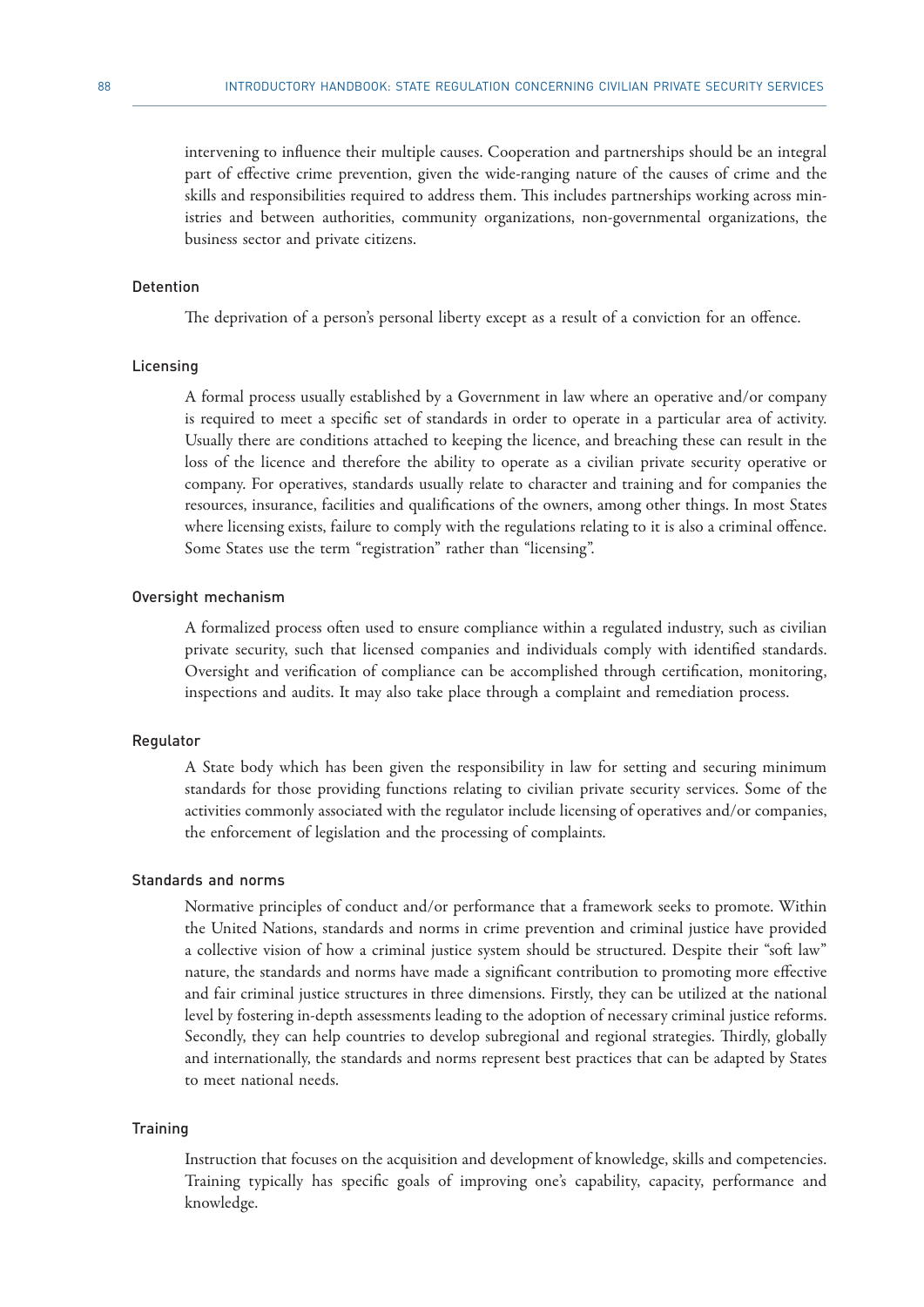### Use of force

Use of force means coercion or compulsion involving the use or threat of violence. Such violence may be occasioned by kinetic or non-kinetic means, in particular the use of lethal, potentially lethal, or less-lethal weapons.

In some States, private security personnel are legally entitled to use appropriate means, including force, in defusing situations, apprehending alleged criminals and protecting themselves and others. This is often similar to the authority ordinary citizens have to use force to defend themselves or others from harm. The issue becomes one of reasonableness, given the circumstances and applicable laws. In some jurisdictions, the use of force is conceptualized along a "force continuum" that includes:

- 1. Presence (using the effect of the presence of an authority figure on a subject)
- 2. Verbalization (commanding a subject)
- 3. Empty hand control (using empty hands to search, remove weapons, immobilize or otherwise control a subject)
- 4. Intermediate weapons (using non-lethal chemical, electronic or impact weapons on a subject)
- 5. Deadly force (using any force likely to cause permanent injury or death to a subject)

In some States, civilian private security personnel are directed to avoid any use of force, to focus primarily on de-escalation followed by retreat, and to only use force as a last resort. When force is used, it is to be at the lowest level possible and then only to protect personnel or others from immediate serious injury or attack, if escape is not possible.

The Basic Principles on the Use of Force and Firearms by Law Enforcement Officials<sup>a</sup> require Governments and law enforcement agencies to adopt and implement rules and regulations on the use of force and firearms against persons by law enforcement officials. The Principles state that law enforcement officials, in carrying out their duty, shall, as far as possible, apply non-violent means before resorting to the use of force and firearms. In States where civilian private security staff are allowed to carry weapons, providers and operatives should work within these same broad principles and the regulations governing these areas should be guided by such standards and norms.

<sup>&</sup>lt;?>*a* United Nations publication, Sales No. E.91.IV.2.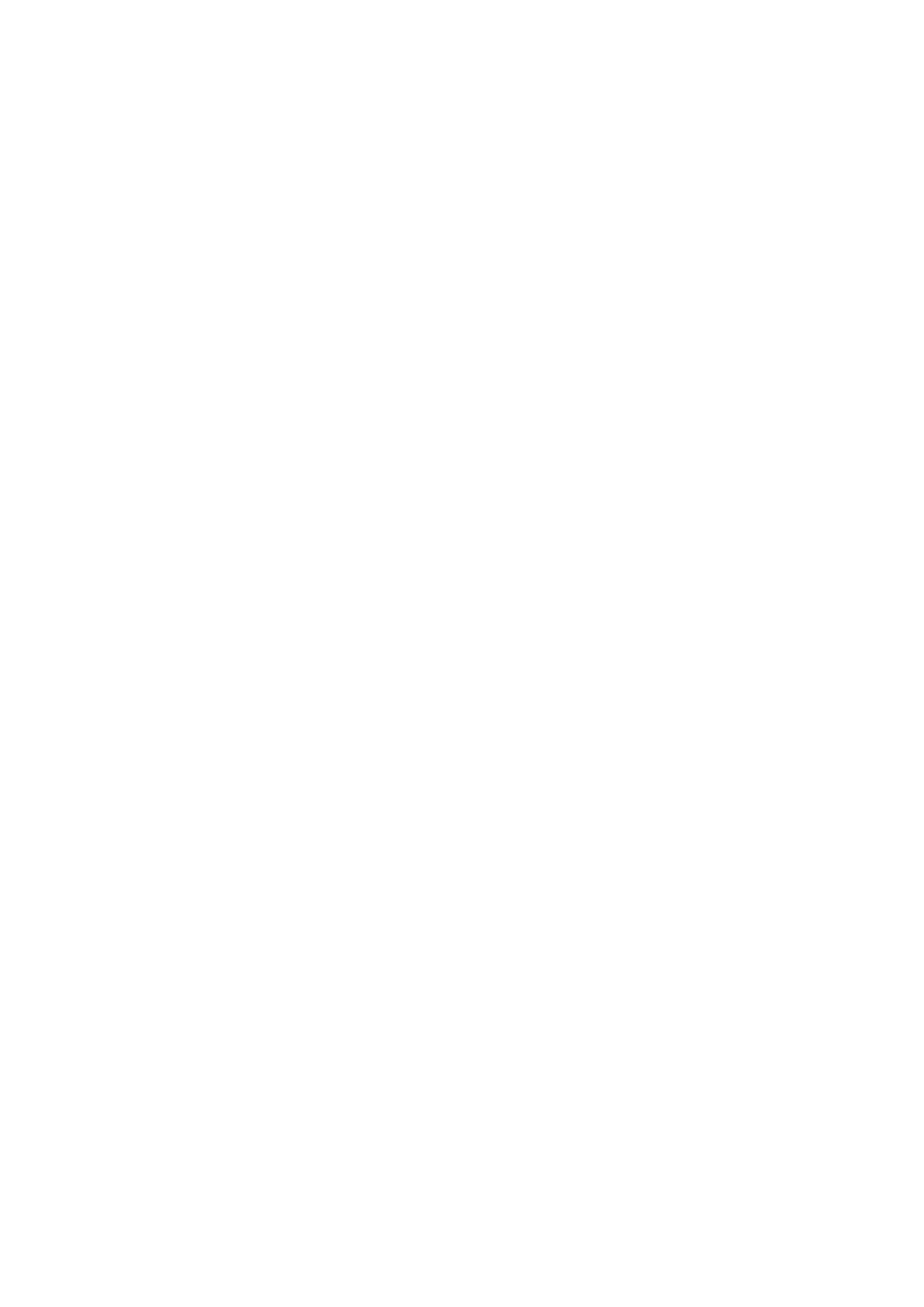# Annex II. Online resources

There are a great many online resources relating to civilian private security services, including regulation, standards, good practice examples and professional associations, including those already referenced in this *Introductory Handbook*. In addition to the crime prevention and criminal justice tools and publications issued by the United Nations Office on Drugs and Crime, the following are a few which may prove useful to policymakers and practitioners.

ASIS International www.asisonline.org

Business and Human Rights Resource Centre www.business-humanrights.org

Confederation of European Security Services www.coess.org/

Geneva Centre for the Democratic Control of Armed Forces—Private Security Regulation http:///www.privatesecurityregulation.net/

International Centre for the Prevention of Crime www.crime-prevention-intl.org

International Association of Security and Investigative Regulators www.iasir.org/

International Code of Conduct for Private Security Service Providers www.icoc-psp.org/

Ligue internationale des sociétés de surveillance www.security-ligue.org/

Pan-African Security Association www.pasa-africa.org/default.aspx

Small Arms Survey www.smallarmssurvey.org

United Nations Regional Centre for Peace, Disarmament and Development in Latin America and the Caribbean www.unlirec.org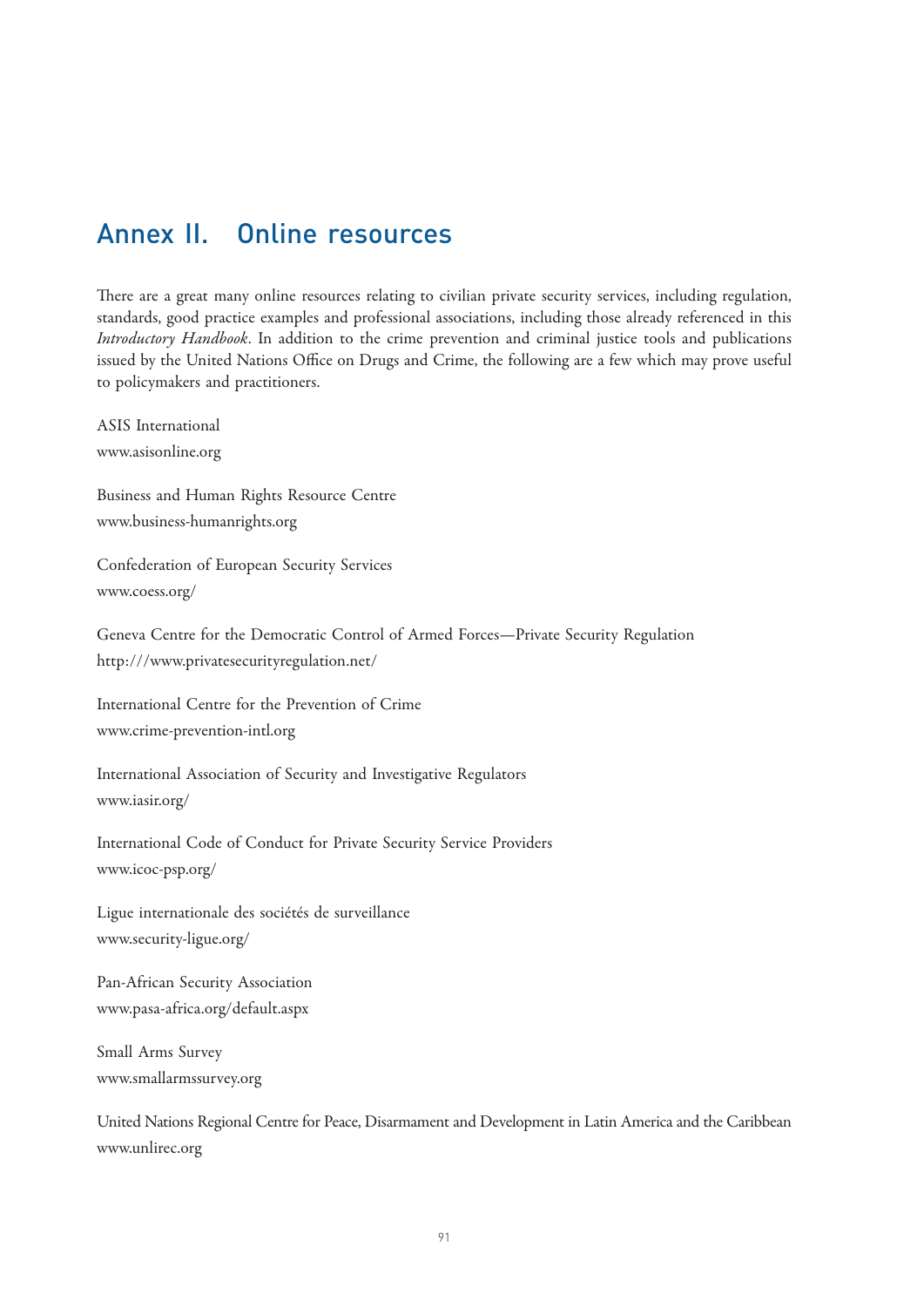University of Denver, Private Security Monitor Project http://psm.du.edu/

World Security Federation http://wwwh2.bwebsite.com.br/site/default\_eng.asp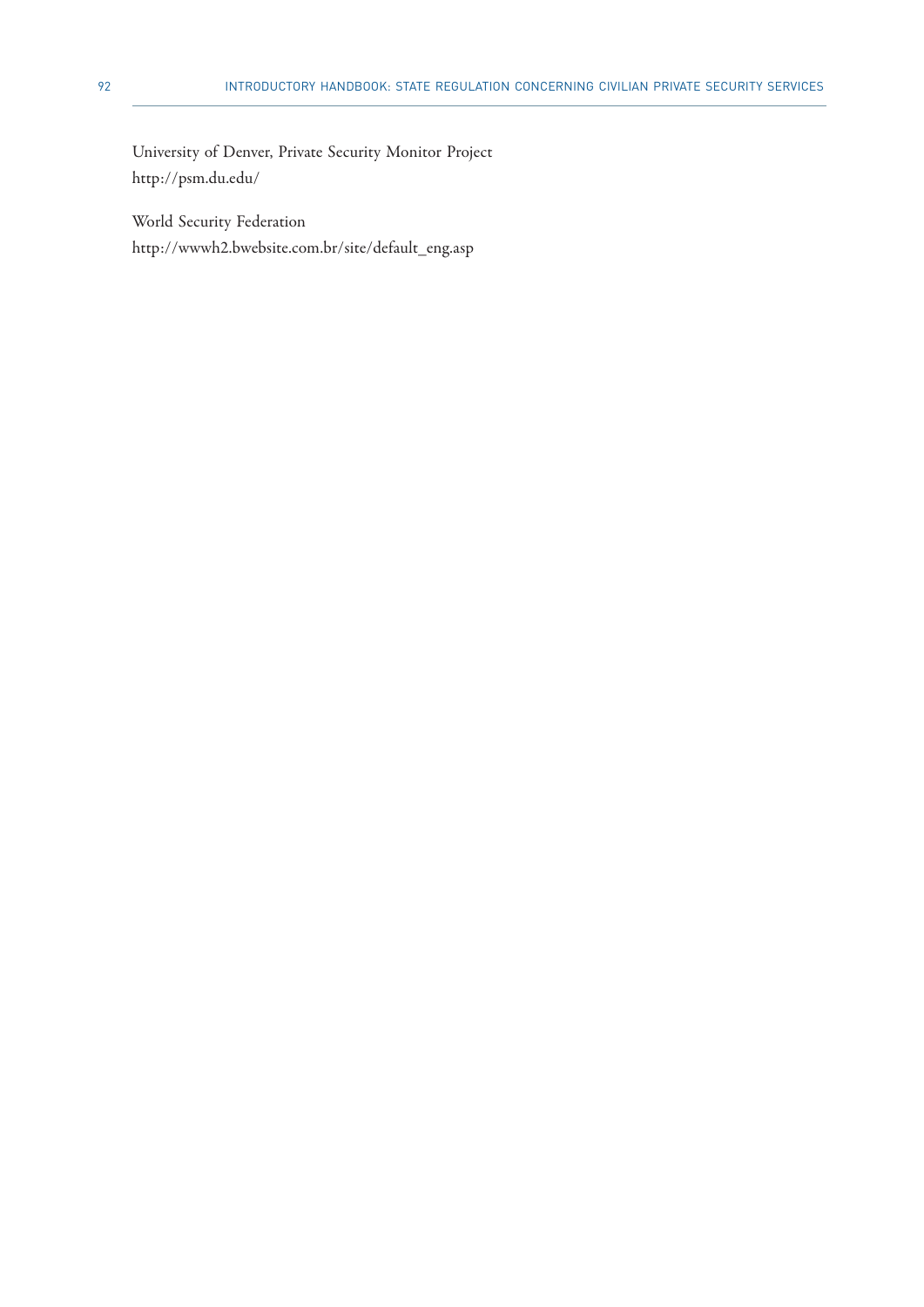# Annex III. Abu Dhabi draft preliminary recommendations

# Abu Dhabi draft preliminary recommendations on the oversight and regulation of civilian private security services and on their contribution to crime prevention and community safety<sup>a</sup>

## A. Defining civilian private security services

1. States may consider defining civilian private security services. While there is currently no commonly accepted definition of civilian private security services, the following criteria are considered indicative of such services:

*(a)* Civilian private security services provide security-related services with the overall objective of protecting or securing people, goods, sites, locations, events, processes and information from predominantly crime-related risks. Services with expressly or implicitly offensive mandates are not included in the category of civilian private security services;

*(b)* Civilian private security services are legal entities or individuals supplying services for payment;

*(c)* Civilian private security services are private entities or individuals, not public entities. They may include commercial firms and non-profit organizations, as well as individuals;

*(d)* Civilian private security services are officially accredited, regulated and supervised by the State;

*(e)* Services provided by civilian private security services may be preventive, may support public law enforcement agencies and, where permitted, may be complementary to public law enforcement agencies.

2. It should be noted that private security companies providing protection services on commercial ships may meet the above-mentioned criteria of civilian private security services, provided their primary function is protective, not offensive.

3. Private military companies and private military and security companies are excluded from the scope of the definition, even if part of their operations may fall within the scope of civilian private security services.

4. Although civilian private security services provide services in private prison and detention facilities in various countries, this is considered to be an area requiring specific attention and guidance and is therefore beyond the scope of the present draft preliminary recommendations.

<sup>&</sup>lt;sup>4</sup>As contained in the report on the meeting of the Expert Group on Civilian Private Security Services held in Vienna from 12 to 14 October 2011 (UNODC/CCPCJ/EG.5/2011/2).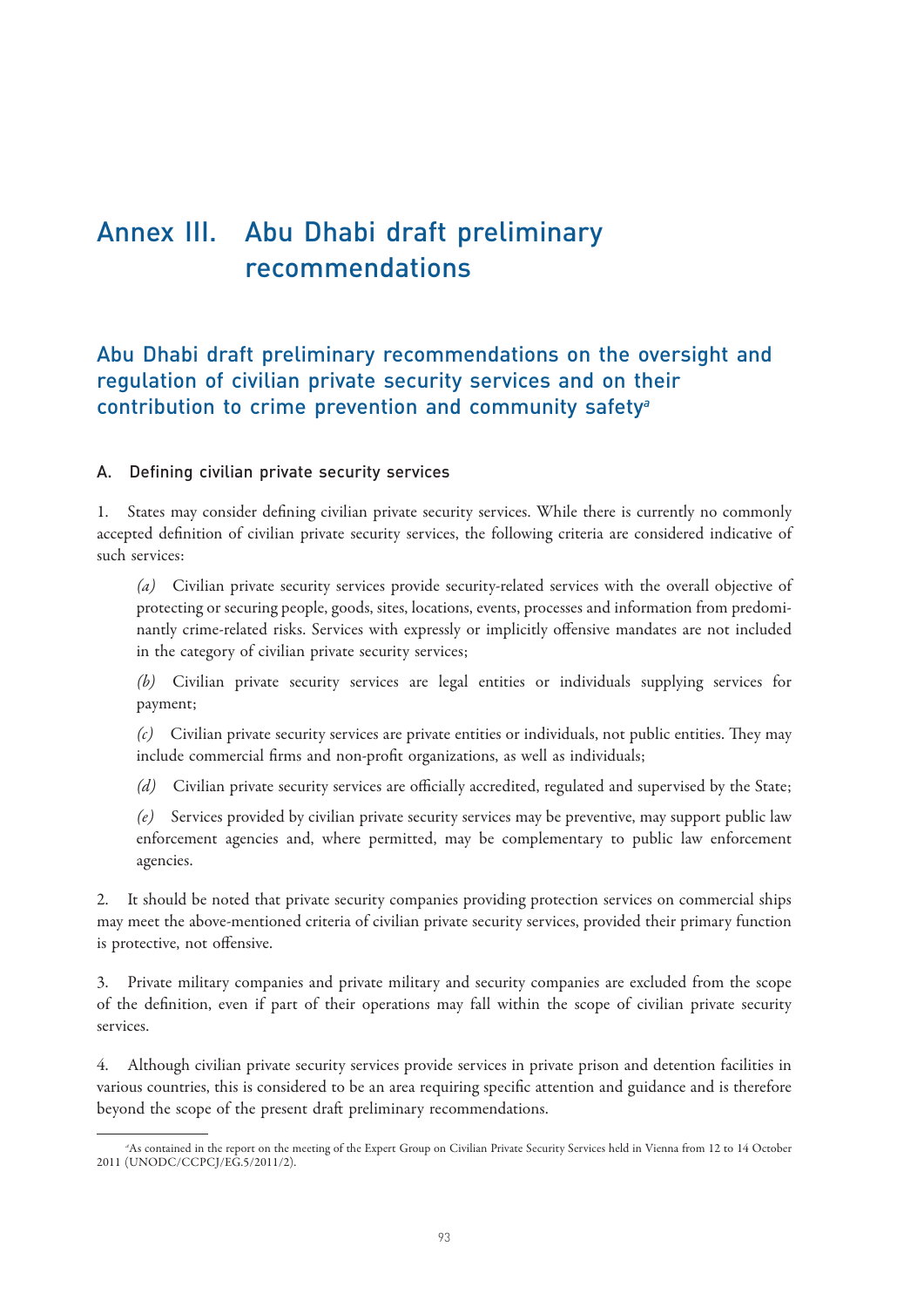### B. Oversight and regulation of civilian private security services

5. States may consider reviewing, evaluating and revising existing regulation on civilian private security services and, where no regulation exists, enacting specific comprehensive legislation for the regulation of civilian private security services that:

*(a)* Defines civilian private security services;

*(b)* Defines the activities and responsibilities of civilian private security services, including their obligations to maintain a register that transparently and efficiently provides for the control of installations, arms, ammunition and related equipment and to ensure that this information is made available to the competent authorities;

*(c)* Defines any associated powers of providers and personnel of civilian private security services;

*(d)* Defines activities that providers and personnel of civilian private security services are prohibited from undertaking, strictly limits the use of force and establishes a system to enforce sanctions for infractions;

*(e)* Ensures that effective regulating mechanisms or bodies are established to oversee the conduct of civilian private security services within national borders, including the oversight of certification and training;

*(f)* Includes the regular review and evaluation of the effectiveness of the regulations and the introduction of reforms to address any weaknesses;

*(g)* Includes a code of conduct for personnel of civilian private security services.

6. States may also consider establishing standards of operations for civilian private security service providers that:

*(a)* Set the minimum standards of eligibility for those who provide civilian private security services, including due diligence checks on owners of such services to prevent criminal control of civilian private security services;

*(b)* Set the minimum standards for all spheres of operations and administration of civilian private security service providers;

*(c)* Ensure compliance among civilian private security service providers with all national laws and regulations, including applicable international laws, national labour laws, practices and regulations relating to the personnel they employ, relevant health and safety rules, and respect for the human rights of all persons;

*(d)* Provide for appropriate licensing regulations for civilian private security services, including provisions for various categories of licence where appropriate. In particular, the regulations may cover the need to ensure that adequate licence documentation is issued to personnel of civilian private security services and that the documentation is time-limited and contains at least a photograph and other relevant identification information.

7. States may further consider ensuring appropriate working conditions conducive to maximizing the effectiveness of personnel of civilian private security services that should include:

*(a)* Ensuring that all licensed civilian private security services provide employees with a working and training environment in which minimum standards of health and safety are maintained;

*(b)* Ensuring that the work of employees of civilian private security services is remunerated in accordance with set salary levels.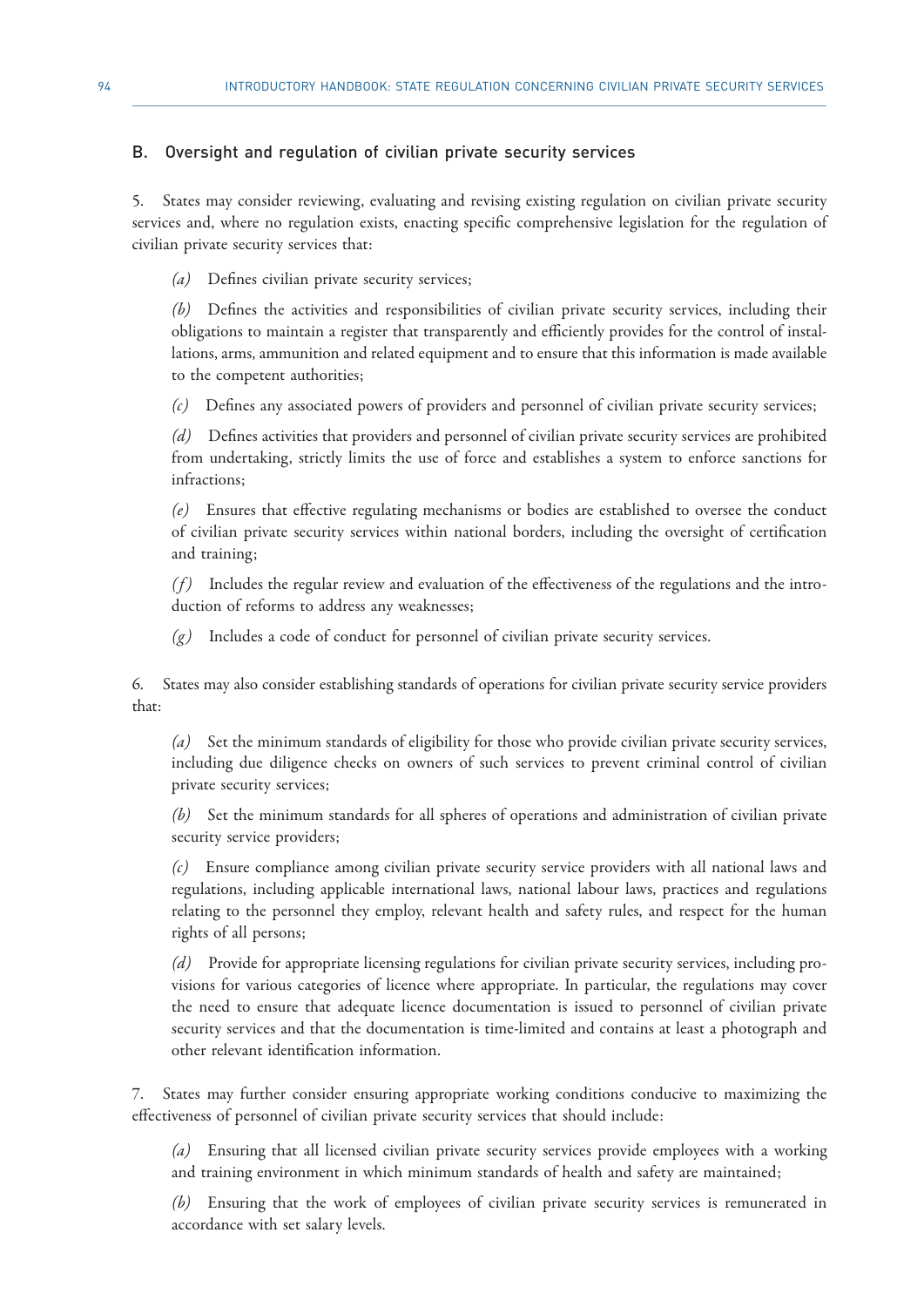8. States may consider establishing minimum standards for the recruitment and selection criteria for personnel of civilian private security services that cover:

*(a)* Standards of education and literacy and language skills;

*(b)* Standards of character, including criminal records (and previous convictions) not appropriate for personnel working in the civilian private security service sector;

*(c)* Standards of training and competence for all functions of personnel in civilian private security services;

*(d)* The regular review of personnel of civilian private security services to ensure they continue to meet the above standards.

9. They may also consider encouraging relevant non-governmental organizations to play a part in the oversight of civilian private security services, by:

*(a)* Identifying and preventing any abuses perpetrated by personnel and providers of civilian private security services;

*(b)* Raising awareness of the standards with which personnel and providers of civilian private security services should comply.

10. In considering the applicability of the United Nations Convention against Corruption, in particular articles 12 (private sector), 21 (bribery in the private sector) and 22 (embezzlement of property in the private sector), to civilian private security services, States may:

*(a)* Ensure that contracts with civilian private security services contain specific no-bribery rules, and sanctions for non-compliance with such rules;

*(b)* Appoint an appropriate corruption investigation body or similar external monitor to ensure the transparency of contracts between public security organs and civilian private security services;

*(c)* Ensure that all training programmes of civilian private security services include topics such as avoiding bribery, corruption and other unlawful practices, and ethical business behaviour;

*(d)* Ensure that the codes of conduct for civilian private security services strictly prohibit bribery, embezzlement, corruption and other unlawful practices, including unethical business practices;

*(e)* Issue clear guidelines, to be updated periodically, to private security operators about the appropriate responses to make when offered a bribe, gift or hospitality;

*( f)* Issue clear guidelines on appropriate behaviour for persons in a public security organ directly involved with a civilian private security service body regarding having financial interests or any personal involvement in that body;

*(g)* Issue clear guidelines on the resolution of conflicts of interest in general;

*(h)* Ensure that appropriate post-separation regulations are created for employees of public security organs and civilian private security service bodies;

*(i)* Ensure that public security organs have adequate safeguards to prevent the abuse of procurement processes, such as through the unauthorized single source procurement (i.e. procurement without due bidding processes) of civilian private security services;

*(j)* Ensure that public security organs appoint civilian private security service bodies according to transparent and fair tender and other procedures;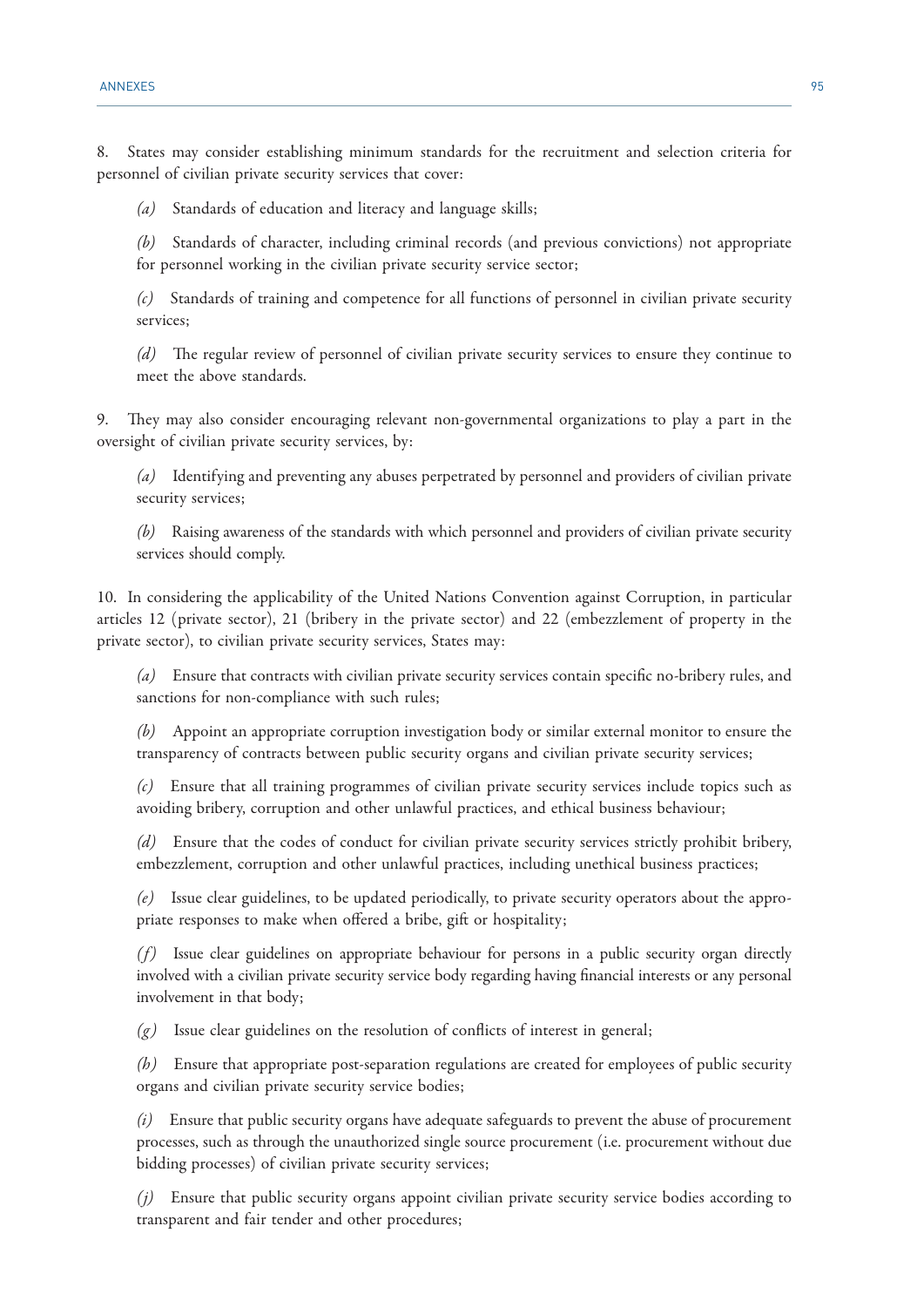*(k)* Ensure that civilian private security service operators are strictly prohibited from embezzling any property, funds or items of value entrusted to them or obtained by them by virtue of their position;

*(l)* Ensure that appropriate regulations exist in States where law enforcement personnel are permitted to work as personnel for civilian private security services when off duty.

### *Complaints, inspections and sanctions*

11. Without prejudice to the normal criminal justice system procedures, States may consider subjecting civilian private security services and their personnel to procedures relating to the receipt and investigation of complaints against them. To that end, they may consider:

*(a)* Establishing mechanisms for the receipt and impartial investigation of complaints by any person against personnel and providers of civilian private security services;

*(b)* Defining the type of complaints to be subject to such mechanisms;

*(c)* Utilizing an impartial body to determine guilt and penalties for the most serious complaints and create an appropriate appeals process;

- *(d)* Publicizing the existence of those provisions;
- *(e)* Ensuring that serious cases are prosecuted under the criminal justice system.

12. States may also consider developing standards on the provision of civilian private security services and encouraging the development of codes of conduct by private industry.

13. States may further consider ensuring that civilian private security service providers are subject to regular inspections to maximize compliance, and allocating adequate resources for that purpose.

14. States may consider specifying appropriate penalties for transgressions and breaches of regulations on civilian private security services and for non-compliance with such regulations.

### *Training of civilian private security services*

15. Where States decide to adopt standards on the training of personnel of civilian private security services, the following elements may be included in such standards:

*(a)* Specific guidance on the topics to be covered;

*(b)* Guidance on the subjects that should be completed by all personnel as a minimum. Those subjects could include:

- (i.) The role of civilian private security services and their contribution to crime prevention and community safety;
- (ii.) The relevant legislation relating to powers of arrest, evidence and the use of force;
- (iii.) Communication skills relating to oral and written reports;
- (iv.) Conflict resolution and de-escalation skills;
- (v.) Customer and client service skills;
- (vi.) Emergency procedures for natural disasters, accidents and other emergencies;
- (vii.) Human rights and adherence to national and international human rights standards and norms;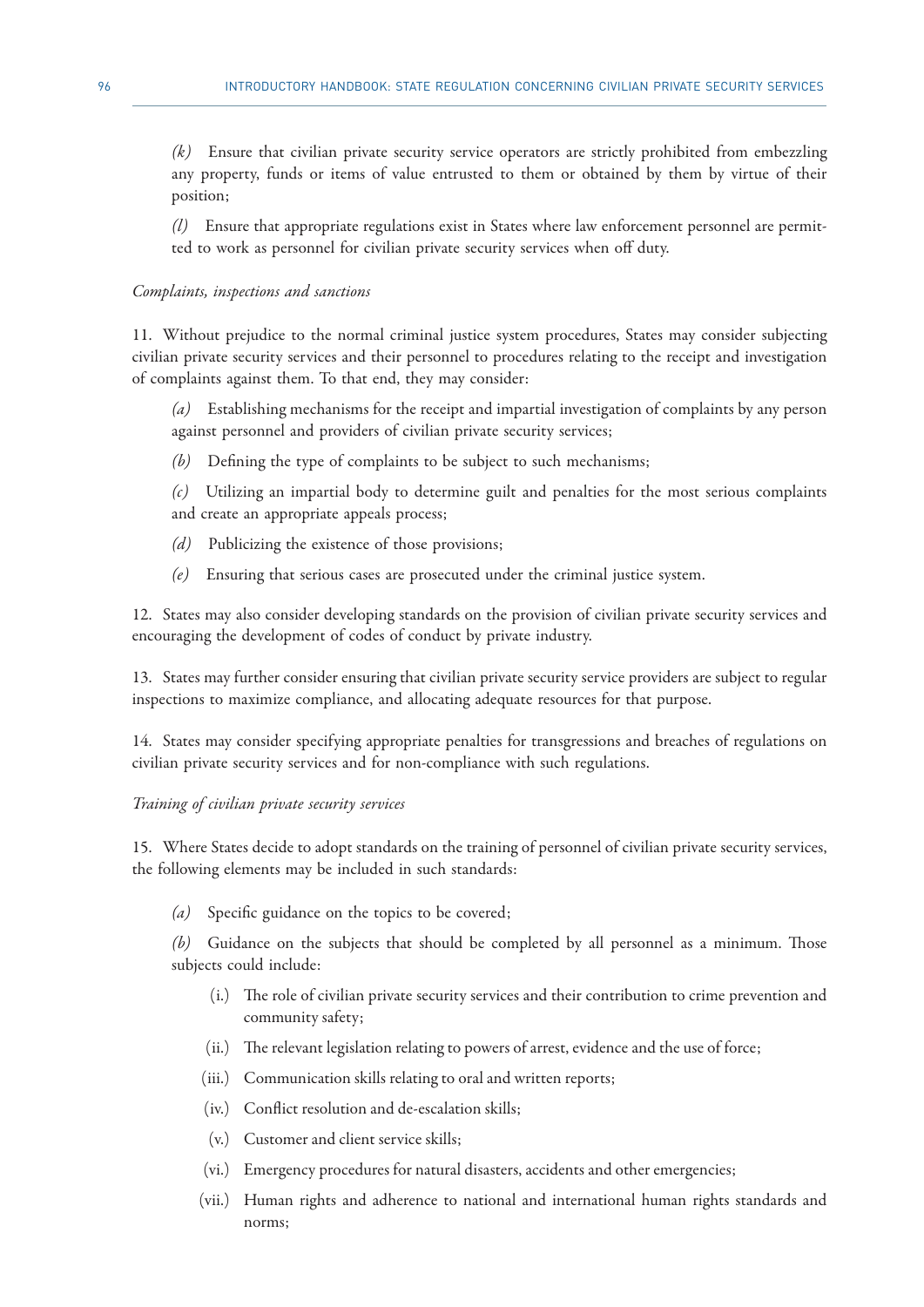*(c)* Basic standard operating procedures on firearms and non-lethal weapons operation and minimum training standards (including refresher courses) for personnel who use firearms and other weapons;

*(d)* A set of training standards for each sphere that all levels of personnel of civilian private security services might operate in;

*(e)* Guidance on appropriate assessment and evaluation methodologies to measure the competencies of personnel;

*( f )* A requirement that all personnel undergo appropriate basic training before any other training is undertaken.

16. States may consider developing a mechanism for the certification of persons and entities providing training to personnel of civilian private security services that:

*(a)* Ensures that training institutions are properly qualified and equipped to provide the training;

*(b)* Grants licences to operate as a provider of such training.

17. States may also consider encouraging the specialization and professionalism of the personnel of civilian private security services through the development of an adequate mechanism for such personnel to obtain professional qualifications. The mechanism should:

*(a)* Provide personnel with adequate certification or licensing from competent bodies that indicates the specific security services such personnel are allowed to provide;

*(b)* Ensure that the training of personnel is updated periodically.

18. States may further consider encouraging the development of ongoing professional programmes relevant to civilian private security services. These could be:

*(a)* Developed in consultation with the regulating authority, law enforcement community, professional and trade associations, non-governmental organizations and clients;

- *(b)* Offered to personnel working at all levels of civilian private security services;
- *(c)* Accredited by competent bodies where appropriate;
- *(d)* Used as a basis for continuing professional development and career progression.

# C. Contribution of civilian private security services to crime prevention and community safety

19. States may consider the following principles as underpinning the contribution of civilian private security services to crime prevention and community safety:

*(a)* All levels of government should play a lead role in the development of crime prevention programmes and in enhancing community safety;

*(b)* Civilian private security services should have an important complementary role in crime prevention and community safety;

*(c)* Civilian private security services should be subject to Government regulation and programmes that improve standards to enhance the contribution of such services to crime prevention and community safety.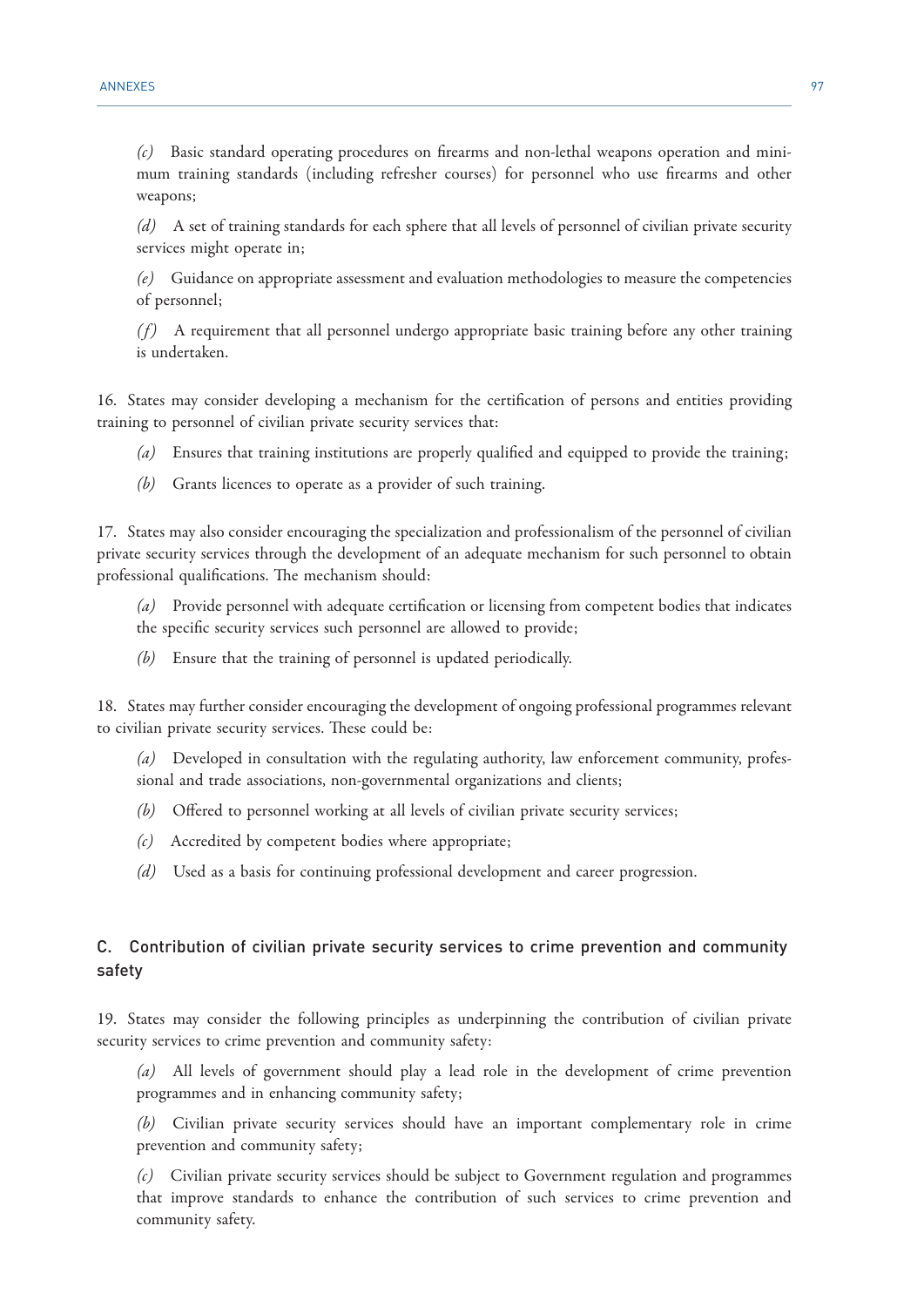20. States may also consider prioritizing the development of cooperation between the public and private security sectors. Such cooperation should recognize the central role of Governments in the regulation of civilian private security services and be in line with the Guidelines for the Prevention of Crime and other United Nations standards and norms in crime prevention and criminal justice. In this regard, States may:

*(a)* Encourage partnerships between civilian private security services and public security organs;

*(b)* Provide funding for research into collaboration between civilian private security services and the public security sector and for the evaluation of such cooperation;

*(c)* Establish and encourage specific training programmes, focusing on cooperation and collaboration;

*(d)* Establish an appropriate body or mechanism to oversee the implementation of cooperation and collaboration between State security organs and civilian private security services.

21. In general, civilian private security services have a duty to convey information to law enforcement authorities. States that decide to share information with civilian private security services as a means of enhancing crime prevention and community safety may consider:

*(a)* Specifying the different types of information and level of access to such information by the State and civilian private security services and what may be collected;

*(b)* Strengthening information-sharing between civilian private security services and public security organs;

*(c)* Establishing secure networks for information-sharing;

*(d)* Enacting laws that protect information provided by civilian private security services;

*(e)* Developing coordination between all levels of public security organs for the sharing of information with civilian private security services;

*(f)* Including rules concerning the ethical and lawful use of information in any code of conduct for civilian private security service operators.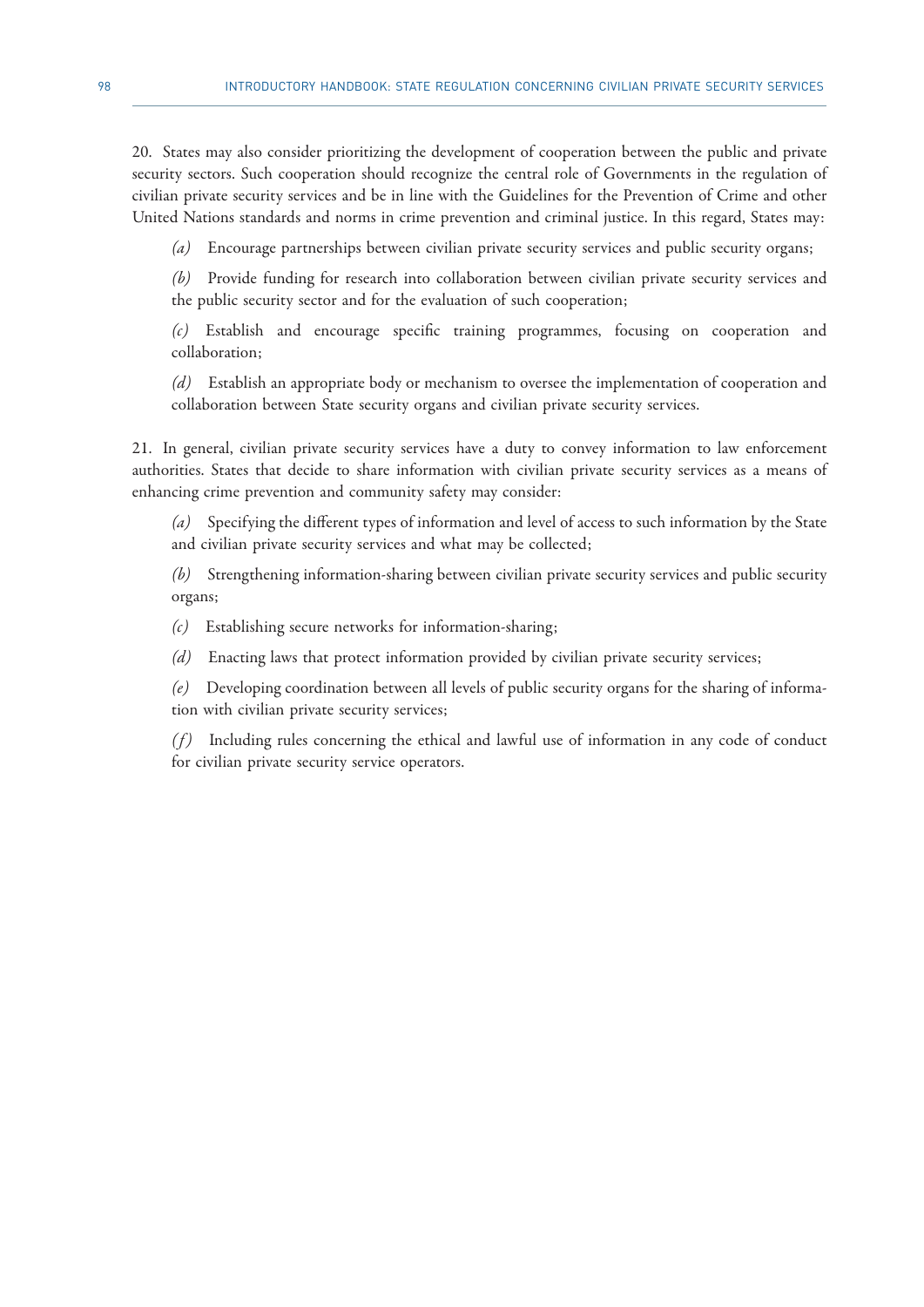